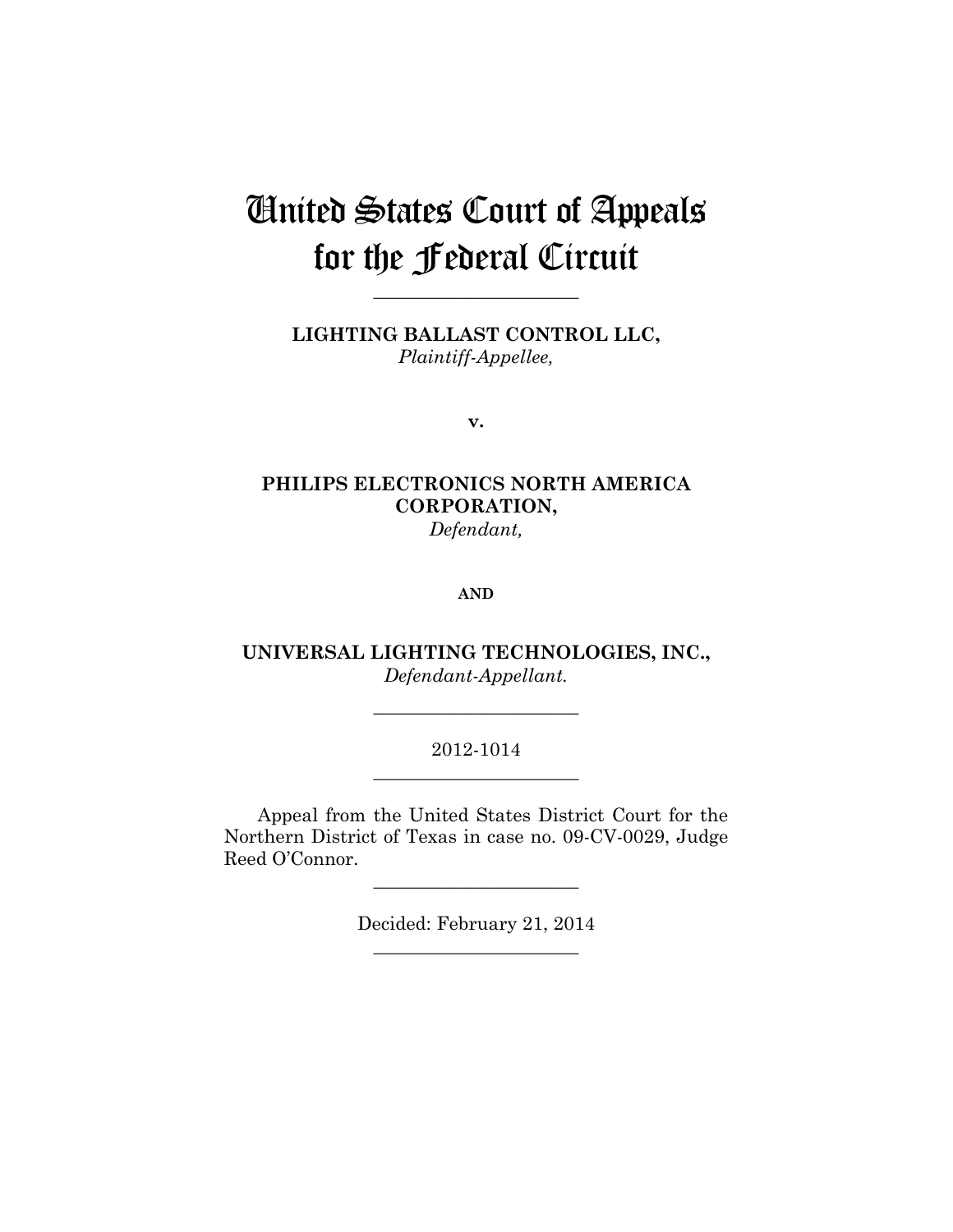ANDREW J. DHUEY, of Berkeley, California, argued for plaintiff-appellee on rehearing en banc. With him on the brief were JONATHAN T. SUDER and DAVID A. SKEELS, Friedman, Suder & Cooke, of Fort Worth, Texas; and ROBERT P. GREENSPOON, Flachsbart & Greenspoon, LLC, of Chicago, Illinois.

STEVEN J. ROUTH, Orrick, Herrington & Sutcliffe LLP, of Washington, DC, argued for defendant-appellant on rehearing en banc. With him on the brief were STEN A. JENSON, JOHN R. INGE, T. VANN PEARCE, JR., and DIANA M. SZEGO.

 NATHAN K. KELLEY, Solicitor, United States Patent and Trademark Office, of Alexandria, Virginia, argued for amicus curiae United States on rehearing en banc. With him on the brief were KRISTI L. R. SAWERT and ROBERT J. MCMANUS, Associate Solicitors. Of counsel on the brief was Mark R. Freeman, Attorney, Appellate Staff, United States Department of Justice, of Washington, DC.

LAUREL G. BELLOWS, American Bar Association, of Chicago, Illinois, for amicus curiae American Bar Association on rehearing en banc. With her on the brief were ROBERT F. ALTHERR, JR. and PAUL M. RIVARD.

CHARLES W. SHIFLEY, Banner & Witcoff, Ltd., of Chicago, Illinois for amicus curiae Intellectual Property Law Association on rehearing en banc.

CHIDAMBARAM S. IYER, Sughrue Mion, PLLC, of Washington, DC, for amicus curiae Sigram Schindler Beteiligungsgesellschaft mbH on rehearing en banc.

ROLF O. STADHEIM, Stadheim & Grear Ltd., of Chicago, Illinois, for amici curiae NUtech Ventures, Inc., et al.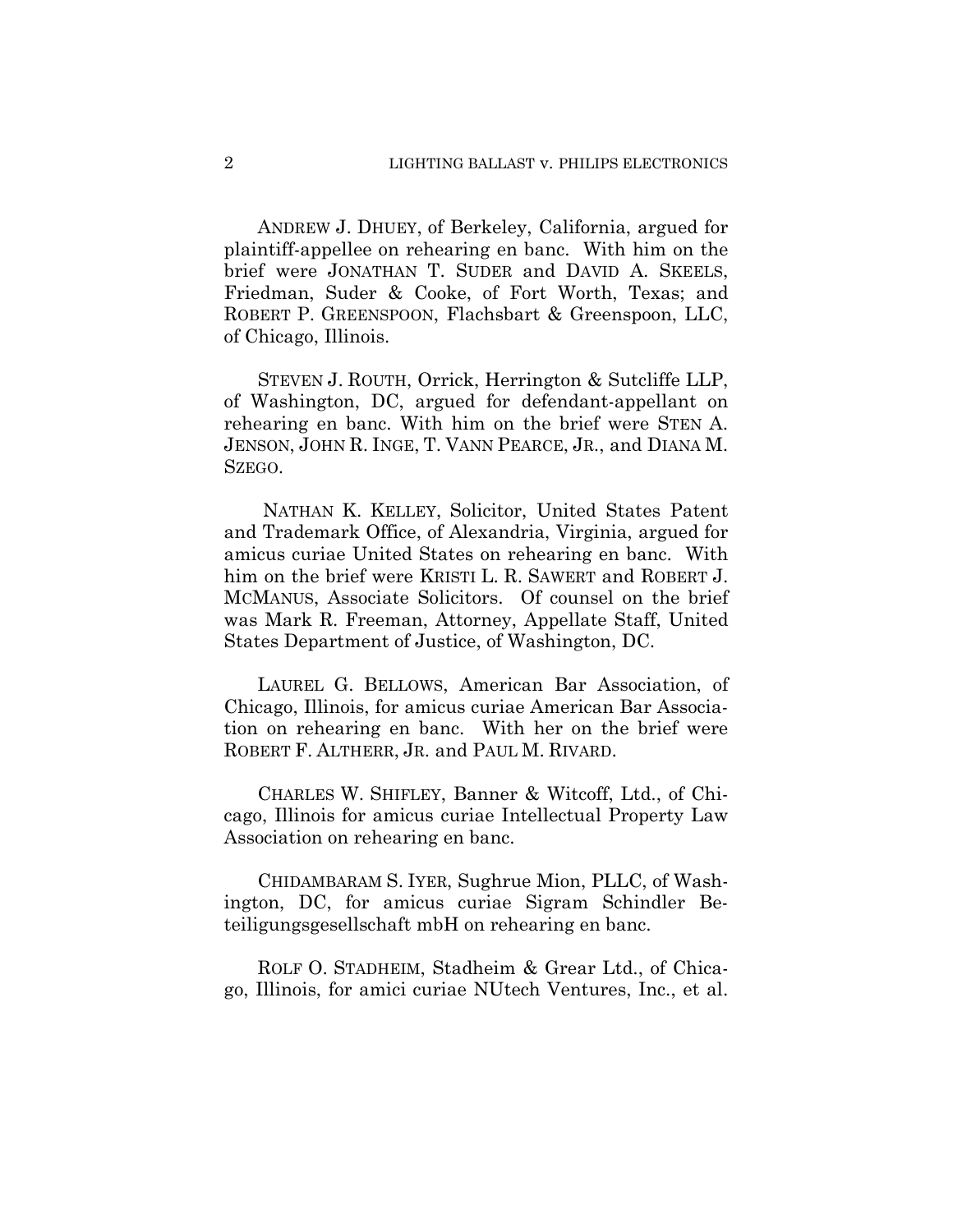on rehearing en banc. With him on the brief was GEORGE C. SUMMERFIELD.

JOHN W. SHAW, Shaw Keller LLP, of Wilmington, Delaware, for amicus curiae Delaware Chapter of the Federal Bar Association on rehearing en banc. With him on the brief was KAREN E. KELLER.

HARRY C. MARCUS, Locke Lord, LLP, of New York, New York, for amicus curiae American Intellectual Property Law Association on rehearing en banc. With him on the brief were ROBERT K. GOETHALS and JOSEPH A. FARCO. Of counsel on the brief was JEFFREY I.D. LEWIS, Americn Intellectual Property Law Association, of Arlington, Virginia.

JOHN D. VANDENBERG, Klarquist Sparkman, LLP, of Portland, Oregon, for amicus curiae Microsoft Corporation on rehearing en banc. With him on the brief was ANDREW M. MASON.

DARYL L. JOSEFFER, King & Spalding LLP, of Washington, DC, for amici curiae Google Inc., et al. on rehearing en banc. With him on the brief were KAREN F. GROHMAN, of Washington, DC; and ADAM M. CONRAD, of Charlotte, North Carolina.

THOMAS G. HUNGAR, Gibson Dunn & Crutcher LLP, of Washington, DC, for amici curiae Cisco Systems, Inc., et al. on rehearing en banc. With him on the brief were MATTHEW D. MCGILL and ALEXANDER N. HARRIS.

JENNIFER KUHN, Law Office of Jennifer Kuhn, of Austin, Texas, for amicus curiae Austin Intellectual Property Law Association on rehearing en banc. Of counsel on the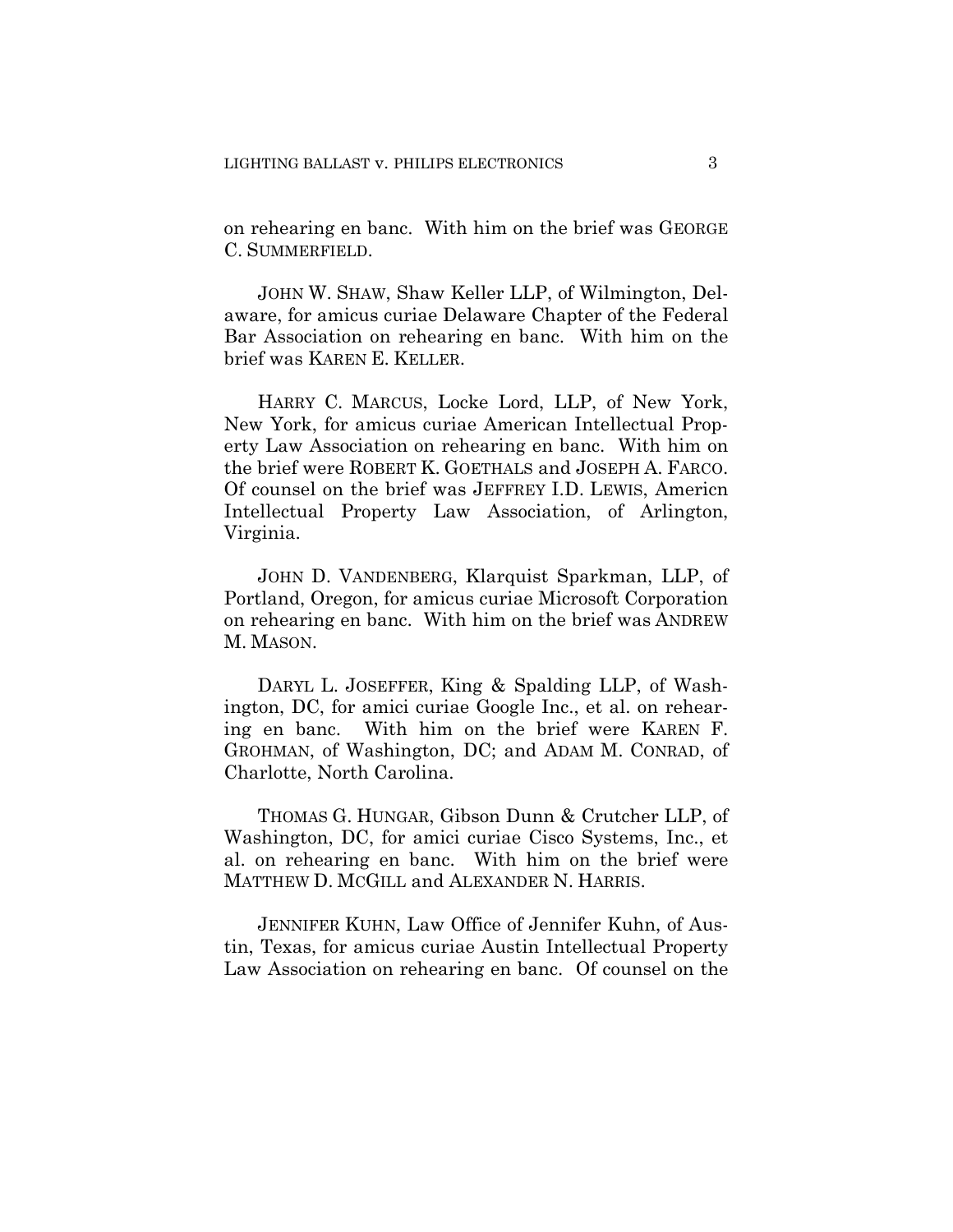brief was ADEN M. ALLEN, Wilson Sonsini Goddrich & Rosati PC, of Austin, Texas.

JOSEPH R. RE, Knobbe, Martens, Olson & Bear, LLP, of Irvine, California for amicus curiae Federal Circuit Bar Association on rehearing en banc. With him on the brief were JOSEPH M. REISMAN and SHELIA N. SWAROOP. Of counsel on the brief was TERENCE STEWART, President, Federal Circuit Bar Association, of Washington, DC.

R. CARL MOY, William Mitchell College of Law, of Saint Paul, Minnesota, for amicus curiae Intellectual Property Institute of William Mitchell College of Law on rehearing en banc.

ANDY I. COREA, St. Onge Steward Johnston & Reens LLC, of Stamford, Connecticut, for amicus curiae Connecticut Intellectual Property Law Association on rehearing en banc. With him on the brief were STEPHEN P. MCNAMARA and TODD M. OBERDICK.

CHARLES HIEKEN, Fish & Richardson P.C., of Boston, Massachusetts, for amicus curiae Paul R. Michel on rehearing en banc. With him on the brief was JOHN A. DRAGSETH.

JANET B. LINN, Eckert Seamans Cherin & Mellot, LLC, of White Plains, New York, for amicus curiae Association of the Bar of the City of New York on rehearing en banc.

PAUL H. BERGHOFF, McDonnell Boehnen Hulbert & Berghoff, LLP, of Chicago, Illinois, for amicus curiae Intellectual Property Owners Association on rehearing en banc. With him on the brief was CHRISTOPHER D. BUTTS. Of counsel on the brief were RICHARD F. PHILLIPS and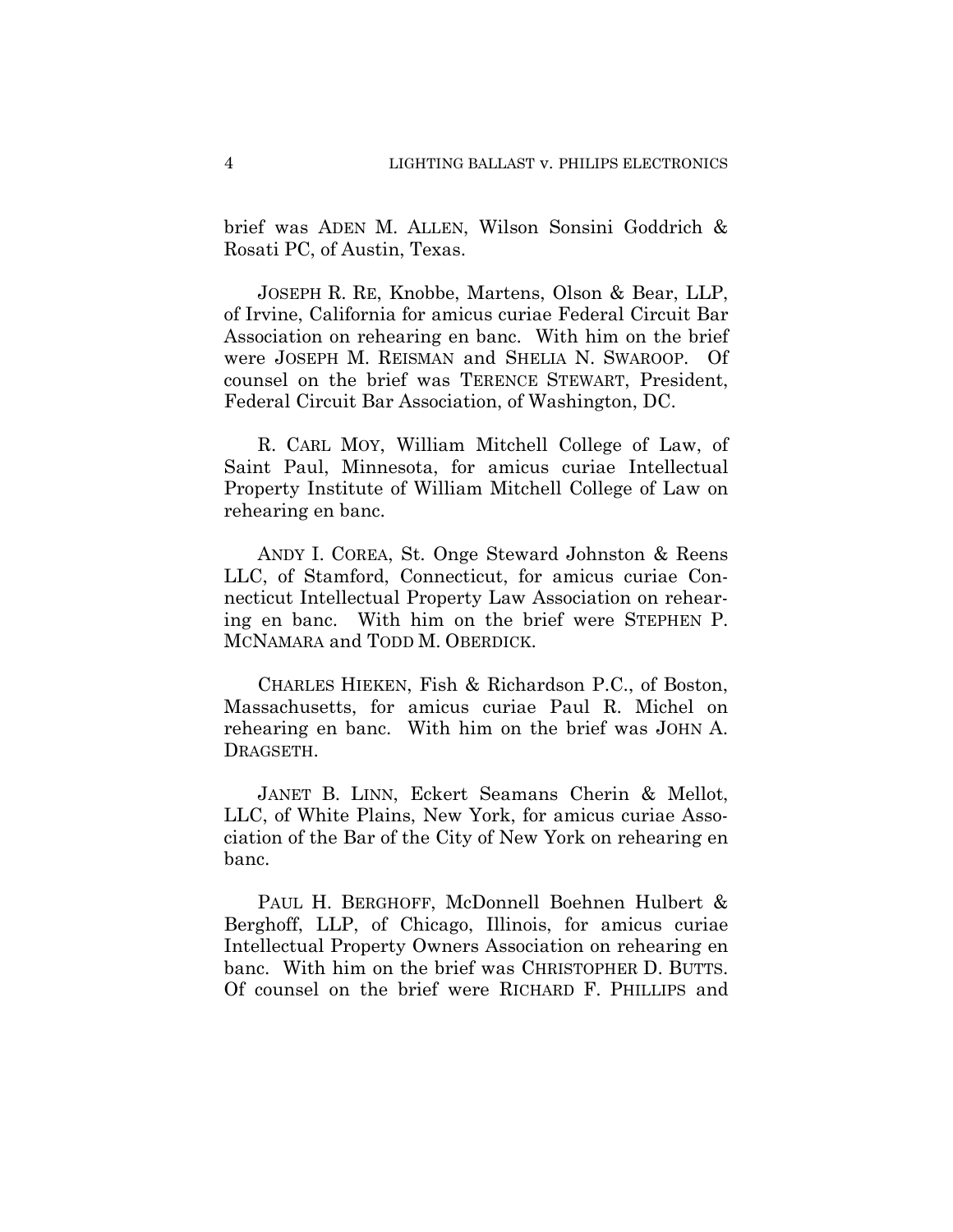KEVIN H. RHODES, Intellectual Property Owners Association, of Washington, DC. Of counsel was HERBERT C. WAMSLEY, JR.

WILLIAM L. RESPESS, San Diego Intellectual Property Law Association, of Rancho Santa Fe, California, for amicus curiae San Diego Intellectual Property Law Association on rehearing en banc.

MAXIM H. WALDBAUM, Eaton & Van Winkle LLP, of New York, New York, for amicus curiae Fédération Internationale Des Conseils En Propriété Intellectuelle (FICPI) on rehearing en banc. With him on the brief was ROBERT D. KATZ.

 PETER S. MENELL, University of California at Berkeley School of Law, of Berkeley, California, for amicus curiae Professor Peter S. Menell on rehearing en banc.

ROGER L. COOK, of San Francisco, California, for amicus Ad Hoc Committee of Patent Owners in the Lighting Industry on rehearing en banc.

## ON REHEARING EN BANC

 $\overline{\phantom{a}}$  , where  $\overline{\phantom{a}}$  , where  $\overline{\phantom{a}}$  , where  $\overline{\phantom{a}}$  , where  $\overline{\phantom{a}}$ 

 $\overline{\phantom{a}}$  , where  $\overline{\phantom{a}}$  , where  $\overline{\phantom{a}}$  , where  $\overline{\phantom{a}}$  , where  $\overline{\phantom{a}}$ 

Before RADER, *Chief Judge*, NEWMAN, LOURIE, DYK, PROST, MOORE, O'MALLEY, REYNA, WALLACH, and TARANTO, *Circuit Judges*. \*

<sup>\*</sup> Circuit Judges Chen and Hughes took no part in the consideration or decision of the case.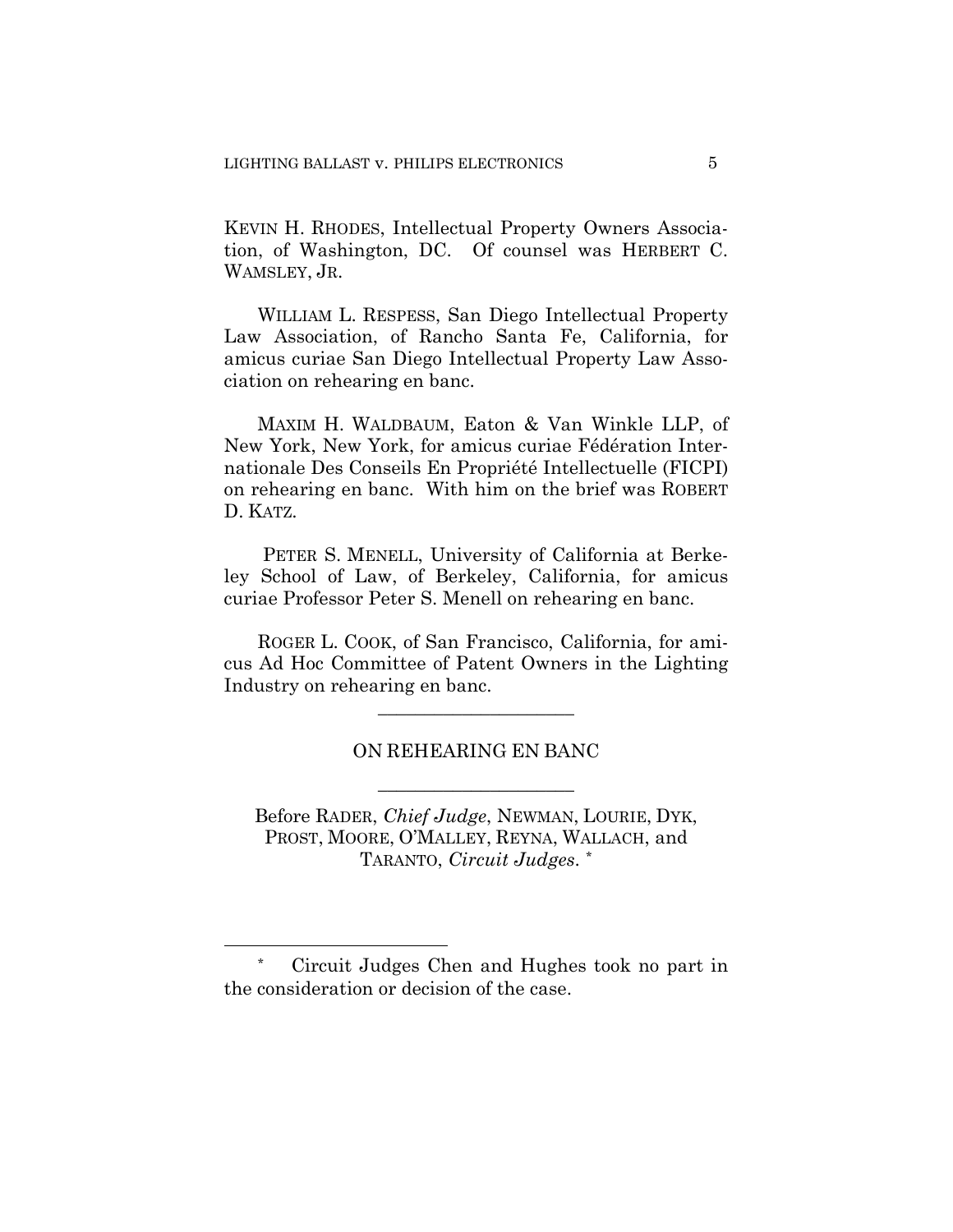# Opinion for the court filed by NEWMAN, *Circuit Judge*, with whom LOURIE, DYK, PROST, MOORE, and TARANTO, *Circuit Judges,* join.

## Concurring opinion filed by LOURIE, *Circuit Judge*.

## Dissenting opinion filed by O'MALLEY, *Circuit Judge*, with whom RADER, *Chief Judge,* and REYNA and WALLACH, *Circuit Judges,* join.

## NEWMAN, *Circuit Judge*.

The court en banc granted the petition filed by patentee Lighting Ballast Control, in order to reconsider the holding in *Cybor Corp. v. FAS Technologies, Inc.*, 138 F.3d 1448 (Fed. Cir. 1998) (en banc) establishing the standard of appellate review of district court decisions concerning the meaning and scope of patent claims—called "claim construction." Implementing the Supreme Court's decision in *Markman v. Westview Instruments, Inc.,* 517 U.S. 370 (1996) (*Markman II*), *aff'g Markman v. Westview Instruments, Inc.,* 52 F.3d 967 (Fed. Cir. 1995) (en banc) (*Markman I*), this court in *Cybor* held that patent claim construction receives *de novo* determination on appeal, that is, review for correctness as a matter of law. Such review is conducted on the administrative record and any additional information in the record of the district court, and is determined without deference to the ruling of the district court.

In the case now before us, a panel of this court followed the *Cybor* standard and revised the district court's claim construction, applying *de novo* the statutory requirements of 35 U.S.C.  $$112 \text{ } \degree$6$  and  $$112 \text{ } \degree$2.1$  Briefly,

<sup>1</sup> *Lighting Ballast Control, LLC v. Philips Electronics North America Corp.*, No. 7:09-CV-29-O, 2010 WL 4946343 (N.D. Tex. Dec. 2, 2010), *rev'd*, 498 Fed. App'x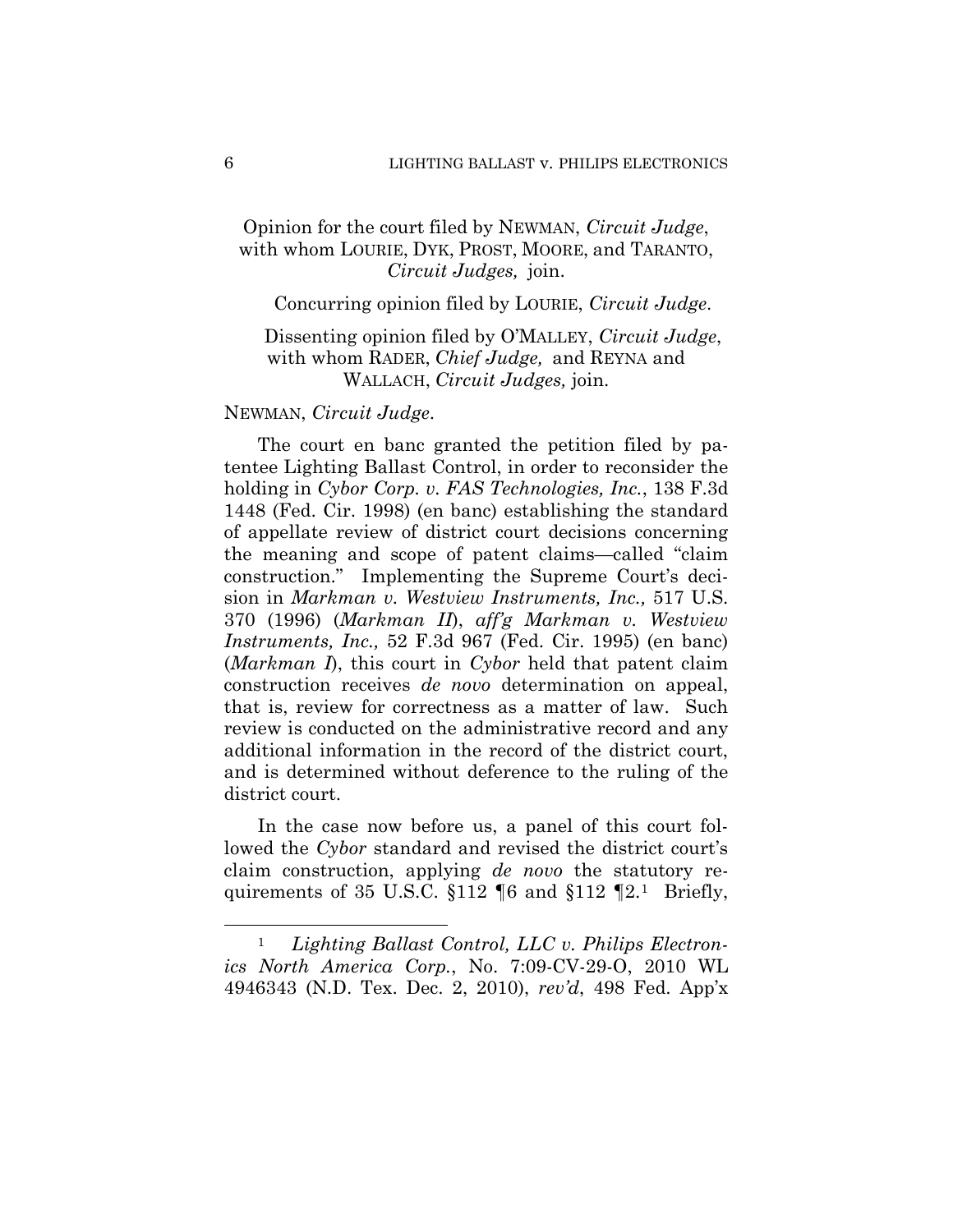the panel held that the claim term "voltage source means" is a means-plus-function term requiring corresponding structure in the specification. On this claim construction, the panel reversed the district court and held the claims invalid for indefiniteness. The patentee requests rehearing, stating that on deferential appellate review the district court would not or should not have been reversed. This court undertook rehearing en banc for the purpose of reconsidering the standard of appellate review of claim construction.

For the reasons we shall discuss, we apply the principles of *stare decisis*, and confirm the *Cybor* standard of *de novo* review of claim construction, whereby the scope of the patent grant is reviewed as a matter of law. After fifteen years of experience with *Cybor,* we conclude that the court should retain plenary review of claim construction, thereby providing national uniformity, consistency, and finality to the meaning and scope of patent claims. The totality of experience has confirmed that *Cybor* is an effective implementation of *Markman II,* and that the criteria for departure from *stare decisis* are not met.

#### I

#### THE REHEARING ARGUMENTS

Lighting Ballast argues that *de novo* plenary determination of claim construction is improper appellate practice, stating that the interpretation of documents is fundamentally factual in nature, and that the district court's interpretation of patent claims requires deference on appeal. Lighting Ballast states that on deferential review the district court's claim construction for the

<sup>986 (</sup>Fed. Cir. 2013), *withdrawn*, 500 Fed. App'x 951 (Fed. Cir. 2013).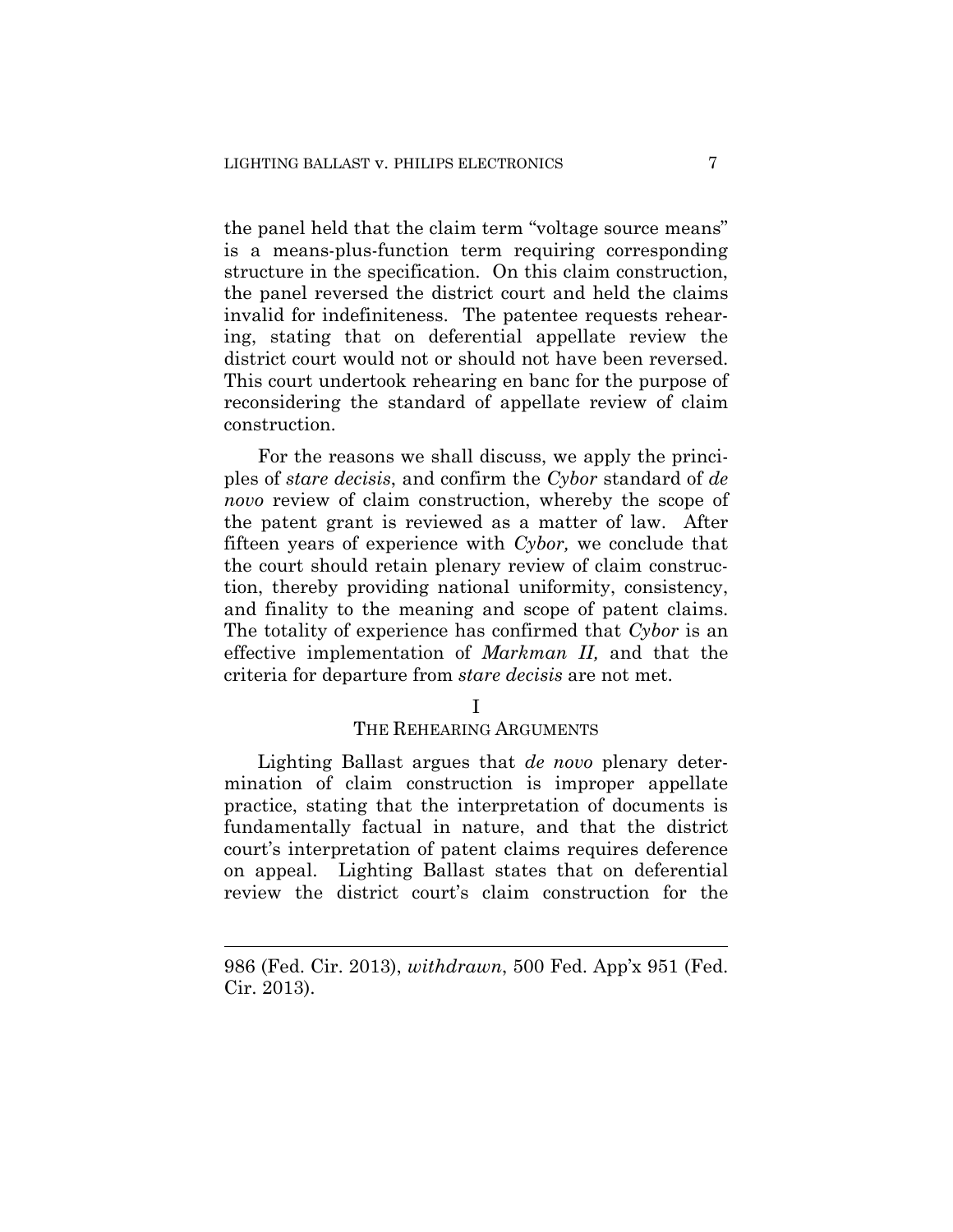patent in suit would be sustained, along with the ensuing judgment that the claims in suit are valid and infringed.

This en banc court agreed to reconsider the principle of *de novo* review of claim construction, and invited supplemental briefing and amicus curiae participation on the following questions:

(1) Should this court overrule *Cybor*?

(2) Should this court afford deference to any aspect of a district court's claim construction?

(3) If so, which aspects should be afforded deference?

The parties as well as the amici curiae were not of one mind, but divided among three general views, all thoughtful and well presented.<sup>2</sup> The general positions are summarized:

<sup>2</sup> Thirty-eight entities participated as amici curiae in twenty-one briefs. The participants are: Amazon.com, Inc.; American Bar Association; American Intellectual Property Law Association; Austin Intellectual Property Law Association; Association of the Bar of the City of New York; Association of University Technology Managers; Cisco Systems Inc.; Colorado State University Research Foundation; Connecticut Intellectual Property Law Association; Delaware Chapter of the Federal Bar Association; Dell Inc.; EMC Corporation; Federal Circuit Bar Association; Fédération Internationale Des Conseils En Propriété Intellectuelle; Google Inc.; Hewlett-Packard Co.; Intel Corporation; the Intellectual Property Institute of William Mitchell College of Law; the Intellectual Property Law Association of Chicago; the Intellectual Property Owner's Association; former Chief Judge (ret.) Paul R.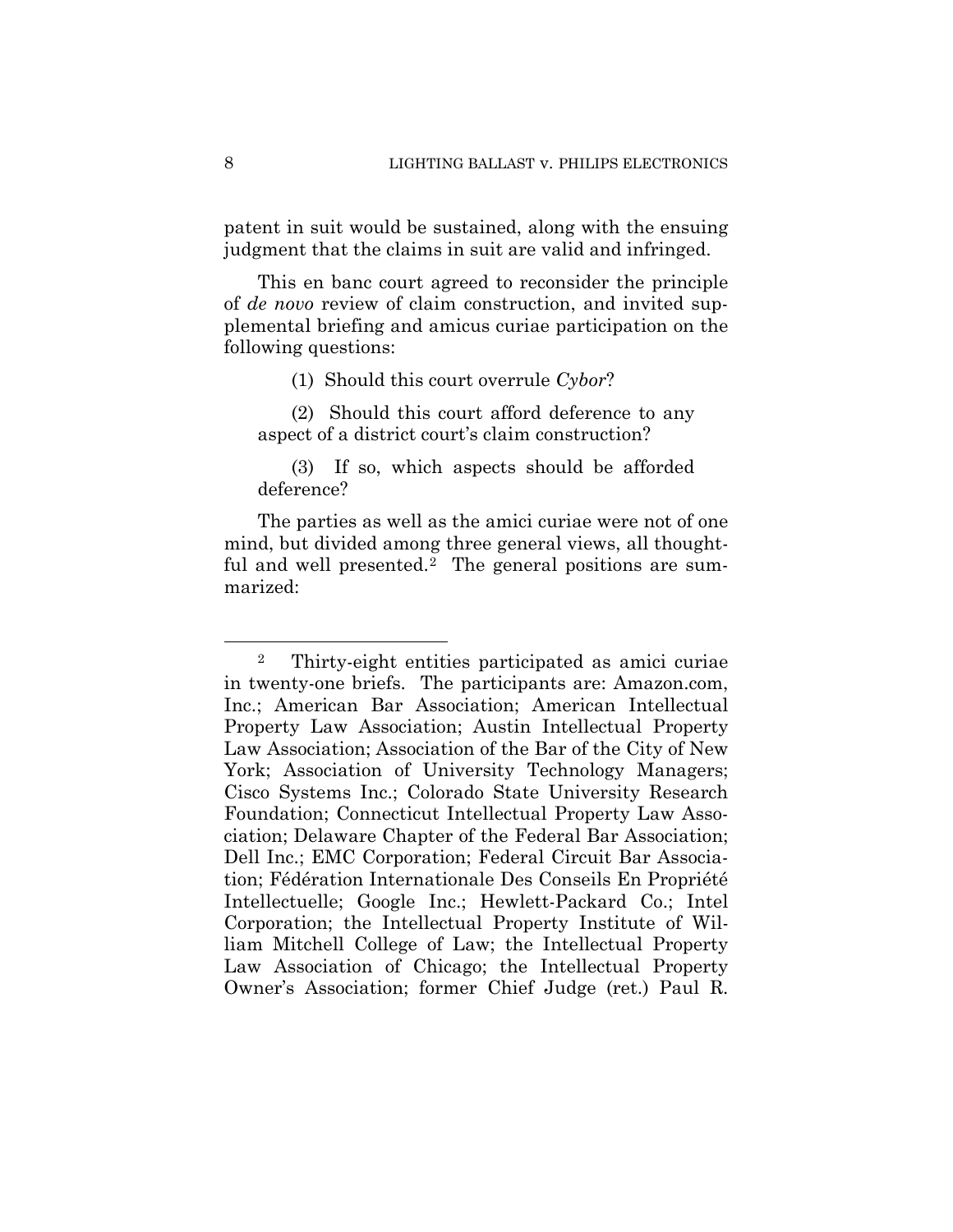#### **The first view**

 $\overline{a}$ 

The view favored by Lighting Ballast is that the *Cybor*  decision is incorrect and should be entirely discarded. Lighting Ballast argues that this court in *Cybor* misapplied the Supreme Court's decision in *Markman II,* in that the Court had focused only on whether questions of patent claim construction are subject to jury trial, or whether this issue should be decided solely by a judge. These proponents state that the Court in *Markman II*, in deciding the judge-jury question, did not change the traditional distinction between fact and law, recognized that there are factual aspects of claim construction, and did not address the standard of appellate review.

These proponents argue that the Court left intact the protocol of appellate deference to a district court's factbased rulings, whether the facts relate to claim construction or any other issue, and whether the ruling is by a judge or by a jury. They state that the *Cybor* standard of plenary appellate review is incorrect, and remind us that the Court in *Markman II* described claim construction as

Michel; Professor Peter S. Menell; Microsoft Corp.; New-South Innovations; NUTech Ventures, Inc.; Patent Owners in the Lighting Industry; Public Patent Foundation; Red Hat, Inc.; San Diego Intellectual Property Law Association; SAP America Inc.; SAS Institute Inc.; Sigram Schindler Beteiligungs GmbH; the Science & Technology Corporation at the University of New Mexico (STC.UNM); the University of Nebraska Medical Center Technology Transfer Corporation (UNeMed Corp.); Wisconsin Alumni Research Foundation; TEC Edmonton; the University of Pittsburgh; the United States; and Yahoo! Inc. At the court's invitation, the United States participated in the argument.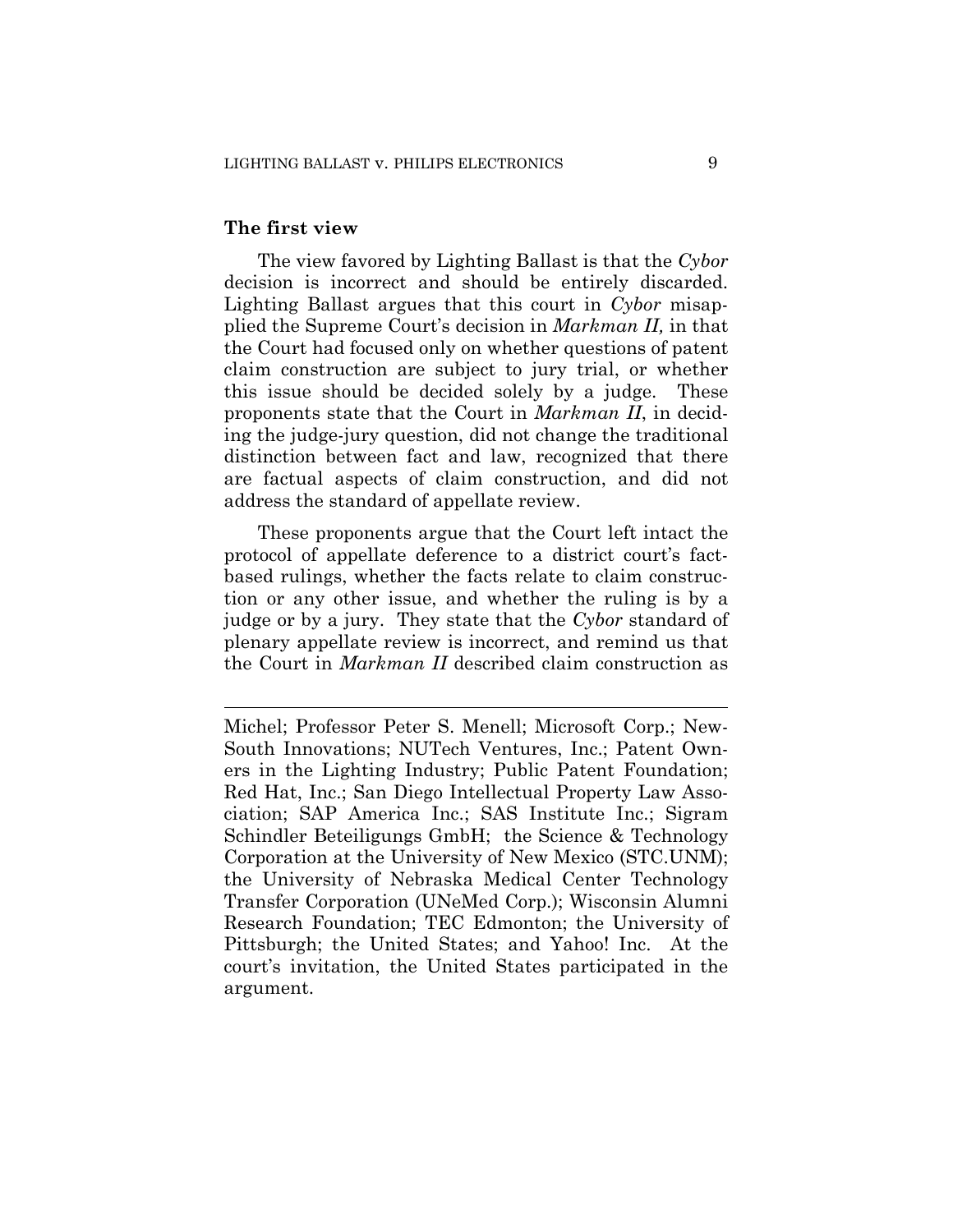a "mongrel practice" of law and fact with "evidentiary underpinnings," 517 U.S. at 378, 390. They argue that although the Court stated that "the interpretation of a socalled patent claim . . . is a matter of law reserved entirely for the court," *id.* at 372, the Court did not strip claim construction of its essentially factual nature.

These proponents point out that in construing patent claims, expert testimony and documentary evidence may be presented to the district court. They argue that restoration of deferential appellate review on the clear error standard would not only respect the traditional trial/appellate relationship, but also is more likely to give weight to aspects involving credibility of witnesses. They point out that Federal Rule of Civil Procedure 52(a)(6) requires that the district court's factual findings receive review on the deferential clearly erroneous standard,<sup>3</sup> citing *Pullman-Standard v. Swint*, 456 U.S. 273, 287 (1982) for its statement that Rule 52(a) "does not divide findings of fact into those that deal with 'ultimate' and those that deal with 'subsidiary' facts."

These proponents argue that patent claim construction is most reasonably classified as a question of fact, and that the Court's *Markman II* description of claim construction as better suited to determination by a judge rather than a jury does not affect the requirement of appellate deference to findings of fact made at the trial level. Thus Lighting Ballast urges that the *Cybor* stand-

<sup>3</sup> Rule 52 (a)(6) *Setting Aside the Findings*. Findings of fact, whether based on oral or other evidence, must not be set aside unless clearly erroneous, and the reviewing court must give due regard to the trial court's opportunity to judge the witnesses' credibility.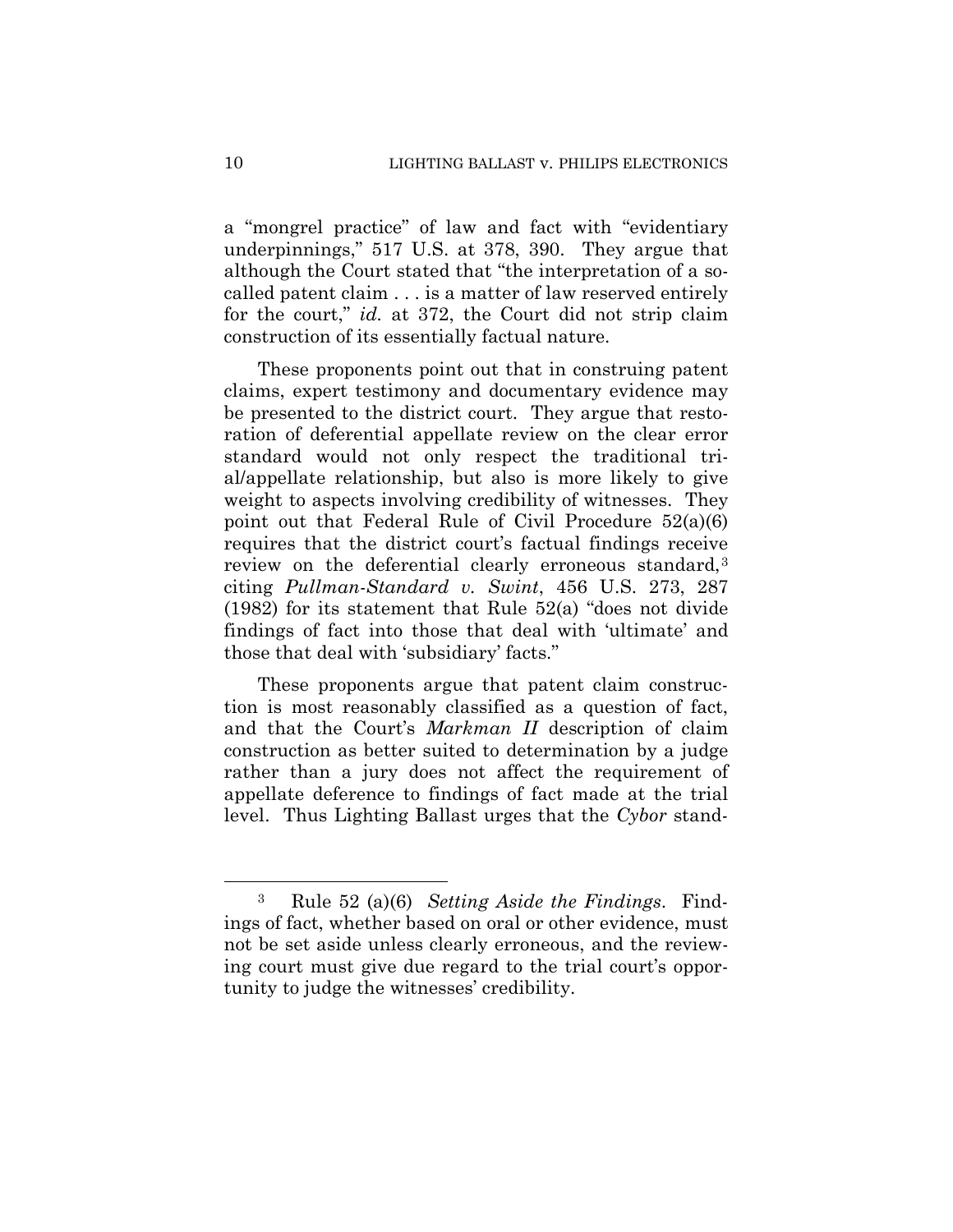ard of *de novo* review is incorrect and should be entirely discarded.

#### **The second view**

The second approach, favored by some amici curiae including the United States, may be viewed as a fusion or hybrid of *de novo* review and deferential review. These proponents acknowledge that the Court in *Markman II*  described patents as "legal instruments" and stated that interpretation of patent claims is a "purely legal" matter, 517 U.S. at 391, but argue that the correct appellate approach is for the factual aspects of claim construction to be reviewed on the clearly erroneous standard, while the final conclusion receives review as a matter of law. *See, e.g.*, Brief of Amicus Curiae United States at 4 ("Because *Cybor* fails to acknowledge that claim construction may involve factual findings entitled to deferential review under Rule 52(a), it should be overruled. But this Court should reaffirm that the ultimate construction of a patent claim is a legal conclusion subject to *de novo* review."). The United States draws analogy to the ruling in the regulatory tariff case of *Great Northern Railway Co. v. Merchants' Elevator Co.*, 259 U.S. 285, 292 (1922), that when ambiguity arises in the construction of certain legal instruments, the ambiguity is resolved as a question of fact.

Some of these amici recognize that difficulties may arise in practice, in knowing which aspects of the district court's claim construction are subject to deferential review and which aspects receive *de novo* determination. They suggest a solution whereby the standard of review would depend on whether the district court's claim construction drew solely from the record of the patent and its prosecution history (called "intrinsic evidence"), or whether external information or witness testimony was presented in the district court (that is, "extrinsic evidence"). Apply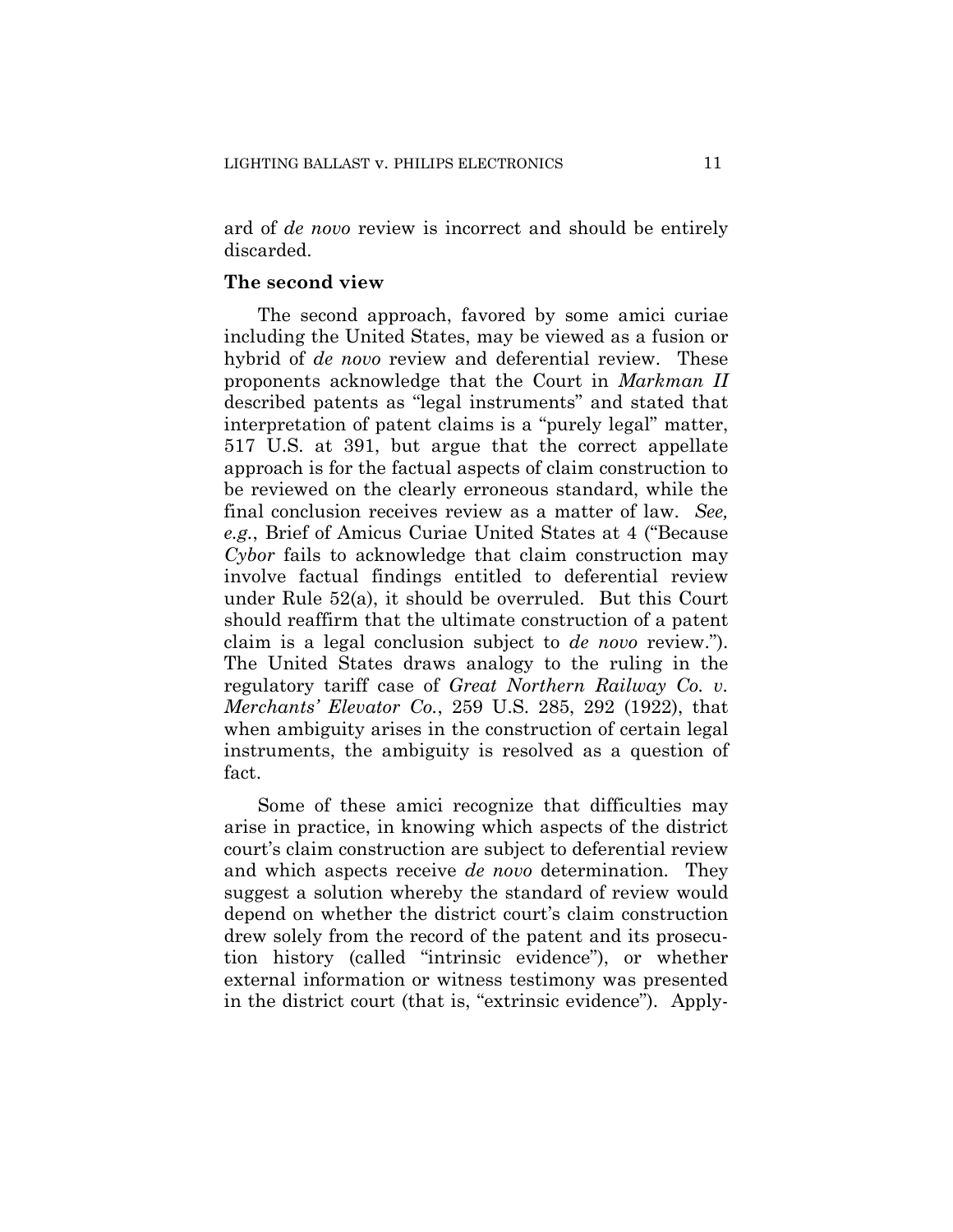ing this distinction, some amici propose that claim constructions based on extrinsic evidence would receive clearly erroneous review, for such evidence may entail credibility or reliability findings, while constructions based solely on the patent document and prosecution history would receive *de novo* review.

The proponents of a hybrid form of appellate review argue that this approach comports with the Court's position in *Markman II,* yet respects the traditional roles of trial and appellate courts. Thus it is proposed that the standard of review of claim construction should vary with the source and purpose of the evidence, drawing analogy to review of the determination of obviousness under 35 U.S.C. §103. *See* Brief of Amicus Curiae American Bar Association at 12 ("it is well settled that Rule 52(a) governs appellate review of the factual inquiries underlying the ultimate legal issue of obviousness").

## **The third view**

The third view, supported by some amici curiae, is that *Cybor* is both reasonable and correct in view of the Court's rulings in *Markman II*. These proponents stress the Court's statements that claim construction is a "purely legal" matter, 517 U.S. at 391, and that "the interpretation of a so-called patent claim . . . is a matter of law," *id.*  at 372. They argue that *de novo* review of the scope and meaning of patent claims conforms to the rule that applies in all areas of law, that "interpreting a set of legal words . . . in order to determine their basic intent" is a "purely legal matter." *Buford v. United States*, 532 U.S. 59, 65 (2001). They state that sufficient reason has not been shown to change this established and effective precedent in patent cases.

In *Markman II* the Court placed claim construction in historical context, quoting Professor Robinson's treatise: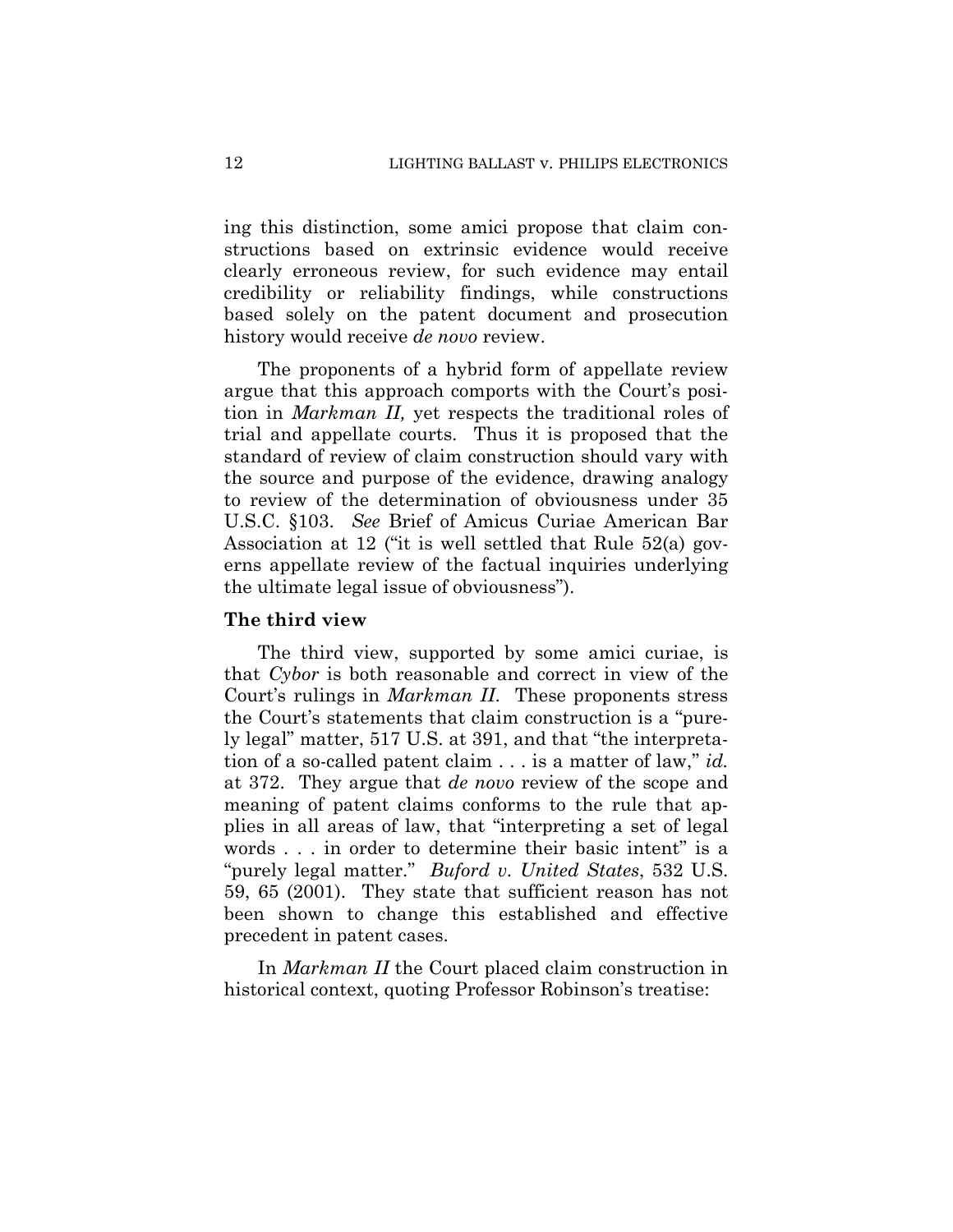The duty of interpreting letters-patent has been committed to the courts. A patent is a legal instrument, to be construed, like other legal instruments, according to its tenor . . . . Where technical terms are used, or where the qualities of substances or operations mentioned or any similar data necessary to the comprehension of the language of the patent are unknown to the judge, the testimony of witnesses may be received upon these subjects, and any other means of information be employed. *But in the actual interpretation of the patent the court proceeds upon its own responsibility, as an arbiter of the law, giving to the patent its true and final character and force.*

517 U.S. at 388 (quoting 2 W. Robinson, Law of Patents §732, pp. 481–83 (1890)) (emphasis the Court's). Proponents of retaining the *Cybor* standard point to the Court's emphasis that the judge is responsible for "the actual interpretation of the patent." *Id.* These proponents also point to the Court's citation to *Miller v. Fenton*, 474 U.S. 104 (1985) in support of the Court's ruling in *Markman II* that:

[W]hen an issue "falls somewhere between a pristine legal standard and a simple historical fact, the fact/law distinction at times has turned on a determination that, as a matter of the sound administration of justice, one judicial actor is better positioned than another to decide the issue in question." So it turns out here, for judges, not juries, are the better suited to find the acquired meaning of patent terms.

*Markman II*, 517 U.S. at 388 (quoting *Miller*, 474 U.S. at 114). These proponents argue that *Miller* confirms that the Court in *Markman II* intended to decide—and effectively did decide—both the judge/jury question and the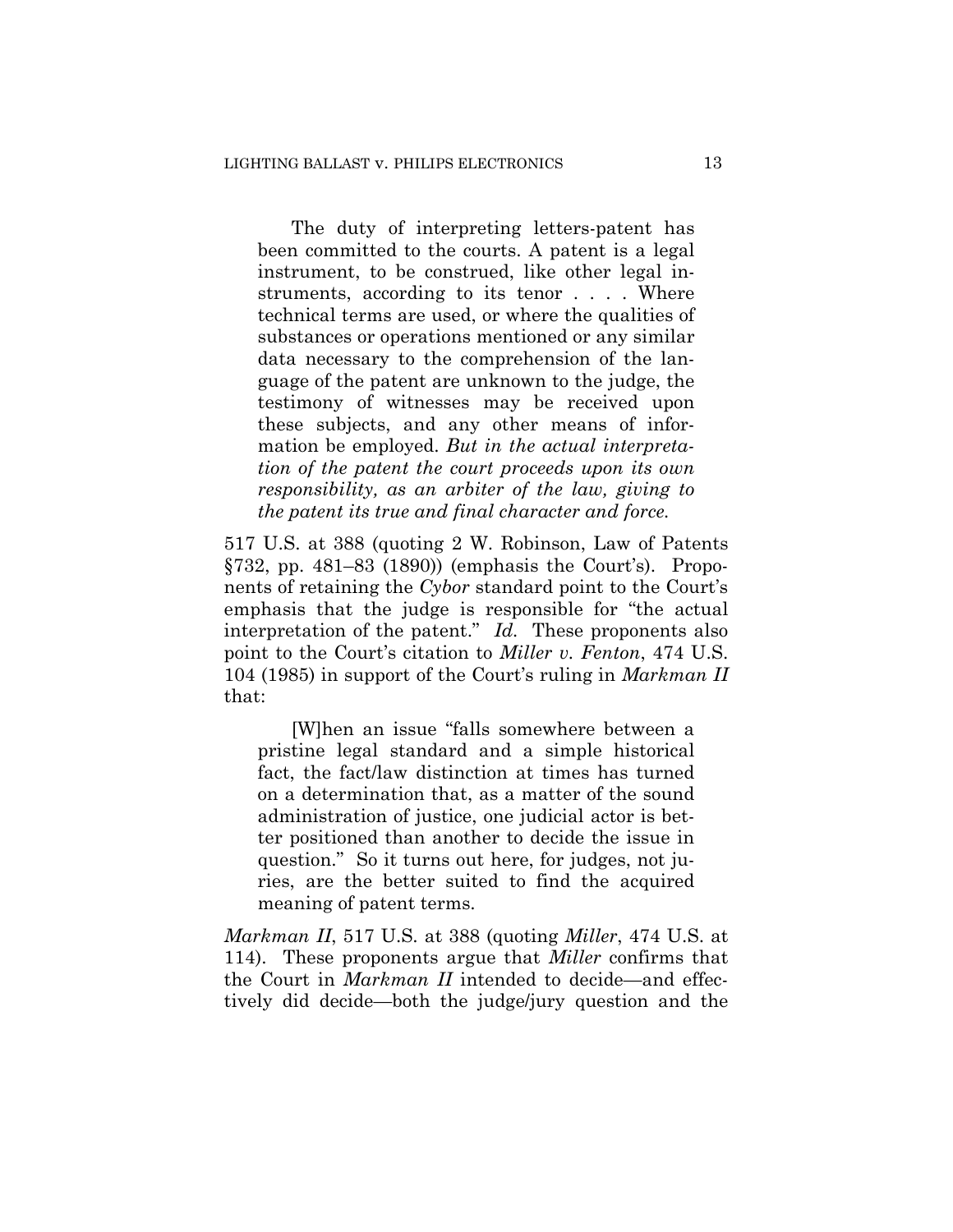fact/law question, as well as the related question concerning appellate review.

The Court's reliance on *Miller* in *Markman II* illustrates the Court's recourse to general jurisprudence and practical considerations, suitably applied, in resolving patent issues. Proponents of adherence to *Cybor* point out that *Miller* reiterated the Court's recognition in *Pullman-Standard* that no principle will "unerringly distinguish a factual finding from a legal conclusion.'" *Miller*, 474 U.S. at 113 (quoting *Pullman-Standard*, 456 U.S. at 288). Proponents apply that observation to criticize departure from *Cybor* that would add, to the already complex laws of claim construction, a new and uncertain and contentious inquiry into which aspects of a particular construction fall on which side of the fact-law line. These proponents state that *Cybor* is not subject to these difficulties, and that there is not sufficient reason to impose this new area of dispute and peripheral litigation upon the trial and appeal of patent cases.

The proponents of *stare decisis* point to the courts' and patent community's fifteen years of experience with *Cybor,* and argue that this experience supports retention of the *Cybor* principle. Emphasizing the potential multicase and multi-forum litigation of patents on today's technologies, they argue that it is particularly important that this court be able to resolve claim construction definitively as a matter of precedent, rather than allow differing trial court constructions of the same patent, as may result from deferential review of close questions. As the Court observed in *Markman II*, "treating interpretive issues as purely legal will promote (though it will not guarantee) intrajurisdictional certainty through the application of *stare decisis* on those questions not yet subject to interjurisdictional uniformity under the authority of the single appeals court." 517 U.S. at 391.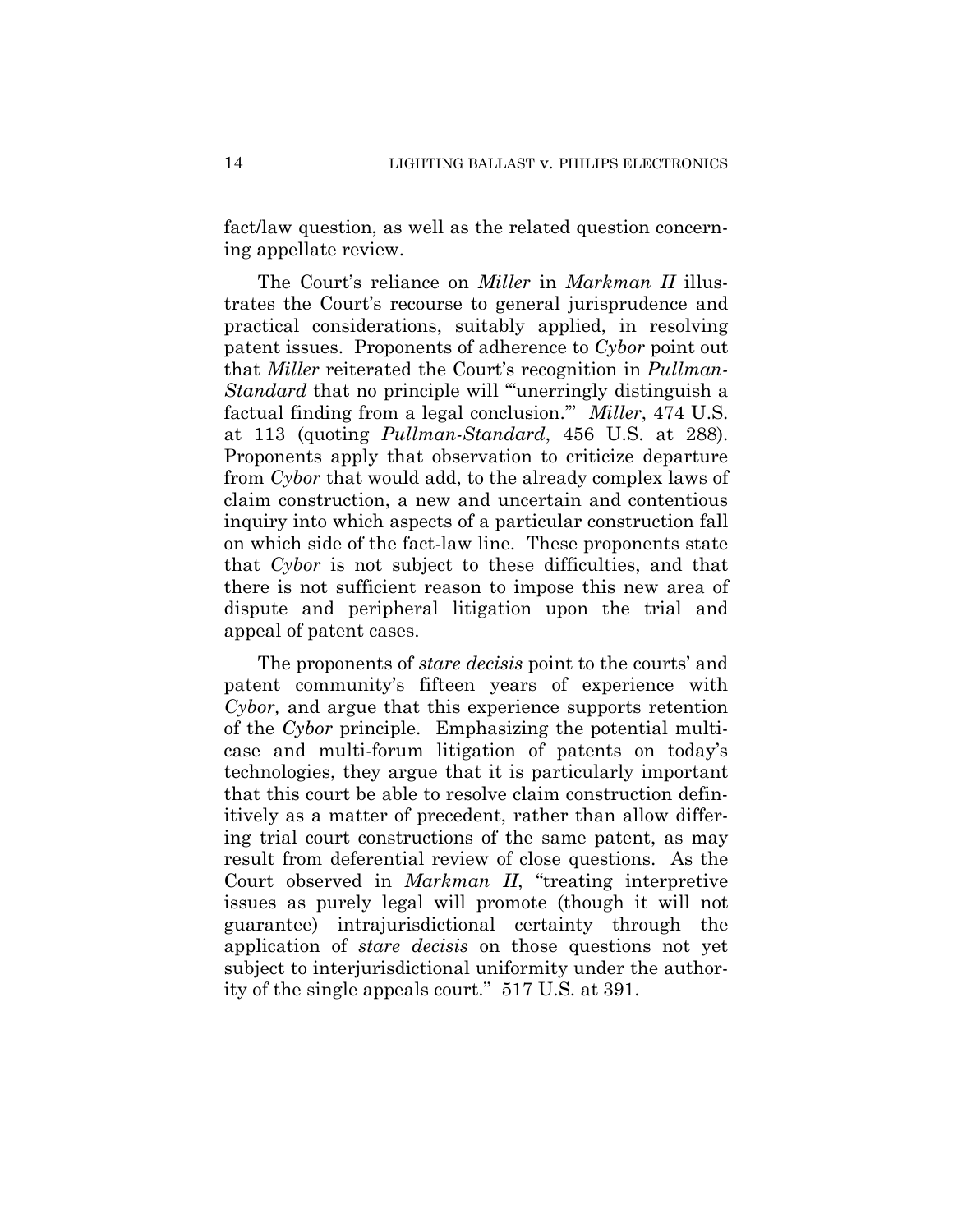Thus it is argued that the meaning and scope of a patent claim, which sets the boundaries of an exclusionary right good against the world at large, rather than only for parties to a voluntary transaction or only for the plaintiff and defendant in a particular case, should be construed based on publicly available materials in the record, and resolved for uniform application throughout the nation, as a matter of law. No party or amicus disputed that the only way to achieve uniform construction of the same claim, a goal recognized in *Markman II*, is by *de novo* appellate construction of the claim as a matter of law. There is no dispute as to the importance of national uniformity and finality of claim construction, for it is not unusual for different district courts to litigate the same patent against different parties and different assertions of infringement.

In sum, these proponents argue that the *Cybor* standard of review of claim construction reasonably and appropriately implements the Court's ruling in *Markman II,*  and urge this court to stand by *Cybor* and its fifteen years of experience. Proponents of stability through the principles of *stare decisis* stress that consistency of legal analysis and reliability of judicial process are foundations of not only legal systems generally, but also of the technological advance and industrial commitment that are goals of the patent system. *See* Brief of Amici Curiae Cisco et al. at 15 ("Competing and inconsistent interpretations of patent claims obscure the boundaries of patents and deeply undermine their important notice function, inevitably resulting in more—rather than less—litigation."); *id.* at 19 ("Clear scope is important to all potential market entrants. This kind of horizontal certainty is important to the entire industry.").

The criticism of *Cybor* is not based on any demonstration that *de novo* claim construction is likely to be incor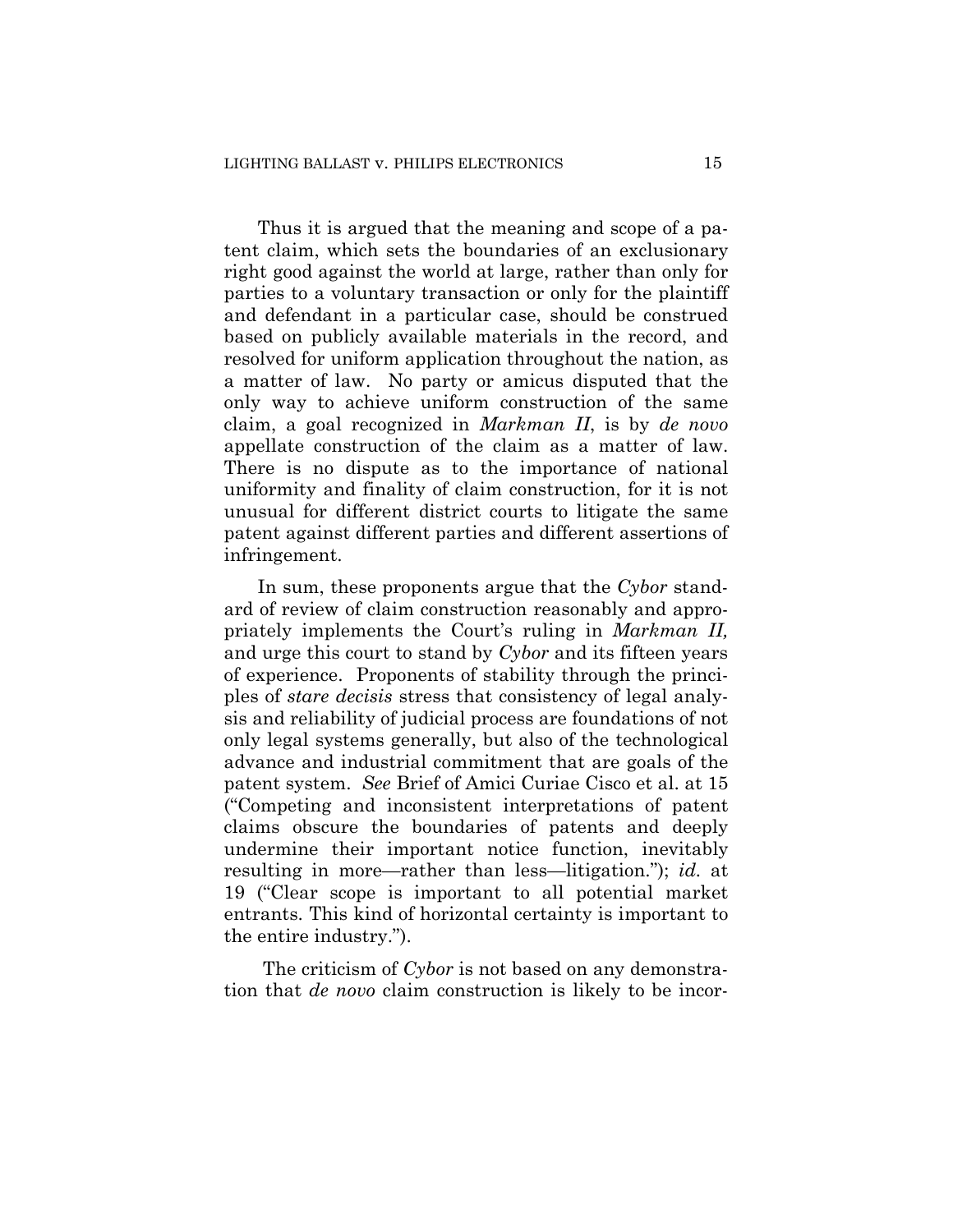rect, but rather on concerns for judicial roles and relationships. We do not ignore these important concerns. However, as proponents of *stare decisis* point out, *Cybor* is narrowly focused on the threshold construction of a legal document, and does not affect the traditional deference to district court findings of infringement or validity or damages or any other question of fact in patent litigation. The proponents remind us that *Cybor* was adopted in implementation of the *Markman* decisions of this court and the Supreme Court, and is in accord with these rulings on the nature of the patent grant and the judicial obligation for correct determination of the legal scope of the patent grant.

Thus it is urged that the *Cybor* standard should not now be abandoned for a more costly and litigious standard, with diminished stability of procedure and diminished reliability of outcome, and no greater likelihood of correctness of result. These proponents point out that those who would change *Cybor's* system of plenary review of claim construction have not shown any benefit or advantage to the law or those served by the law. Thus it is argued that the values of *stare decisis* counsel against overturning *Cybor*.

#### II

## STARE DECISIS

The question now before this en banc court is not the same question that was before the en banc court in 1998 when *Cybor* was decided. The question now is not whether to adopt a *de novo* standard of review of claim construction, but whether to change that standard adopted fifteen years ago and applied in many hundreds of decisions. There has been extensive experience of *Cybor* in action, in the district court and on appeal. "Claim construction" has become the gateway issue in patent litigation, often decided in preliminary proceedings before trial and before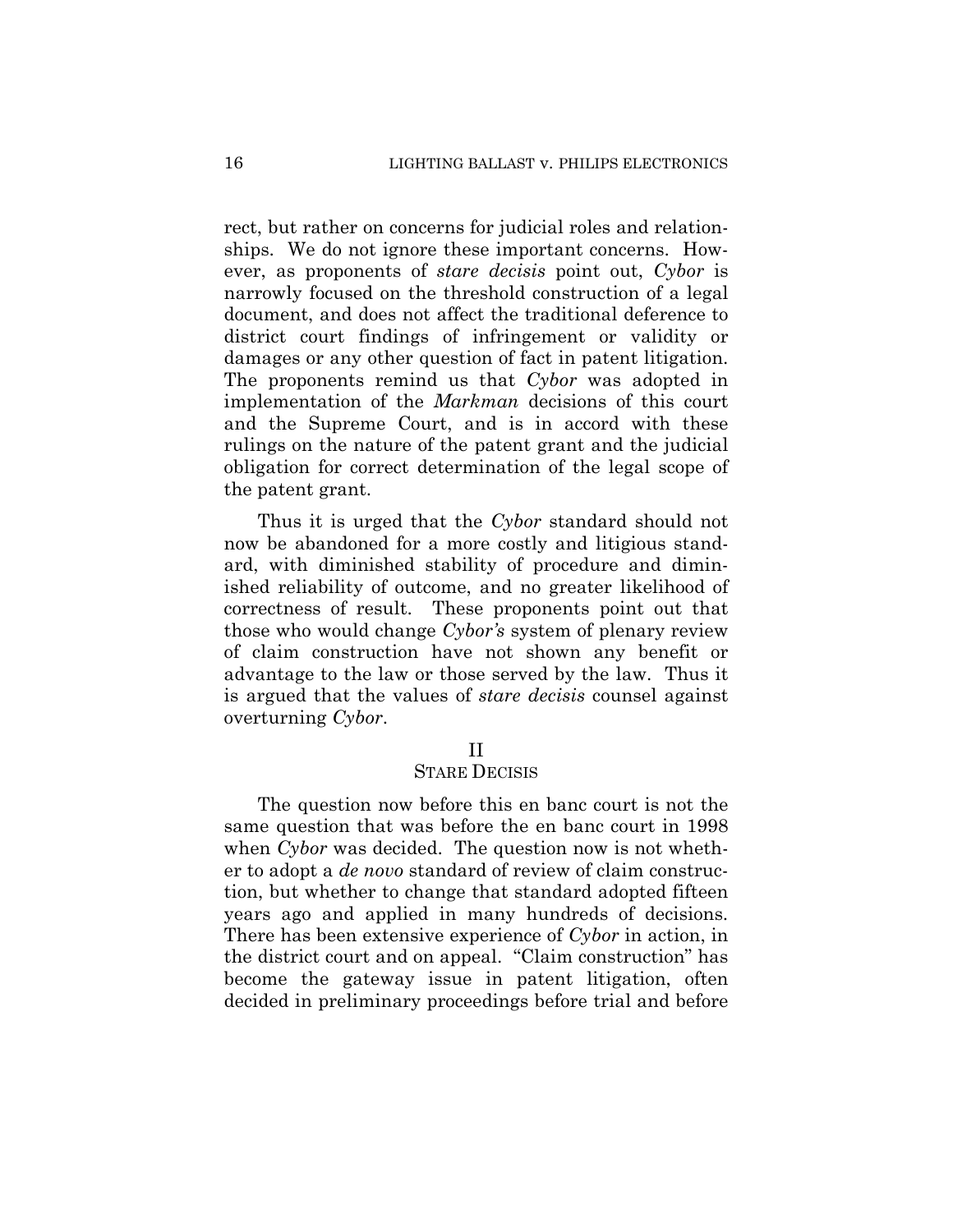discovery, and often subject to immediate appeal on summary judgment or injunction grounds. Such experience enriches the principle that courts will "stand by things decided" so that prior rulings may be relied upon.

*Stare decisis* is of "fundamental importance to the rule of law." *Hilton v. S. Carolina Pub. Ry. Comm'n*, 502 U.S. 197, 202 (1991) (quoting *Welch v. Texas Dep't of Highways & Pub. Transp.*, 483 U.S. 468, 494 (1987)). The doctrine of *stare decisis* enhances predictability and efficiency in dispute resolution and legal proceedings, by enabling and fostering reliance on prior rulings. *CSX Transp. Inc. v. McBride*, 131 S. Ct. 2630, 2641 (2011). By providing stability of law that has been decided, *stare decisis* is the foundation of a nation governed by law. The Supreme Court has said: "we will not depart from the doctrine of *stare decisis* without some compelling justification." *Hilton*, 502 U.S. at 202 (citing *Arizona v. Rumsey*, 467 U.S. 203, 212 (1984)); *see Dickerson v. United States*, 530 U.S. 428, 443 (2000) ("special justification" is needed to overrule precedent).

Stability in procedural as well as substantive law, on which the public and the courts can rely, guards against the expenditure of time and resources on aspects that have been resolved. These values come to the fore when a court undertakes to reexamine its own precedent, for *stare decisis* implements the "prudential and pragmatic considerations designed to test the consistency of overruling a prior decision with the ideal of the rule of law, and to gauge the respective costs of reaffirming and overruling a prior case." *Planned Parenthood of S.E. Pa. v. Casey,* 505 U.S. 833, 854 (1992). The principles and policies of *stare decisis* operate with full force where, as here, the en banc court is considering overturning its own en banc precedent.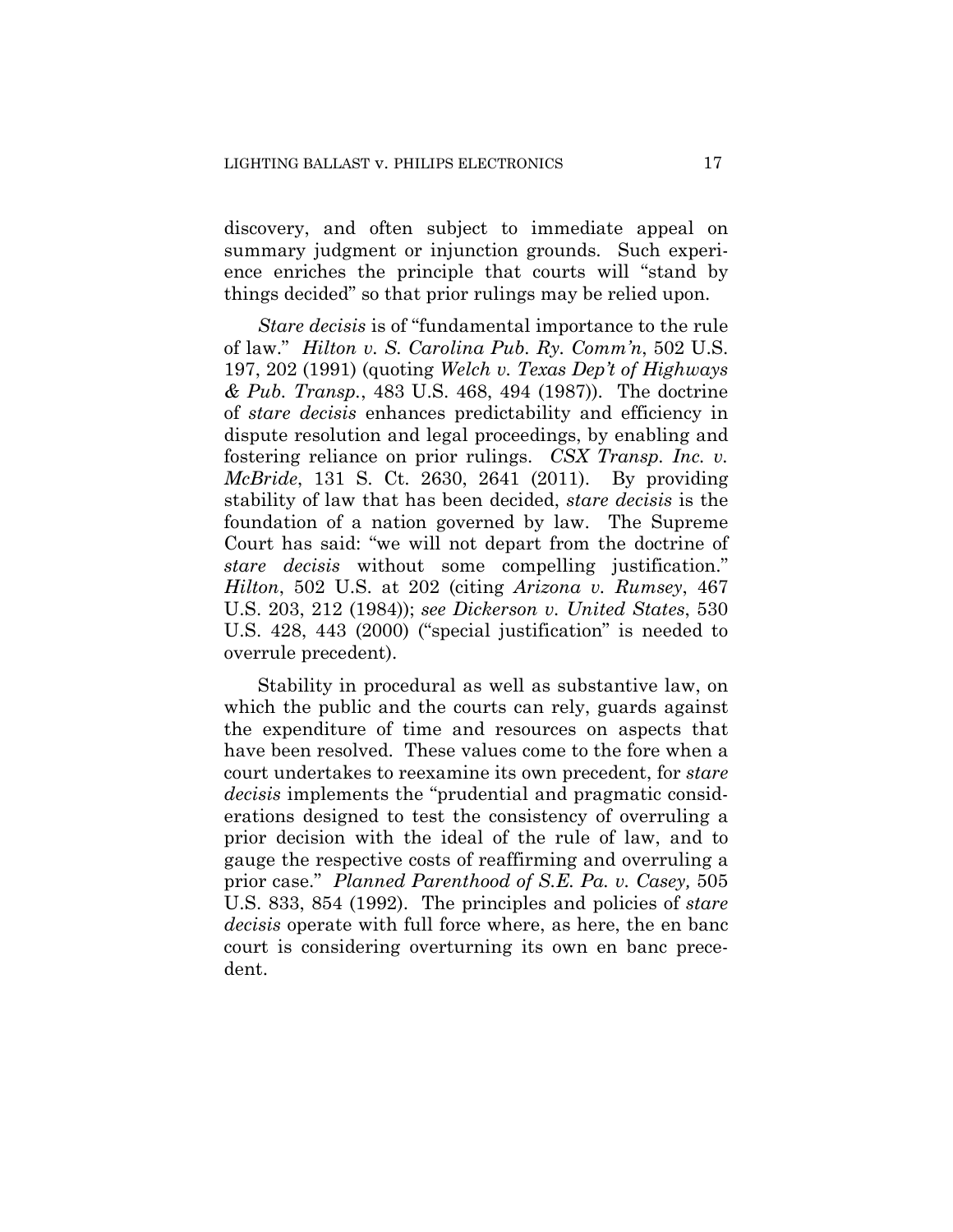The presumption that a court will adhere to its prior rulings has "'special force'" for precedents that resolve non-constitutional issues, for "'Congress remains free to alter what we have done.'" *J.R. Sand & Gravel Co. v. United States*, 552 U.S. 130, 139 (2008) (quoting *Patterson v. McLean Credit Union*, 491 U.S. 164, 172–73 (1989)). In *Patterson* the Court observed that the same issue had previously divided the Court and that "[s]ome Members of this Court believe that [the precedent] was decided incorrectly"; the Court discussed the principles of *stare decisis*, and concluded that "no special justification has been shown for overruling" the prior decision, for neither "the growth of judicial doctrine or further action taken by Congress. . . . have removed or weakened the conceptual underpinnings from the prior decision." 491 U.S. at 171-173. The Court observed that no "later law has rendered the decision irreconcilable with competing legal doctrines or policies." *Id.* at 173.

In *Hohn v. United States*, 524 U.S. 236, 253 (1998) the Court discussed its precedent in light of *stare decisis*, and stated that "[o]nce we have decided to reconsider a particular rule, however, we would be remiss if we did not consider the consistency with which it has been applied in practice." In *Global-Tech Appliances, Inc. v. SEB S.A.*, 131 S. Ct. 2060, 2067-68 (2011) the Court observed that although its prior decision on the same issue was "badly fractured," the majority holding "has become a fixture in the law," warranting application of the doctrine of *stare decisis*.

The purposes of consistency and stability that underlie *stare decisis* led to the formation of the Federal Circuit, now thirty years past, to provide consistency and stability to the patent law: "The central purpose is to reduce the widespread lack of uniformity and uncertainty of legal doctrine that exist in the administration of patent law,"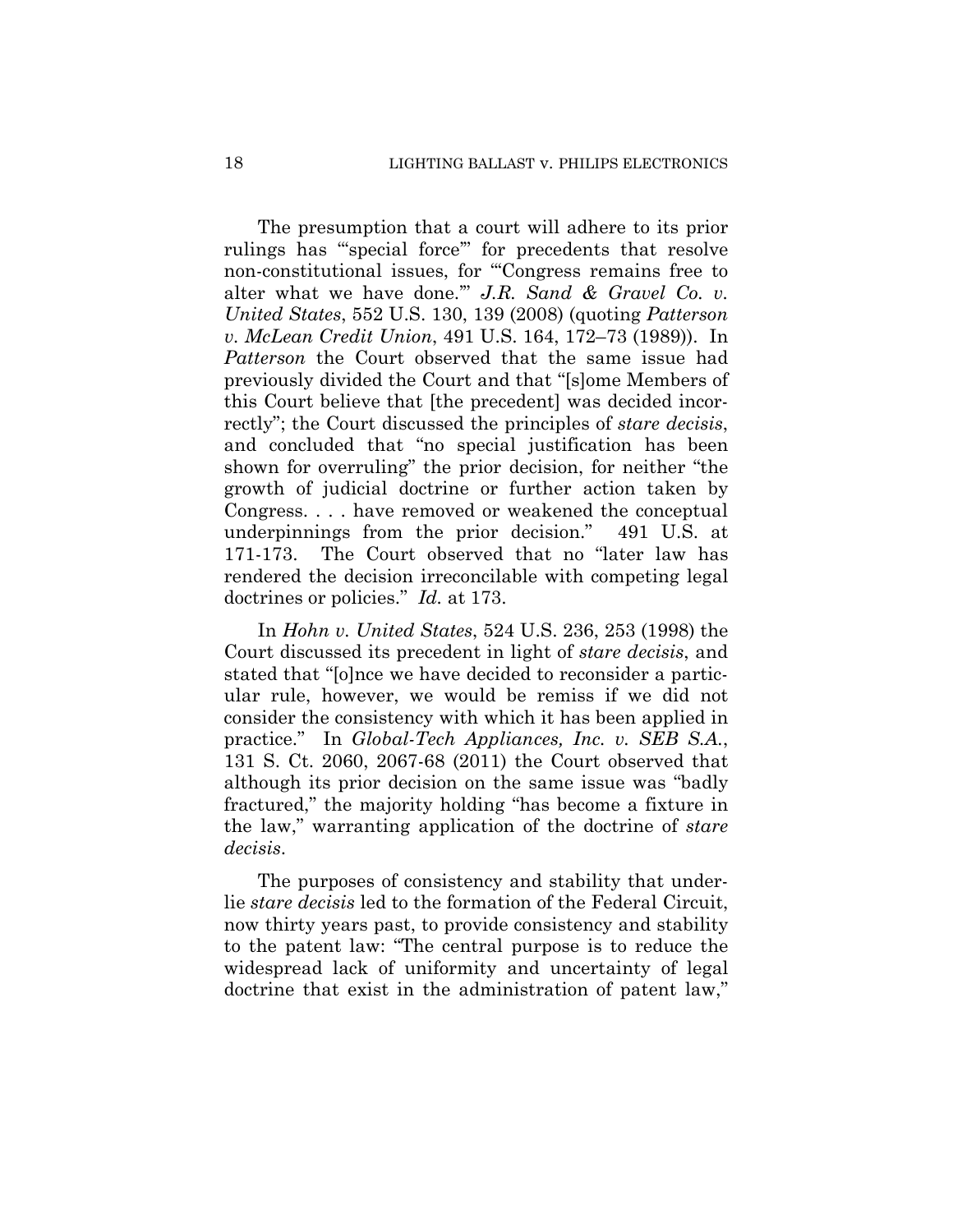H.R. REP. 97–312, at 23 (1981), in view of the importance of technology-based advance to the nation's economy, *id*.; S. REP. 97–275, at 6 (1981) (same). Legal doctrine in patent law starts with the construction of patent claims, for the claims measure the legal rights provided by the patent.

In the Federal Circuit decision that led to the Supreme Court's *Markman II* ruling, this court explained that reviewing claim construction as a matter of law assures "a true and consistent scope of the claims." *Markman I,* 52 F.3d at 979. The Court did not adjust or criticize that position, which forms the foundation of *Cybor. Cybor,* in carrying forward *Markman I* in light of *Markman II,* embodies the view that *de novo* review will "help institute a simplified and clarified method by which both trial and appellate courts address claim construction issues." *Cybor*, 138 F.3d at 1463 (Plager, J., concurring).

We do not ignore that neither *Cybor* nor the *Markman* decisions were free of contention, then as now. As we undertake this review of *Cybor*, we recognize that *stare decisis* is not an "inexorable command," *Agostini v. Felton*, 521 U.S. 203, 235 (1997). Thus we have considered whether there are sound reasons for this court now to depart from this precedent. We proceed with the guidance of history, experience, and the many amici curiae, while retaining awareness that to overturn an en banc ruling that has had long and wide application, there must be more than controversy about the prior rule. *See Watson v. United States*, 552 U.S. 74, 82 (2007) ("A difference of opinion within the Court . . . does not keep the door open for another try . . . ."). As observed in *Morrow v. Balaski*, 719 F.3d 160, 181 (3d Cir. 2013) (Smith, J., concurring), "the very point of *stare decisis* is to forbid us from revisiting a debate every time there are reasonable arguments to be made on both sides."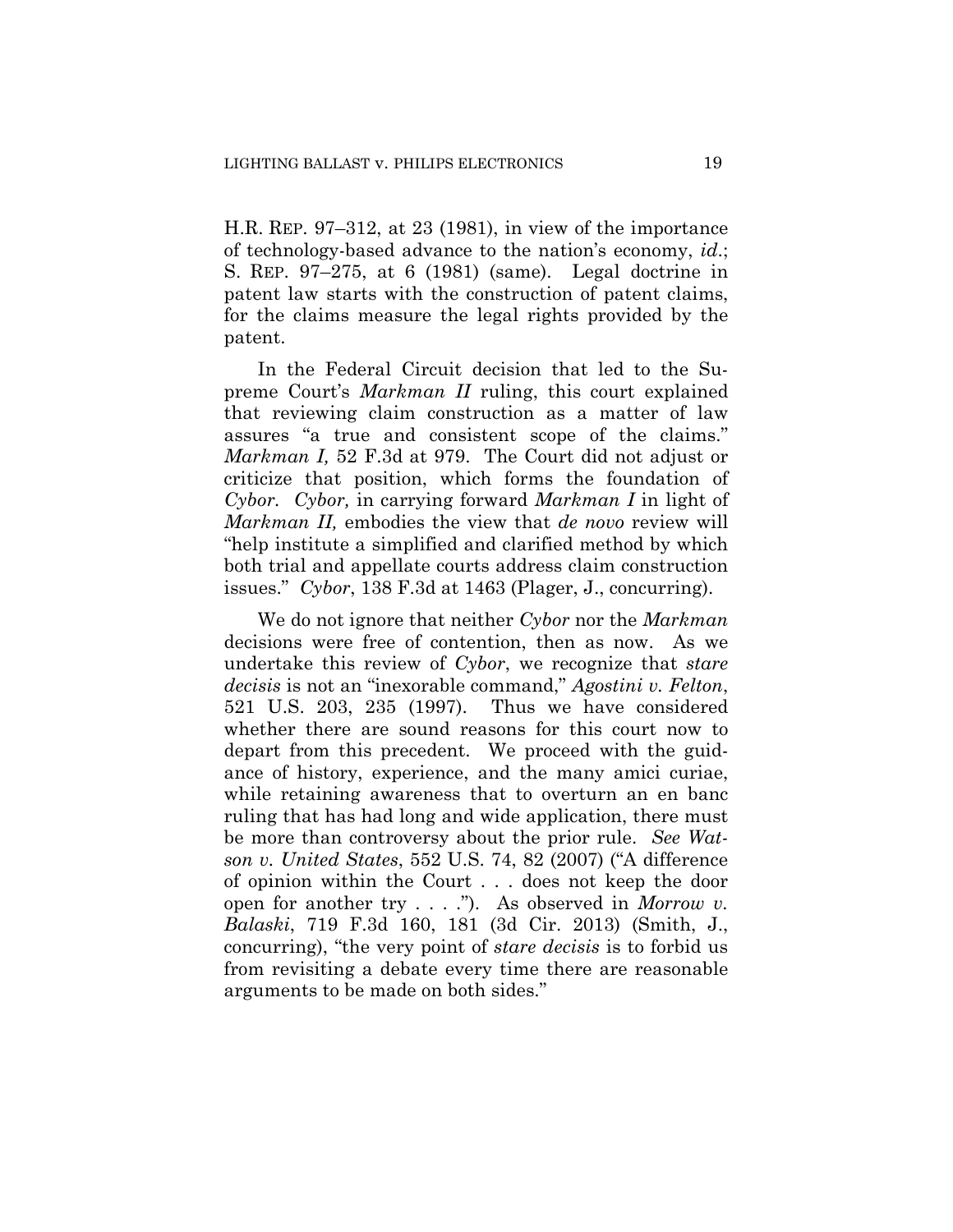However, departure from precedent may be appropriate when "subsequent cases have undermined [its] doctrinal underpinnings," *Dickerson*, 530 U.S. at 443; or when the precedent has proved "unworkable," *J.R. Sand & Gravel Co.*, 552 U.S. at 139; or when "a considerable body of new experience" requires changing the law, *Pearson v. Callahan*, 555 U.S. 224, 234 (2009).

*Stare decisis* embraces procedural as well as substantive precedent. *Vasquez v. Hillery*, 474 U.S. 254, 266 (1986) (considering whether procedures have so far developed as to have left the old rule "outdated, ill-founded, unworkable, or otherwise legitimately vulnerable to serious reconsideration"); *Swift & Co. v. Wickham*, 382 U.S. 111, 116 (1965) (overruling procedural precedent where "unworkable in practice," among other problems). Procedures in the litigation-prone arena of patent rights can affect the cost, time, and uncertainty of litigation, and in turn affect economic activity founded on the presence or absence of enforceable patents. Courts should be "cautious before adopting changes that disrupt the settled expectations of the inventing community." *Festo Corp. v. Shoketsu Kinzoku Kogyo Kabushiki Co.,* 535 U.S. 722, 739 (2002).

Applying these premises, we have reviewed the arguments for changing the *Cybor* procedure of *de novo* review of claim construction. First, we have looked for post-*Cybor* developments, whether from the Supreme Court, from Congress, or from this court, that may have undermined the reasoning of *Cybor*. None has been found, or brought to our attention. There has been no legislative adjustment of the *Cybor* procedure, despite extensive patent-related legislative activity during the entire period of *Cybor*'s existence.

We have looked for some demonstration that *Cybor*  has proved unworkable. No proponent of change has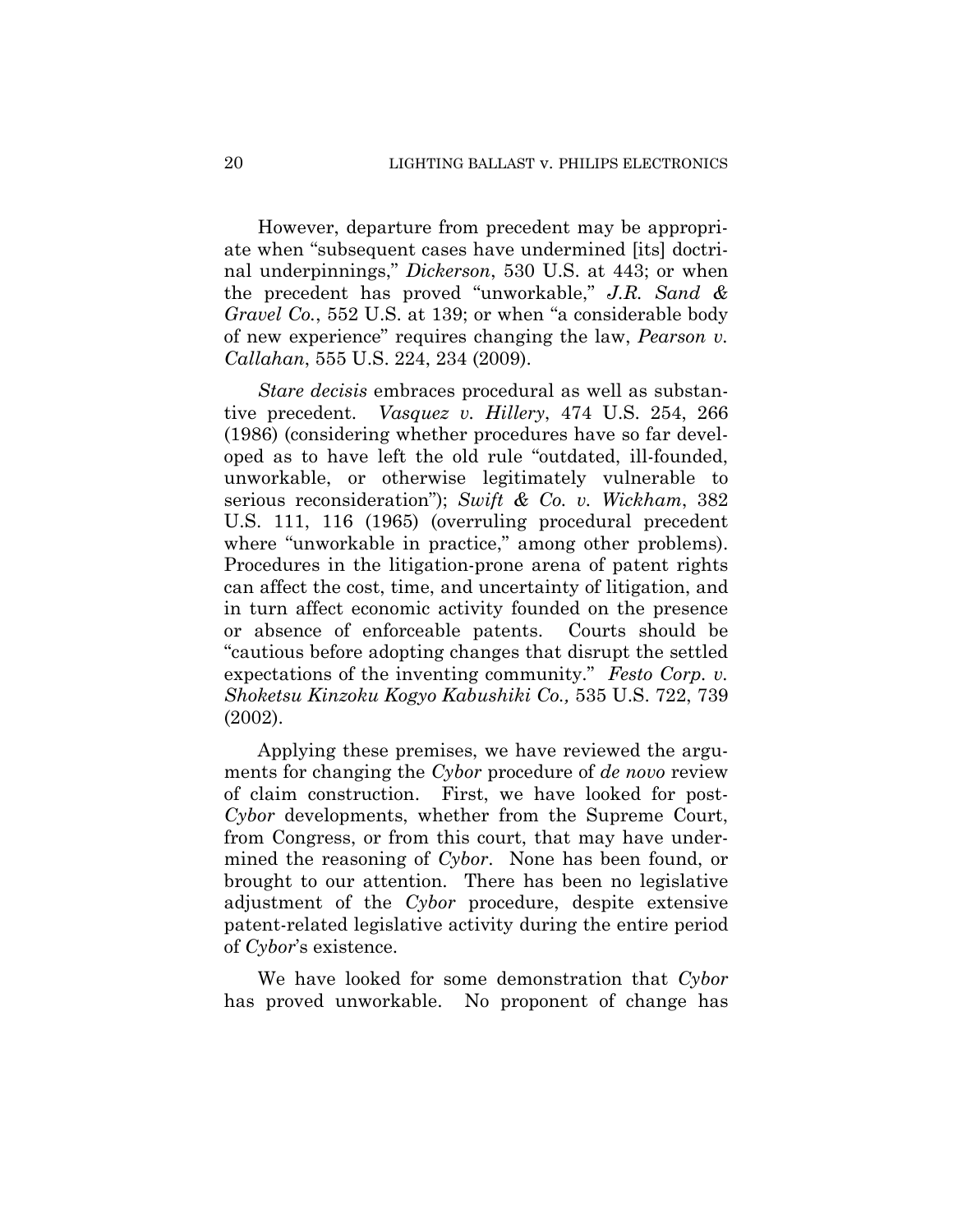shown that *de novo* review of claim construction is unworkable—nor could they, after fifteen years of experience of ready workability. Nor has anyone shown that *Cybor*  has increased the burdens on the courts or litigants conducting claim construction.

To the contrary, reversing *Cybor* or modifying it to introduce a fact/law distinction has a high potential to diminish workability and increase burdens by adding a new and uncertain inquiry, not only on appeal but also in the trial tribunal. No consensus has emerged as to how to adjust *Cybor* to resolve its perceived flaws. Despite probing questioning at the en banc hearing, and despite the extensive amicus curiae participation, there is no agreement on a preferable new mechanism of appellate review of claim construction; there is no analysis of how deference would be applied to the diversity of old and new technologies and modes of claiming, no clear exposition of fact or law as could be applicable to the millions of unexpired patents, each on a different new technologic advance. As will be discussed, no one, including the dissent, proposes a workable replacement standard for *Cybor*, no workable delineation of what constitutes fact and what constitutes law.

Disentangling arguably factual aspects, some in dispute and some not, some the subject of expert or other testimony and some not, some elaborated by documentary evidence and some not, some construed by the district court and some not, some related to issues to be decided by a jury and some not—and further disentangling factual aspects from the application of law to fact—is a task ripe for lengthy peripheral litigation. We are not persuaded that we ought to overturn the en banc *Cybor* decision and replace its clear *de novo* standard with an amorphous standard that places a new, cumbersome, and costly process at the gate, to engender threshold litigation over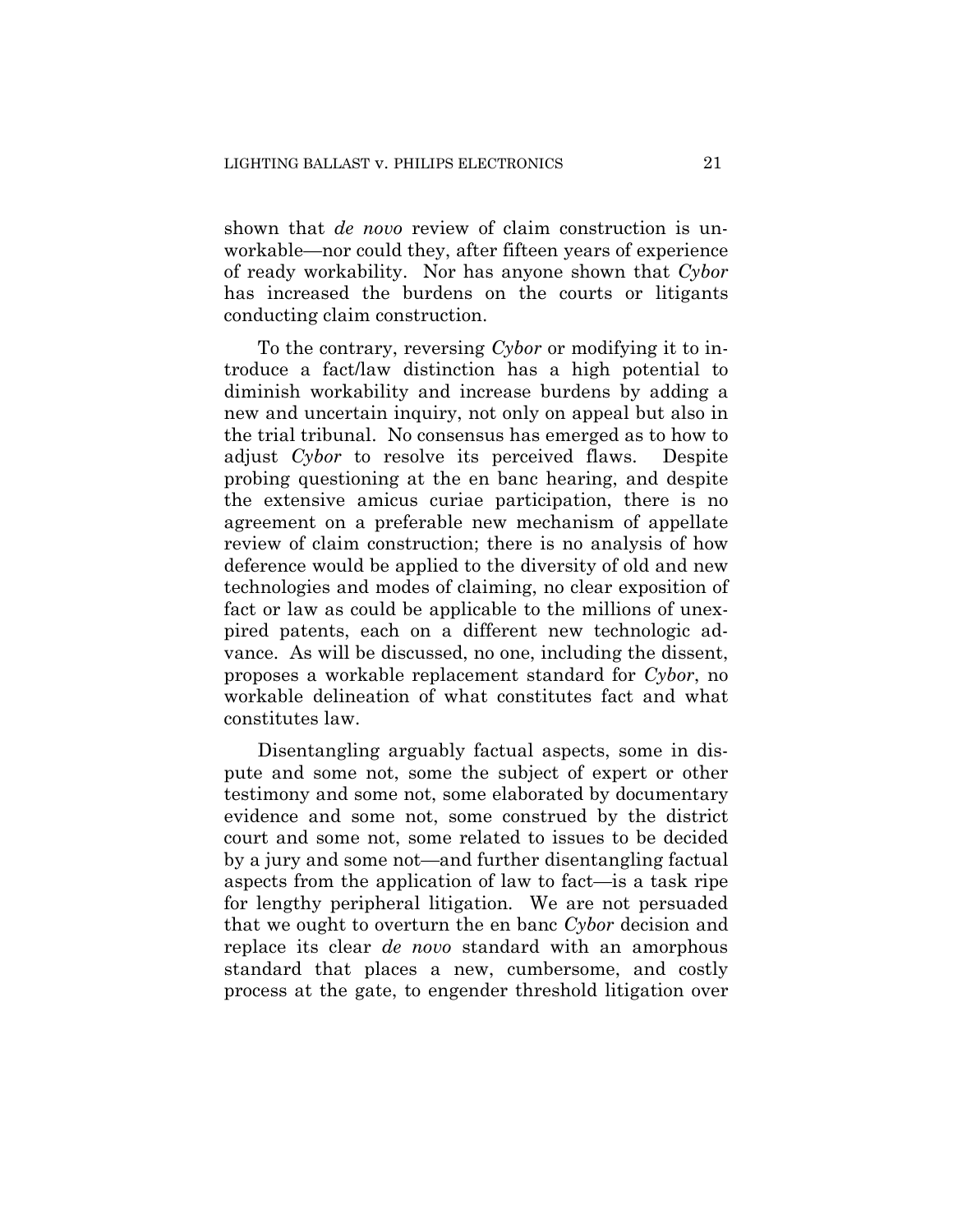whether there was or was not a fact at issue. The principles of *stare decisis* counsel against such an unnecessary change.

No critic of *Cybor* has provided any analysis of specific claims or cases to show, or even to suggest, that deferential appellate review is more likely to achieve the correct claim construction. The principles of *stare decisis* counsel against overturning precedent when there is no evidence of unworkability and no clearly better resolution. The amici curiae agreed that modification of *Cybor* is unlikely to change many results, even if it could be defined well (which it has not been, by any amicus or by our colleagues in dissent).

Claim construction is a legal statement of the scope of the patent right; it does not turn on witness credibility, but on the content of the patent documents. The court may indeed benefit from explanation of the technology and the instruction of treatises, but the elaboration of experts or tutorial explanation of technical subject matter does not convert patent claim construction into a question of fact. The type of evidence that may assist a lay judge in determining what a technical term meant to one of skill in the art does not transform that meaning from a question of law into a question of fact. Reference to technical understanding and usage at the time of enactment does not convert statutory interpretation from law to fact. *See*, *e.g.*, *Corning Glass Works v. Brennan*, 417 U.S. 188, 202 (1974) (applying "the language of industrial relations" to statutory interpretation).

Courts routinely look to dictionaries and treatises to determine the meaning of a statute at the time it was written. *See, e.g.*, *Sandifer v. U.S. Steel Corp.*, 134 S. Ct. 870 (2014) (looking to dictionaries to determine the meaning of "changing clothes" in the Fair Labor Standards Act at the time of enactment); *Comm'r v. Soliman*, 506 U.S.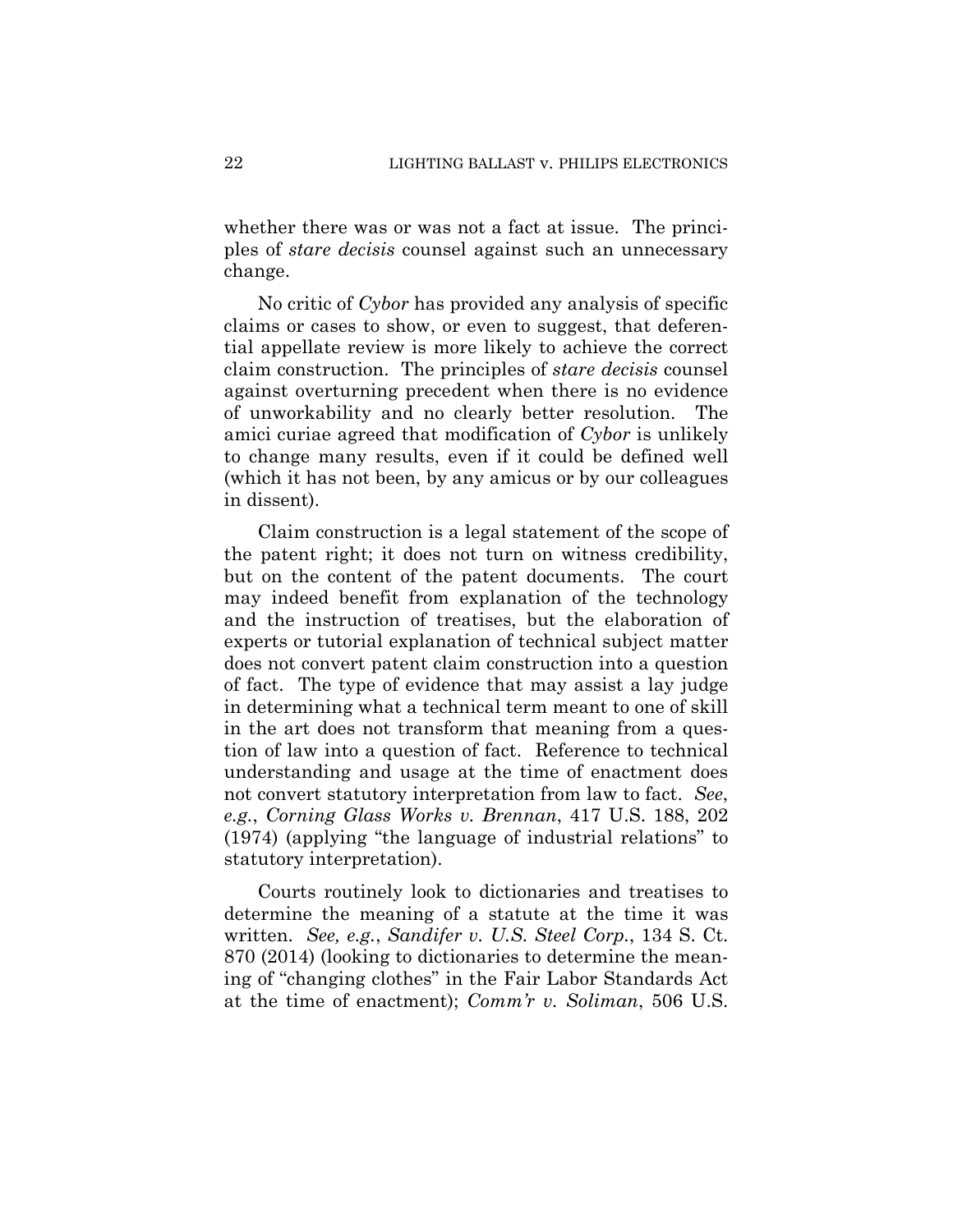168 (1993) (interpreting the tax code by looking to dictionary definitions at the time of enactment); *Chapman v. United States*, 500 U.S. 453 (1991) (using dictionaries to ascertain the ordinary meaning of "mixture" in the drug statute).

Similarly, experts in the science or technology may assist the court in understanding the meaning and usage of a claim term, but this does not morph the question into one of fact. *Cf. United States v. Stone & Downer Co.*, 274 U.S. 225 (1927) (relying on expert testimony on the meaning of the tariff term "clothing wool" in the custom of the trade). The Court stated in *Markman II:* 

in theory there could be a case in which a simple credibility judgment would suffice to choose between experts whose testimony was equally consistent with a patent's internal logic. But our own experience with document construction leaves us doubtful that trial courts will run into many cases like that. In the main, we expect, any credibility determinations will be subsumed within the necessarily sophisticated analysis of the whole document, required by the standard construction rule that a term can be defined only in a way that comports with the instrument as a whole.

517 U.S. at 389. This expectation has proven accurate. The presentation of expert testimony on the meaning of a claim term does not transform the question from one of law to one of fact.

We have carefully considered the arguments for discarding or modifying *Cybor*, and conclude that they do not justify departing from the now well-established principles and procedures. Under any standard of review consistent with *Markman II*, most issues of claim construction are indisputably matters of law, and would receive *de novo*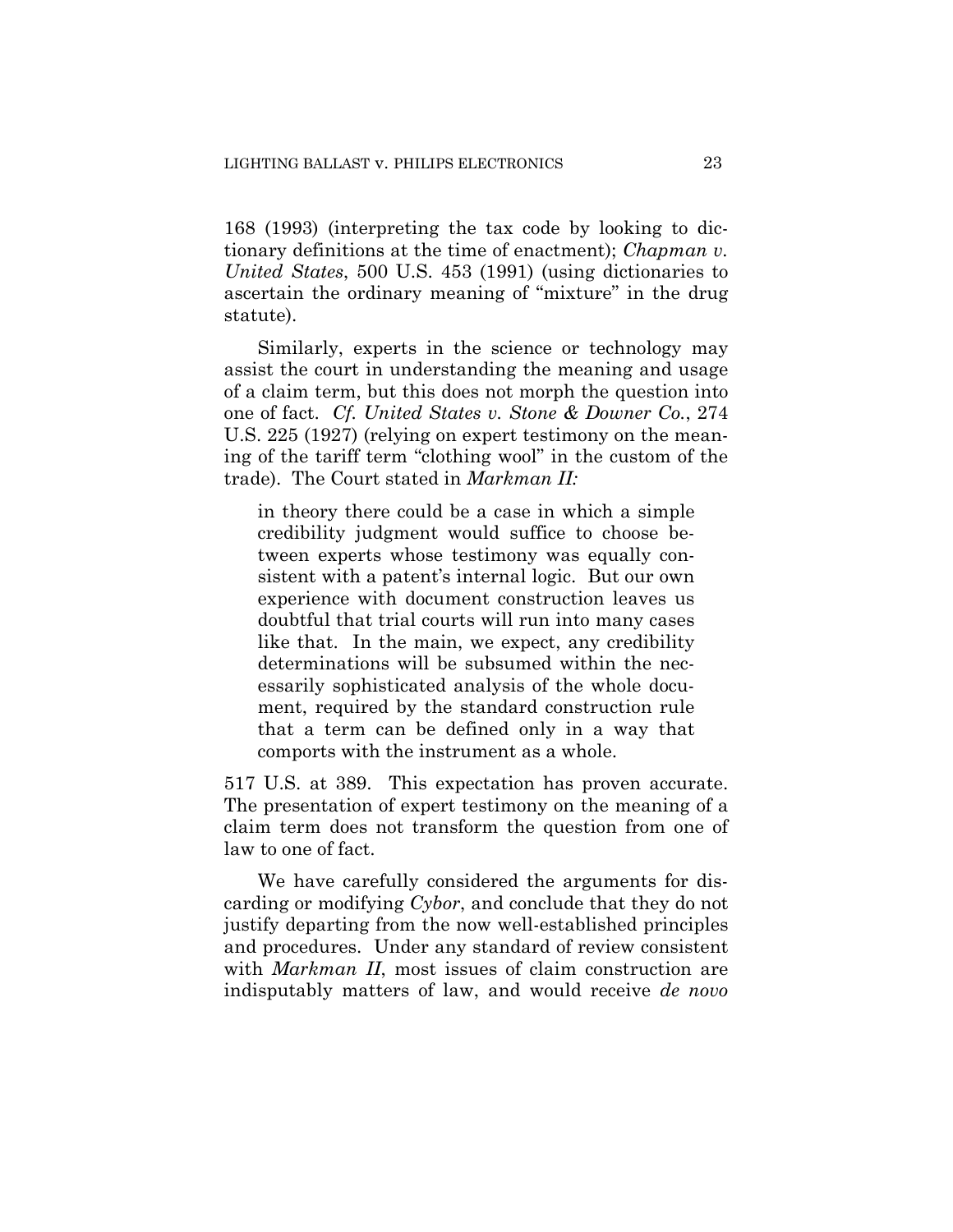review. Even the critics of *Cybor* agree that any change would affect only a small number of claim construction disputes. Statements at the en banc hearing are edifying; *e.g.*, Tr. at 1:14:10–1:14:35 (Appellant) ("This court could, in whatever it does with *Cybor*, make very clear that this battle of competing experts is rarely productive, rarely going to influence claim construction. . . . If you said to me, why doesn't *stare decisis* carry the day? I don't have a good answer to that."); *id.* at 55:15–55:20 (United States) ("this court's law on claim construction requires very little modification"); *id.* at 1:06:50–1:07:30 (United States) (whether a term has special meaning in the art could be "meaningless ultimately" if inconsistent with the intrinsic record).

In response to a question at the hearing, amicus curiae United States could not identify any case that would have come out differently under the modified (hybrid) standard of review it proposed. Tr. at 1:07:30–1:08:00. Certainly *stare decisis* counsels against overturning en banc precedent where doing so would change our known, workable *de novo* standard to an undefined alternative, sure to engender peripheral litigation, and which most agree could affect the outcome of very few, if any cases. *See Pearson*, 555 U.S. at 236–37 (criticizing precedent that "sometimes results in a substantial expenditure of scarce judicial resources on difficult questions that have no effect on the outcome of the case").

Claim construction is often a preliminary proceeding in the district court, before trial of infringement, validity, damages, etc. At the threshold, the court establishes the metes and bounds of the claims that define the patent right. The questions of claim construction are not questions of weight of evidence or credibility of witnesses, but of the claim scope as set forth in the patent documents.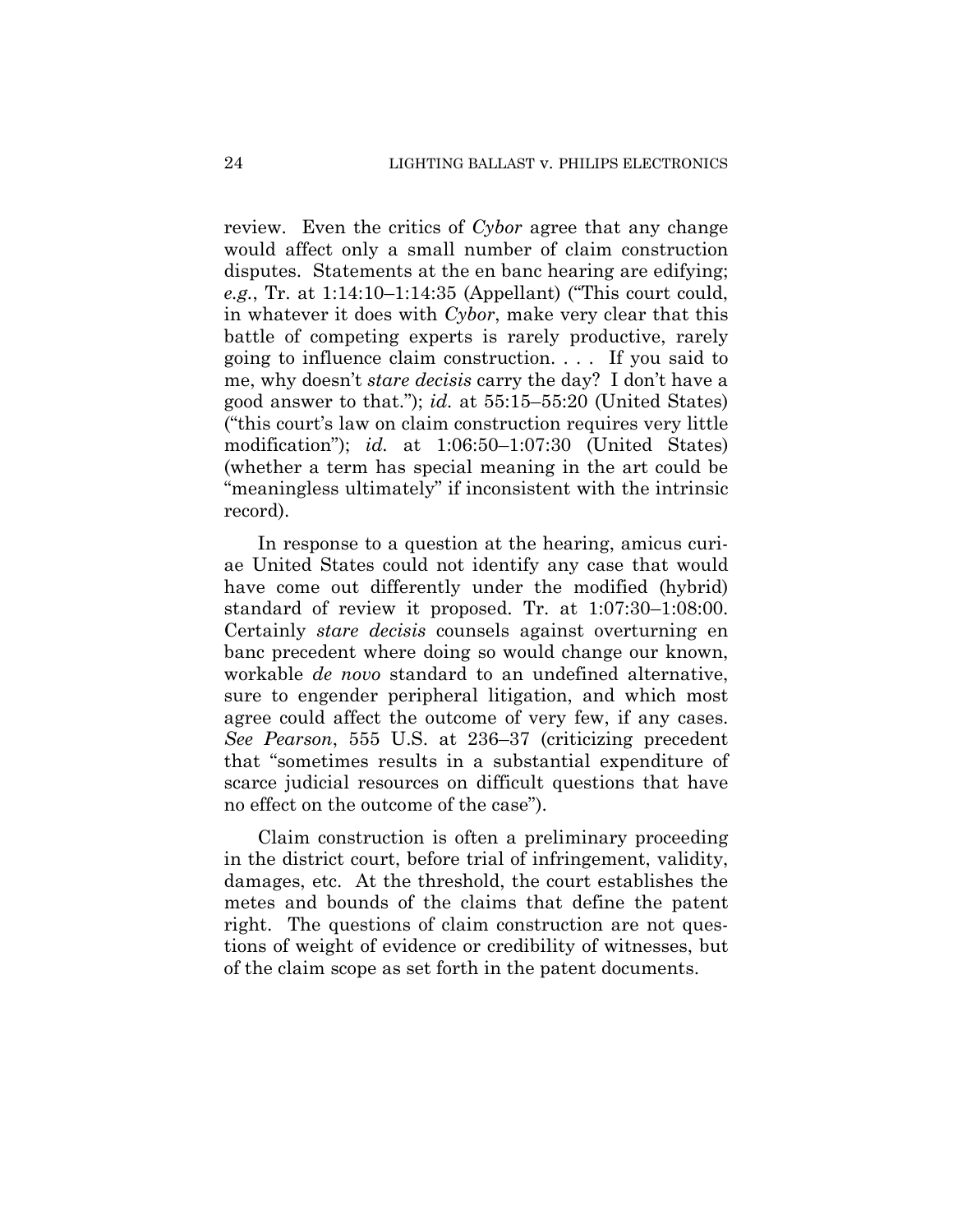Claim construction is the interpretation of a legal document that establishes a property right that applies throughout the nation. The question under review is whether this court, of nation-wide jurisdiction, should continue to review claim construction *de novo* with national effect, or whether to change to a system whereby a district court's claim construction is reviewed on the deferential standard appropriate to findings of fact, with or without some sort of hybrid deference to the ultimate determination. The insistence of some amici curiae that some form of deferential review is required as well as superior, is not only contrary to the *Markman* holdings, but to the experience of fifteen years of *Cybor.* 

In the increasingly frequent situation where the same patent is litigated in different forums against different defendants, differing district court rulings on close questions of claim construction could well warrant affirmance on deferential review. Because differing claim constructions can lead to different results for infringement and validity, the possibility of disparate district court constructions unravels the "uniformity in the treatment of a given patent" that the Court sought to achieve in *Markman II.* 517 U.S. at 390. It would restore the forum shopping that the Federal Circuit was created to avoid. Just as the Court in *Markman II* counted such consequences as negatives that its ruling overcame, they count as negatives in the *stare decisis* analysis.

The question that this court has now reconsidered is whether we should continue to review claim construction as a whole and *de novo* on the record, or whether we should change to a different system that at best would require us to identify any factual aspects and how the trial judge decided them, and review any found or inferred facts not for correctness but on a deferential standard, with or without also giving deferential review to the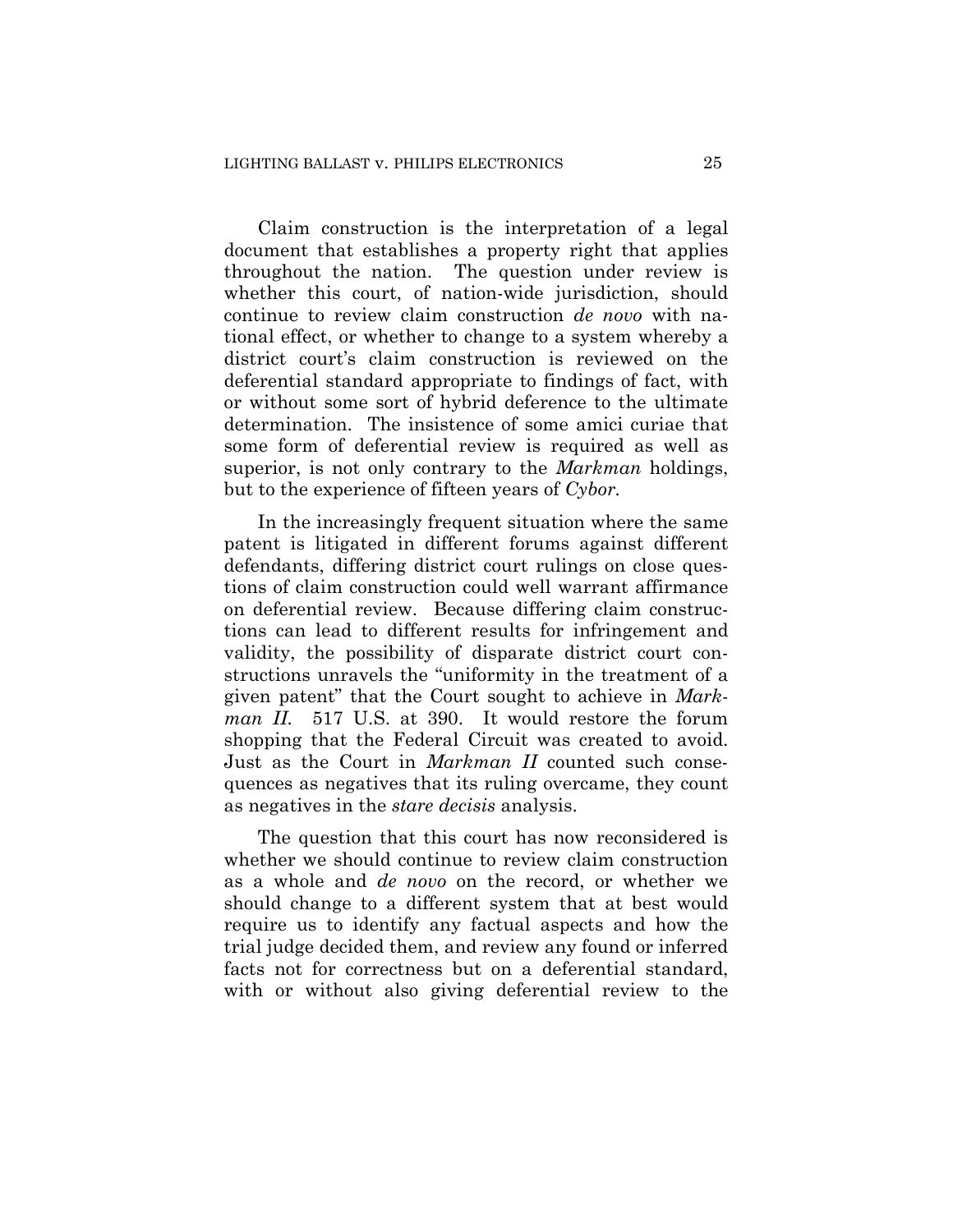ultimate determination of the meaning of the claims. We conclude that such changed procedure is not superior to the existing posture of plenary review of claim consturuction.

Over these fifteen years this court has applied *Cybor* to diverse subject matter, and the body of precedent has grown large. Deferential review does not promise either improved consistency or increased clarity. We have been offered no argument of public policy, or changed circumstances, or unworkability or intolerability, or any other justification for changing the *Cybor* methodology and abandoning *de novo* review of claim construction.

The proponents of overruling *Cybor* have not met the demanding standards of the doctrine of *stare decisis*. They have not shown that *Cybor* is inconsistent with any law or precedent, or that greater deference will produce any greater public or private benefit. We conclude that there is neither "grave necessity" nor "special justification" for departing from *Cybor*.

#### III

#### REMARKS ON THE DISSENT

Our colleagues in dissent offer a few arguments that warrant response. First, referring to "the materials submitted to the court," the dissent states that "a substantial proportion of the legal community" believes that *Cybor* was "wrongly decided." Diss. at 6. The materials tell a different tale.

As listed *ante*, at n.2, thirty-eight organizations and individuals filed twenty-one amicus briefs. Contrary to the dissent's statements, all of the technology industries that offered advice to the court, urge retention of *Cybor*'s standard. These amici curiae include the largest technology companies in the nation, all involved with the system of patents, all frequent patent litigants both as plaintiffs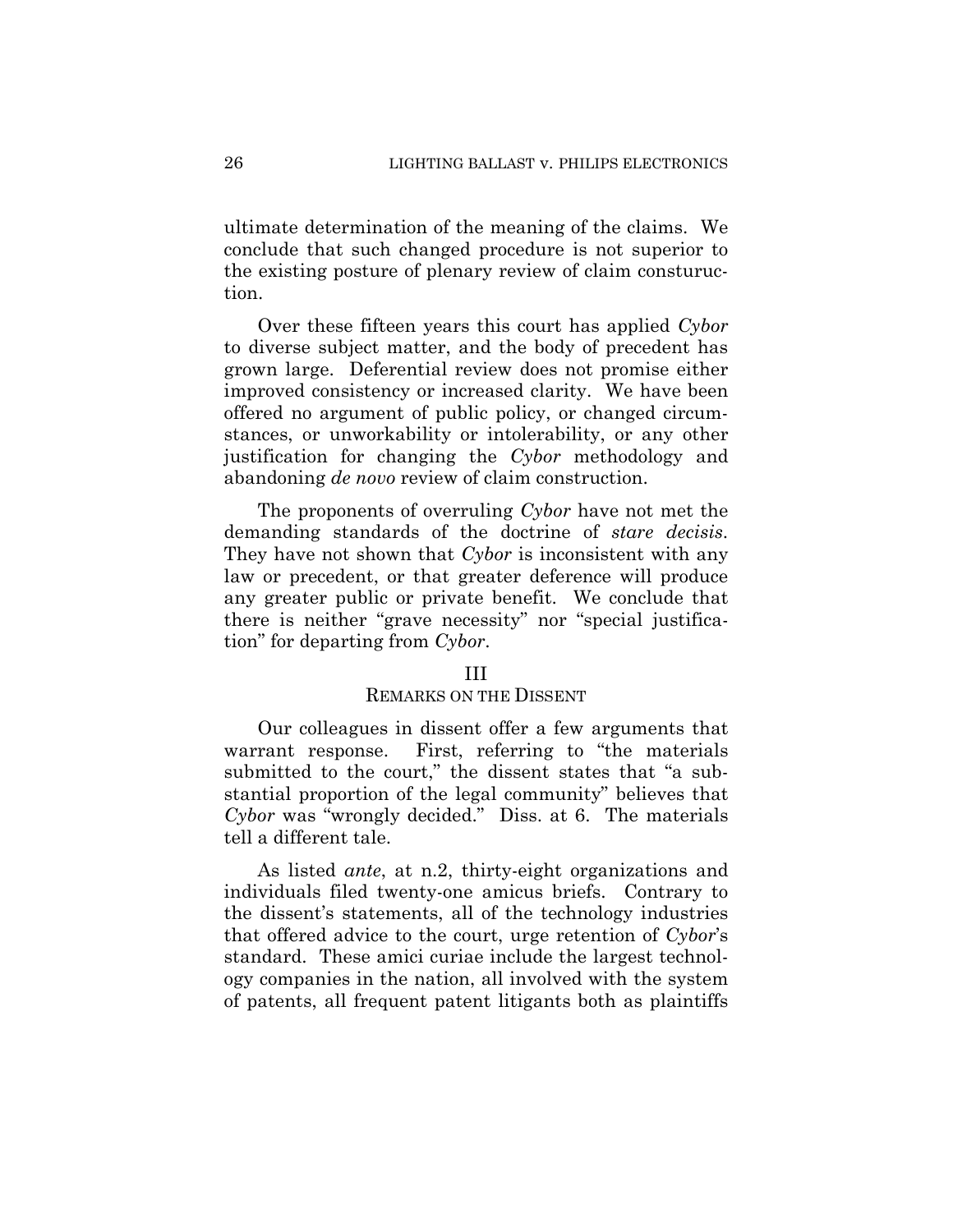and as defendants—unlike all of the other amici.4 The dissent dismisses these voices as merely "some amici" who support retention of *Cybor*, Diss. at 6, and offers no response to their concerns for stability, national uniformity, and predictability in claim construction.

The dissent appears unconcerned that the major industrial amici urge retention of the *Cybor* standard, and instead announces that "no one in the legal community except perhaps the members of the majority—has come to believe that either the wisdom or vitality of *Cybor* is settled," Diss. at 6. This conclusion is curious. For example, the amicus brief of Google, Amazon, Hewlett-Packard, Red Hat and Yahoo! states that departing from *Cybor* would "make worse" the uncertainty of claim construction:

[T]he root causes of uncertainty in claim construction are vaguely drafted claims and contradictory claim-construction methodologies, not appellate review. Deference would not ameliorate those causes of uncertainty; it would make them worse.

\* \* \*

 $\overline{a}$ 

[T]reating claim construction as a factual question subject to clear-error review would only aggravate the uncertainty and cost issues plaguing our patent-litigation system.

<sup>4</sup> Amazon.com, Inc., Cisco Systems, Inc., Dell Inc., EMC Corporation, Google Inc., Hewlett-Packard Co., Intel Corporation, Microsoft Corporation, SAP America Inc., Red Hat, Inc., and Yahoo! Inc. Other amici in support of preserving the full *Cybor* standard are the Austin Intellectual Property Lawyers Association and the Intellectual Property Institute at the William Mitchell College of Law.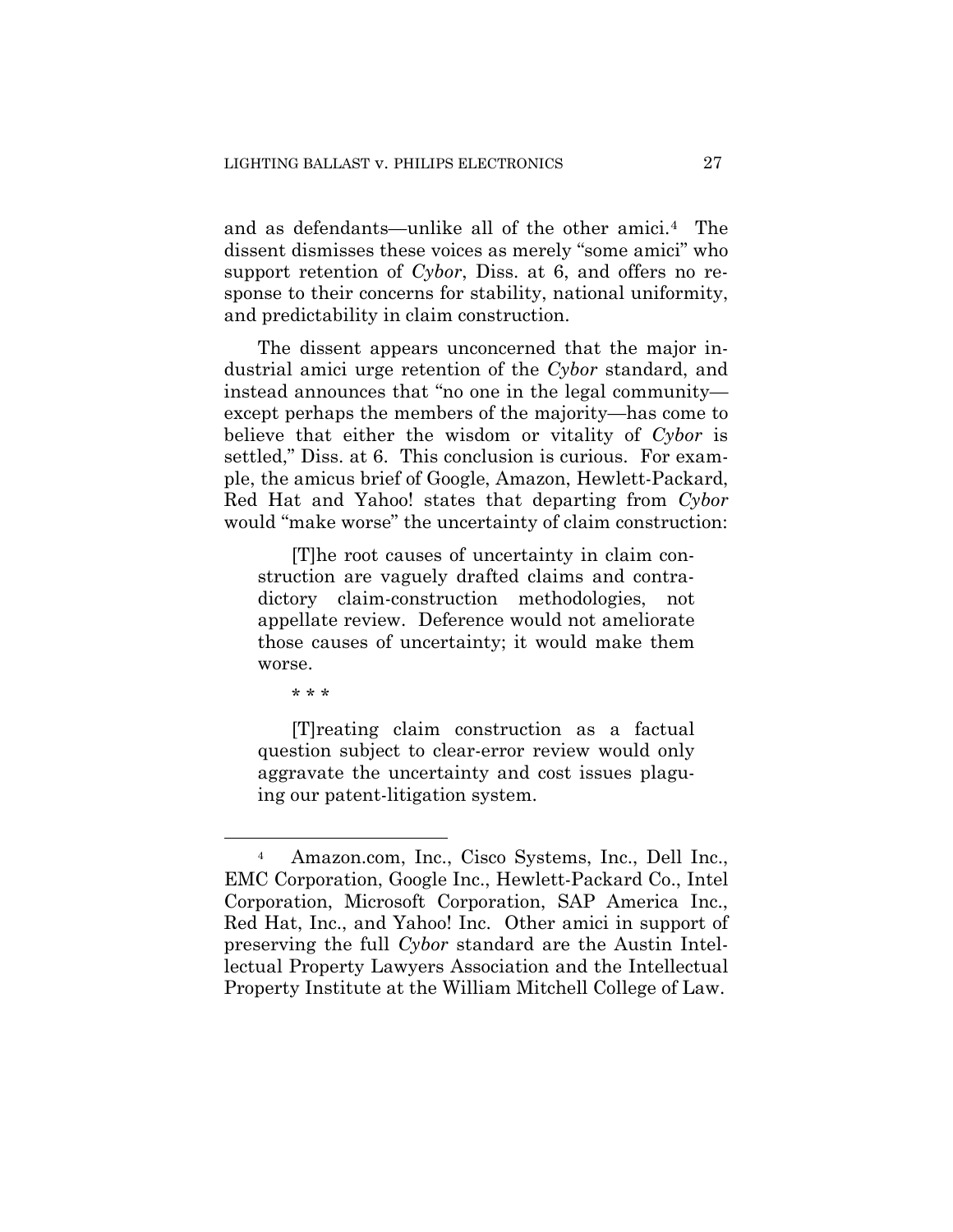Brief of Amicus Curiae Google et al. at 4, 5.

The industrial amici also respond to the argument, pressed by the dissenters, that treating claim construction as a matter of law negates settlement and increases litigation cost. Diss. at 35. These litigants advise that the contrary is true:

[C]lassifying claim construction as being at least partly factual would make patent litigation even more costly by discouraging courts from resolving claim construction disputes at the outset. Early claim construction is essential to permit the parties to file summary judgment motions, or to engage in informed settlement discussions, before they have to incur potentially unnecessary discovery and other pre-trial costs—costs that force many defendants to settle even meritless cases solely because the exorbitant cost of litigating a case would exceed the settlement amount demanded by the plaintiff.

Google et al*.* Br. at 4-5. Even Appellant's counsel at oral argument contradicted the cost-of-litigation and settlement arguments:

A lot of commentators have said *Cybor* is preventing settlements: I don't believe that. I settle cases all the time. No one has ever focused primarily or even significantly on the standard of review on appeal. They're focused on the jury. They're focused on the cost of litigation. So a lot of what's been put up as reasons to change *Cybor* I don't think are there.

Tr. 1:14:40-1:15:05.

In the brief filed by Cisco, Dell, EMC, Intel, SAP, and the SAS Institute, these amici curiae suggest that the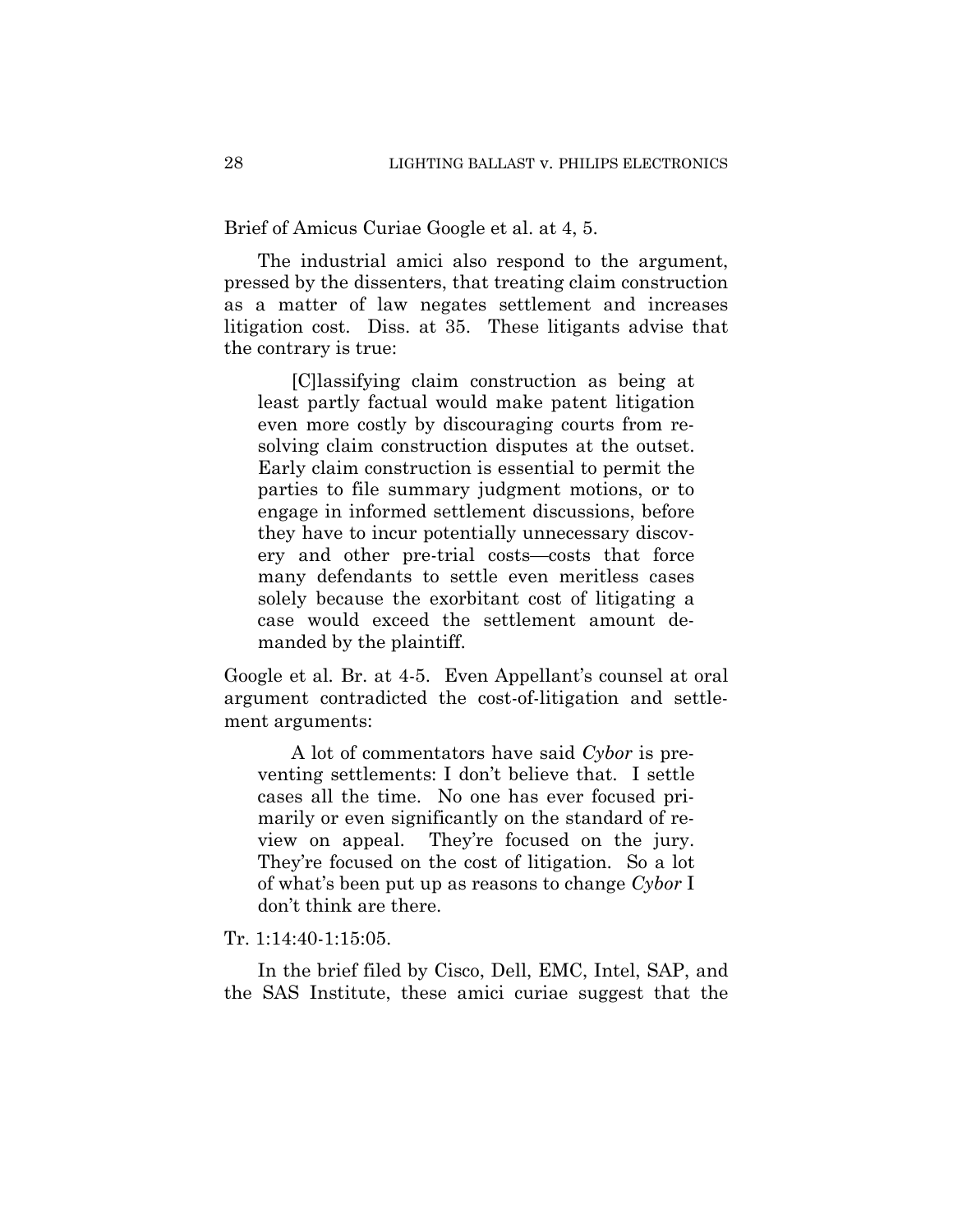proponents of overturning *Cybor* incorrectly conflate concepts of uncertainty with appellate reversal rates. These amici explain that any possible uncertainty of affirmance on appeal is not the issue in claim construction; rather, the issue is how to generate accuracy and uniformity in claim construction, that is, how to construe claims correctly and predictably.

Clear scope is important to all potential market entrants. This kind of horizontal certainty is important to the entire industry. By contrast, the concern that *de novo* review increases the "duration" of a single patent litigation until a final decision is reached in that particular case (*Cybor*, 138 F.3d at 1476 (Rader, J., dissenting))—what might be called vertical uncertainty—matters only in the small fraction of cases that reach an appeal. Vertical uncertainty is more visible than horizontal uncertainty, but, as often is the case, here it is the unseen effects that are greater. *Cf. Frédéric Bastiat, What Is Seen and What Is Not Seen* (1848), available at http://www.econlib.org/library/- Bastiat/basEss1.html.

For this reason, it is not merely the overarching principles of claim construction, but their application, that must be consistent. In claim construction as elsewhere, "the relevant legal principle can be given meaning only through its application to the particular circumstances of a case." *Miller*, 474 U.S. at 114.

#### Brief of Amicus Curiae Cisco et al. at 19.

The Cisco amici emphasize the Supreme Court's recognition of "the importance of uniformity" in *Markman II*, 517 U.S. at 390, and stress that treating claim con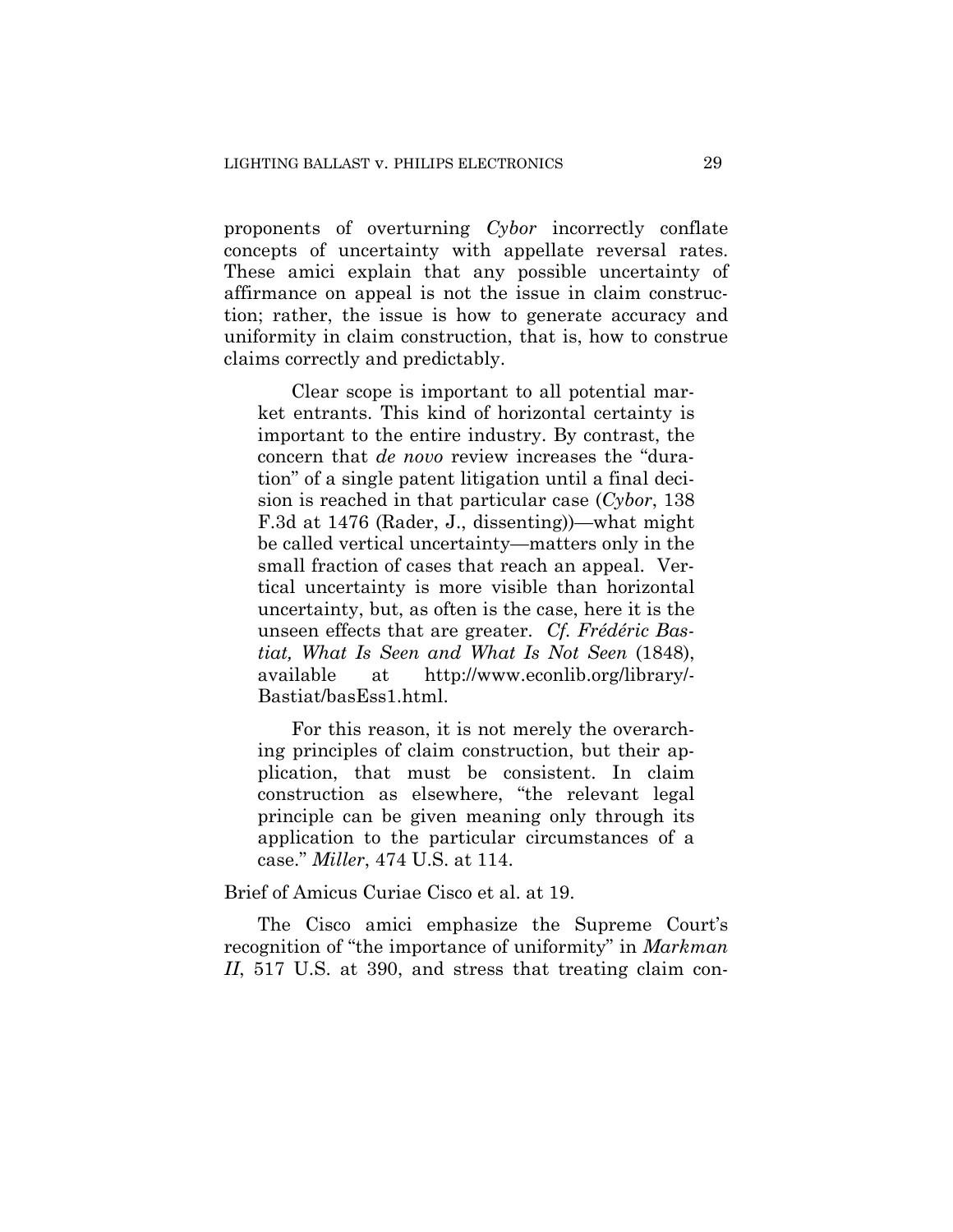struction issues as "purely legal," *id.* at 391, enables appellate review to supply that uniformity:

Federal Circuit review, and in particular this Court's application of *stare decisis*, is critical to such uniformity. As the Supreme Court explained, "treating interpretive issues as purely legal" will allow *stare decisis* to be applied to those interpretive questions and thus promote uniformity among decisions of this Court (so-called "intrajurisdictional certainty").

Cisco et al. Br. at 5 (citing and quoting *Markman II*, 517 U.S. at 391). These amici also discuss the "hybrid" proposal of some theorists, and state:

"treating interpretive issues as purely legal" not as a mixed question—is the proper approach.

*Id*. at 5 (quoting *Markman II*, 517 U.S. at 391).

Amicus Microsoft discusses another aspect of the *Cybor* treatment of claim construction, advising that *de novo* review

works well in practice because it allows the parties to address questions concerning claim scope in pre-trial hearings well in advance of the actual trial. Having a jury decide these redesignated factual matters could eliminate the current practice of pre-trial *Markman* hearings. This would exacerbate the expense and uncertainty in patent litigation and create new opportunities for forum shopping.

Brief of Amicus Curiae Microsoft at 3.

In sum, the amici curiae record of the nation's major innovators is contrary to the dissent's representation that "no one in the legal community—except perhaps the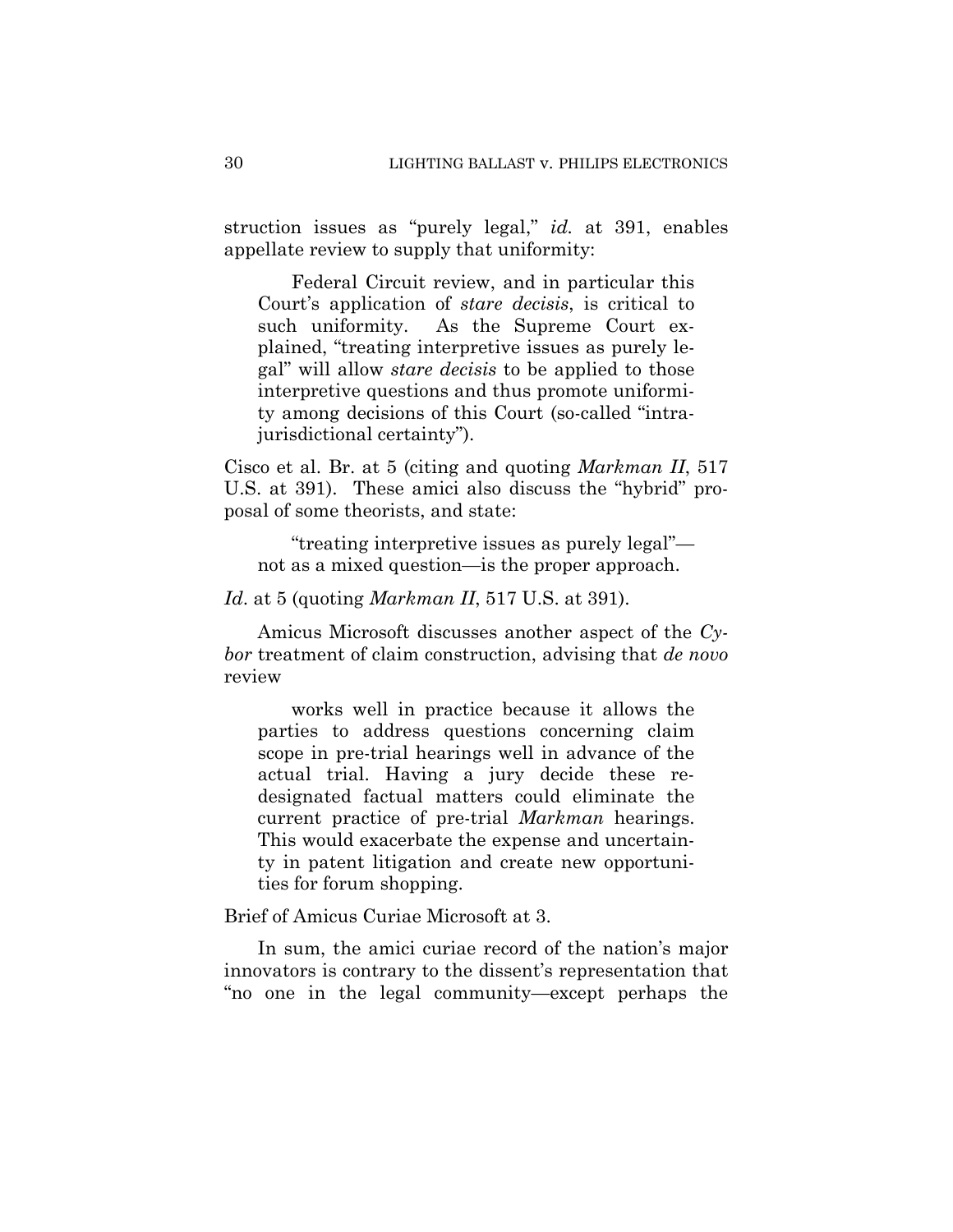members of the majority—has come to believe that either the wisdom or vitality of *Cybor* is settled." Diss. at 6. The amici curiae record is contrary to the dissent's pronouncement that "the interests of stability and predictabilty are disserved" by *Cybor*'s access to final, uniform, national claim construction. Diss. at 29. The nation's major innovators do not agree with the criticisms of *Cybor*, and so advised the court. These amici direct the court to the pragmatic value of *Cybor* as they have experienced it, and urge retention of that value.

Rather than respond to the concerns of the nation's technology industries, the dissent chastizes certain judges of this court for not "acting on their long-term convictions." Diss. at 2. While it is comforting to know that our golden words of the past are not forgotten, those of us with the majority today who have questioned aspects of *Cybor* in the past, now decide this case on the record of the present and with an eye to the future. The dissent would discard the experience of the past fifteen years. However, the court is not now deciding whether to adopt a *de novo* standard in 1998. Today we decide whether to cast aside the standard that has been in place for fifteen years.

The dissent offers no superior alternative to *de novo* review, nor any workable standard for distinguishing between legal and factual components of claim construction. The dissent does not appear to adopt the proposal of several amici that appellate deference should depend on whether the district court relied on intrinsic or extrinsic evidence in construing a claim term. It is surely doubtful that such a distinction controls whether claim construction is fact or law. *See Phillips v. AWH Corp.*, 415 F.3d 1303, 1317 (Fed. Cir. 2005) (en banc) (discussing sources of evidence in claim construction, and stating "while extrinsic evidence 'can shed useful light on the relevant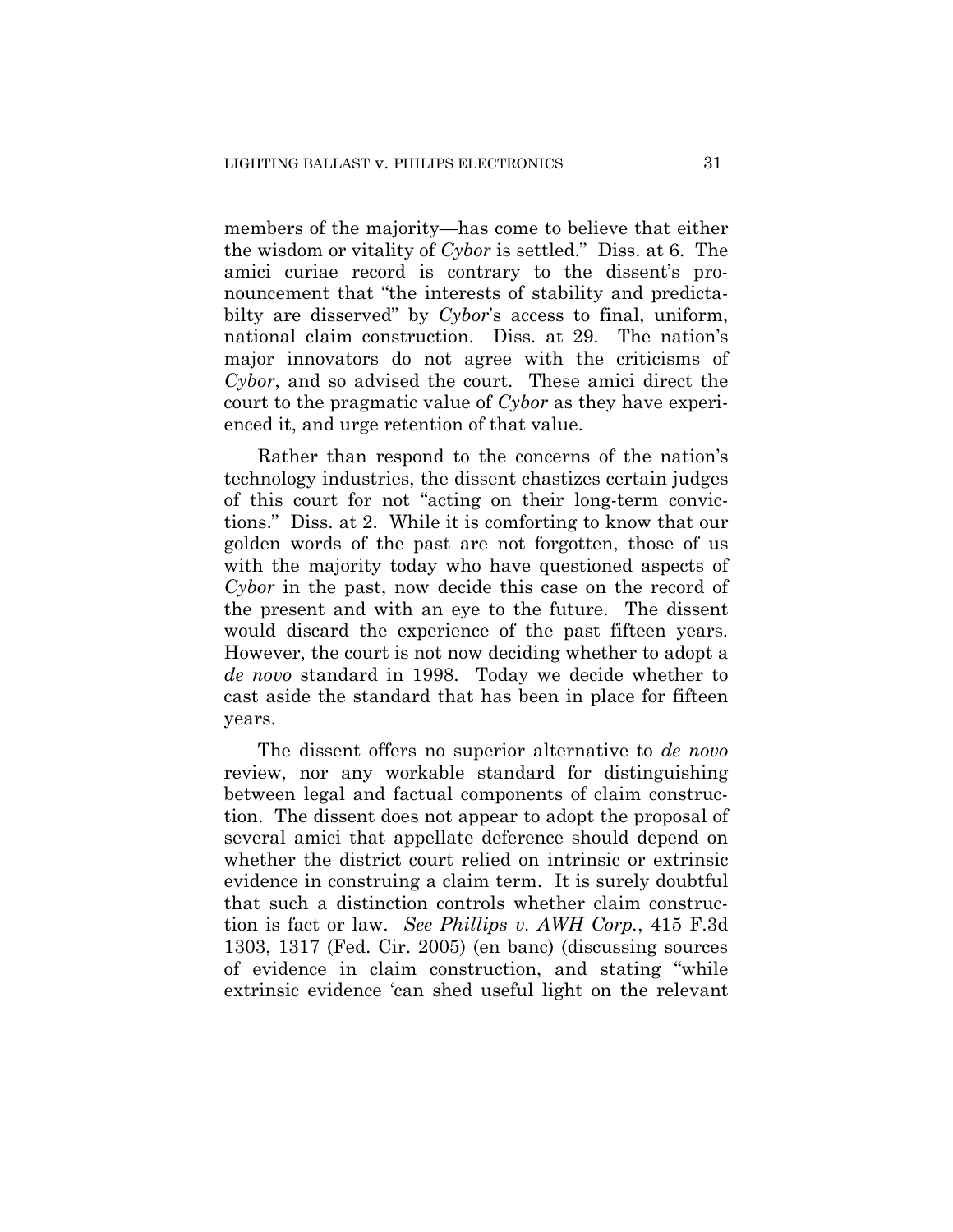art,' we have explained that it is 'less significant than the intrinsic record in determining 'the legally operative meaning of claim language'") (citing cases). We have come upon no rationale for denominating an issue of claim construction as one of fact or law depending on the source of the information considered by the judge.

The dissent seems to embrace (then expand upon) the "historical fact" notion proposed by Appellant, who states that the meaning a person of ordinary skill in the art would give a term at the time of the filing of the patent application ought to be treated as a question of fact. This is not a question of fact; it is the very inquiry which determines the claim construction in nearly all cases. Claim terms are given their ordinary meaning to one of skill in the art, unless the patent documents show that the patentee departed from that meaning. *See Phillips*, 415 F.3d at 1314; *Thorner v. Sony Computer Entm't Am., LLC*, 669 F.3d 1362, 1365 (Fed. Cir. 2012). Treating the ordinary meaning to a skilled artisan as requiring deference would mean deference on the controlling question of claim construction in nearly every case. All the more so with the dissent's proposed treatment of still additional issues, such as prosecution disclaimer, as warranting deference. Diss. at 42.

Under the dissent's approach, and even under the "historical fact" approach, deference would become of central significance in controlling the determination of claim construction, and hence of patent scope. The consequence would be heightened forum-shopping and the inability of the judicial system to arrive at a uniform, settled meaning for a patent's scope. Those problems are grave ones given the increasingly common situation of multiple cases involving the same patent.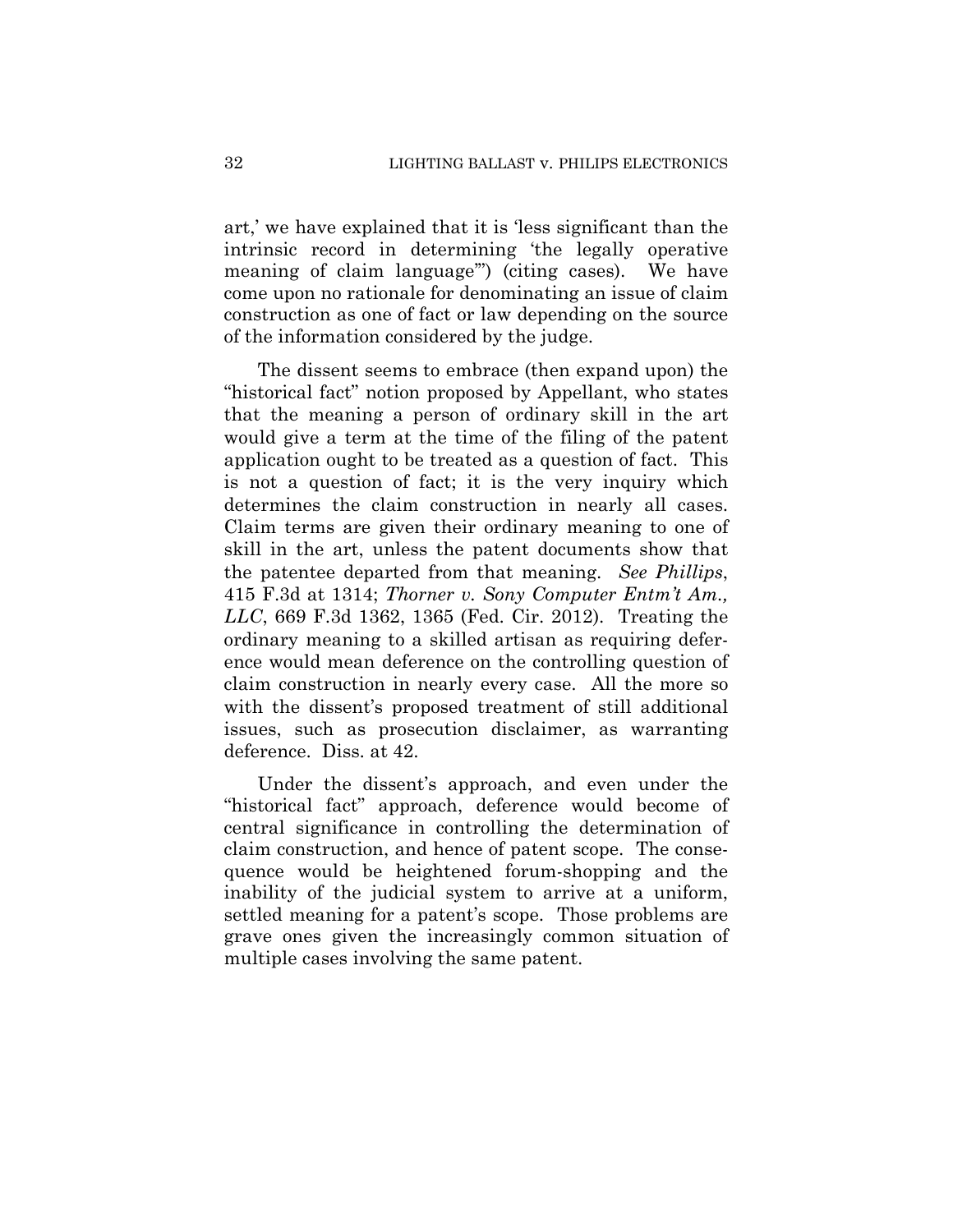The dissenters do not explain why they choose to abandon the benefits foreseen by the Court in *Markman II*, that "treating interpretive issues as purely legal" would have benefits of "intrajurisdictional certainty." 517 U.S. at 391. Nor have they successfully explained away the analysis in *Miller v. Fenton*, 474 U.S. at 113–14, that:

[T]he practical truth that the decision to label an issue a "question of law," a "question of fact," or a "mixed question of law and fact" is sometimes as much a matter of allocation as it is of analysis . . . . [T]he fact/law distinction at times has turned on a determination that, as a matter of the sound administration of justice, one judicial actor is better positioned than another to decide the issue in question.

(cited in *Markman II*, 517 U.S. at 388). The Court in *Miller* explained that the fact/law distinction is not immutable, and may invoke "the sound administration of justice," *id.* at 114, leading to a similar acknowledgement in the *Markman II* ruling that claim construction is "a matter of law reserved entirely for the court." 517 U.S at 372.

In addition, the dissent downplays the gravity of overturning a previous en banc court in the absence of intervening Supreme Court or legislative action. Of the several decisions of the Federal Circuit that the dissent cites as setting a pattern of overturning precedent, all involve en banc review of panel precedents, with the arguable exception of *Nobelpharma AB v. Implant Innovations, Inc.*, 141 F.3d 1059, 1068 & n.5 (Fed. Cir. 1998) (en banc in relevant part), where the court clarified that this court's law would govern the question of patent/antitrust immunity.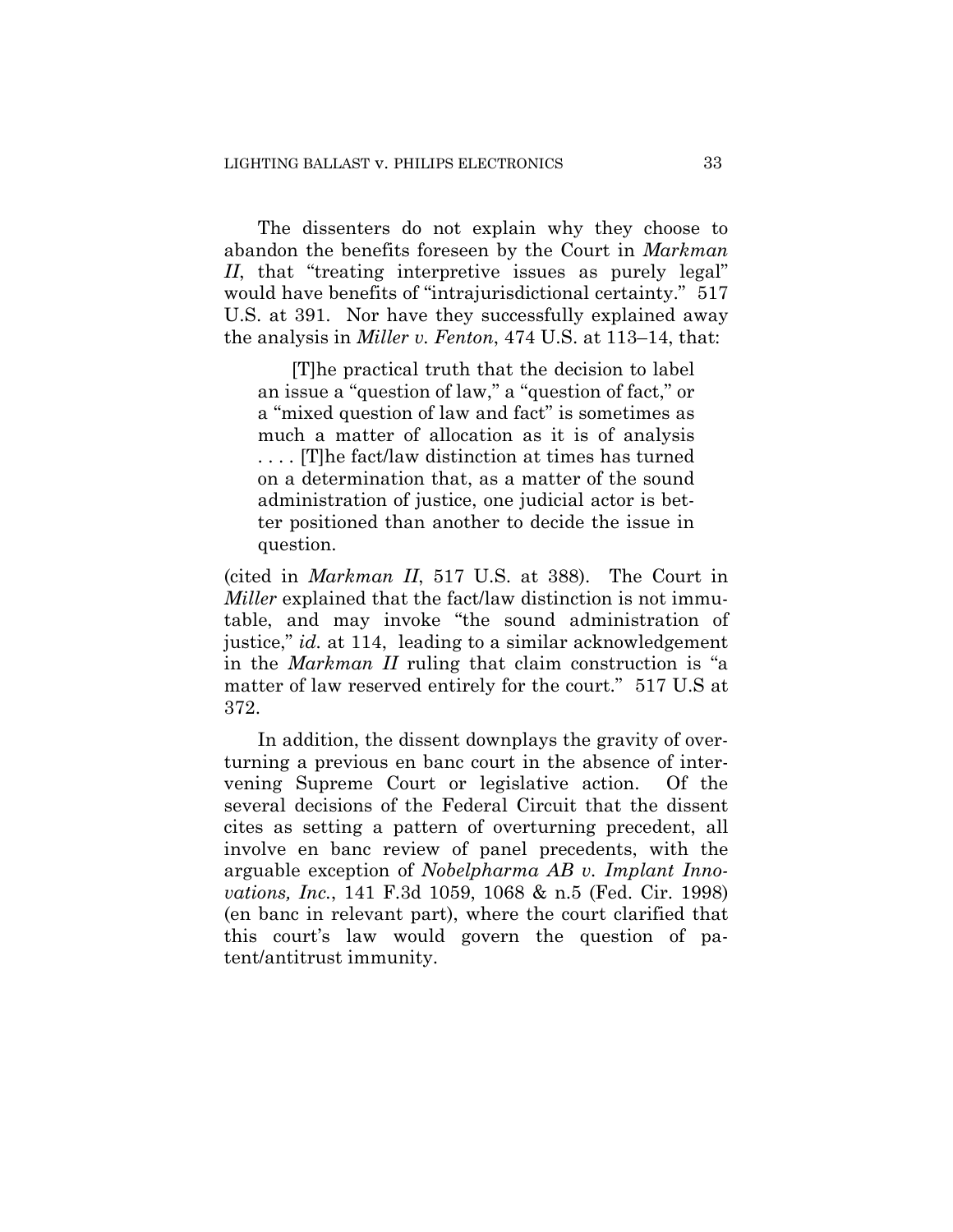The major thrust of the dissent is that Federal Rule 52(a)(6) requires deferential review of district court decisions. But Rule 52(a) does not answer the question here. Rule 52(a) prescribes the standard of review of questions of fact, but courts must look outside the Rule to decide if a question is properly characterized as one of fact. As the Court stated in *Pullman-Standard*, 456 U.S. at 288, "Rule 52(a) does not furnish particular guidance with respect to distinguishing law from fact. Nor do we yet know of any other rule or principle that will unerringly distinguish a factual finding from a legal conclusion." The dissent's theory that Rule 52(a) demands abandonment of *de novo* review of claim construction is a simplistic disregard of the *Markman II* guidance that "treating interpretive issues as purely legal will promote (though it will not guarantee) intrajurisdictional certainty." 517 U.S. at 391.

The dissent argues that *de novo* review produces a high reversal rate, although it is established that this is no longer true. The reversal rate indeed was a matter of concern, for in the early years of *Cybor*, this court's promulgation of claim construction law led to a higher rate of appellate adjustment. However, as consistency evolved and experience grew, rates of appellate reversal for claim construction came to match the norm for other grounds. We observe that every amicus brief that complains about high reversal rates relies on data that are seven to ten or more years old, while the author of a recent study writes in his amicus brief that the data "document a significant drop in the claim construction reversal rate" since 2005, Brief of Amicus Curiae Professor Peter Menell at 15, and explains in his study that "[n]ow the reversal rate for claim construction appeals is much closer to that of other patent-related issues." J. Jonas Anderson & Peter S. Menell, *Informal Deference: An Historical, Empirical, and Normative Analysis of Patent Claim Construction*, 108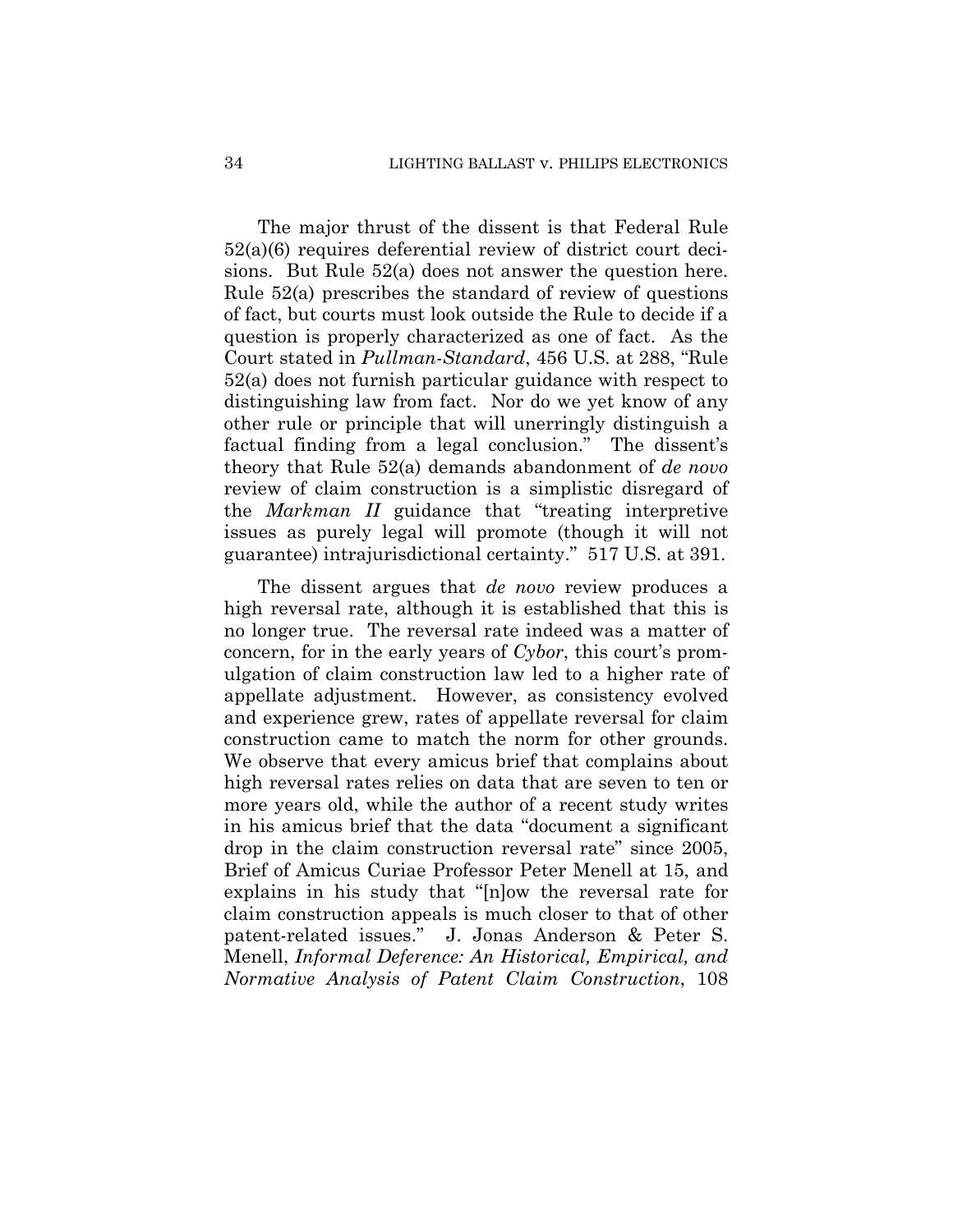Nw. U. L. Rev. (forthcoming), Sept. 9, 2013 manuscript at 37.

Our colleagues in dissent, citing the obsolete data, argue that the *de novo* standard "adds considerable uncertainty and expense to patent litigation," Diss. at 4, stating that this standard increases appeals, discourages settlement, and increases the length and cost of litigation. No evidence of this effect is offered, and all of the amici curiae who are frequent litigants state the contrary position. The data published by the Administrative Office of the United States Courts point the other way. These data show a long, noticeable decline in the percentage of district court patent cases that are appealed, belying the argument that appeals have increased. The following data are from the Annual Reports of the Administrative Office for the years 1994 to 2013. The graph shows the ratio, as a percentage, of the number of patent appeals filed per year (Report Table B-8), against the number of district court patent cases filed in that year (Report Table C-2):



| Year  | Appeals<br>Filed<br>in CAFE<br>from D. Ct. | Patent:<br><b>Actions</b><br><b>Filled</b><br>in the $C$ | Ratio |
|-------|--------------------------------------------|----------------------------------------------------------|-------|
| 1994  | 330                                        | 1617                                                     | 20.4% |
| 1995. | 373                                        | 1723                                                     | 21.6% |
| 1996  | 385                                        | 1840                                                     | 20.9% |
| 1997  | 395                                        | 2112                                                     | 18.7% |
| 1998  | 419                                        | 2218                                                     | 18.9% |
| 1999  | 466                                        | 2318                                                     | 20.1% |
| 2000  | 455                                        | 2484                                                     | 18.3% |
| 2001  | 420                                        | 2573                                                     | 16.3% |
| 2002  | 430                                        | 2612                                                     | 16.5% |
| 2003  | 511                                        | 2759                                                     | 18.5% |
| 2004  | 486                                        | 2978                                                     | 16.3% |
| 2005  | 497                                        | 2829                                                     | 17.6% |
| 2006  | 498                                        | 2812                                                     | 17.7% |
| 2007  | 451                                        | 2814                                                     | 16.0% |
| 2008  | 467                                        | 3017                                                     | 15.5% |
| 2009  | 460                                        | 2796                                                     | 16.5% |
| 2010  | 444                                        | 2892                                                     | 15.4% |
| 2011  | 432                                        | 3872                                                     | 11.2% |
| 2012  | 473                                        | 4446                                                     | 10.6% |
| 2013  | SO4                                        | 5945                                                     | 8.5%  |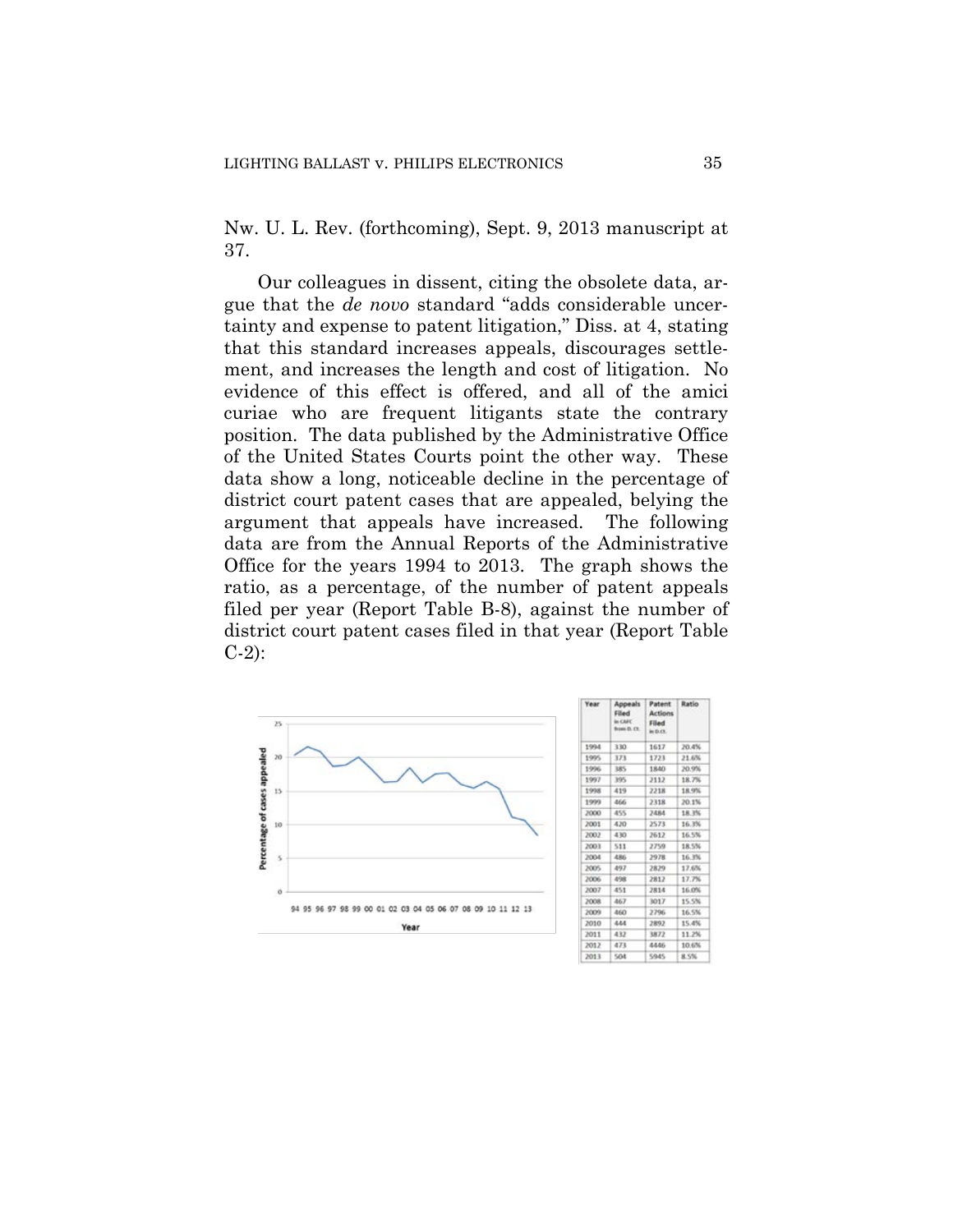The Annual Reports also show the trend in the percentage of patent cases that proceed to trial in the district courts. The data from Table C-4 in the Reports show the percentage declining from 5.9% in 1994 to 2.8% in 2013:



The data do not support the dissent's theory that *Cybor* has increased patent litigation and inhibited settlements. In contrast, the industrial amici curiae advise the court that the *Cybor* review procedure assists in resolving litigation before full trial or extensive discovery, for it often leads to the grant of summary judgment and an immediate appeal. These amici stress that settlement is facilitated by final resolution of the scope of the claims. They also point out that if the claim construction is definitively resolved, any ensuing trial is on the final claim construction. The dissent does not comment on these values.

#### **CONCLUSION**

We have again considered the standard of review of district court claim construction rulings, in light of expe-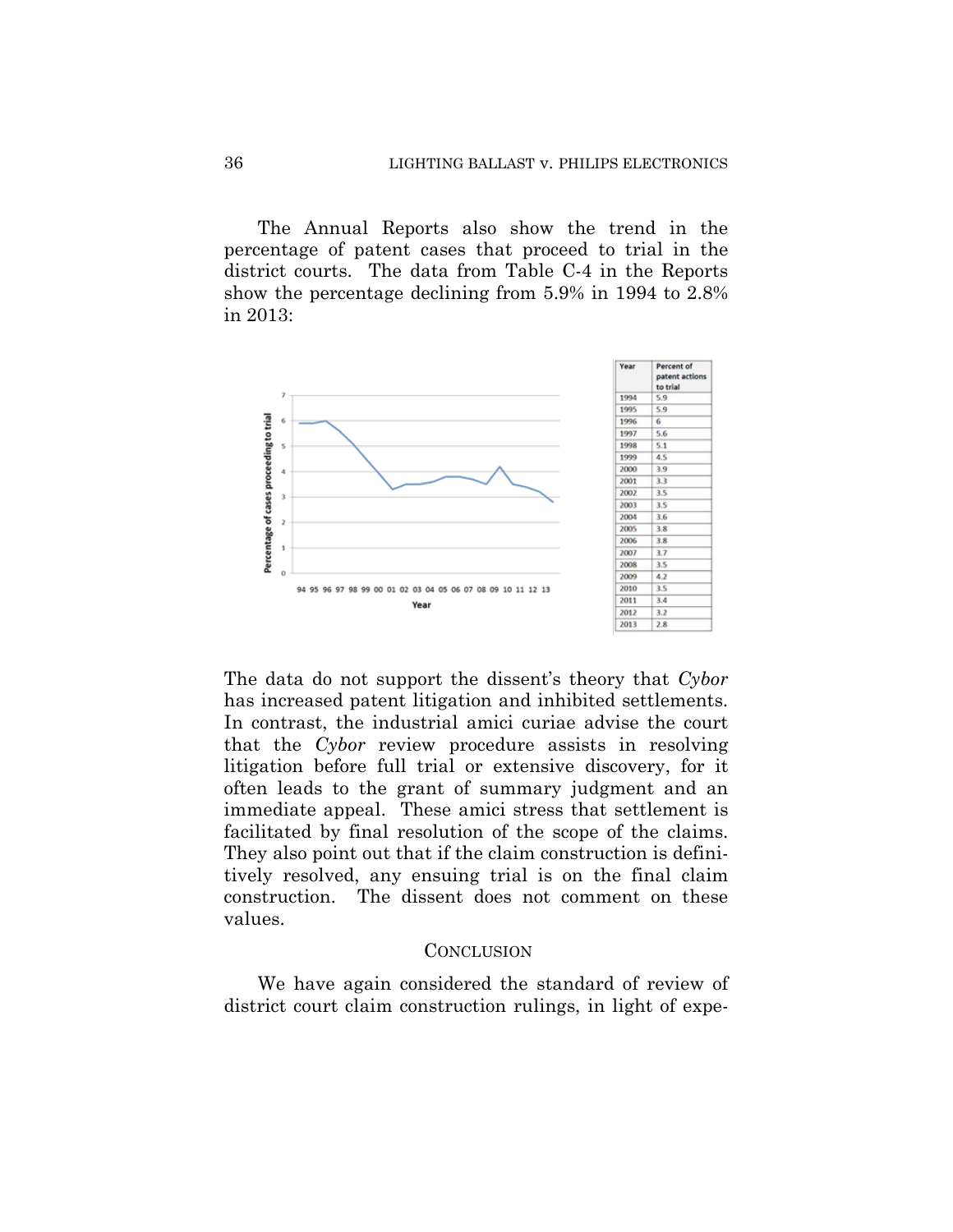rience with the *Cybor* standard. The ever-enlarging importance of technology-based industry in the economy has reinforced the need for an optimum patent system.

On thorough review, we are not persuaded that discarding *de novo* review would produce a better or more reliable or more accurate or more just determination of patent claim scope. Those who urge change in the *Cybor* standard have identified no pattern of error, no indictment of inferior results. No ground has been shown for departing from the principles of *stare decisis*. Review of claim construction as a matter of law has demonstrated its feasibility, experience has enlarged its values, and no clearly better alternative has been proposed. There has arisen no intervening precedent, no contrary legislation, no shift in public policy, no unworkability of the standard.

We conclude that the criteria are not met for overruling or modifying the *Cybor* standard of *de novo* review of claim construction as a matter of law.

## **PANEL DECISION REINSTATED**

No costs.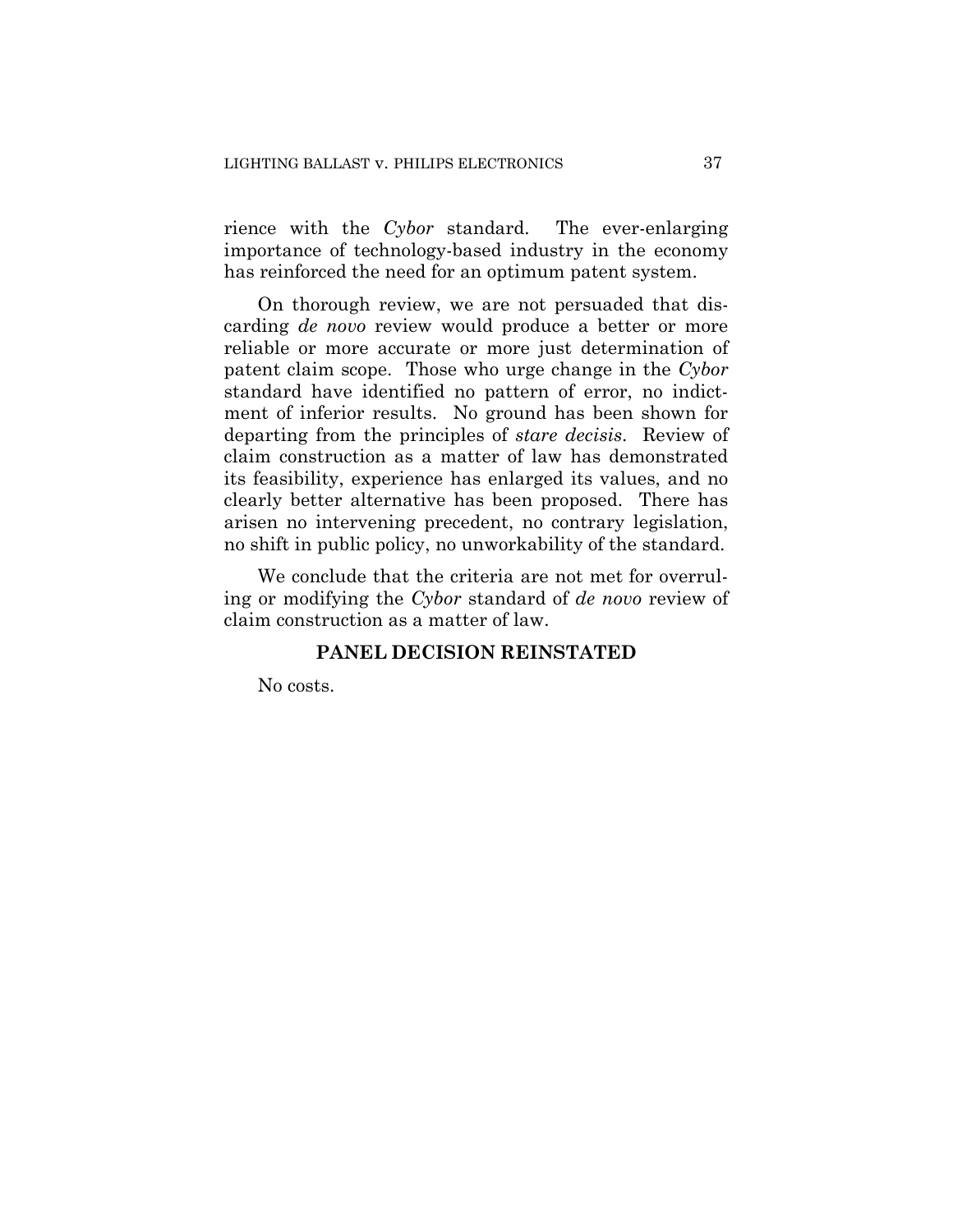# United States Court of Appeals for the Federal Circuit

**LIGHTING BALLAST CONTROL LLC,** *Plaintiff-Appellee,*

**\_\_\_\_\_\_\_\_\_\_\_\_\_\_\_\_\_\_\_\_\_\_** 

**v.**

# **PHILIPS ELECTRONICS NORTH AMERICA CORPORATION,** *Defendant,*

#### **AND**

**UNIVERSAL LIGHTING TECHNOLOGIES, INC.,** *Defendant-Appellant.*

**\_\_\_\_\_\_\_\_\_\_\_\_\_\_\_\_\_\_\_\_\_\_** 

## 2012-1014 **\_\_\_\_\_\_\_\_\_\_\_\_\_\_\_\_\_\_\_\_\_\_**

Appeal from the United States District Court for the Northern District of Texas in Case No. 09-CV-0029, Judge Reed O'Connor.

**\_\_\_\_\_\_\_\_\_\_\_\_\_\_\_\_\_\_\_\_\_\_** 

LOURIE, *Circuit Judge*, concurring.

I fully agree with the majority opinion and join it. I write separately to note what I believe are additional reasons why retaining *Cybor* is wise.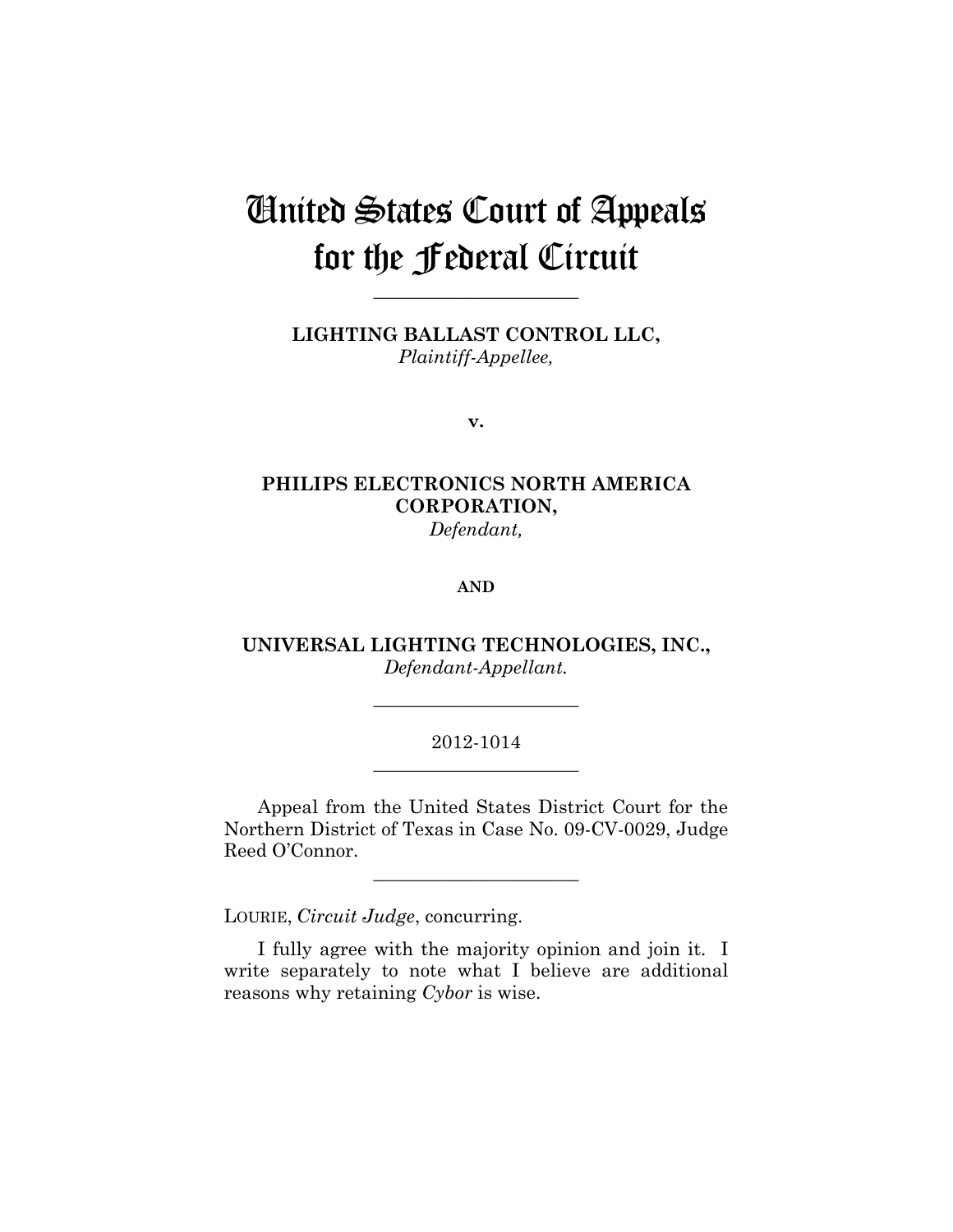First and foremost is that the Supreme Court has held that claim construction is a question for the court rather than the jury. Thus, for us to appear to be cutting back from that holding by giving formal deference on socalled fact-like questions, which normally would go to the jury, to the district court judge, would seem to me to be an attempt to partially retreat from the Court's holding, which is unwise.

We have held that claim construction is a question of law, going only minimally beyond the Court's explicit holding that it is only a question for the court. *Cybor Corp. v. FAS Techs., Inc.*, 138 F.3d 1448, 1454–55 (Fed. Cir. 1998) (en banc). The Court's holding, including its statement that it is a "mongrel" question, does not encourage fractionation of the process, making part of it subject to de novo review and part clearly erroneous review. The Court in *Markman* stated that construction of terms of art should be ceded to the judge "notwithstanding its evidentiary underpinnings." The "notwithstanding" applies to any factual as well as legal aspects of claim construction. Evidentiary underpinnings do not lean toward a clearly erroneous standard any more than they do to the jury.

Equally important, one of the purposes of Congress in creating our court was to achieve uniformity in the patent law. Consistent with that goal should be uniformity of interpretation in construction of patent claims. It is not rare that a patent is asserted against more than one defendant in different forums, with conflicting holdings on infringement. It would hardly promote uniformity of patent law for us to bless a claim construction in one district court, based on that court's judging the credibility and demeanor of the expert witnesses in one case, when a different case might lead to a different result based on a different district judge's appraisal of different witnesses.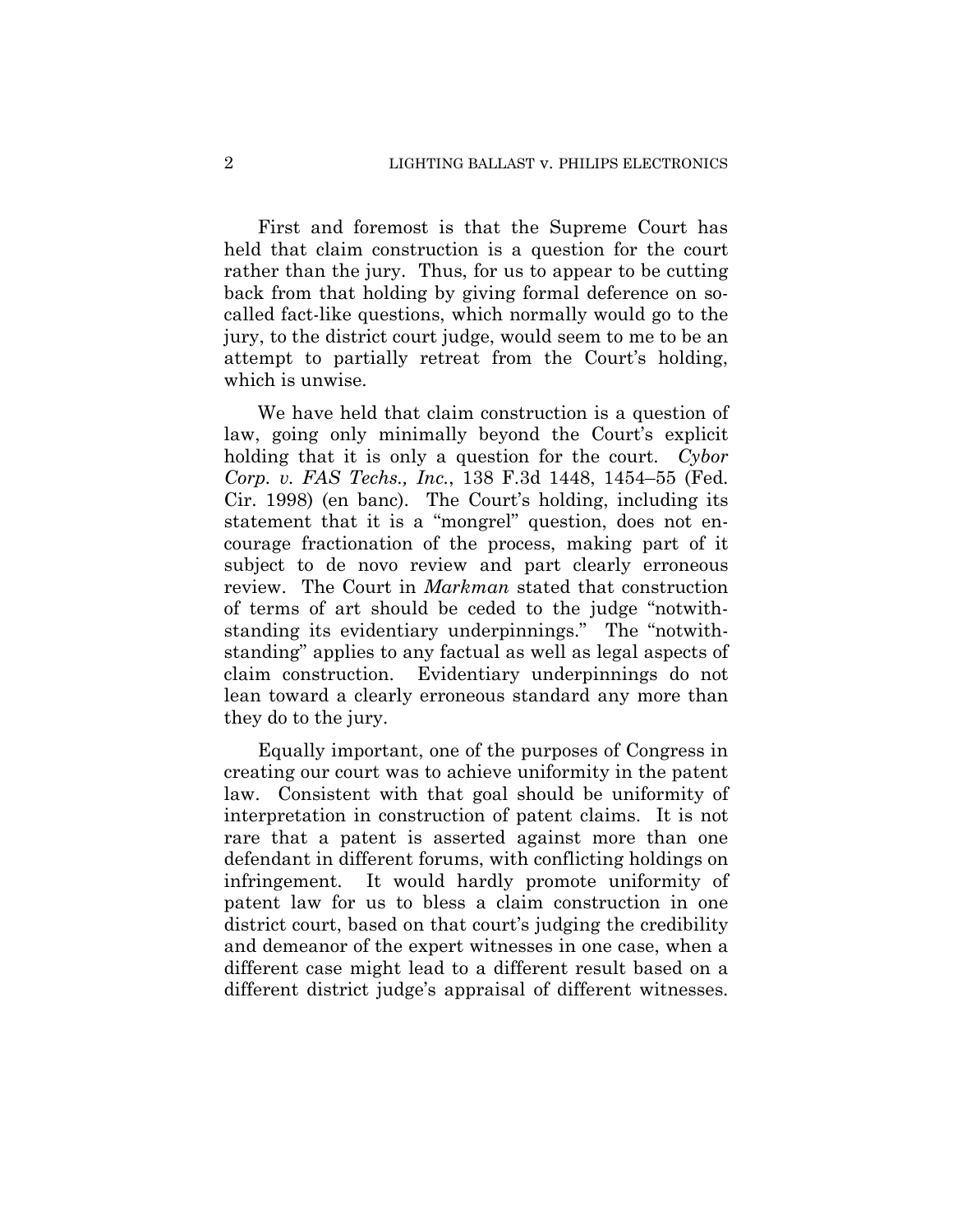We in fact might be confirming conflicting claim constructions, the antithesis of uniformity. This problem might increasingly exist in light of the AIA's limits on the number of accused infringers that can be joined as defendants in one lawsuit, thereby creating the possibility of more lawsuits on the same patent, and more inconsistency, than existed in the past. *See* 35 U.S.C. § 299(a); *In re EMC Corp.*, 677 F.3d 1351 (Fed. Cir. 2012).

By our deferring to those determinations, conceding our full review of the meaning of a claim term, which should be based on the patent's written description and prosecution history, not the witnesses, hampers our ability to interpret claims with full authority and hence to ensure uniformity.

Furthermore, claim construction is not a process that normally involves historical facts. It primarily involves reading the patent's written description as well as the prosecution history of the patent, and this court is quite as able to do that as any district court, sometimes better. It is true that there may be questions concerning what a particular claim term meant to one skilled in the art at a particular time, but, in my view, when the trial judge is subjected to dueling experts selected for their views, choosing which of them to credit hardly amounts to historical fact-finding. To the extent that it does, the relevant inquiry should be, not what the dueling experts say, but what the inventor understood the term to mean when he or she filed the patent application containing the claim term in question. Courts should be reluctant to go beyond the written record to help answer that question. It is too subject to ex post facto thinking based on self-interest; the inventor had his chance to define his invention and should not be heard in later testimony to get another bite at the apple by redefining that language.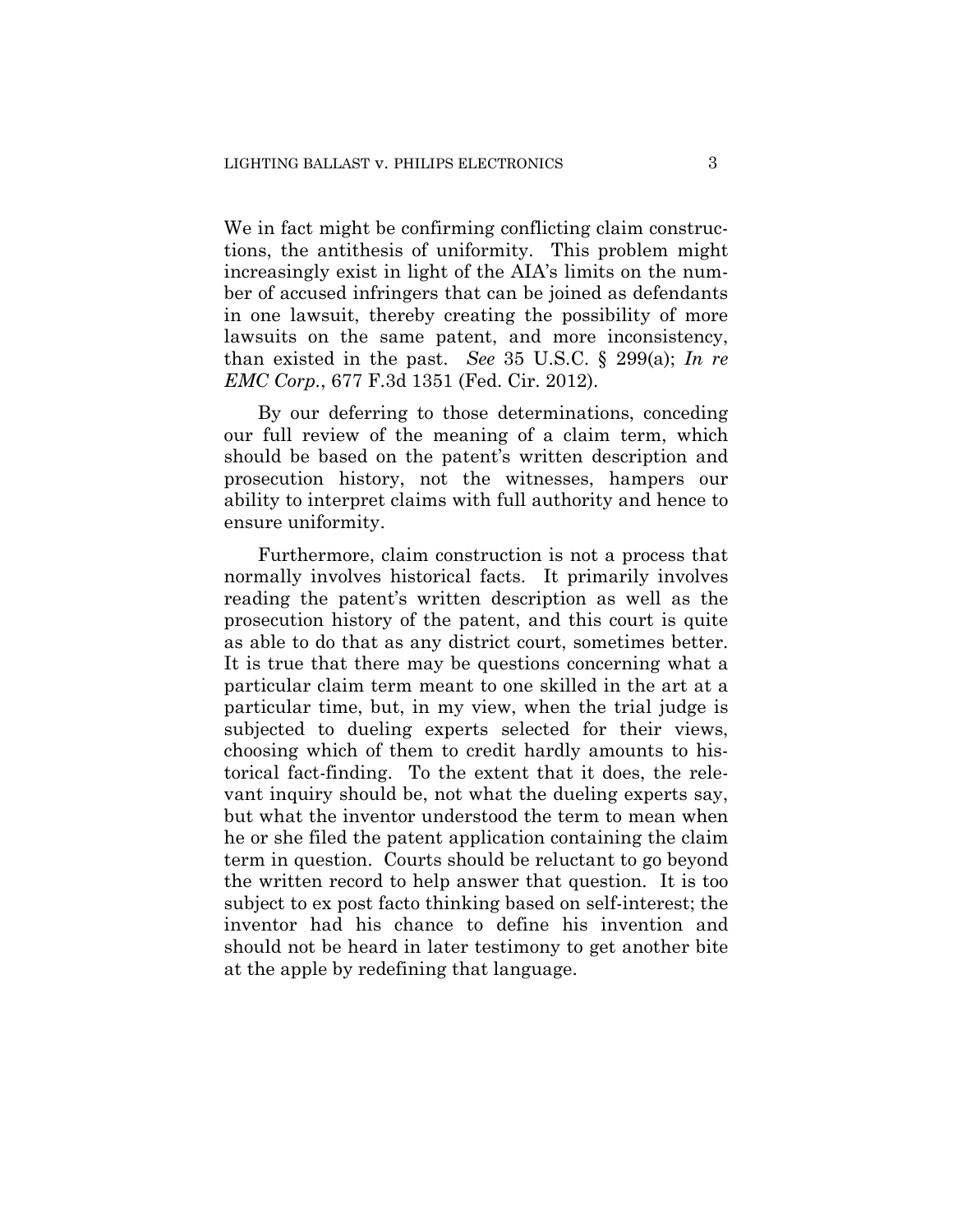A realistic assessment of the problem in claim construction in litigation recognizes that the patenting process begins with an inventor and his or her attorney drafting a written description and claims to describe and specifically claim his or her invention. The claims will usually then get negotiated in the Patent Office. The issued claims are then used, pursuant to some perceived business need or desire, by a different lawyer who had no part in the drafting of the written description and claims, who then tries in front of a lay judge to shoehorn an accused infringer into claims that usually do not fit (or else claim construction and infringement would not be at issue).

Hired "experts," supporting the parties' theories of infringement or non-infringement take positions that are also distinct and isolated from (and often different from) those originally taken by the inventor and attorney, who knew what the invention was and what positions were taken in the Patent Office during prosecution. Thus, the problem lies, not with lack of deference to district court interpretation of claims by the Federal Circuit, but to the multiplicity of actors contending in a competitive economy. The actors striving to deal with a patent in district court are often not those who made the invention, created the patent, and hence knew exactly what it meant. The solution does not lie in depriving the one institution charged with ensuring uniformity of part of its authority.

Much criticism has been directed at this court for allegedly ignoring all the fine work of district court judges in construing patent claims. That criticism is premised on the misperception that we do not give a district court's claim construction any deference. That is incorrect; perhaps one even might say "clearly erroneous."

The rubric governing issues of law unfortunately does read "no deference." But even though we all know that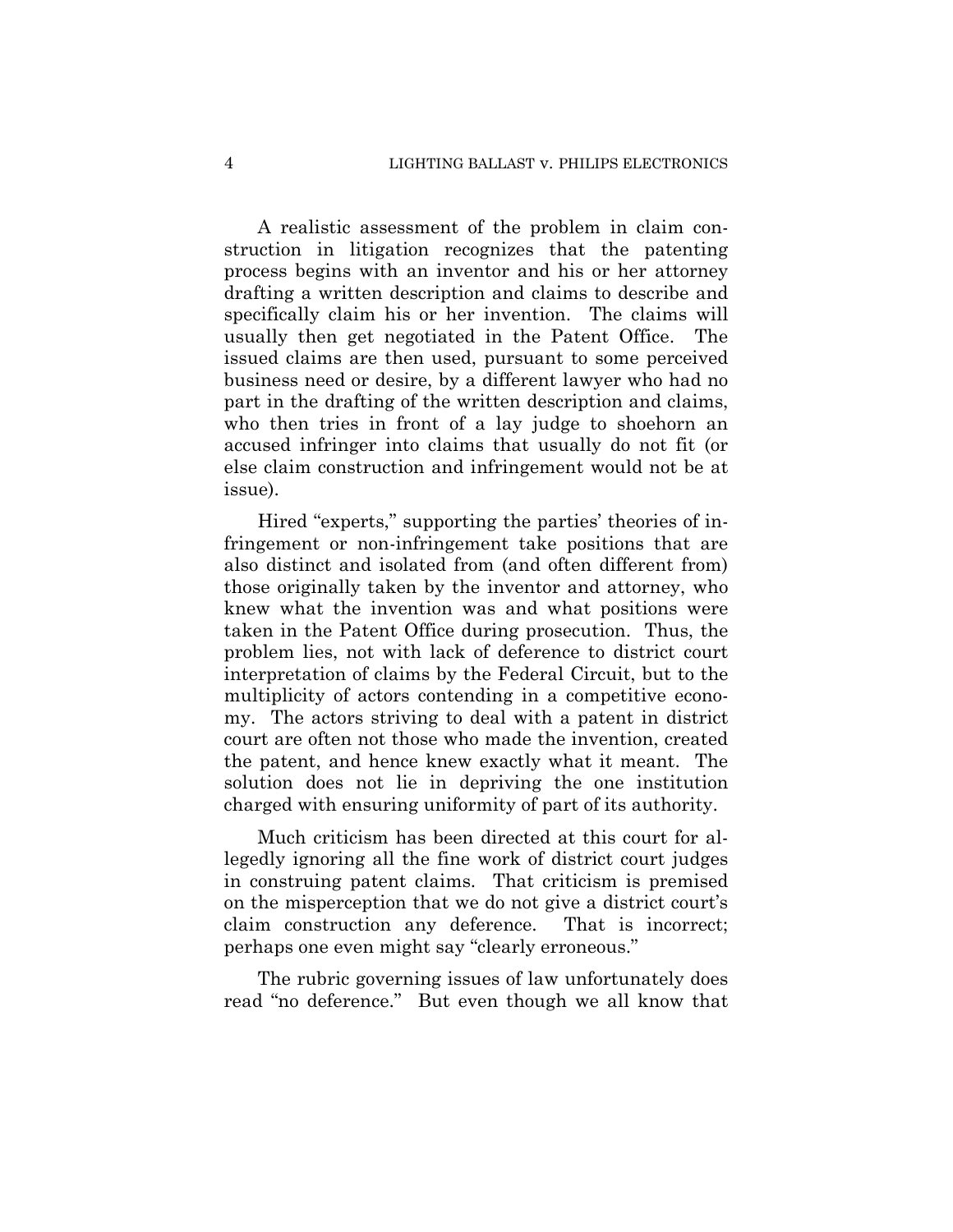the rubric governing procedural errors is the harsh "abuse of discretion" language, all judges know that a finding of a procedural error does not normally justify the term "abuse." Similarly, the "no deference" language is simply established legal jargon for a holding that, having reviewed the record, we disagree. It has been stated in some amicus briefs before the court that there are truly factual issues involved in claim construction, particularly what a claim term meant to one skilled in the art at a particular time, and that such a determination should be given deference. But we should not complicate the law and change our precedent for such a situation. This court should rarely overturn a district court's claim construction on a finding of that nature.

This appellate court, when asked to interpret the claims of a patent carefully, notes and considers how the district court construed the claims. If we disagree, it is not without a degree of informal deference. Claims are to be interpreted in light of the written description in the patent specification, and in light of the prosecution. The choice of expert witnesses by parties' counsel, and their demeanor, do not override those basic documents. Very few scientists called as expert witnesses will lie, hence the term "credibility," useful in more conventional fact determinations, such as whether a traffic light was red or not, should not be controlling in construing claim limitations in a patent.

Claim construction is analogous to interpretation of other legal instruments, such as contracts and legislation. Each of these determinations is for the court, not a jury, although each can be found to contain factual components (it should be noted though that, at least in patent prosecution, the intent of neither the inventor-attorney nor the patent examiner is usually at issue in claim construction). Thus, beyond what the Court has held in *Markman*, there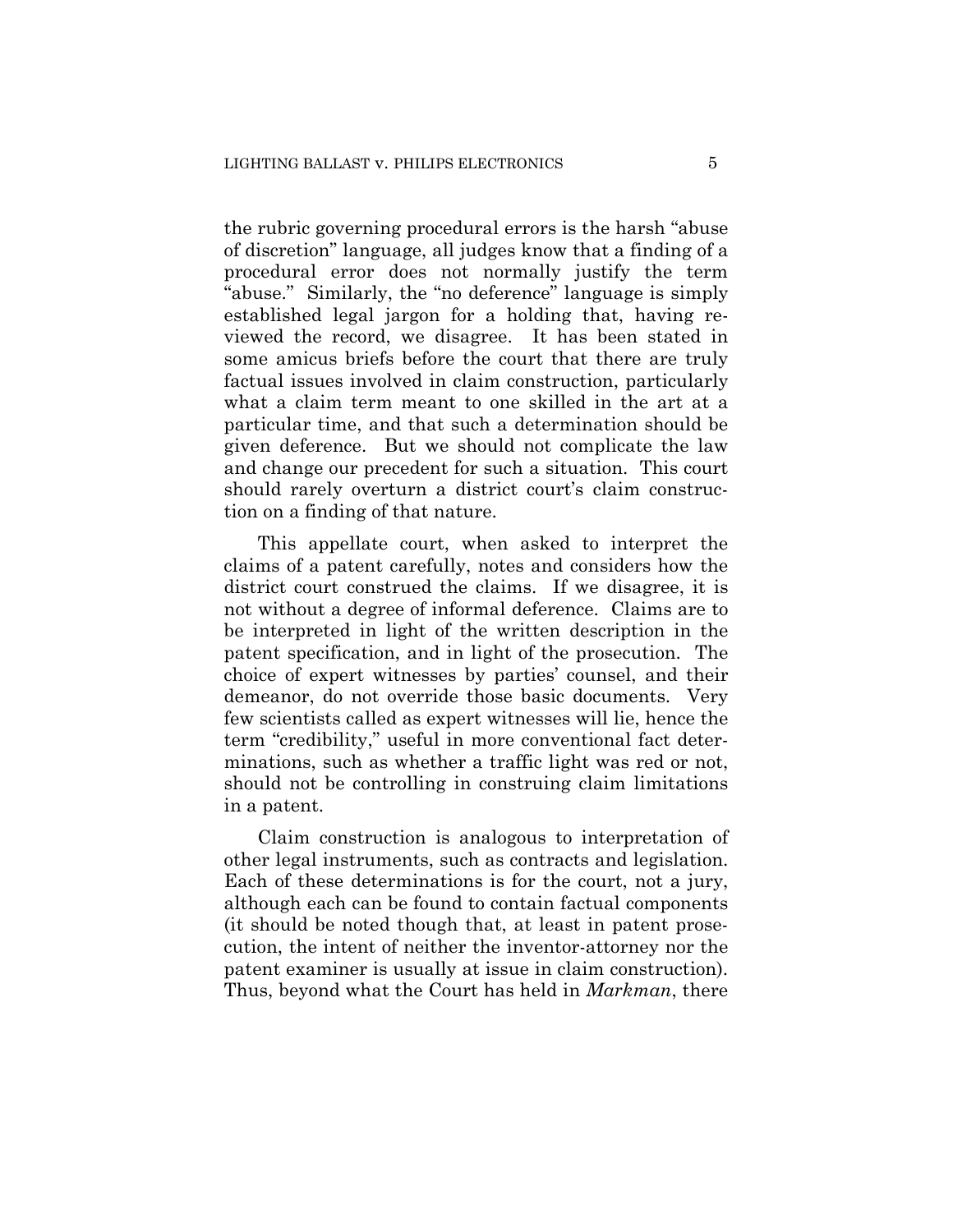is good analogical basis for considering claim construction as similar to interpretation of these other legal instruments. Moreover, to the extent that underlying considerations create the "mongrel" nature of claim construction, considering factual components to be subject to deference under a clearly erroneous rule would implicate the Seventh Amendment right to a jury trial on factual questions. Such a procedure would further threaten the uniformity that Congress intended in setting up this court as well as the Supreme Court's ruling that claim construction is not for the jury.

What the proponents of splitting construction into legal and factual issues are in essence contending for is that some issues in patent infringement are for the judge (some claim construction issues), some are also for the judge, but are of a factual nature, ordinarily as for a jury, and some clearly for the jury, *i.e.*, infringement. However, in claim construction, simpler is better—claim construction in all its aspects for the judge, subject to review by the appellate court, with sensible reliance on the prior work of the trial judge. Creating a formal distinction between fact-sounding issues subordinate to claim construction and the ultimate claim construction is a complication that we should not foist on this court.

A further point is that ultimately it should not matter whether claim construction has a factual component to which formal deference attaches or not. If, as I believe we should, and do, give proper informal deference to the work of judges of a subordinate tribunal, then we will or should affirm when affirmance is appropriate. If, on the other hand, we were to apply a more formal clearly erroneous standard, judgments of subordinate courts are still not unreviewable. If we were to find that the so-called factual component, based on our review of the intrinsic record, has been determined incorrectly, clearly we could find it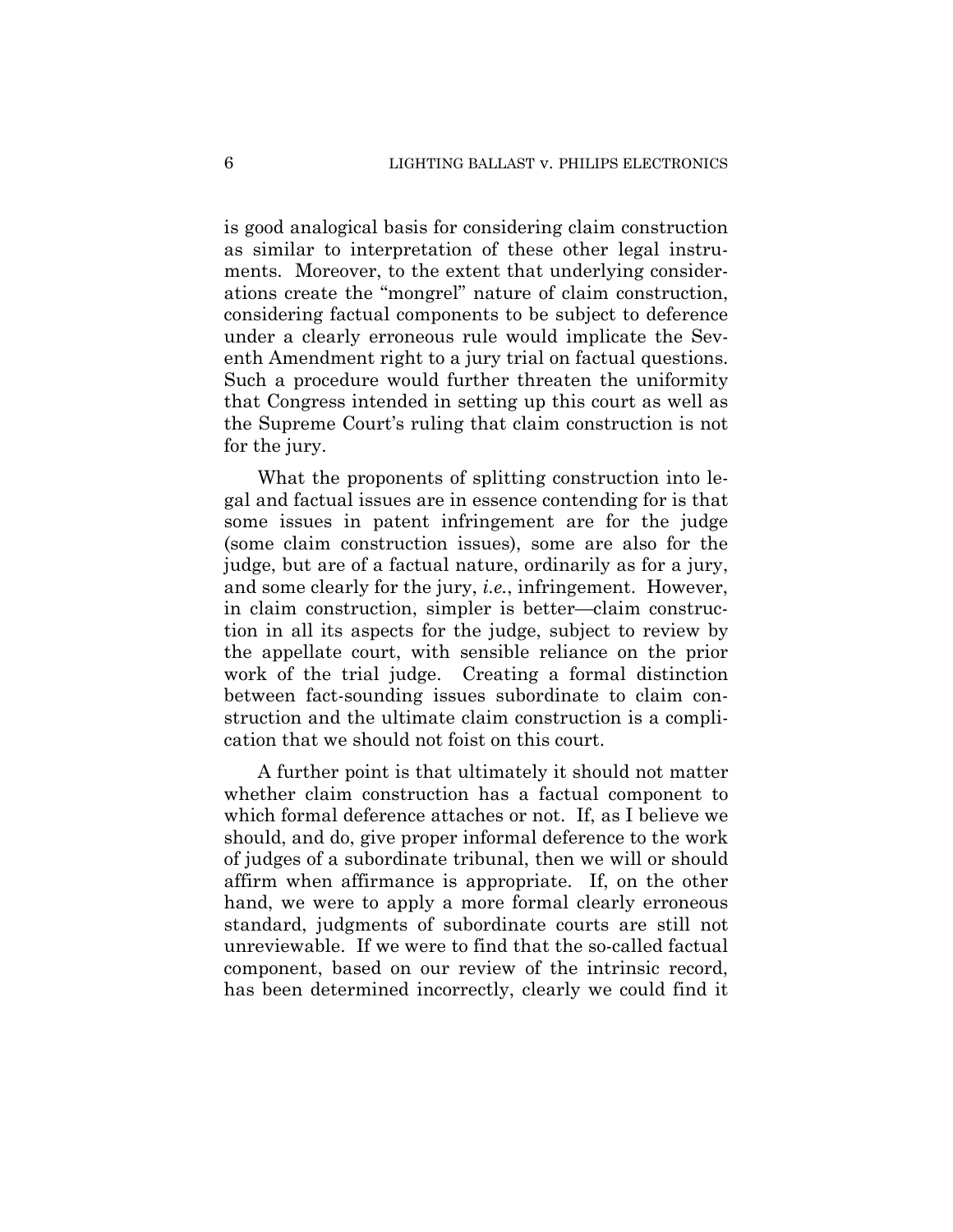to be incorrect even with a clearly erroneous standard. Thus, this is an argument that should not much matter.

Moreover, to the extent we were to overrule *Cybor*, or modify it, and give formal deference to district courts, but reserve the right to decide the ultimate issues of obviousness and validity as questions of law, we would be engaging in a kind of sham, giving with one hand and taking back with the other. Doing so would bow to what amounts to a cosmetic public, or judicial, exercise in order to overcome the harsh rubric of "no deference."

To the extent that critics assert that *de novo* review has not achieved the goal of uniformity, I believe that deferring to district court judges on subsidiary, extrinsic fact-related issues, and relying on experts hired for having positions favorable to particular parties would likely result in even less uniformity. At least under our current regime, claim construction in all its aspects is reviewed by one appellate court. And providing formal deference to district courts in evaluating fact-related issues would encourage migration away from reliance on the intrinsic written record of the patent specification and its prosecution history.

One should also make no mistake about it: if deference were to be given to rulings on complicated subject matter, intensive appellate review would fade away (how many appeals from the PTO are now reversed following *Zurko*'s increase in the degree of deference given to the relatively expert examining agency?), and so will uniformity. In addition, if determining whether an issue is fact or law would determine the degree of deference granted, parties would be arguing over that question, as in appeals in veterans cases, rather than the real merits of claim construction. As for the relatively high reversal rate of claim construction at this court, I very much doubt that it is primarily due to so-called issues of historical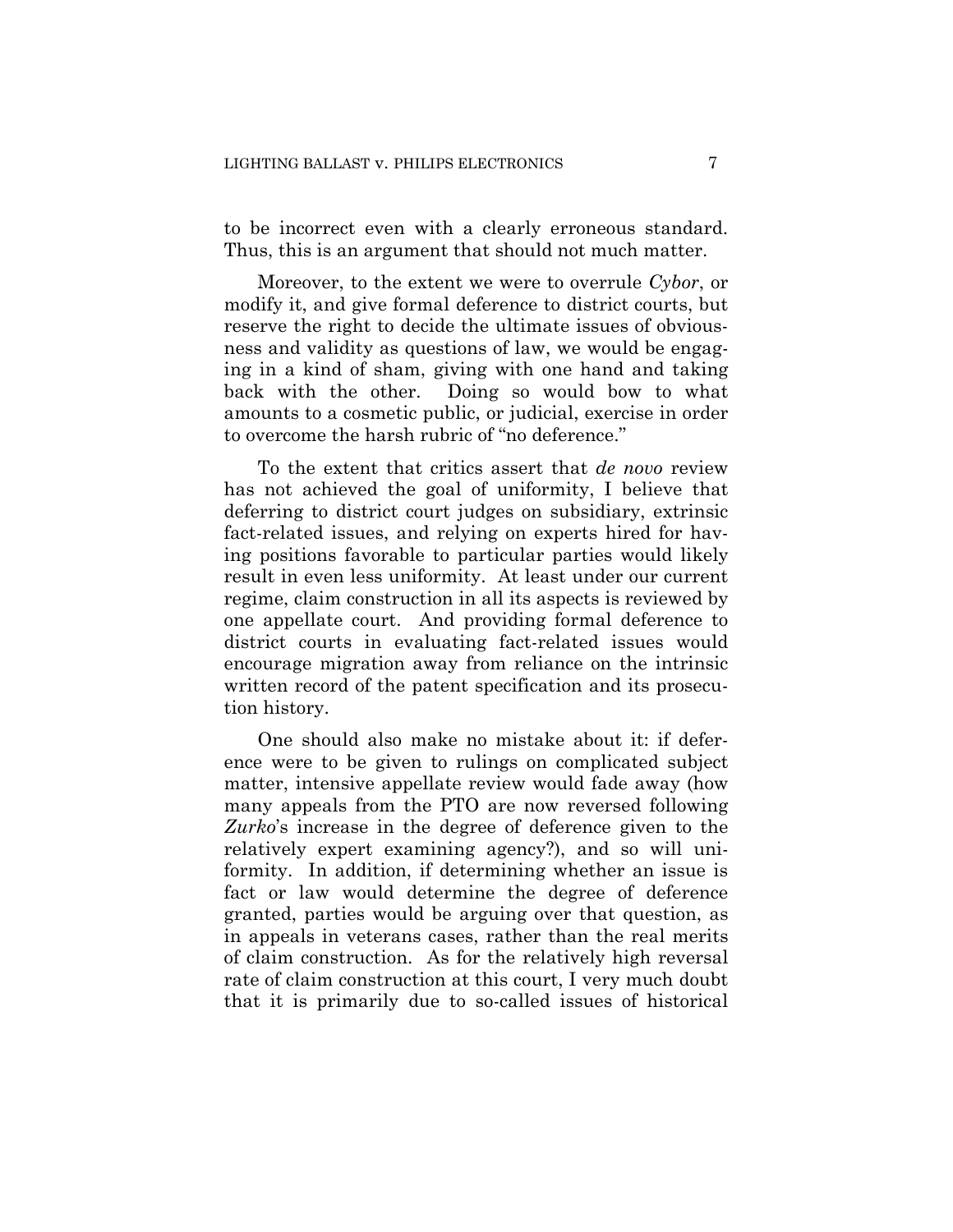fact; they are primarily due to our court's review of the claims in light of the specification, not to failure to judge the credibility of contending expert witnesses. Besides, the reversal rate on claim construction is apparently coming down. *See* J. Jonas Anderson & Peter S. Menell, *Informal Deference: An Historical, Empirical, and Normative Analysis of Patent Claim Construction*, 108 Nw. U. L. Rev. \_, 1 (forthcoming 2014).

This case did not involve subsidiary findings resolving disputes of historical fact. What was involved was whether there was corresponding structure to support "voltage source means" for "providing a constant or variable magnitude DC voltage between the DC input terminals". The panel found the means clause in the claim lacked sufficient structure, and the specification similarly was lacking, so it reversed the district court on the ground that the claims were indefinite. Historical fact-finding was not involved; reading the claims and written description was. The en banc court should arrive at the same conclusion, as the district court did not rely on any subsidiary findings of fact. How a means plus function term is construed under § 112, ¶ 6 is not fact, but claim construction, *i.e.*, law.

For the above reasons, in addition to the majority's reliance on the doctrine of *stare decisis*, I support the court's decision not to overrule *Cybor*.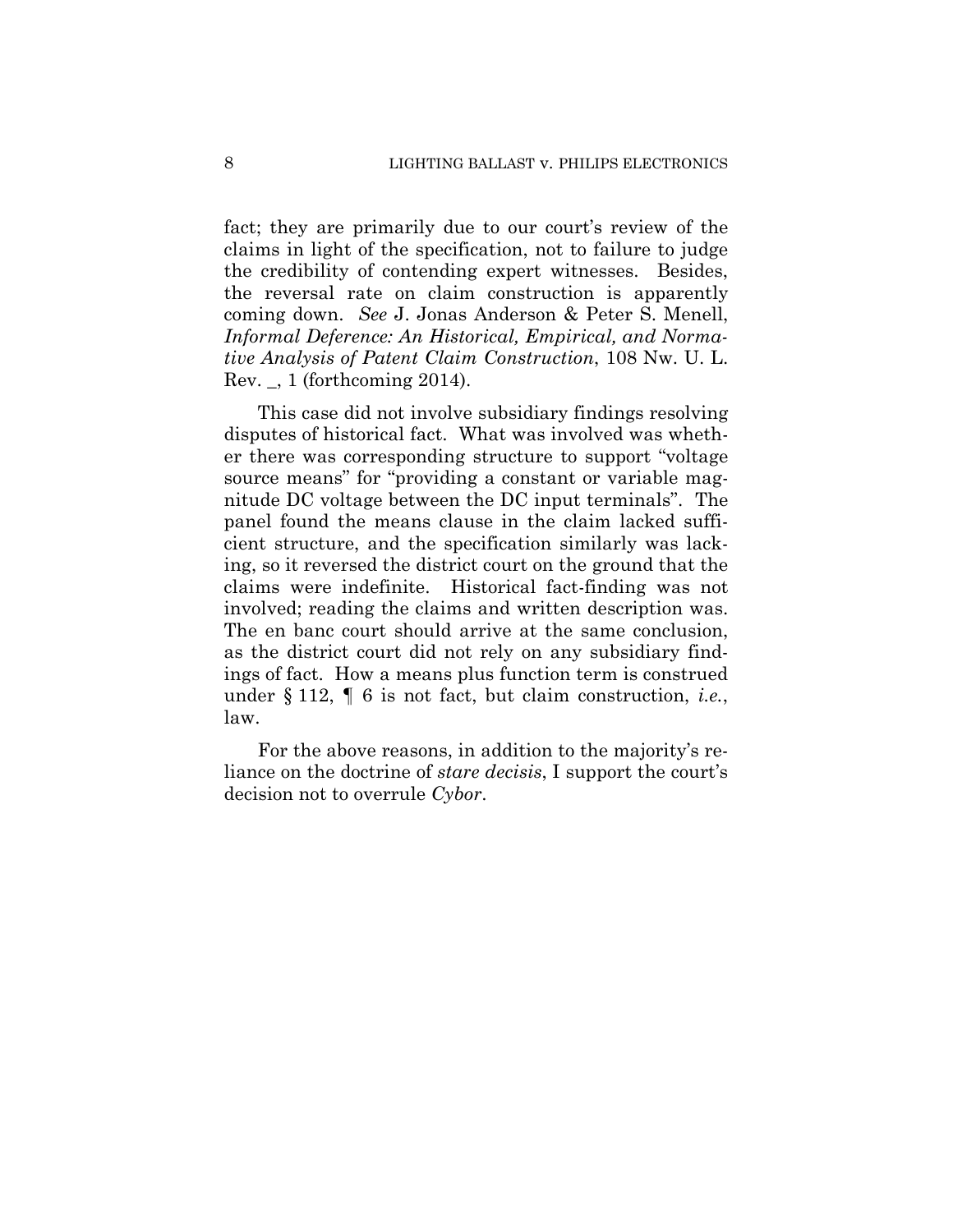# United States Court of Appeals for the Federal Circuit

**LIGHTING BALLAST CONTROL LLC,** *Plaintiff-Appellee,*

**\_\_\_\_\_\_\_\_\_\_\_\_\_\_\_\_\_\_\_\_\_\_** 

**v.**

## **PHILIPS ELECTRONICS NORTH AMERICA CORPORATION,** *Defendant,*

#### **AND**

**UNIVERSAL LIGHTING TECHNOLOGIES, INC.,** *Defendant-Appellant.*

**\_\_\_\_\_\_\_\_\_\_\_\_\_\_\_\_\_\_\_\_\_\_** 

## 2012-1014 **\_\_\_\_\_\_\_\_\_\_\_\_\_\_\_\_\_\_\_\_\_\_**

Appeal from the United States District Court for the Northern District of Texas in case no. 09-CV-0029, Judge Reed O'Connor.

**\_\_\_\_\_\_\_\_\_\_\_\_\_\_\_\_\_\_\_\_\_\_** 

O'MALLEY, *Circuit Judge*, dissenting, with whom RADER, *Chief Judge*, REYNA and WALLACH, *Circuit Judges*, join.

District judges, both parties in this case, and the majority of intellectual property lawyers and academics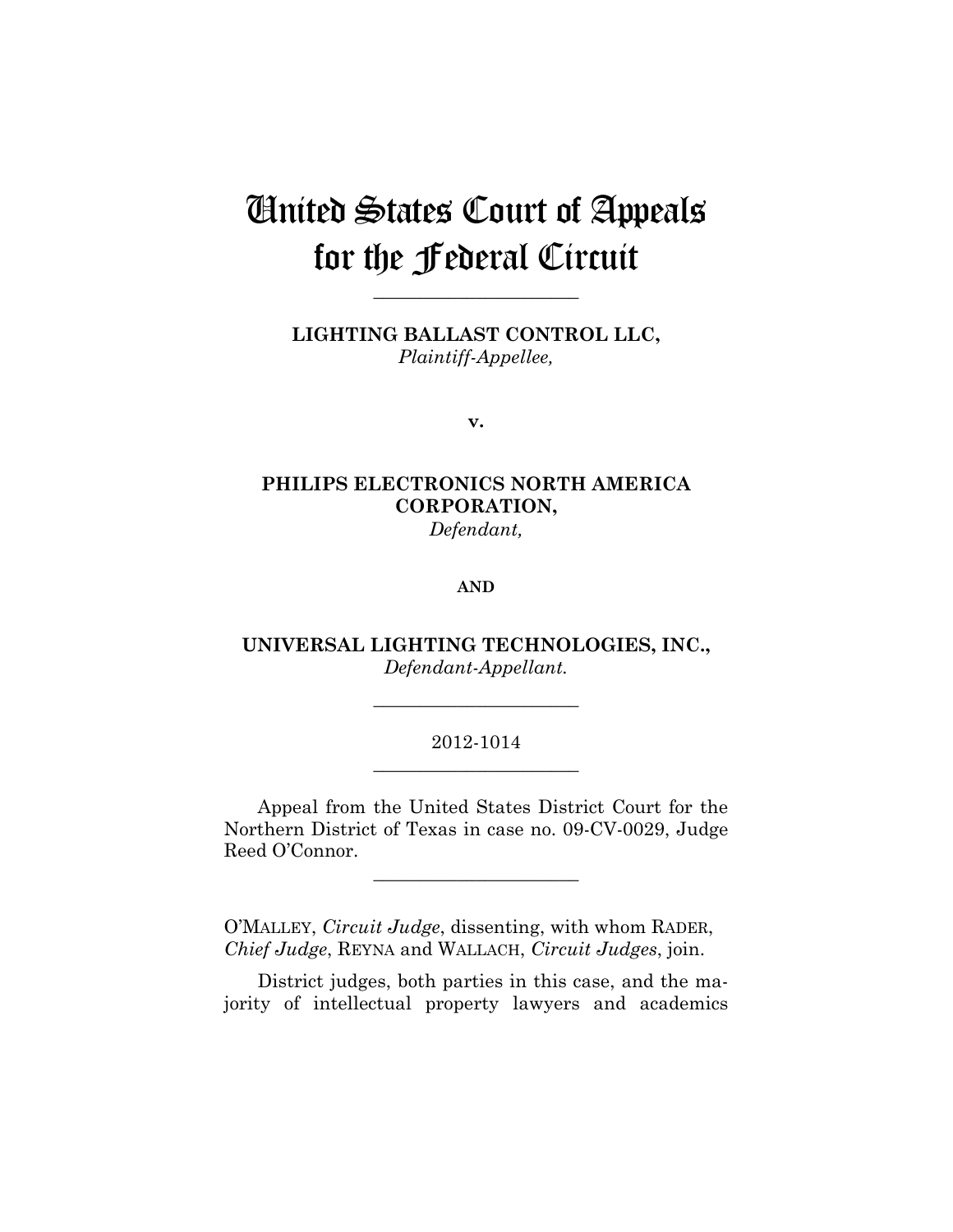around the country will no doubt be surprised by today's majority opinion—and for good reason. The majority opinion is surprising because it refuses to acknowledge what experience has shown us and what even a cursory reading of the Supreme Court's decision in *Markman v. Westview Instruments, Inc.*, 517 U.S. 370 (1996), confirms: construing the claims of a patent at times requires district courts to resolve questions of fact. And, it puts itself at odds with binding congressional and Supreme Court authority when it refuses to abide by the requirements of Rule 52(a)(6) of the Federal Rules of Civil Procedure, which expressly instructs that, on appeal, *all* "findings of fact ... must not be set aside unless clearly erroneous." It is also surprising because, having, for the third time, invited a broad swath of the intellectual property community to express opinions regarding the merits of *Cybor Corp. v. FAS Technologies, Inc.*, 138 F.3d 1448 (Fed. Cir. 1998) (en banc), we now premise our refusal to change its holding on principles of stare decisis—that, and a professed inability to come up with a workable alternative to de novo review.1

Criticism of and debate over *Cybor* have been widespread since it issued—not only among legal scholars and patent practitioners, but also among members of this court. Despite this fact, the majority suggests, for the first time in the ongoing debate over it, that *Cybor* is too firmly established in our case law to be rethought. In fact, it appears that some members of today's 6–4 majority believe the pull of stare decisis is so strong that it prevents them from acting on their long-term convictions

 $\overline{a}$ 

<sup>1</sup> We invited and received input regarding the standard of review to be applied to claim construction in *Cybor* itself, in *Phillips v. AWH Corp.*, 415 F.3d 1303 (Fed. Cir. 2005) (en banc), and now in this case.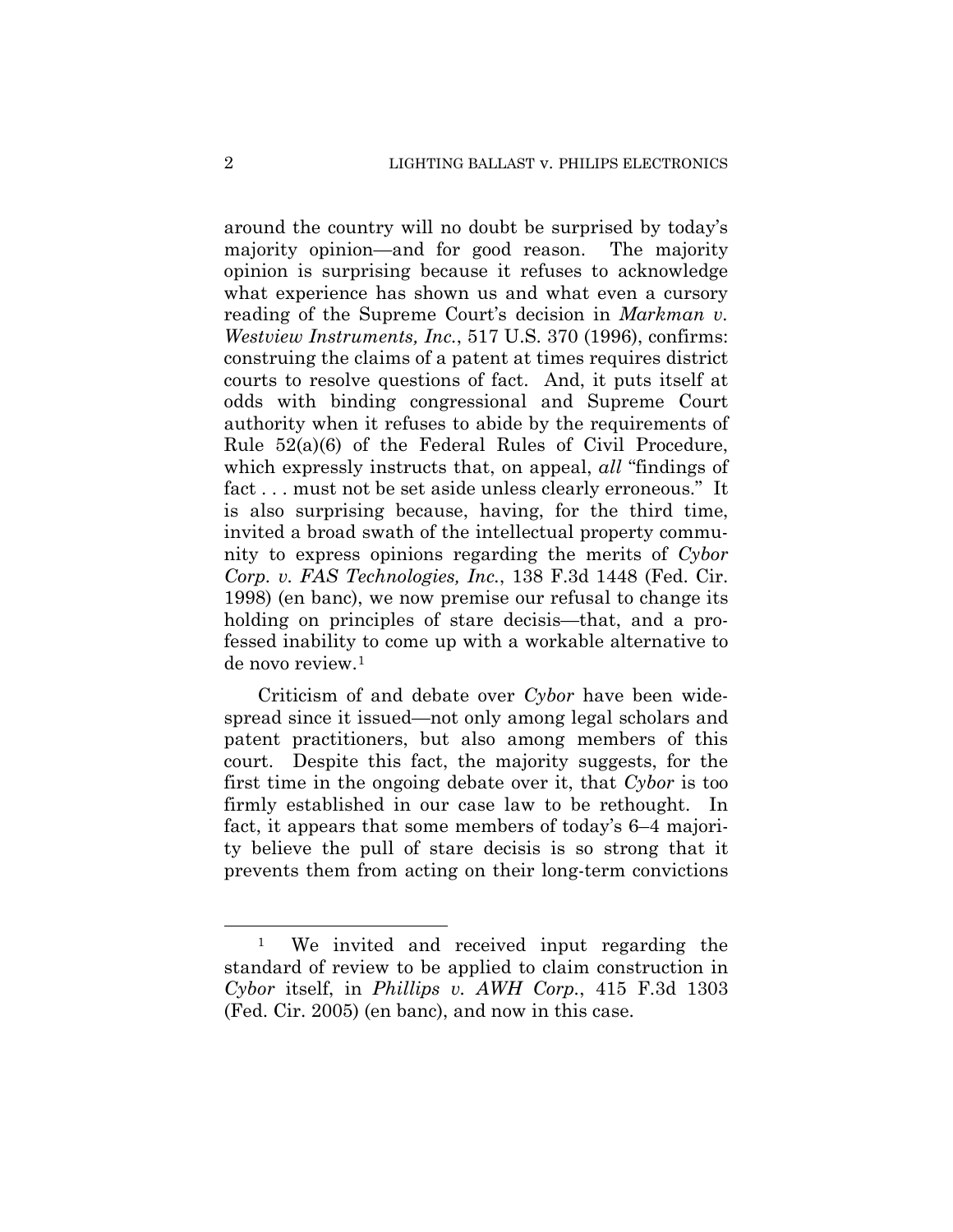that *Cybor* was wrongly decided. No reasoned application of stare decisis principles supports that conclusion.

To the extent the majority is motivated not just by a resistance to change, but by concern over what standard we should change to, those concerns can be allayed by reference to Rule 52(a)(6) of the Federal Rules of Civil Procedure, the Supreme Court's case law governing that rule, and a realistic assessment of what the claim construction process entails.

Because principles of stare decisis do not justify retention of the rule of *Cybor* and the appropriate standard of review is dictated by Rule 52(a), I respectfully dissent.

I.

In *Cybor*, this court held that claim construction, "including any allegedly fact-based questions relating to claim construction," presents "a purely legal question" subject to de novo review. *Cybor*, 138 F.3d at 1456. We reached that conclusion even though, in *Markman*, the Supreme Court repeatedly acknowledged the factual component of claim construction. There, the Court: (1) labeled claim construction as a "mongrel practice," (2) suggested that construing a patent's claims "falls somewhere between a pristine legal standard and a simple historical fact," (3) indicated that "there could be a case in which a simple credibility judgment would suffice to choose between experts whose testimony was equally consistent with a patent's internal logic," (4) discussed the need "to ascertain whether an expert's proposed definition fully comports with the specification and claims," and (5) described claim construction's "evidentiary underpinnings." *Markman*, 517 U.S. at 378, 388–90 (citation and internal quotation marks omitted). Despite being urged to do so by *both* parties, the Patent and Trademark Office, and multiple amici, the majority refuses to overturn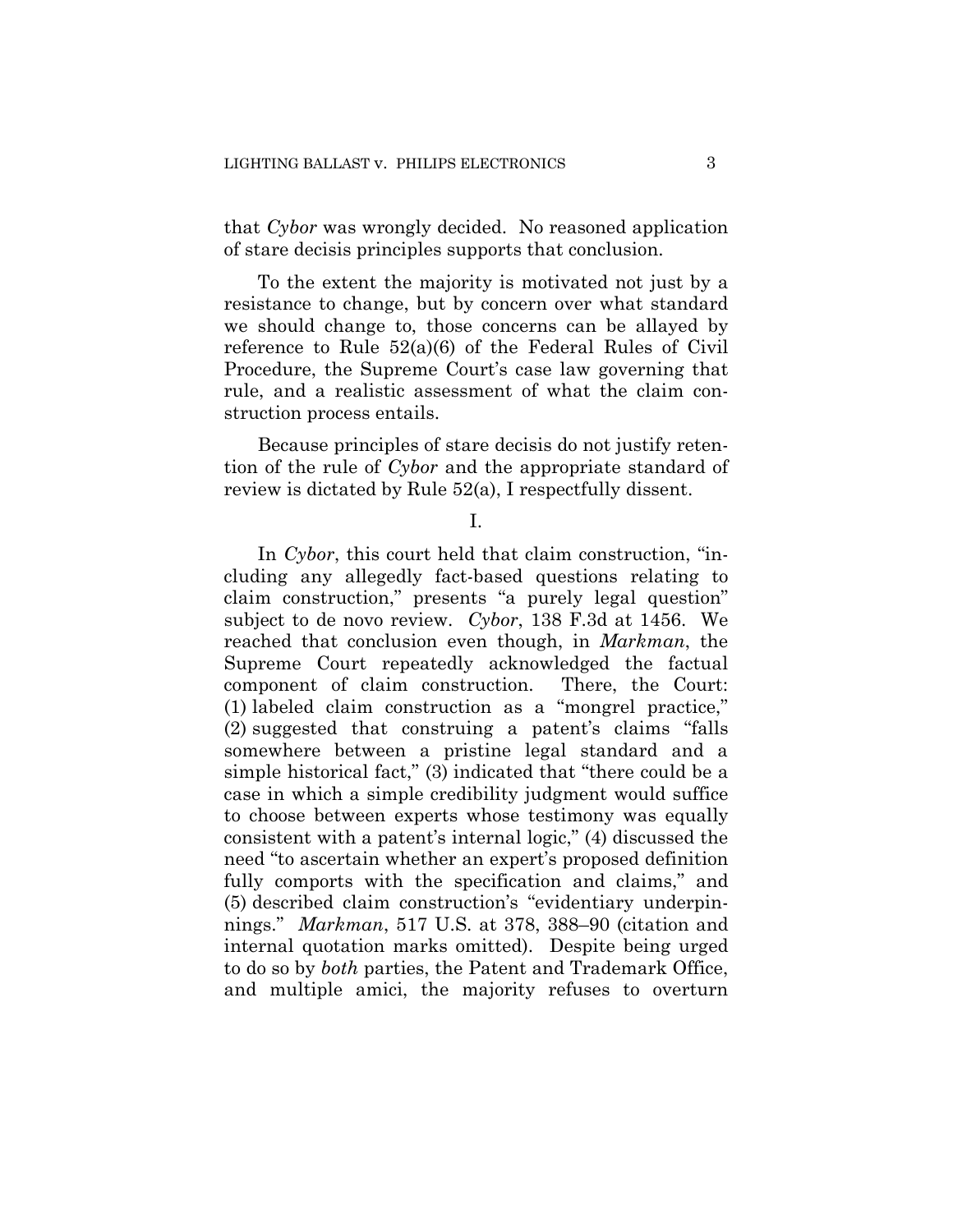*Cybor*.2 The majority rests its judgment primarily on the principles of stare decisis. It asserts that our fifteen years of experience with *Cybor* teach that our continued de novo review of all claim construction determinations is needed to assure greater "reliability of outcome" and "interjurisdictional uniformity." Maj. Op. at 14, 16.

Considerations of stare decisis, however, do not justify adhering to precedent that misapprehends the Supreme Court's guidance, contravenes the Federal Rules of Civil Procedure, and adds considerable uncertainty and expense to patent litigation.

### II.

Stare decisis is an important part of our jurisprudence, and departing from our precedent is not something we should do lightly. The doctrine "promotes the evenhanded, predictable, and consistent development of legal principles, fosters reliance on judicial decisions, and contributes to the actual and perceived integrity of the judicial process." *Payne v. Tennessee*, 501 U.S. 808, 827 (1991). It also serves to guard against "arbitrary discretion." *Hubbard v. United States*, 514 U.S. 695, 711 (1995) (citations and internal quotation marks omitted).

"*Stare decisis* is not an inexorable command[, however]; rather it 'is a principle of policy and not a mechanical

 $\overline{a}$ 

<sup>&</sup>lt;sup>2</sup> The majority describes three views espoused by the parties and amici, giving substantially more attention to the one that is consistent with the result the majority reaches. Careful review of the materials submitted to the court, and of the many academic and legal writings regarding *Cybor* since its issuance, show that a substantial portion of the legal community to have considered the issue believes *Cybor* was wrongly decided and flies in the face of Rule 52 of the Federal Rules of Civil Procedure.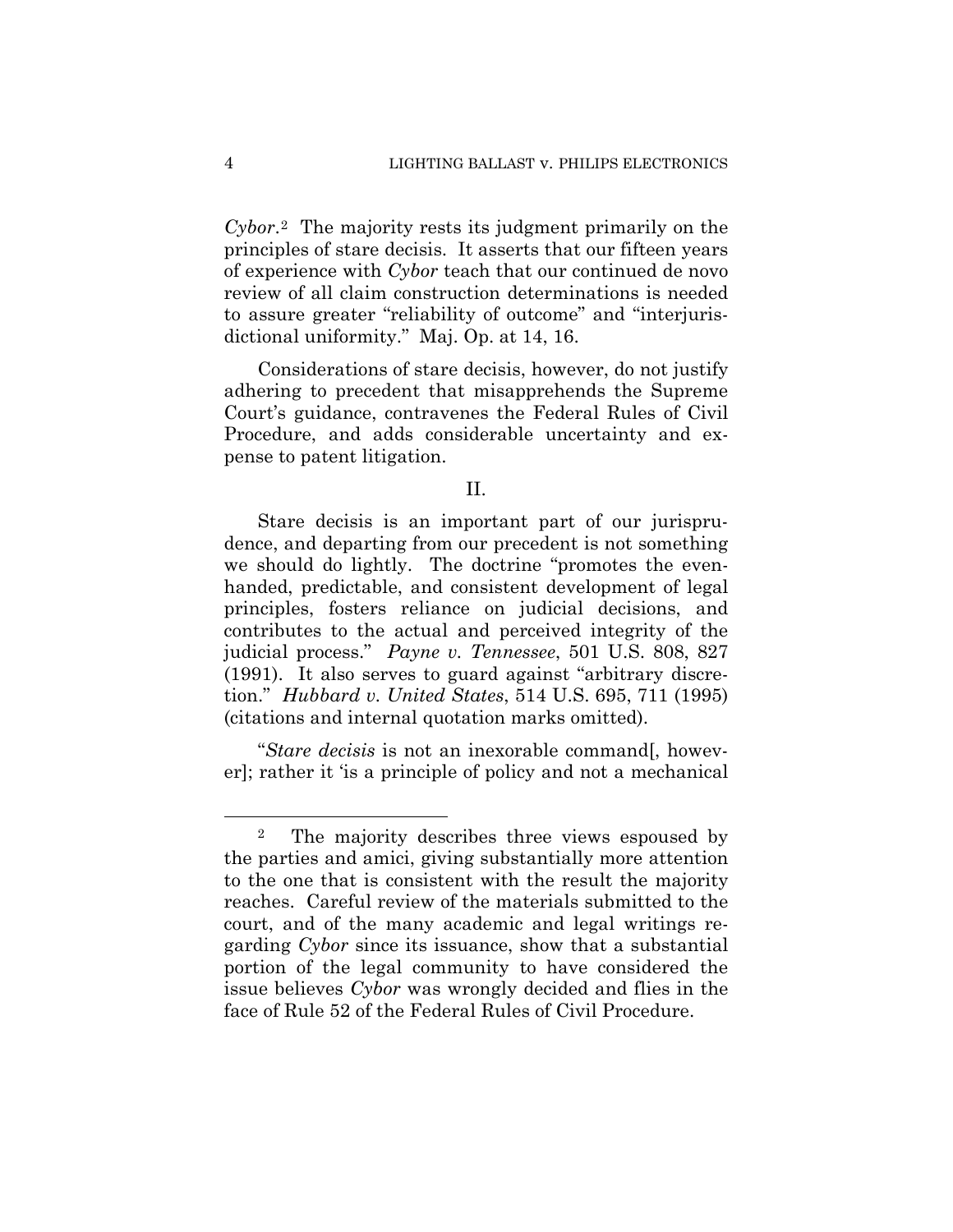formula of adherence to the latest decision.'" *Payne*, 501 U.S. at 828 (quoting *Helvering v. Hallock*, 309 U.S. 106, 119 (1940)). Its force varies from case to case, moreover carrying the most weight where reliance interests are at stake, but the least weight where the departure from precedent would not change substantive rights and would "not affect the way in which parties order their affairs." *Pearson v. Callahan*, 555 U.S. 223, 233 (2009); *see also Payne*, 501 U.S. at 828. "Revisiting precedent is particularly appropriate where . . . a departure would not upset expectations . . . and experience has pointed up the precedent's shortcomings." *Pearson*, 555 U.S. at 233. The Supreme Court has noted that departing from precedent especially is appropriate "when governing decisions . . . are badly reasoned." *Payne*, 501 U.S. at 827 ("[W]hen governing decisions are unworkable or are badly reasoned, 'this Court has never felt constrained to follow precedent.'" (quoting *Smith v. Allwright*, 321 U.S. 649, 665 (1944))); *see also Helvering*, 309 U.S. at 119 (cautioning against blindly applying stare decisis when adhering to precedent would "involve[] collision with a prior doctrine more embracing in its scope, intrinsically sounder, and verified by experience").

Consistent with this Supreme Court guidance, we have explained that stare decisis does not stand in the way of abrogating our case law—even entire bodies of it in at least three circumstances: when we conclude our case law (1) was wrongly decided, *see, e.g.*, *Wilson v. United States*, 917 F.2d 529, 536 (Fed. Cir. 1990) (en banc); (2) is at odds with congressional directives, *see, e.g.*, *Akamai Technologies, Inc. v. Limelight Networks, Inc.*, 692 F.3d 1301, 1318 (Fed. Cir. 2012) (en banc); or (3) has had negative consequences, *see, e.g.*, *Therasense, Inc. v. Becton, Dickinson & Co.*, 649 F.3d 1276, 1288 (Fed. Cir. 2011) (en banc). With these principles in mind, this court has not hesitated to revisit its own precedent. *See, e.g.*,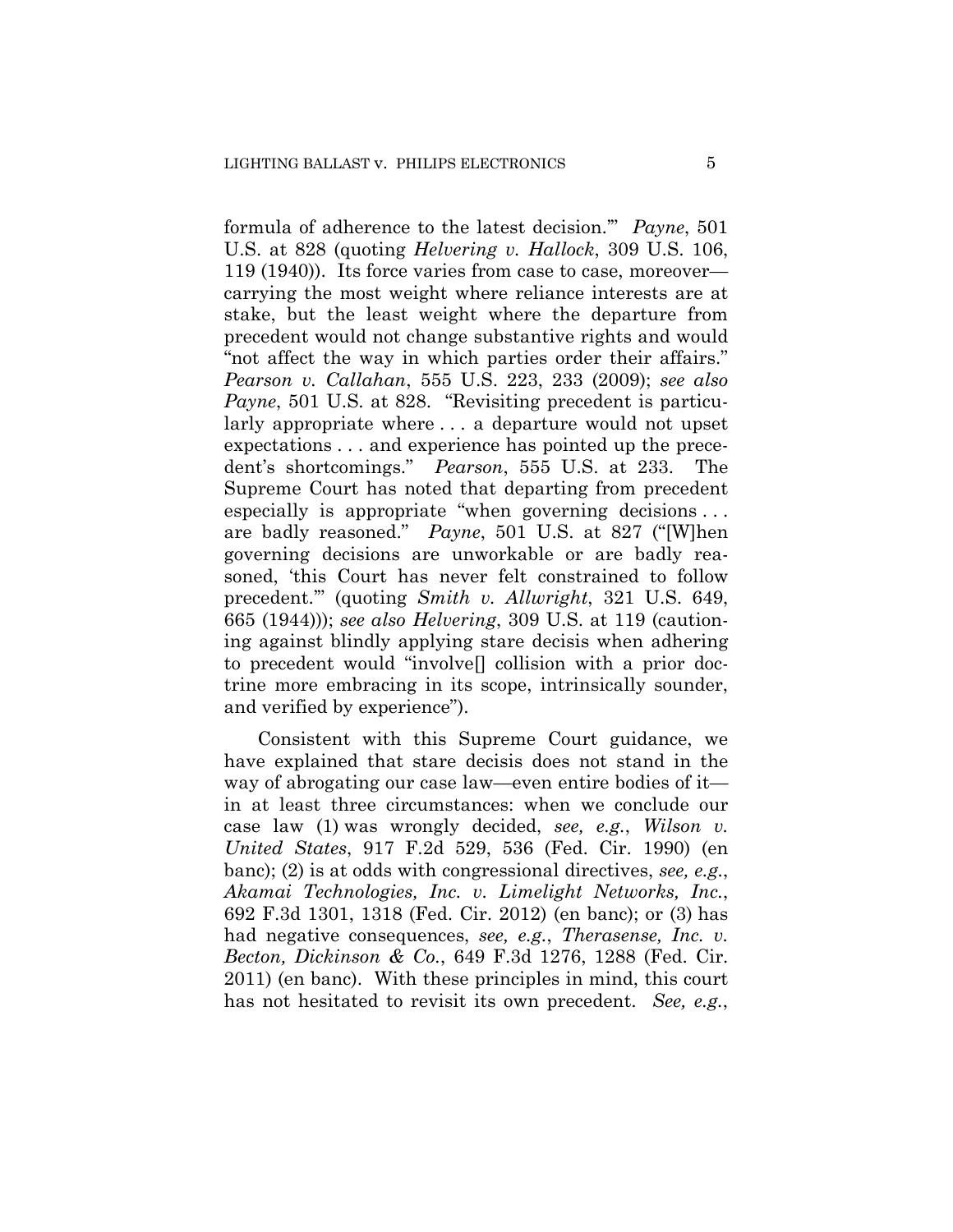*Cardiac Pacemakers, Inc. v. St. Jude Medical, Inc.*, 576 F.3d 1348 (Fed. Cir. 2009) (en banc); *In re Seagate Tech., LLC*, 497 F.3d 1360 (Fed. Cir. 2007) (en banc); *Fisher v. United States*, 402 F.3d 1167 (Fed. Cir. 2005) (en banc); *Knorr–Bremse Systeme Fuer Nutzfahrzeuge GmbH v. Dana Corp.*, 383 F.3d 1337 (Fed. Cir. 2004) (en banc). Indeed, we have said that it is "'[t]he province and obligation of the en banc court . . . to review the current validity of challenged prior decisions.'" *Robert Bosch, LLC v. Pylon Mfg. Corp.*, 719 F.3d 1305, 1316 (Fed. Cir. 2013) (en banc) (quoting *United States v. Aguon*, 851 F.2d 1158, 1167 n.5 (9th Cir. 1988) (en banc)). And, we have made clear that this includes overturning precedent set by this court en banc when appropriate. *See Nobelpharma USA, Inc. v. Implant Innovations, Inc.*, 141 F.3d 1059, 1068 (Fed. Cir. 1998) (overruling *Atari, Inc. v. JS & A Grp., Inc.*, 747 F.2d 1422 (Fed. Cir. 1984) (en banc), by "chang[ing] our precedent and hold[ing] that whether conduct in procuring or enforcing a patent is sufficient to strip a patentee of its immunity from the antitrust laws is to be decided as a question of Federal Circuit law").

Thus, both Supreme Court case law and our own teach that it is in cases like this one that stare decisis is weakest.

III.

Reversing *Cybor* will not "upset settled expectations on anyone's part." *Pearson*, 555 U.S. at 233. The one thing clear about *Cybor* is that no one in the legal community—except perhaps the members of the majority has come to believe that either the wisdom or vitality of *Cybor* is settled. Whether one urges the retention of the holding in *Cybor* (as do some amici) or urges its revision (as do the parties, the Patent and Trademark Office, and the rest of the amici), it is hard to dispute that tumult has surrounded *Cybor* since it was decided. During its short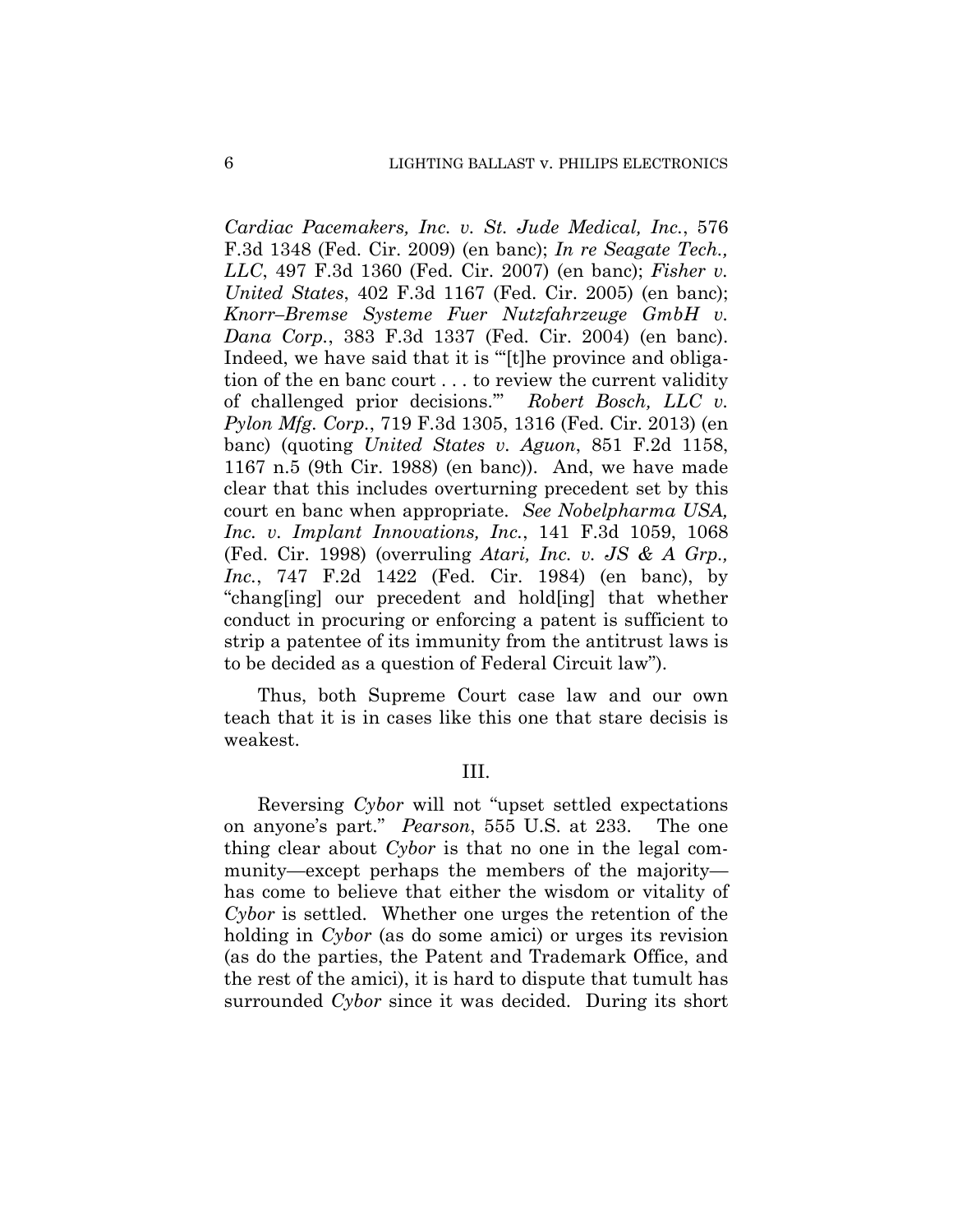life, *Cybor* repeatedly has been criticized as poorly reasoned. That criticism has come from members of this court, from district court judges, and from academics and practitioners across the country.

Our internal debate over *Cybor* has been heated, and has not abated over time. There were several ardent detractors from the rule announced in *Cybor* at the time it was announced. *See, e.g.*, *Cybor*, 138 F.3d at 1478, 1480 (Newman, J., additional views) ("By continuing the fiction that there are no facts to be found in claim interpretations, we confound rather than ease the litigation process. . . . However, the Supreme Court has relieved us of adherence to this fiction, by its recognition of the factual component of claim interpretation."), *id.* at 1463 (Mayer, C.J., concurring in the judgment) (stating that the *Cybor*  majority opinion "profoundly misapprehends" the Supreme Court's decision in *Markman*); *id.* at 1473 (Rader, J., dissenting from the pronouncements on claim interpretation in the en banc opinion, concurring in the judgment, and joining part IV of the en banc opinion). Even some of the less vocal critics who concurred in the result in *Cybor*  expressed hesitation regarding the wisdom of either the rule established or the legitimacy of its underpinnings. *See id.* at 1463 (Plager, J., concurring) ("Whether this approach to patent litigation will in the long run prove beneficial remains to be seen."); *see also id.* at 1463 (Bryson, J., concurring) ("[W]e approach the legal issue of claim construction recognizing that with respect to certain aspects of the task, the district court may be better situated than we are, and that as to those aspects we should be cautious about substituting our judgment for that of the district court.").

Since *Cybor*, our internal debate has continued. In *Phillips v. AWH Corp.*, 415 F.3d 1303 (Fed. Cir. 2005) (en banc), the order granting rehearing en banc asked the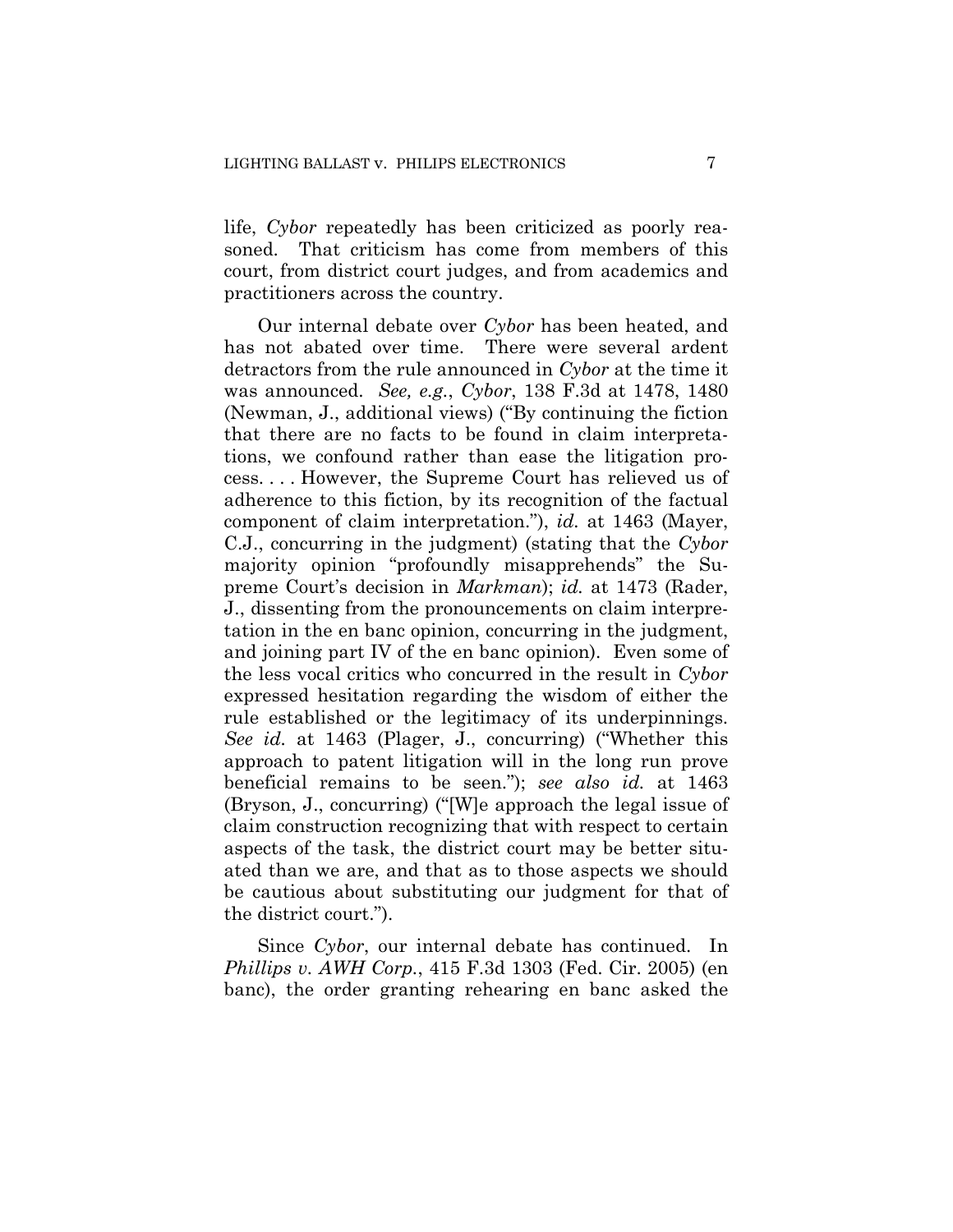parties to address whether it is "appropriate for this court to afford any deference to any aspects of trial court claim construction rulings." *Id.* at 1328. Despite receiving considerable input from the parties and amici, the *Phillips* majority, without explanation, "decided not to address that issue at this time." *Id.* In dissent, however, Judge Mayer levied a pointed criticism of *Cybor*, (1) discussing "the absurdity[] of this court's persistence in adhering to the falsehood that claim construction is a matter of law devoid of any factual component," (2) stating that, "[i]n our quest to elevate our importance, we have ... disregarded our role as an appellate court... undermin[ing] the legitimacy of the process, if not the integrity of the institution," and (3) observing that "we are obligated by Rule 52(a) to review the factual findings of the district court that underlie the determination of claim construction for clear error." *Id*. at 1330, 1332 (Mayer, J., dissenting).

We have revisited the question multiple times since then: (1) in 2006 in *Amgen Inc. v. Hoechst Marion Roussel, Inc.*, 469 F.3d 1039 (Fed. Cir. 2006); (2) in 2011 in *Retractable Technologies, Inc. v. Becton, Dickinson & Co.*, 659 F.3d 1369 (Fed. Cir. 2011); and (3) even as recently as a year ago in *Highmark, Inc. v. Allcare Health Management Systems, Inc.*, 701 F.3d 1351 (Fed. Cir. 2012), where questions of claim construction were not even at issue. *See, e.g.*, *Amgen*, 469 F.3d at 1043 (Newman, J., dissenting from denial of reh'g en banc) ("The Federal Circuit's position that patent interpretation requires more rigorous appellate review than other fact/law issues has not withstood the test of experience. It is time to reopen the question and to rethink, *en banc*, the optimum approach to accuracy, consistency, and predictability in the resolution of patent disputes . . . ."); *id.* at 1046 n.3 (Moore, J., dissenting from denial of reh'g en banc) (highlighting the problems *Cybor* has caused for district courts attempting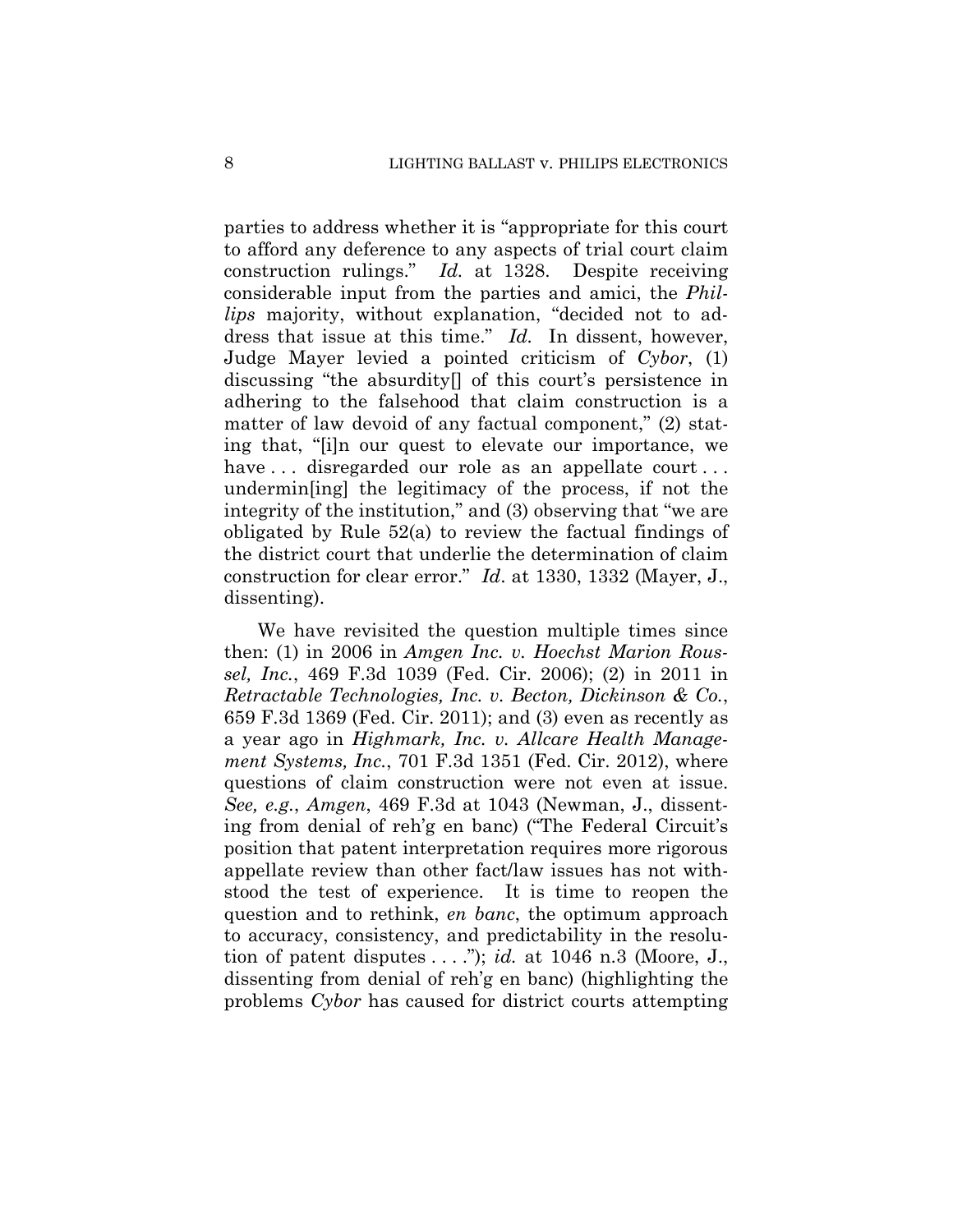to construe patent claims); *id.* at 1045 (Gajarsa, Linn, & Dyk, JJ., concurring in denial of reh'g en banc) (noting that the concurrence "should not be read as . . . an unqualified endorsement of the en banc decision in *Cybor*"); *Retractable Techs.*, 659 F.3d at 1373 (Moore, J., dissenting from denial of reh'g en banc) ("The Supreme Court held that claim construction was a 'mongrel practice.' As such it is clearly a mixed question of law and fact and deference should be given to the factual parts. . . . [W]e must acknowledge the factual underpinnings of this analysis and there should be deference." (citation omitted)); *Highmark*, 701 F.3d at 1362 (Moore, J., dissenting from denial of reh'g en banc) (citing to *Cybor* and stressing that "[w]e need to avoid the temptation to label everything legal and usurp the province of the fact finder with our manufactured *de novo* review").

Notably, not once during this internal dialogue over the rule promulgated in *Cybor* did anyone contend that stare decisis alone should put an end to our debate. Two members of the current majority have been among the harshest critics of *Cybor*—contending on multiple, and even recent, occasions that it was poorly reasoned, impractical, and should be reversed. A third conceded that *Cybor*'s rule may be too broad and perhaps should not apply where, as here, the trial court was forced to resort to extrinsic evidence to assess the meaning of claim terms. In none of their discussions of *Cybor* was concern regarding stare decisis raised. It certainly was never exalted to the hard stop on further consideration of *Cybor*'s merits that the majority now finds it to be.

And, the debate over *Cybor* has not all been internal to our court. The external debate has been both consistent and widespread. *See, e.g.*, Amicus Br. of United States, *Retractable Techs., Inc. v. Becton, Dickinson & Co.*, No. 11–1154, 2012 WL 5940288, at \*20–21 (U.S. Nov. 28,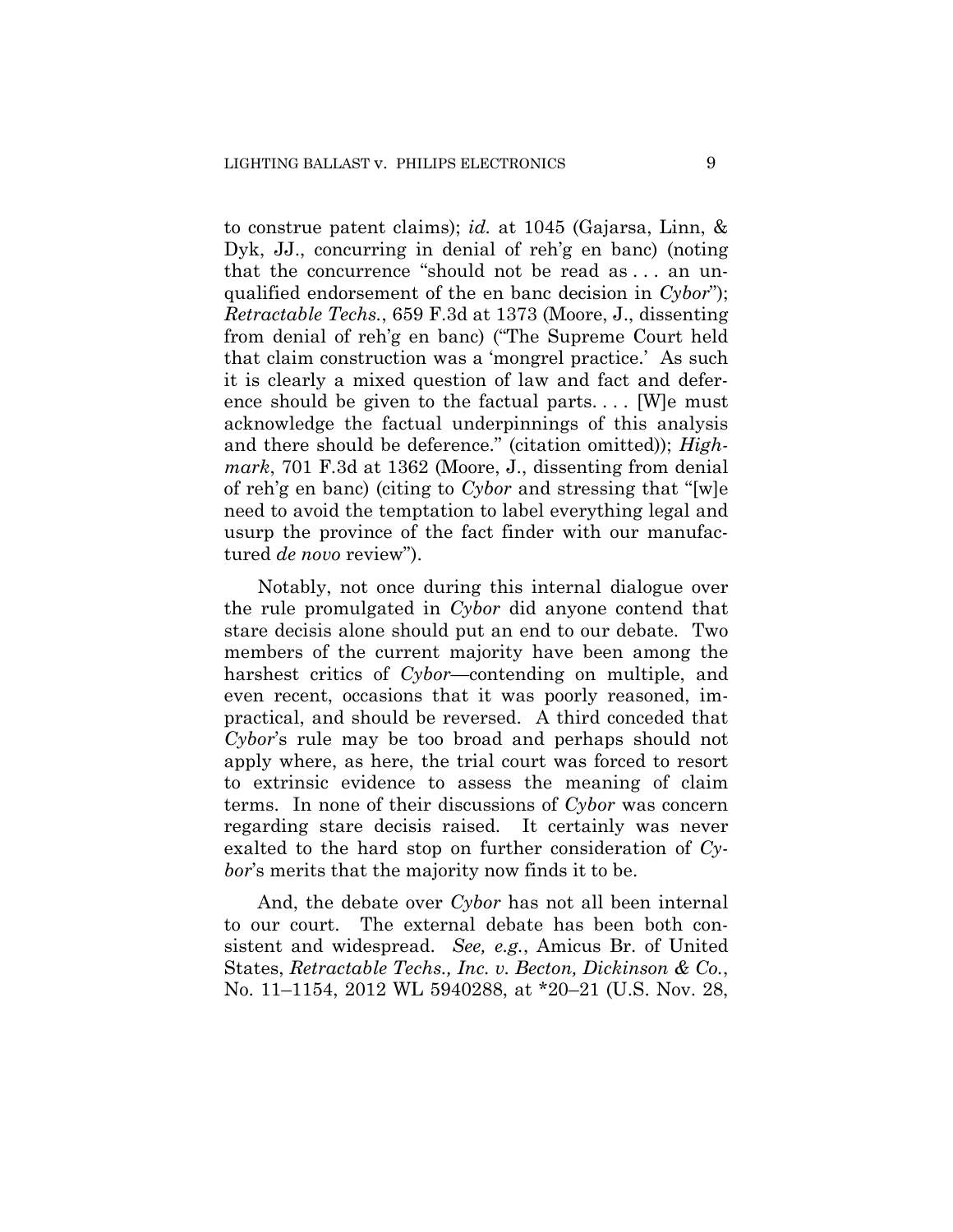2012) (setting out the Solicitor General's observation that (1) "*some* claim-construction decisions will depend on a district court's resolution of factual questions," (2) this court's "decision in *Cybor* does not identify any reason that such factual findings should not be given the deference ordinarily required by Federal Rule of Civil procedure  $52(a)$ ," and  $(3)$  "appellate courts routinely defer to factual findings made by district courts and juries"). District judges have opposed de novo review, describing it as ill conceived and illogical. *See, e.g.*, *Amgen, Inc. v Hoechst Marion Roussel, Inc.*, 339 F. Supp. 2d 202, 226 n.23 (D. Mass. 2004)) (describing the "conundrum" our claim construction jurisprudence has created by "discouraging resort to extrinsic evidence while at the same time urging courts to begin claim construction by considering the plain and customary meaning of a term *as understood by one skilled in the art*"); Judge James F. Holderman & Halley Guren, *The Patent Litigation Predicament in the United States*, Univ. Ill. J.L., Tech. & Pol'y 1, 6–7, 14–15 (2007) (noting that "claim construction involves many of what one would consider to be factual determinations," stressing that the Supreme Court in *Markman* "said nothing . . . about the de novo standard of review," and calling for a more deferential review of district court claim constructions); *The Honorable William G. Young & Professor R. Carl Moy, Panel Discussion, High Technology Law in the Twenty-First Century: Second Annual High Technology Law Conference*, 21 Suffolk Transnat'l L. Rev. 13, 19 (1997) (statements of the Honorable William G. Young).

As have practitioners. *See, e.g.*, Frederick L. Whitmer, *Claim Construction in Patent Cases: A Question of Law?*, 2 No. 6 Landslide 14, 16–17 (2010) (criticizing our court's interpretation of the Supreme Court's guidance in *Markman* and calling for recognition of "the constituent factual component of claim construction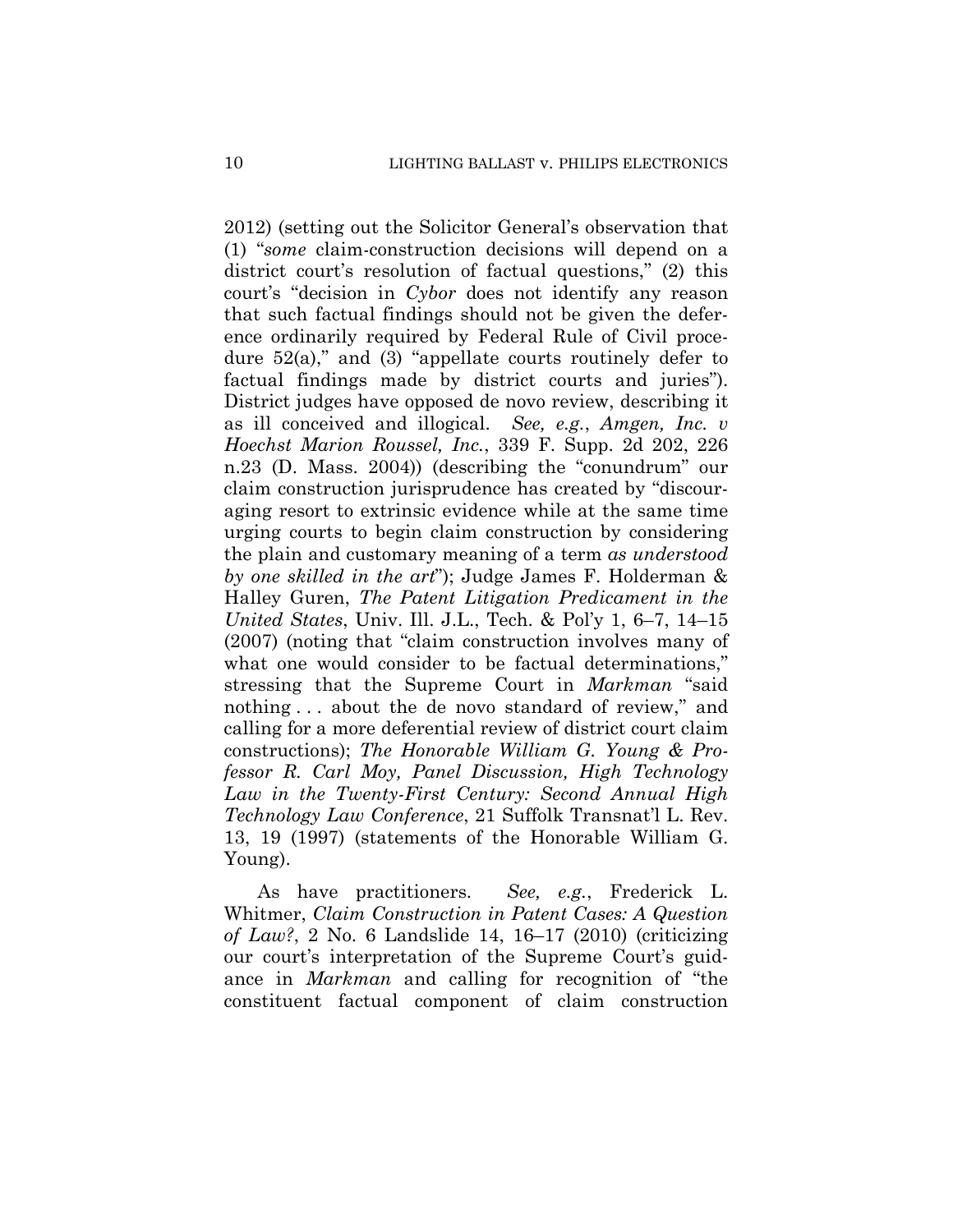decision making"); Donald R. Dunner & Howard A. Kwon, *Cybor Corp v. FAS Technologies: The Final Say on Appellate Review of Claim Construction?*, 80 J. Pat. & Trademark Off. Soc'y 481, 492 (1998) ("[N]otwithstanding its decision that claim construction was an issue for the judge and not the jury, the Court in *Markman II* seemed to consider the issue a mixed question of law and fact—a characterization that would resist straightforward application of the de novo standard."); Luke L. Dauchot, *The Federal Circuit's De Novo Review of Patent Claim Construction: A Need for a More Balanced Approach*, 18 Am. Bar Ass'n Sec. Pub. I.P.L. 1, 4 (1999) ("A proper approach recognizes that patent claim interpretation is 'a mongrel practice' and delegates the fact-finding process to trial  $counts \ldots$ ").

Academics have been particularly harsh in their criticism of *Cybor* and have suggested that we reverse it. *See, e.g.*, J. Jonas Anderson & Peter S. Menell, *Informal Deference: An Historical, Empirical, and Normative Analysis of Patent Claim Construction*, 108 Nw. U. L. Rev. (forthcoming), Sept. 9, 2013 manuscript at \*57–59 (arguing that *Cybor* "misapprehends" Supreme Court precedent, "deprive[s] the district court of critical evidence bearing on claim meaning," and "undermines the appellate process" by leaving "[t]he parties, the public, and the appellate court" with an "anemic record—typically limited to the intrinsic evidence"); Eileen M. Herlihy, *Appellate Review of Patent Claim Construction: Should the Federal Circuit Be Its Own Lexicographer in Matters Related to the Seventh Amendment?*, 15 Mich. Telecomm. Tech. L. Rev. 469, 515 (2009) ("A de novo standard of review . . . runs contrary to the repeated and consistent word choices made by the Court indicating that the Court considers claim construction to be a mixed issue of fact and law."); Kimberly A. Moore, *Markman Eight Years Later: Is Claim Construction More Predictable?*, 9 Lewis & Clark L. Rev.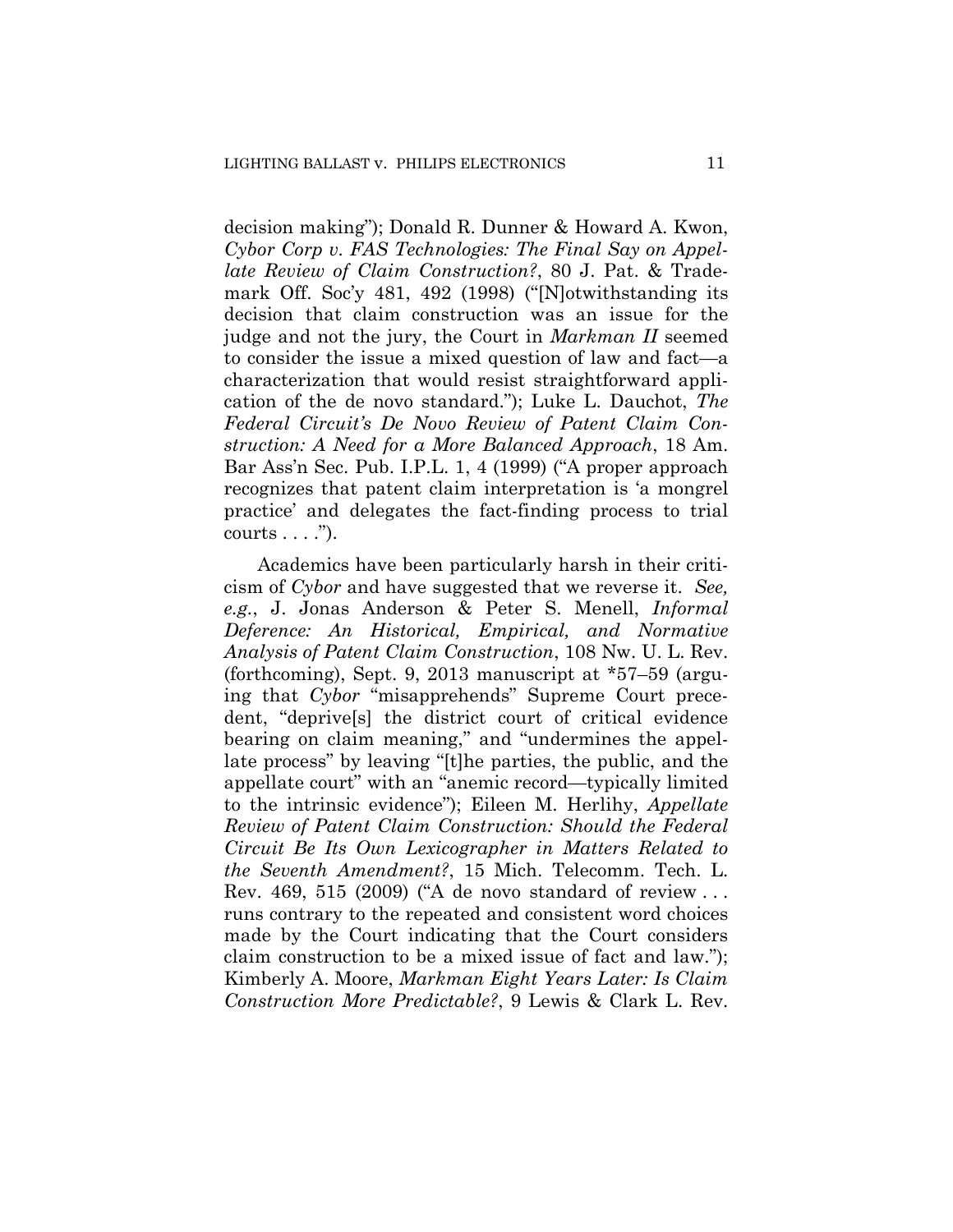231, 231 (2005) (observing the "concern among the bench and bar that the Federal Circuit's de novo review of district court claim construction decisions . . . halse caused considerable unpredictability"); John R. Lane & Christine A. Pepe, *Living Before, Through, and With Markman: Claim Construction as a Matter of Law*, 1 Buff. Intell. Prop. L.J. 59, 71 (2001) ("In *Markman II*, the Supreme Court did concede that there are factual underpinnings to claim construction determinations, raising the logical question of whether de novo review is the appropriate standard." (footnote omitted)).

In short, the only expectation about *Cybor* that appears "settled" is the expectation that one day this court might recognize that *Cybor* is inconsistent with Supreme Court precedent, the Federal Rules of Civil Procedure, and the practical realities involved in the claim construction process, and would reverse it.

Parties do not make claim drafting decisions based on the standard of review we apply to trial court claim constructions. Nor could they given the panel-dependent nature of our own determinations. *See* Donald R. Dunner, *A Retrospective of the Federal Circuit's First 25 Years*, 17 Fed. Cir. B.J. 127, 130 (2007) (noting that many believe "that Federal Circuit predictability is not what it should be and that its decisions are often panel-dependent and result-oriented"); R. Polk Wagner & Lee Petherbridge, *Is the Federal Circuit Succeeding? An Empirical Assessment of Judicial Performance*, 152 U. Pa. L. Rev. 1105, 1112 (2004) ("Our findings . . . indicate that claim construction at the Federal Circuit is panel dependent."). It is difficult to accept the proposition that our claim construction jurisprudence is a measure against which litigants make important business or innovation decisions. Claim construction disputes are very fact specific—patents do not follow a formulaic structure, or even contain oft repeated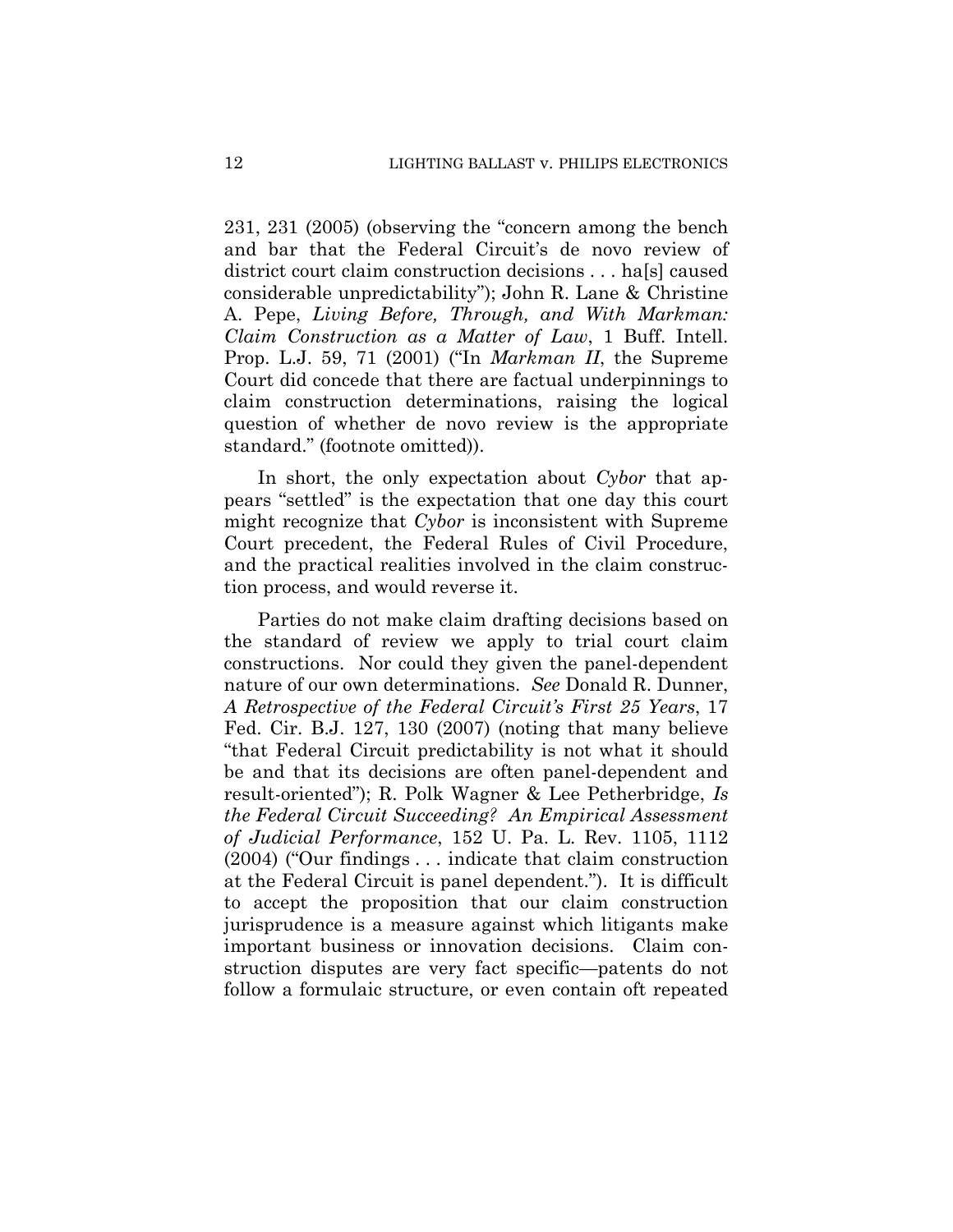language. Claims are drafted, redrafted, and amended in ways intended to reflect and capture particular inventions in a particular field, to avoid very specific prior art, and to respond to the rejections of the unique patent examiner involved in the application process. It is rare that any two claims we review contain the same phrasing, and even more rare that the context in which the phrasing is used would not alter the meaning of even almost identical words.3 *Compare Baldwin Graphic Sys., Inc. v. Siebert, Inc.*, 512 F.3d 1338, 1342–43 (Fed. Cir. 2008) (finding that, as a general rule, the words "an" or "a" in a patent claim carry the meaning of "one or more"), *with TiVo, Inc. v. EchoStar Commc'ns Corp.*, 516 F.3d 1290, 1303 (Fed. Cir. 2008) (finding that "whether 'a' or 'an' is treated as singular or plural depends heavily on the context of its use" and concluding that "claims and written description in this case make clear that the singular meaning applies"). Combining the uniqueness of each claim term to be reviewed with the variations in rationale employed by the divergent members of this court, provides little practical guidance regarding how any claim construction dispute might be resolved in this forum—and certainly not the uniform reliability of outcome with which the majority now credits our jurisprudence in this area.

The fact that we have been engaging in a flawed practice for too long does not, alone, create the type of settled expectations stare decisis is meant to protect. Because

 $\overline{a}$ 

<sup>&</sup>lt;sup>3</sup> There are, of course, some common patent terms that have been given universal meanings, or been characterized as open-ended, rather than exclusive. These are terms like "comprising," "consisting of," and "consisting essentially of." The meanings of most of these transitional terms were common to the patent drafting art well before this Circuit was formed. And, litigants and district courts are well aware of these conventions.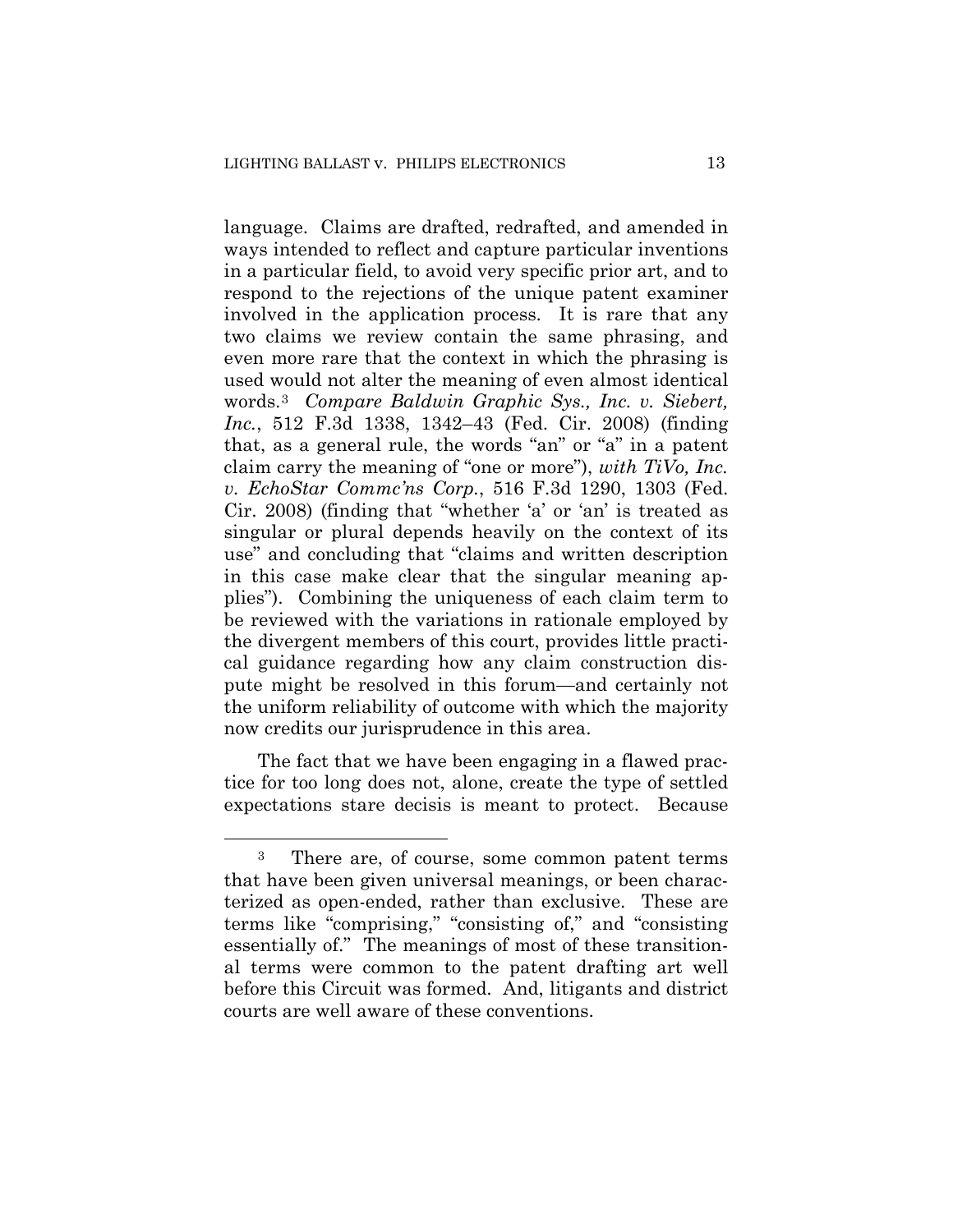settled expectations will not be disrupted and no substantive rights will be reordered, stare decisis simply does not stand in the way of this court addressing the merits of *Cybor* and acknowledging that the rule of law pronounced therein is an incorrect one.

### IV.

It is also clear that stare decisis does not stand in the way of overturning *Cybor* because *Cybor* is predicated on a mischaracterization of the Supreme Court's guidance in *Markman* and ignores the claim construction process we have ordered district courts to employ. In short, it need not be followed because its premises are wrong. *See Wilson*, 917 F.2d at 536 (overruling precedent that misconstrued congressional intent).

As noted above, *Cybor* misapprehends the Supreme Court's decision in *Markman*, ignoring numerous instances where the Court acknowledged that claim construction can present factual questions. The Supreme Court did not base its conclusion on the fact that a patent is a legal instrument whose construction presents a *pure* question of law. If it had, there would have been no need for the Court to conduct such a thorough analysis of whether the Seventh Amendment required a jury to resolve issues of claim construction. That question would have needed no discussion if claim construction were purely an issue of law because juries have never been tasked with resolving purely legal questions. *See Markman*, 517 U.S. at 376– 84; *see also Cybor*, 138 F.3d at 1464 (Mayer, C.J., concurring in the judgment) ("Though it could have done so easily, the Court chose not to accept our formulation of claim construction: as a pure question of law to be decided *de novo* in all cases on appeal. If it had, there would have been no need for its extensive exegesis about the Seventh Amendment and whether juries must construe claims that have evidentiary underpinnings or whether the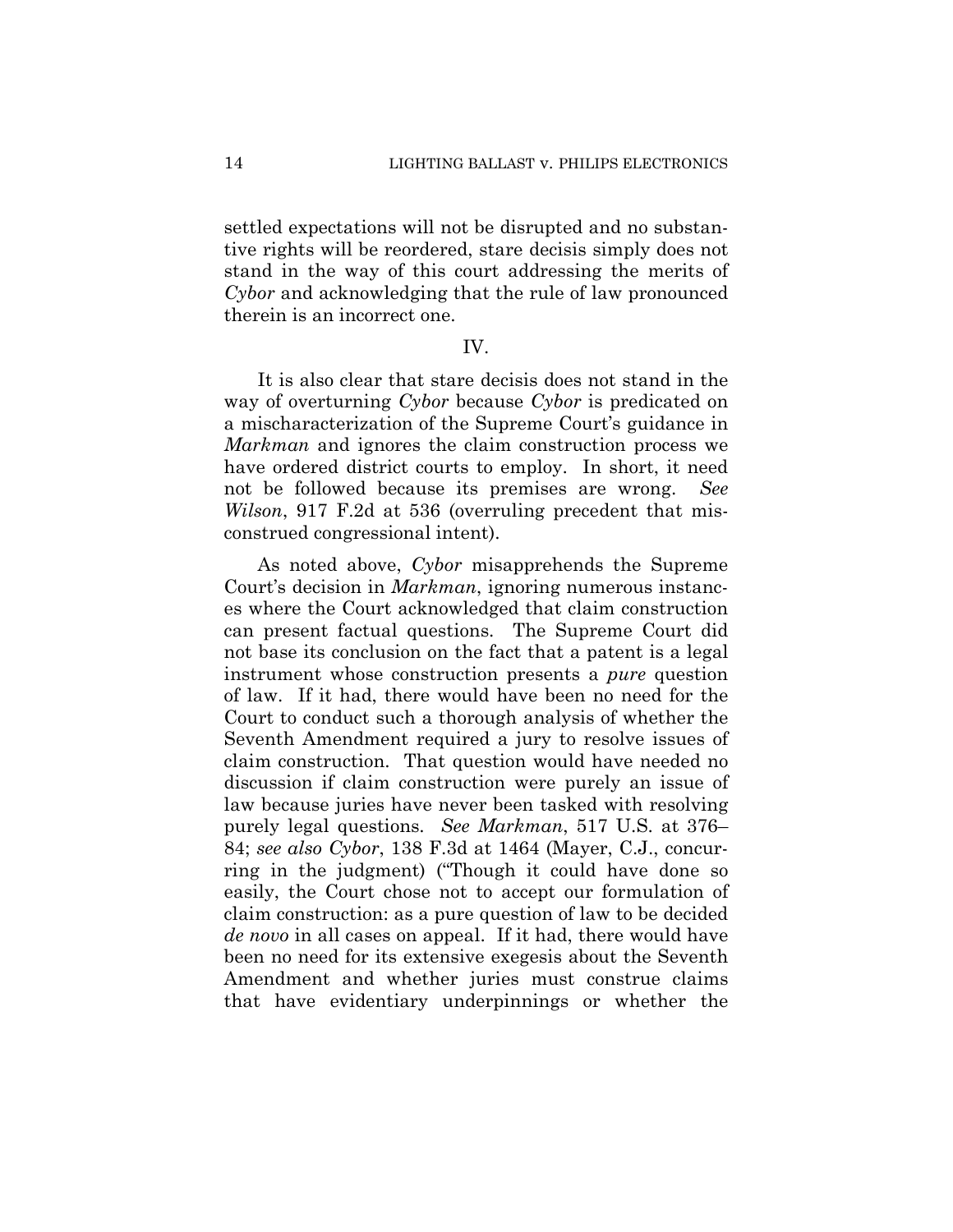importance of uniformity is best served by giving these evidentiary questions of meaning to a judge." (footnote omitted)).

While *Cybor* dismissed *Markman*'s discussion of the factual aspects of claim construction as mere "prefatory comments," 138 F.3d at 1455, and insisted that, under *Markman*, claim construction is a completely legal exercise subject to de novo review, *id.* at 1456, that conclusion does not flow from *Markman*. There, the Supreme Court not only acknowledged claim construction's factual aspects, it also said nothing to suggest that a de novo standard of review would be appropriate. *See Retractable Techs.*, 659 F.3d at 1373 (Moore, J., dissenting from denial of reh'g en banc) ("The Supreme Court held that claim construction was a 'mongrel practice.' As such it is clearly a mixed question of law and fact and deference should be given to the factual parts." (citation omitted)). *Markman*'s holding was limited to the Court's determination "that the construction of a patent, including terms of art within its claims, is exclusively within the province of the court." *Markman*, 517 U.S. at 372. There are many circumstances in which trial judges act as triers of both fact and law; in all of those, deference to the factual components of that decision-making is undoubtedly due. "Stating that something is better decided by the judge is not the same as saying it is a matter of law." *Highmark*, 701 F.3d at 1362 (Moore, J., dissenting from denial of reh'g en banc).4 And even saying something is a matter of

 $\overline{a}$ 

<sup>4</sup> This mistake is one repeated in some of the amicus briefs that support retention of *Cybor*, stating that *Cybor* must be retained so as to avoid having to submit claim construction issues to the jury. *See* Amicus Br. of Microsoft Corp. at 4–5; Amicus Br. of Intellectual Prop. Inst. of William Mitchell Coll. of Law at 10–12. But, the Supreme Court made clear in *Markman* that it had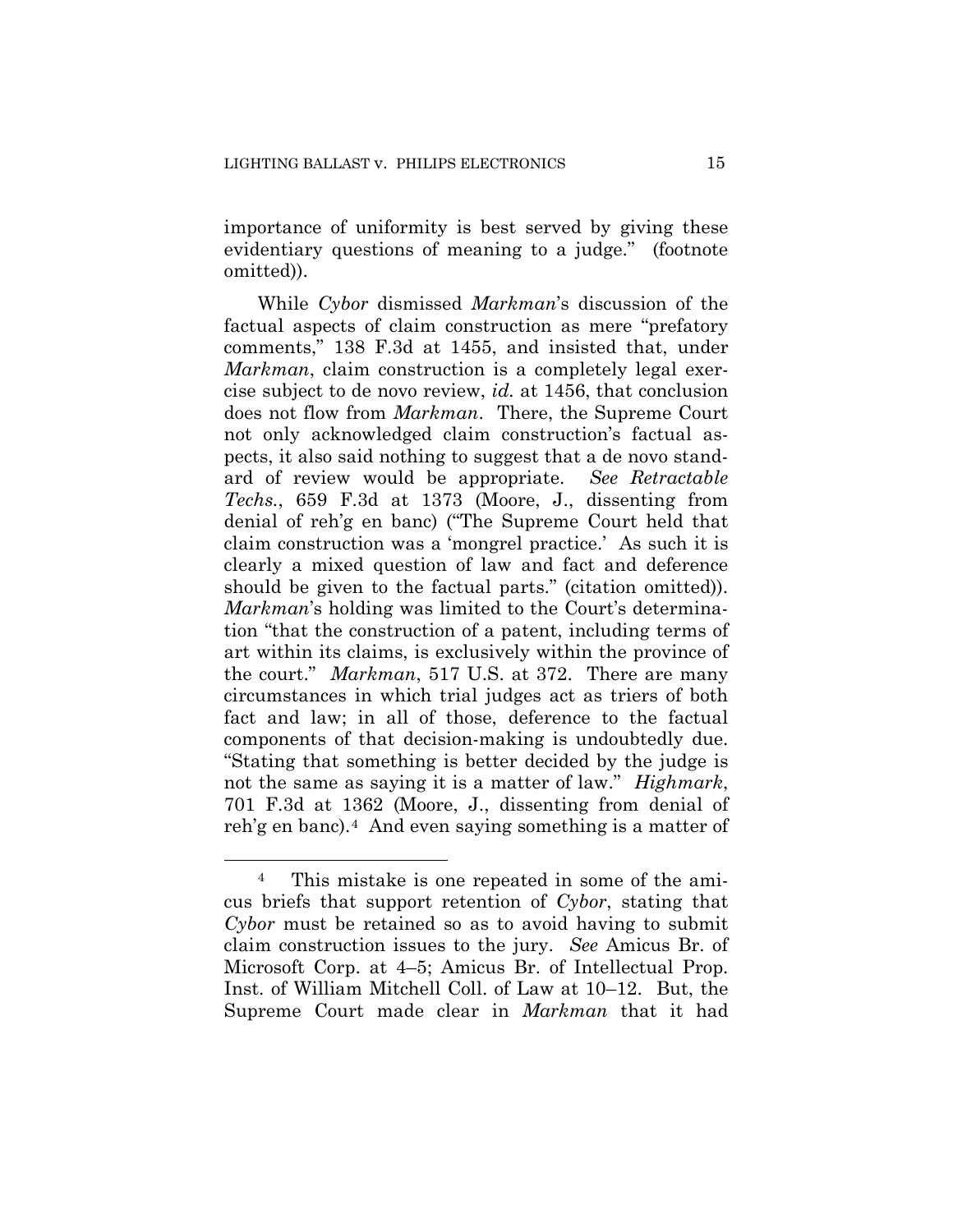law does not answer the question of the standard of review an appellate court should apply. *See Pierce v. Underwood*, 487 U.S. 552, 560, 562 (1988) (observing that, "[i]n some cases, such as the present one, the attorney's fee determination will involve a judgment ultimately based on a purely legal issue governing the litigation," but concluding that "sound judicial administration counsels[] deferential review of a district court's decision regarding attorney's fees" despite its legal character).

Those amici who find great significance in the Supreme Court's citation to *Miller v. Fenton*, 474 U.S. 104 (1985), in *Markman* miss the mark. That citation does not, as those amici claim, decide the fact/law question or the question of the appropriate level of appellate review of claim construction determinations. In *Miller*, the Supreme Court concluded that the ultimate question of whether a confession was sufficiently voluntary to comport with due process, while a mixed question of fact and law, was subject to independent federal review. As the Court noted in *Markman*, it had concluded in *Miller* that,

institutional efficiency reasons for taking claim construction away from the jury, unhampered as it was by Seventh Amendment concerns; the decision to give claim construction to trial judges did not turn on a fact/law distinction. *See Markman*, 517 U.S. at 384 n.10 ("Because we conclude that our precedent supports classifying the question as one for the court, we need not decide either the extent to which the Seventh Amendment can be said to have crystallized a law/fact distinction . . . or whether post-1791 precedent classifying an issue as one of fact would trigger the protections of the Seventh Amendment if (unlike this case) there were no more specific reason for decision." (citations omitted)). Because the views of these amici are based on this legally flawed premise, undue reliance on them is misplaced.

 $\overline{a}$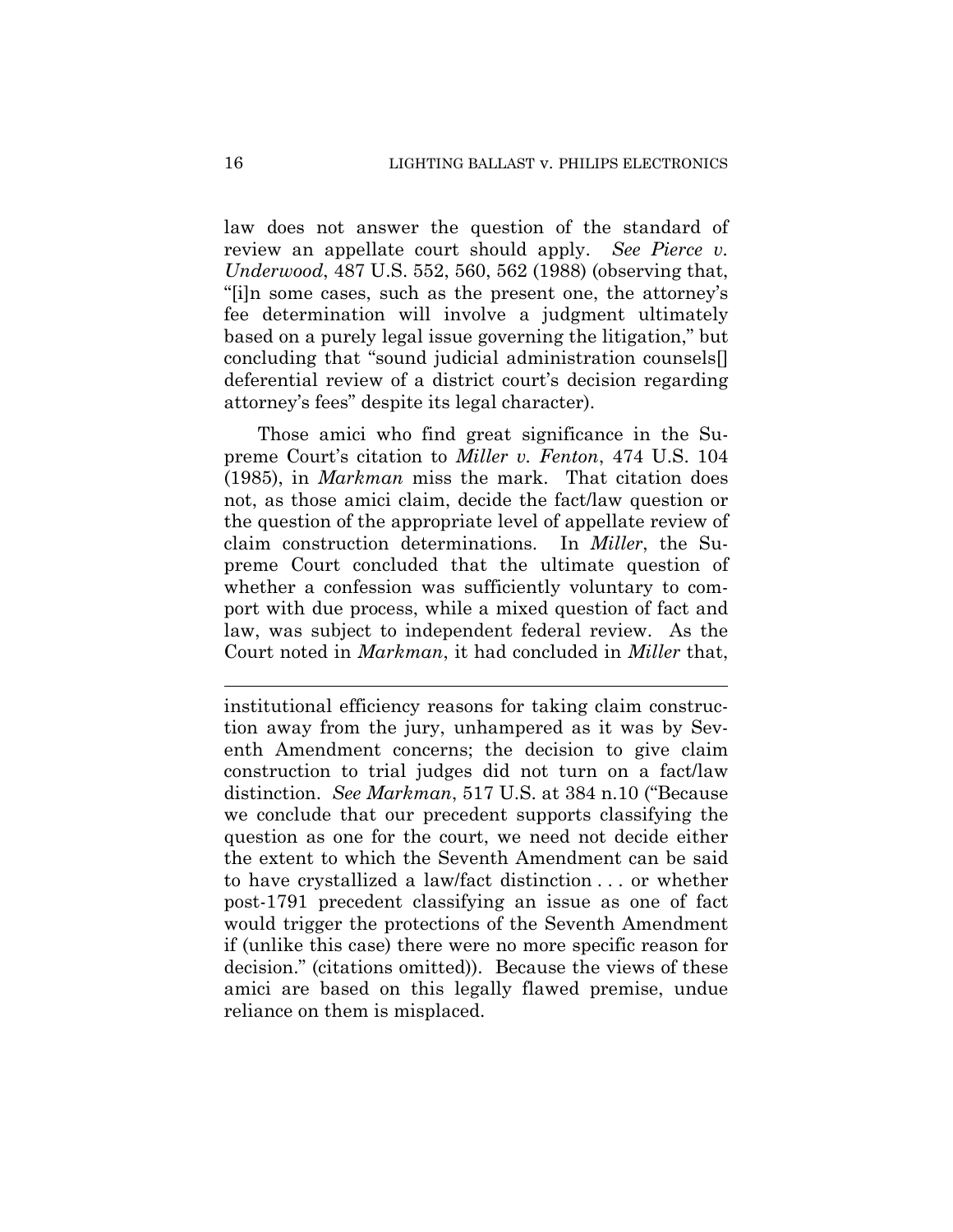where a question "falls somewhere between a pristine legal standard and a simple historical fact," the conclusion as to which judicial actor is best positioned to decide a question at times turns on the sound administration of justice, rather than a pure fact/law distinction. 517 U.S. at 388. Though, in *Miller*, the Court decided that the sound administration of justice supported the conclusion that the ultimate constitutional question of whether a confession was voluntary should be reserved for federal, rather than state, courts, *Miller* says nothing about the standard of review one federal tribunal should apply to the inquiries of another, or how the sound administration of justice would divvy up the responsibility of claim construction as between the trial and appellate courts.

In fact, in *Miller* itself, the Court concluded that a presumption of correctness still must be afforded to all "subsidiary factual questions" decided by the state courts. 474 U.S. at 112. And, the Court was careful to explain that its determination of what the sound administration of justice called for vis-à-vis the federal and state courts was reached in the absence of congressional directives to the contrary.

In *Markman*, the Supreme Court said that judicial efficiencies supported allocation of claim construction determinations to the court rather than the jury. It did not say that "subsidiary factual determinations" made by trial courts ceased to be subject to the deference congressionally mandated by the Federal Rules of Civil Procedure, however. And, it did not say that it was *this court* and *only this court* to which the question should be allocated. Indeed, in *Cooter & Gell v. Hartmarx Corp.*, 496 U.S. 384 (1990), decided five years after *Markman*, the Court addressed the question of how the sound administration of justice can impact the standard of review of questions that involve both factual and legal components.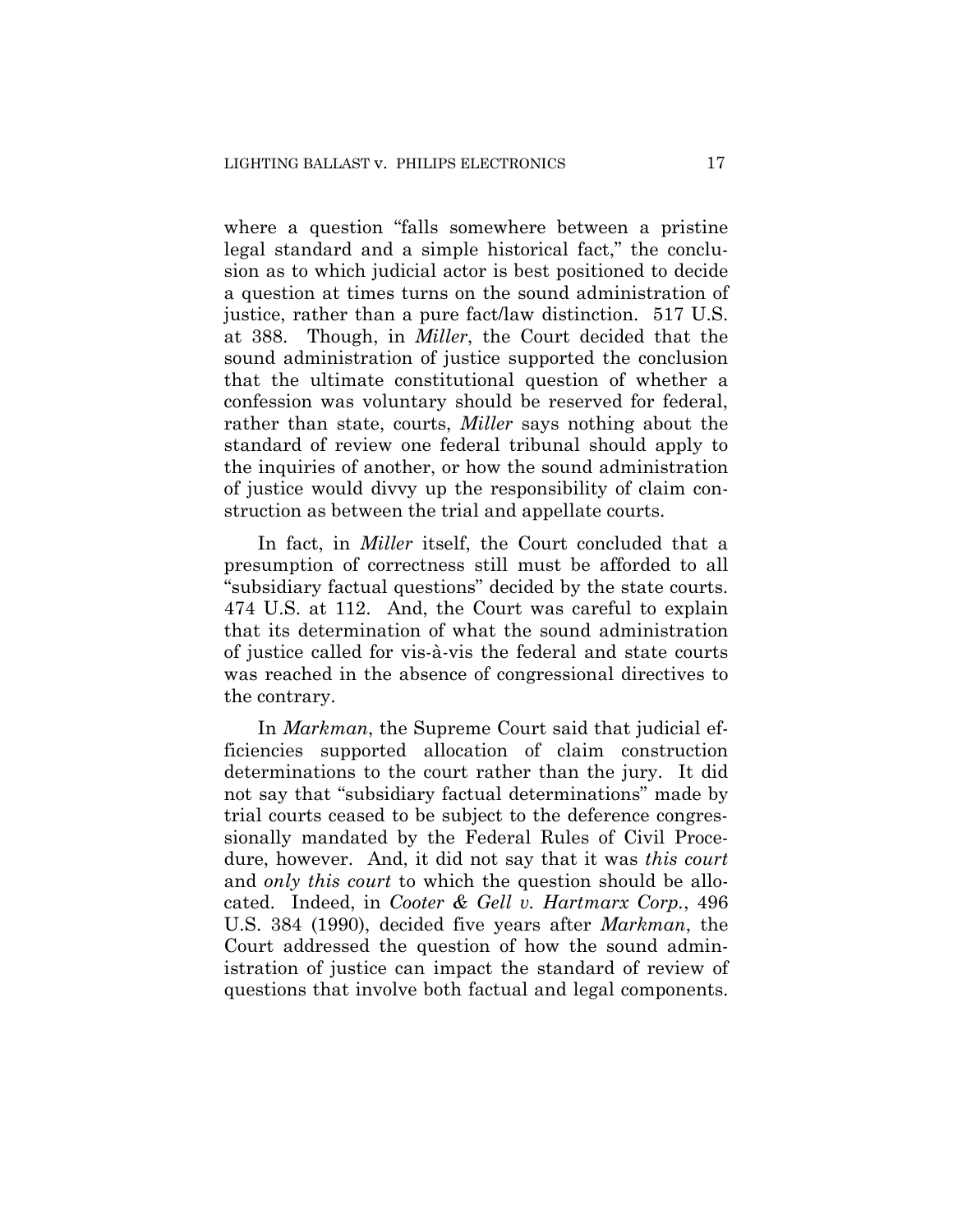There, while the Court acknowledged that some purely legal inquiries are involved in determinations pursuant to Rule 11 of the Federal Rules of Civil Procedure, it found that the entire determination must be reviewed by the courts of appeals under an abuse of discretion standard. *Id.* at 403–04. Returning to the same type of inquiry employed in *Miller*, the Supreme Court explained that where, as in a Rule 11 inquiry, the line between fact and law is difficult to divine and the trier of fact needs flexibility to decide unique facts that resist generalization, it is the trial judge who is the judicial actor best suited to decide the question. *Id.* In such instances, the Court found that the sound administration of justice to which it harkened in *Miller* and again in *Markman* mandated a fully deferential standard of review.

It is notable that at least one Supreme Court Justice on the Court when *Markman* was decided believes that, if *Markman* can be said to have decided the standard of review to be applied to claim construction determinations, it decided that question very differently than we did in *Cybor* and than we continue to do today. In *Gasperini v. Center for Humanities, Inc.*, 518 U.S. 415 (1996), dissenting from the judgment there, Justice Stevens described the Court's decision in *Markman* as one of three that term in which courts of appeals were "assigned . . . the task of independently reviewing similarly mixed questions of law and fact," and described the nature of that review as one in which appellate courts are required "to construe all record inferences in favor of the factfinder's decision and then to determine whether, on the facts found below, the legal standard has been met." *Id.* at 442–43 (Stevens, J., dissenting).

*Markman*'s citation to *Miller*, accordingly, lends no support to the notion that *Markman* somehow dictated the result in *Cybor*. It only helped explain why the court,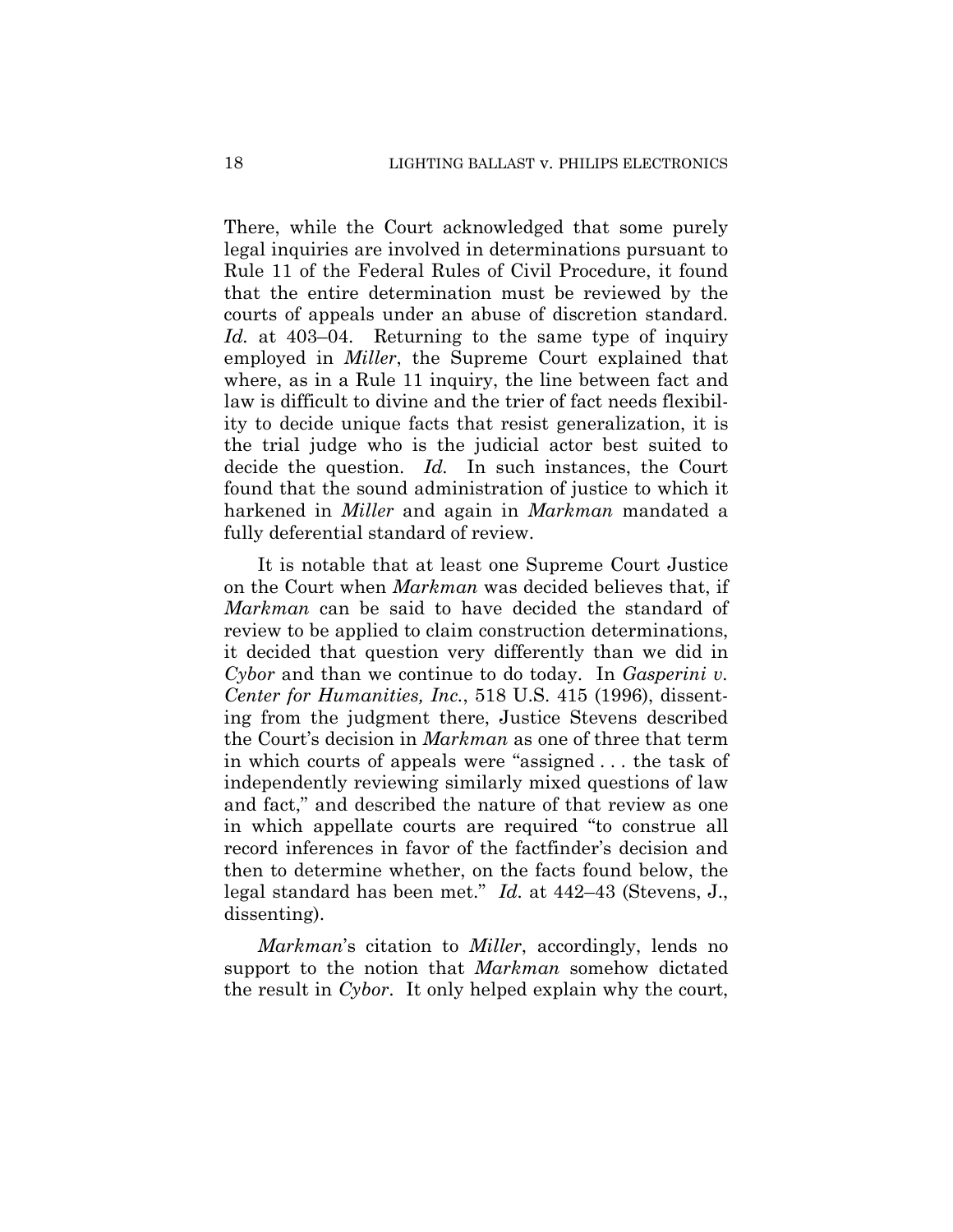rather than the jury, was chosen as the appropriate decision maker. *Cybor* was not compelled by the Supreme Court's guidance; as explained in section V below, it is actually a wide departure from it.

*Cybor* also ignores the realities of the claim construction process. As our en banc court in *Phillips* observed:

[B]ecause extrinsic evidence can help educate the court regarding the field of the invention and can help the court determine what a person of ordinary skill in the art would understand claim terms to mean, it is permissible for the district court in its sound discretion to admit and use such evidence. In *exercising that discretion*, and *in weighing all the evidence bearing on claim construction*, the court should keep in mind the flaws inherent in each type of evidence and *assess that evidence accordingly*.

415 F.3d at 1319 (emphases added). *Cybor* cannot be squared with this court's own well-respected description of the very claim construction process to which it purports to apply.

The majority concedes that claims are to be interpreted from the perspective of one of skill in the art at the time of the invention unless it appears from the surrounding record—the specification and prosecution history that the patentee acted as his own lexicographer to provide a contrary meaning. Maj. Op. at 32 (citing *Phillips*, 415 F.3d at 1314). It concludes, however, that all we need to put ourselves into the shoes of a skilled artisan are the patent documents and, perhaps (though not necessarily), some explanation regarding the technology at issue and a dictionary or treatise. It believes we do not need to hear from experts regarding the state of the known science or art at the time of the invention, the commonly understood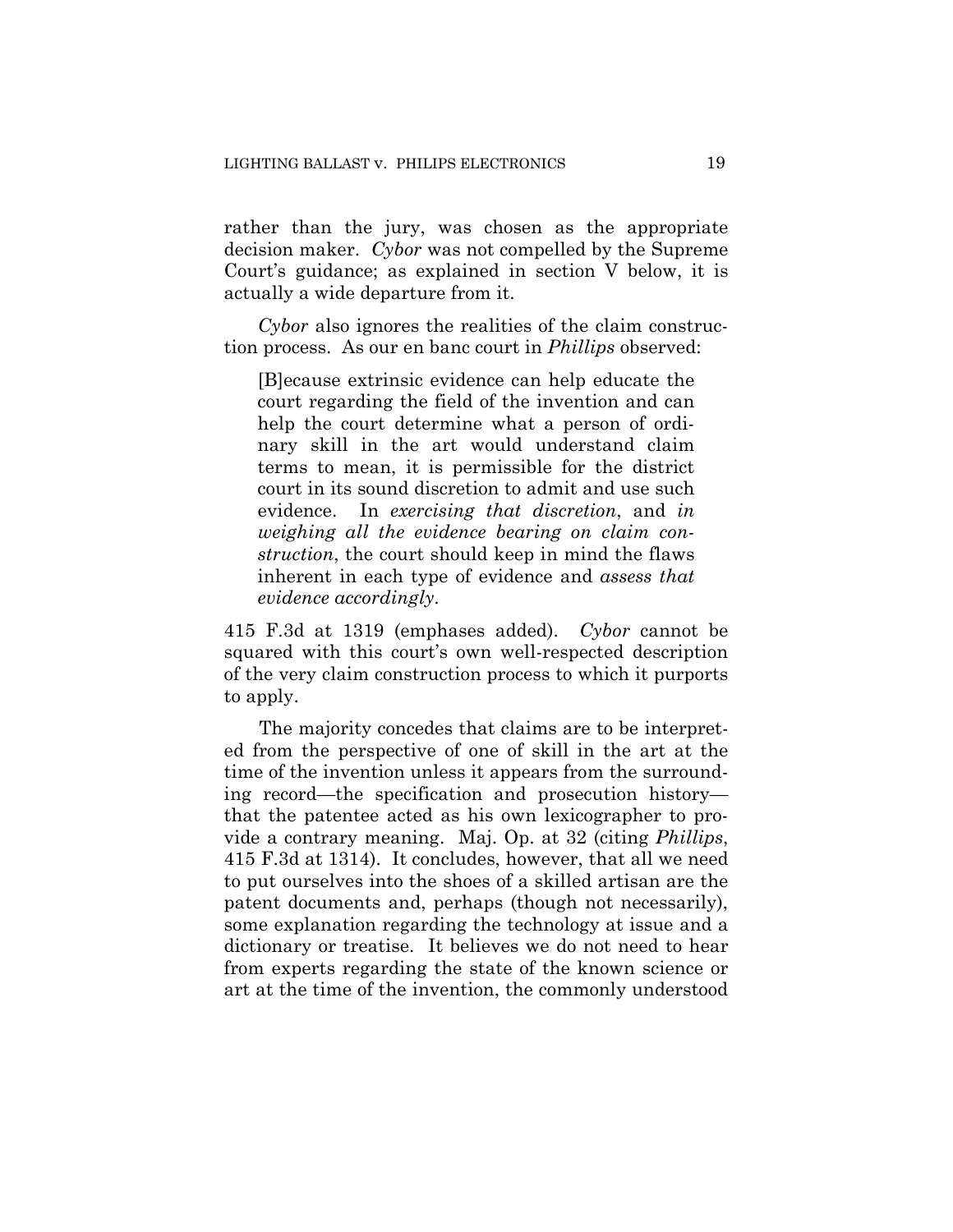meaning, if any, of the particular terms or phrases employed, the level of education and skill one reading such a patent would have, or whether there are particular treatises or dictionaries to which a skilled artisan would have turned at the time. *See id.* at 22. And, it believes that the conclusions it gleans from the patent documents, including the entirety of the prosecution history, expert descriptions of the technology, and dictionaries are all legal conclusions; that no finding made by any judicial officer in the process of claim construction constitutes a subsidiary factual one. *See id.* at 22–23.

The majority justifies these conclusions by analogizing the claim construction process to the interpretation of statutes, where courts routinely consider contemporaneous dictionaries or even the testimony of historians to help determine the meaning of words and phrases therein. *See id*. The analogy is not a sound one, however.

Statutes are duly enacted laws of broad applicability. Their interpretation by an appellate court is binding on all who would be impacted by that statute in that circuit, whether parties to the original action or not. They are drafted by those with congressional authority to enact such laws and are to be given a meaning common to all. Patents are drafted *ex parte*, are revised in a closed-door examination process, their terms are, as noted before, unique to the invention at issue, and are assertable only against individual infringers in private actions. The two are simply not of the same ilk. *See Markman v. Westview Instruments, Inc.*, 52 F.3d 967, 998 n.8 (Fed. Cir. 1995) (Mayer, J., concurring in the judgment) ("Patents cannot be baby statutes . . . ."); *Amgen*, 469 F.3d at 1040–41 (Michel, C.J., dissenting from denial of reh'g en banc) (observing that, in statutory interpretation, a judge construes terms from the perspective of a skilled legal artisan looking at the words only, not from the perspec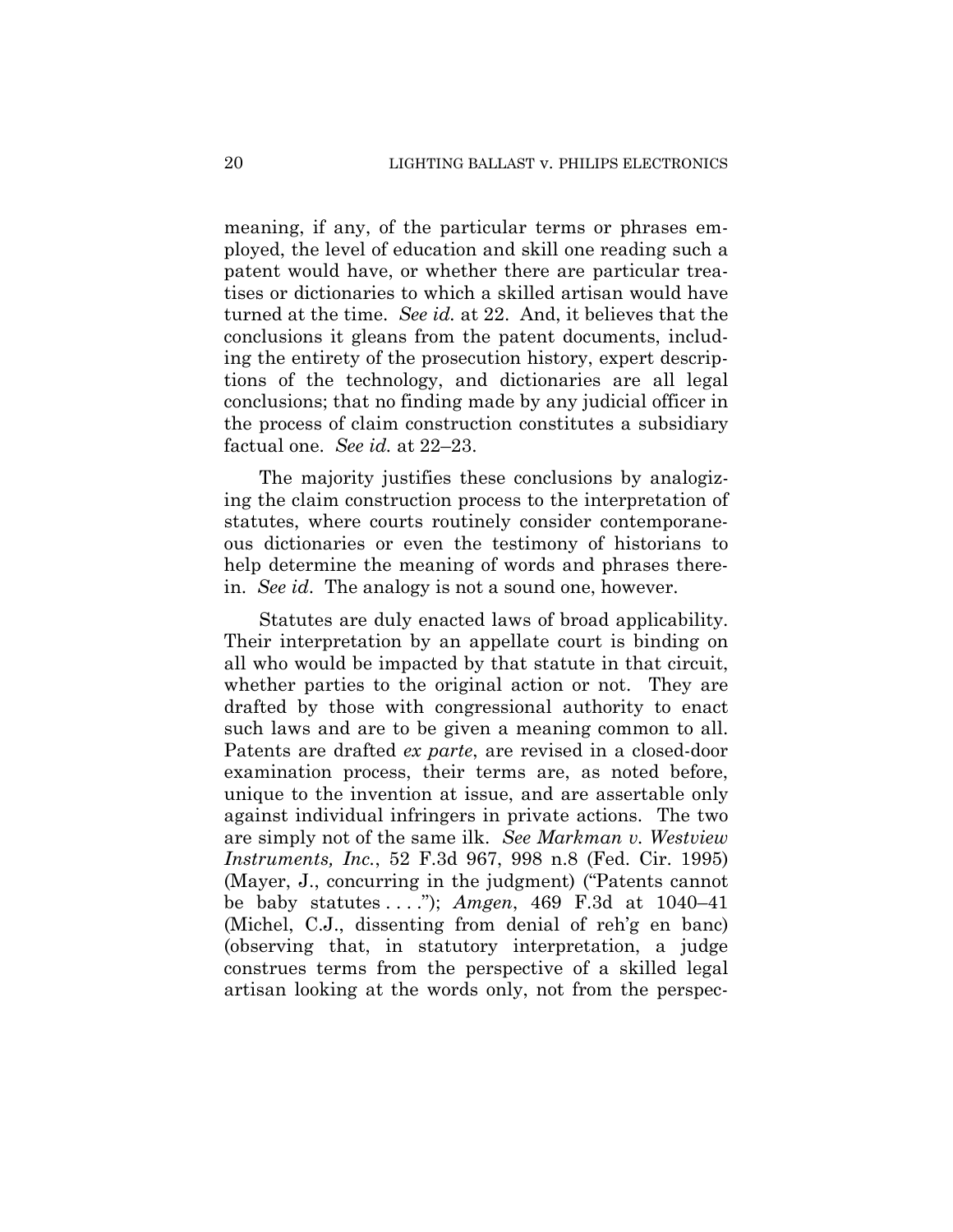tive of a different individual—one skilled in the relevant field of technology in light of the intrinsic and extrinsic record).

The parties agree that there were disputed factual questions in this case that required examination of extrinsic evidence. In the proceedings before the district court and again on appeal, the parties disputed whether the claim term "voltage source means" should be treated as a means-plus-function limitation under 35 U.S.C. § 112, ¶ 6. *Lighting Ballast Control LLC v. Philips Elecs. N. Am. Corp.*, 498 F. App'x 986, 989–90 (Fed. Cir. 2013). The use of the word "means" triggers the presumption that the limitation is a means-plus-function term, but that presumption "may be rebutted if the claim itself recites sufficient structure for performing the function." *Id.* at 990. The parties focused on whether "voltage source means" denoted a particular structure to those of skill in the art (i.e., whether the term had a specific meaning used by those of skill in the art to describe a defined structure or specific class of structures). *See id.*  If skilled artisans understood "voltage source means" to refer to a defined structure, it would not be considered a means-plus-function limitation. *Id.* The specification and prosecution history, however, did not resolve the question. Thus, it became necessary and appropriate to look outside the intrinsic record and to consider the testimony of Lighting Ballast's expert, Dr. Roberts. *See id.*; *see also Rembrandt Data Techs., LP v. AOL, LLC*, 641 F.3d 1331, 1341 (Fed. Cir. 2011) ("When determining whether a claim term recites sufficient structure, we examine whether it has an understood meaning in the art."). When situations like this arise, it is appropriate—and sometimes necessary—to make findings based on extrinsic evidence that relate to the meaning of a disputed term. Resolution of these fact-intensive disputes is an area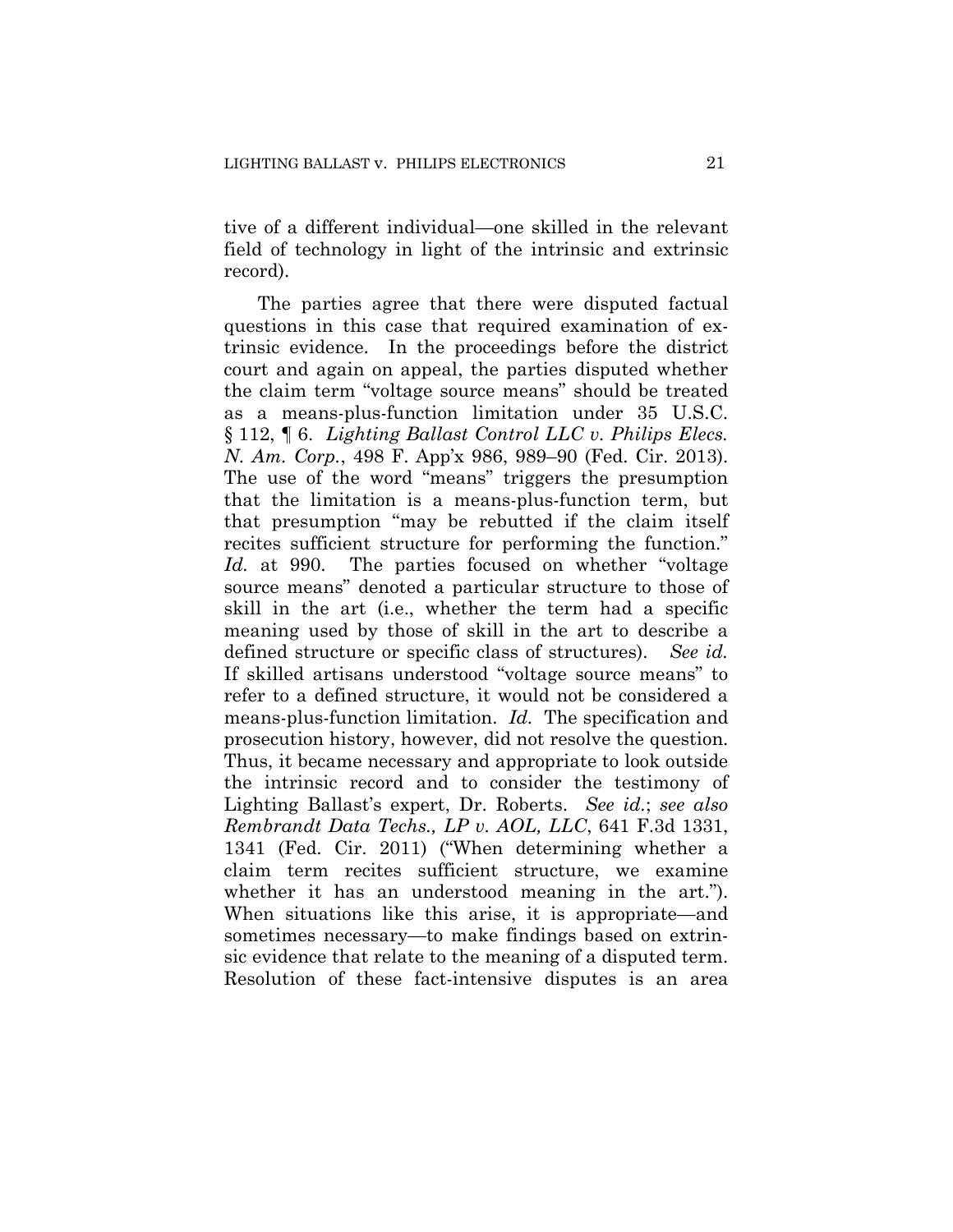where district courts' expertise deserves the deference that Rule 52(a)(6) requires.

Both parties, the PTO, and most amici agree that there are factual components to claim construction. Even among the amici that favor retaining *Cybor*'s de novo review of all aspects of claim construction, most readily identified factual questions that arise during claim construction. Microsoft Corp., for instance, advocated retaining *Cybor*, but nonetheless listed numerous factual questions that it concedes could arise during claim construction and would require the court to:

determin[e] the field[s] of the invention and the knowledge of a person having ordinary skill in the art; determin[e] the art-accepted meanings of terms used in an issued claim and also used in the specification and/or prior art; determin[e] the date of the invention and/or the effective filing date of the patent application; determin[e] whether a proposed construction would exclude all embodiments in the specification or, conversely, whether any embodiment supports the construed issued claim; identifying explicit or implicit definitions in the specification; [and] determin[e] the disclosure of cited prior art references (which are part of the 'intrinsic evidence' for claim construction) asserted as invalidating prior art and/or distinguished in the prosecution history.

Amicus Br. at 4–5. Similarly, the Austin Intellectual Property Law Association observed that "district courts are charged with taking evidence of specialized meanings in . . . patent interpretation." Amicus Br. at 8. Likewise, the brief filed by Cisco Systems, Inc. et al. acknowledged that a case could arise where "a question of meaning peculiar to a trade or profession [could] turn[] on the resolution of contested questions of historical fact."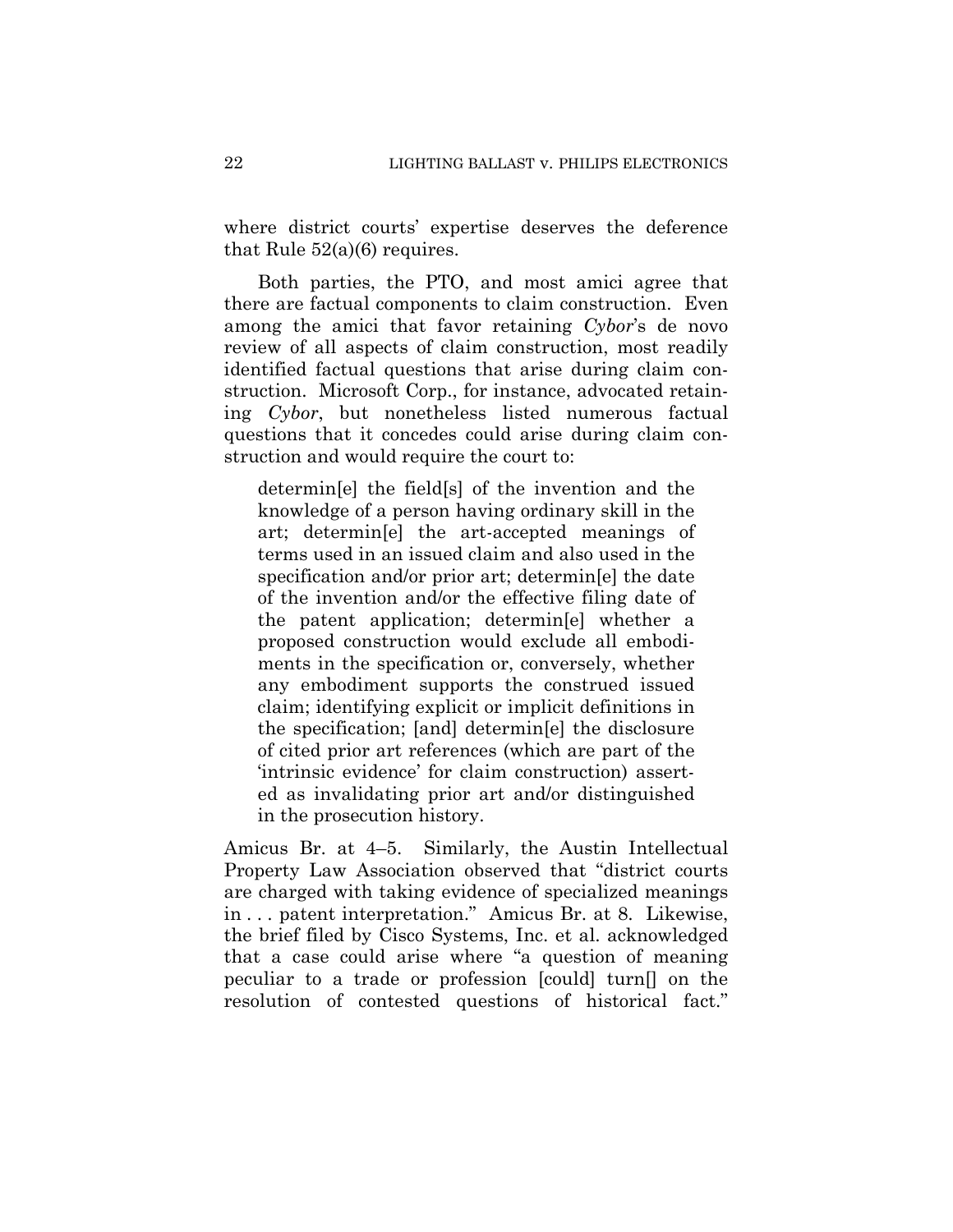Amicus Br. at 24–26 (citation and internal quotation marks omitted).

In sum, it is hard to understand how either the majority in *Cybor* or the majority here can dispute that claim construction sometimes requires a district court to resolve contested factual issues. *Cybor* is, thus, based on a faulty premise—that claim construction is a purely legal exercise. This reveals deep flaws in *Cybor*'s reasoning, justifying a departure from it. *See Payne*, 501 U.S. at 827 (permitting departure from decisions that prove "unworkable or are badly reasoned").

V.

Stare decisis also must give way because, by refusing to acknowledge the factual component of claim construction, *Cybor* contravenes the clear directives of Federal Rule of Civil Procedure 52(a)(6). When a district court makes findings of fact—as claim construction sometimes requires—Rule 52(a)(6) provides clear instructions to this court: "Findings of fact, whether based on oral or other evidence, must not be set aside unless clearly erroneous . . . ." The rule is clear on its face, and decisions interpreting it show that it makes no exception with regard to fact-finding in the claim construction context. As the Supreme Court has observed, "Rule 52(a) broadly requires that findings of fact not be set aside unless clearly erroneous. It does not make exceptions or purport to exclude certain categories of factual findings from the obligation of a court of appeals to accept a district court's findings unless clearly erroneous." *Pullman–Standard v. Swint*, 456 U.S. 273, 287 (1982); *see also Bose Corp. v. Consumers Union of U.S., Inc.*, 466 U.S. 485, 498 (1984) ("We have repeatedly held that ... Rule  $[52(a)]$  means what it says."). Thus, there is direct conflict between *Cybor*—which expressly calls for de novo review of "any allegedly fact-based questions relating to claim construc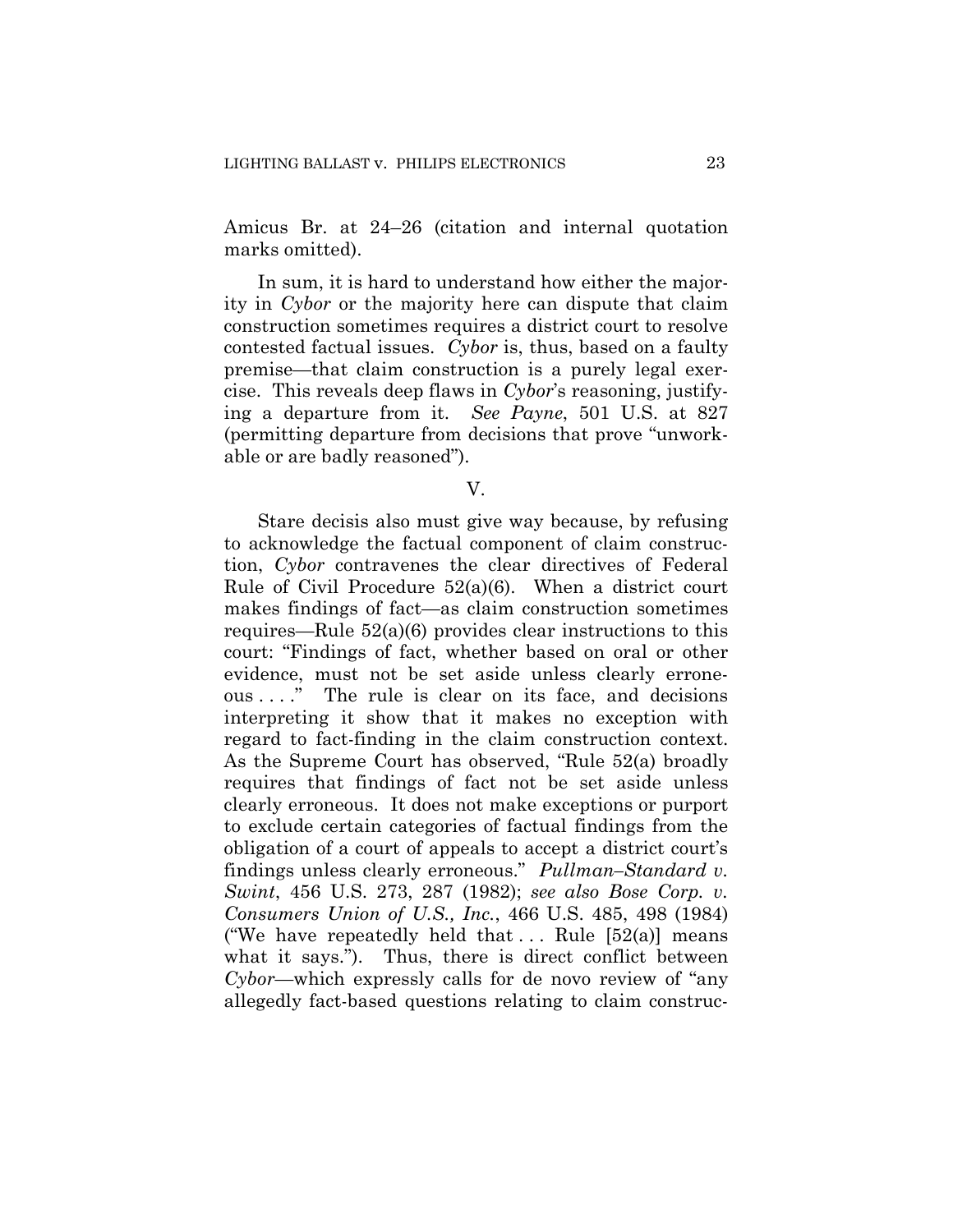tion," 138 F.3d at 1456—and Rule  $52(a)(6)$ —which requires deference to *all* fact-findings that are not clearly erroneous. *See* Amicus Br. of United States at 9–13 (noting that "[a]ppellate courts must defer to a trial court's factual findings under Rule 52(a)" and that, "[g]iven the clear command of Rule 52(a), no justification exists to treat claim construction any differently").

The law governing obviousness confirms Rule 52(a)'s broad applicability in patent disputes. Obviousness presents a question of law subject to de novo review, but it involves a number of subsidiary fact-findings. As the Supreme Court observed:

While the ultimate question of patent validity is one of law, . . . the § 103 condition . . . lends itself to several basic factual inquiries. Under § 103, the scope and content of the prior art are to be determined; differences between the prior art and the claims at issue are to be ascertained; and the level of ordinary skill in the pertinent are resolved.

*Graham v. John Deere Co. of Kansas City*, 383 U.S. 1, 17 (1966). According to the Court, "[t]his description of the obviousness inquiry makes it clear that whether or not the ultimate question of obviousness is a question of fact subject to Rule 52(a), the subsidiary determinations of the District Court, at the least, ought to be subject to the Rule." *Dennison Mfg. Co. v. Panduit Corp*., 475 U.S. 809, 811 (1986); *see also Panduit Corp. v. Dennison Mfg. Co.*, 810 F.2d 1561, 1569 (Fed. Cir. 1987) ("Rule 52(a) is applicable to all findings on the four inquiries listed in *Graham*: scope and content of prior art; differences between prior art and claimed invention; level of skill; and objective evidence  $\dots$ ."). Importantly, one of the key fact questions in an obviousness inquiry is what a prior art reference teaches—often, what is claimed and described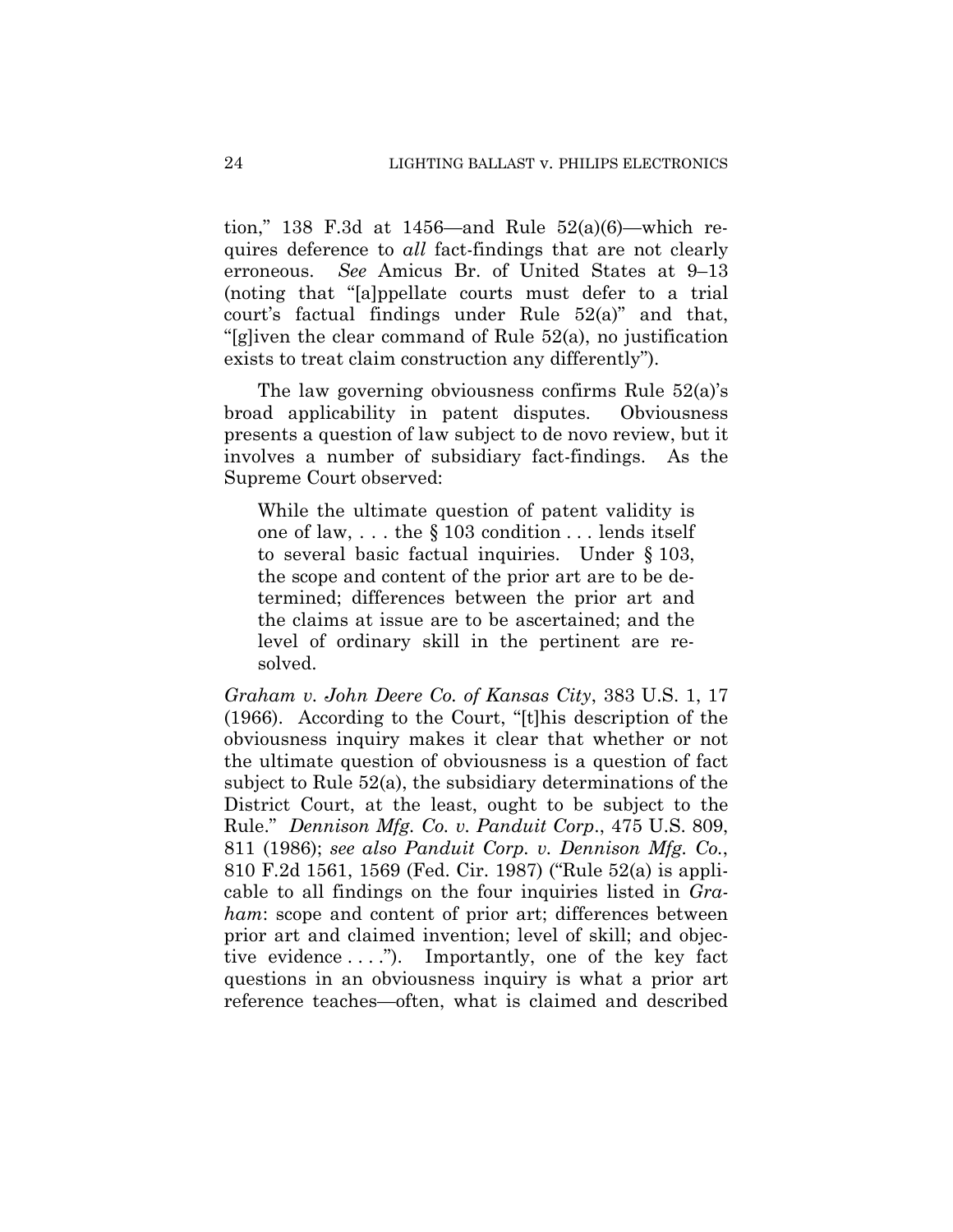in a previously issued patent. *See Graham*, 383 U.S. at 17. And, all findings regarding the scope and content of the prior art are subject to clear error review. *See Panduit*, 810 F.2d at 1569. That we trust jurors to define the scope of patent claims in this context, but are less than comfortable allowing trial judges to do the same when considering the asserted patent claims is at least anomalous. *Cybor* is thus out of step with our other jurisprudence that faithfully applies Rule 52(a) in patent cases.

This conflict between *Cybor* and the Federal Rules of Civil Procedure means our case law must fall. As this court has observed,

The Federal Rules of Civil Procedure were promulgated by the Supreme Court pursuant to statutory authority and were implicitly adopted by Congress after transmission to Congress in their proposed form. *See* 28 U.S.C. §§ 2071–2074. In light of this statutory promulgation scheme, the Supreme Court has held that the Federal Rules of Civil Procedure are deemed to have "the force [and effect] of a federal statute."

*Bright v. United States*, 603 F.3d 1273, 1279 (Fed. Cir. 2010) (alteration in original) (quoting *Sibbach v. Wilson & Co.*, 312 U.S. 1, 13 (1941)). Our cases dealing with the application of stare decisis where statutory interpretation is at issue thus provide useful guidance.

We often have held that stare decisis does not prevent our court from overturning its precedent when we conclude our prior jurisprudence runs contrary to what we believe are a statute's directives. *See, e.g.*, *Akamai Techs., Inc. v. Limelight Networks, Inc.*, 692 F.3d 1301, 1306 (Fed. Cir. 2012) (en banc) (overruling multiple decisions of this court where "we held that in order for a party to be liable for induced infringement, some other single entity must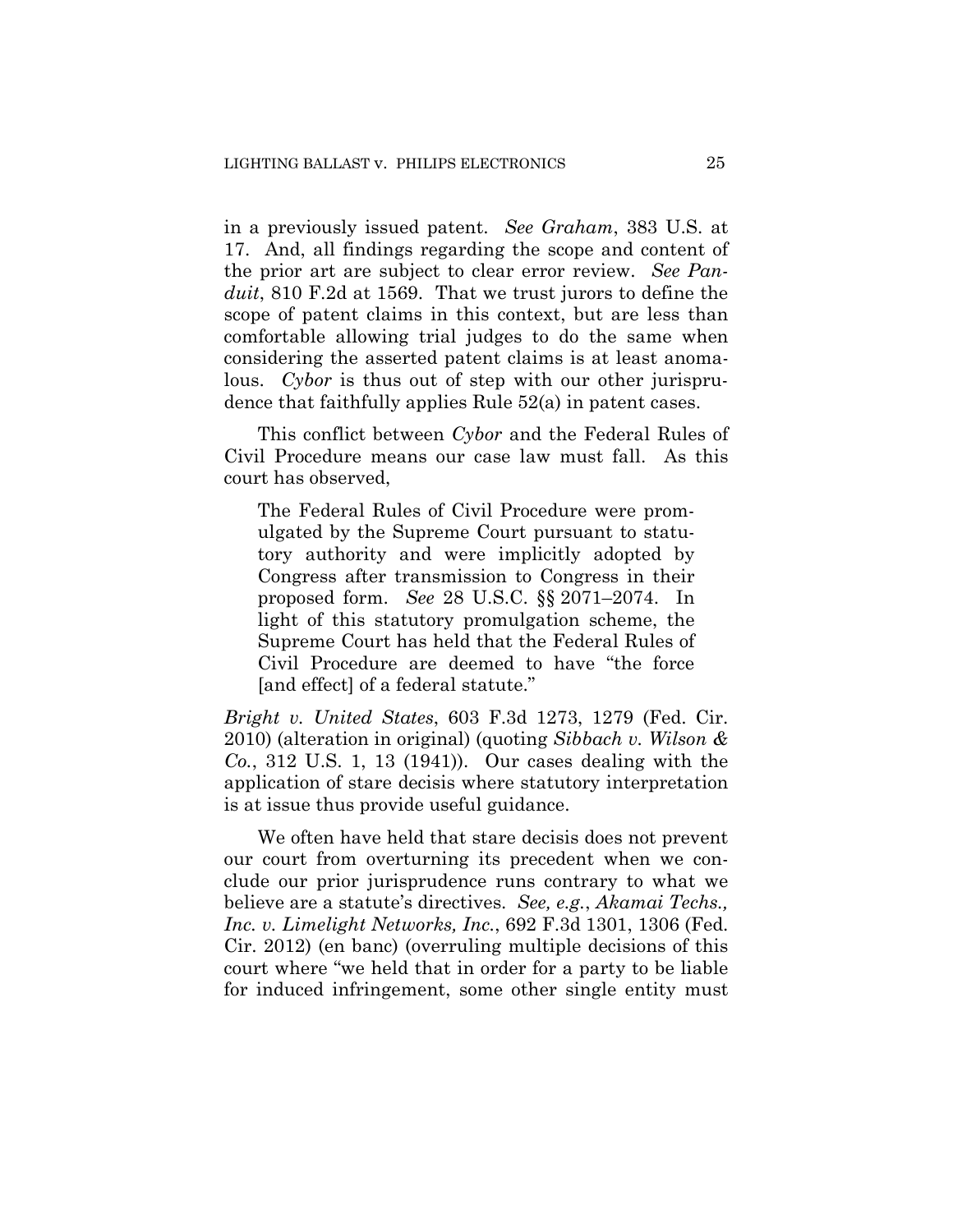be liable for direct infringement"); *Wilson v. United States*, 917 F.2d 529, 536 (Fed. Cir. 1990) (en banc) (overturning our earlier decision in *Ulmet v. United States*, 822 F.2d 1079 (Fed. Cir. 1987), saying: "We have revisited the legislative history of [10 U.S.C.] § 1163(d) in this case. Our examination has brought to light that the legislative history of the sanctuary provision demands a different result from that reached in *Ulmet.*"); *Cardiac Pacemakers, Inc. v. St. Jude Med., Inc.*, 576 F.3d 1348 (Fed. Cir. 2009) (en banc) (overruling prior case law because we believed that case law did not properly interpret 35 U.S.C.  $\S 271(f)$ . In all of these instances, we concluded that stare decisis did not provide a basis for adhering to precedent that ran counter to the dictates of a statute, as properly interpreted.

We should bring our case law in line with the directives of Rule 52(a)(6), as we are required to do, and as we have done with respect to numerous statutory commands in the past. *See* Amicus Br. of United States at 9–13 (urging the court to overturn *Cybor* because it runs counter to Rule 52(a)'s clear commands); Amicus Br. of Am. Bar Ass'n at 12–13 (same); Amicus Br. of Prof. Peter Menell at 17–20 (In light of Rule 52(a)'s commands, "the Federal Circuit must defer to trial judges' factual determinations in claim construction rulings."); Amicus Br. of Am. Intellectual Prop. Law Ass'n at 4–6, 6 n.6 ("There is no reason for the review of patent claim construction, where the trial court makes constituent determinations of fact, to be any different from review of other ultimate issues of law that have factual underpinnings."); Amicus Br. of Fed. Cir. Bar Ass'n at 7; Amicus Br. of Intellectual Prop. Owners Ass'n at 7 (stressing that Rule 52(a) requires deference to district courts' findings of claim construction facts); Amicus Br. of Conn. Intellectual Prop. Law Ass'n at 12 (faulting *Cybor* for "say[ing] that patent cases have their very own Fed. R. Civ. P.  $52(a)(6)$ ," even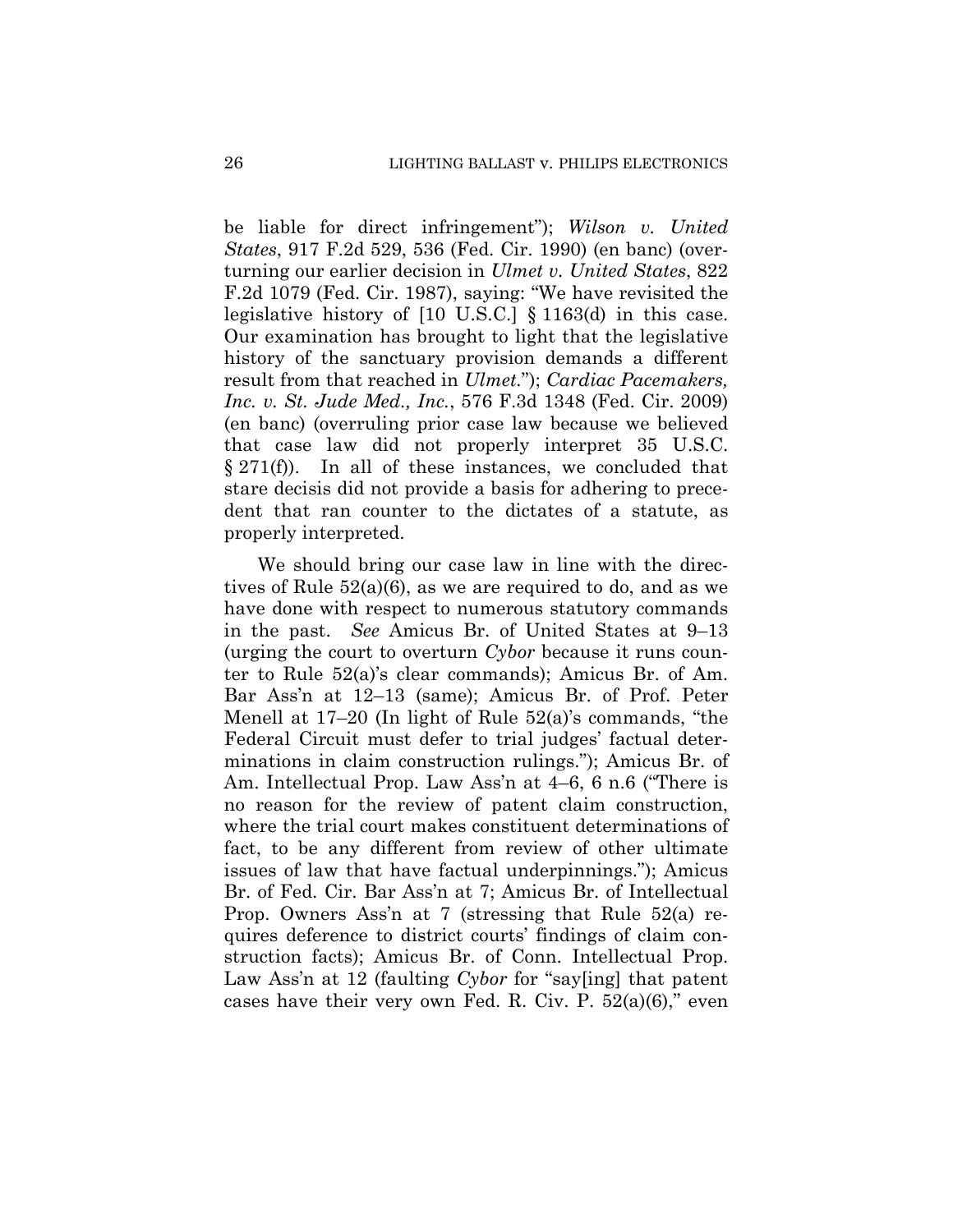though there is "no legitimate reason to treat patent cases differently from other cases"); Amicus Br. of Fed'n Internationale Des Conseils en Propriete Intellectuelle at 12 (noting that de novo review of findings of claim construction facts "violates Federal Rule of Civil Procedure  $52(a)(6)$ ").

The majority discounts concerns about the dictates of Rule 52(a)(6) by citing the Supreme Court's statement in *Pullman–Standard v. Swint* that Rule 52(a) does not provide a clear formula for distinguishing fact from law. Maj. Op. at 34 (citing *Pullman–Standard*, 456 U.S. at 288). As the Court made clear in *Pullman–Standard*  itself when reversing the Fifth Circuit's refusal to give deference to a trial court's factual inquiry, the fact that our inquiry might be a difficult one does not excuse the failure to undertake it. *See Pullman–Standard*, 456 U.S. at 288–90. Indeed, the Supreme Court has on numerous occasions charged the courts of appeals with drawing distinctions between subsidiary or "historical facts" and the ultimate legal conclusion regarding the import of those facts, and with adjusting their standard of review accordingly. *See Cooper Indus., Inc. v. Leatherman Tool Grp., Inc.*, 532 U.S. 424, 440 n.14 (2001) ("While we have determined that the Court of Appeals must review the District Court's application of the *Gore* test [set out in *BMW of North America, Inc. v. Gore*, 517 U.S. 559 (1996),] *de novo*, it of course remains true that the Court of Appeals should defer to the District Court's findings of fact unless they are clearly erroneous."); *Ornelas v. United States*, 517 U.S. 690, 699 (1996) (holding that "determinations of reasonable suspicion and probable cause should be reviewed *de novo* on appeal" but "hasten[ing] to point out that a reviewing court should take care both to review findings of historical fact only for clear error and to give due weight to inferences drawn from those facts by resident judges and local law enforcement officers"); *Thomp-*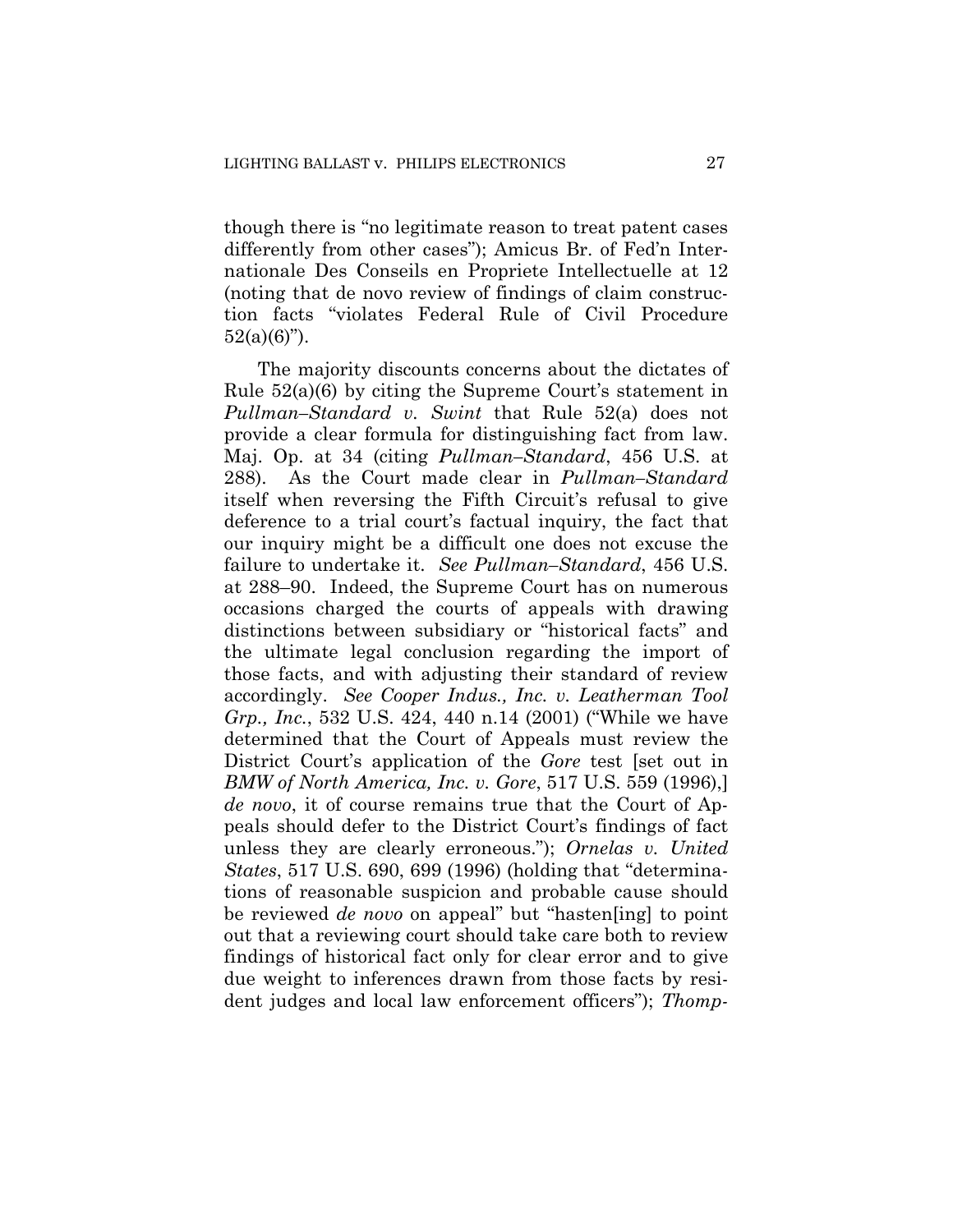*son v. Keohane*, 516 U.S. 99, 110–12 (1995) (concluding that there are two distinct inquiries—one purely factual and another a mixed question—involved in "[t]he ultimate 'in custody' determination for *Miranda* purposes," with deference to findings on all factual components due). As the PTO explains, "Congress gave no indication in the patent laws that it intended to displace the fundamental principle of appellate review for clear error." Amicus Br. of United States at 12.5

## VI.

The "undesired consequences" flowing from this court's claim construction jurisprudence also justify departing from the law set out in *Cybor*. *Cybor*, 138 F.3d at 1481 (Newman, J., additional views); *see also Pearson*, 555 U.S. at 233 (stating that revisiting case law is "par-

<sup>&</sup>lt;sup>5</sup> The scope of this court's obligation to abide by the dictates of Rule 52(a)(6) is currently before the Supreme Court. In *Highmark Inc. v. Allcare Health Management Systems, Inc.*, 687 F.3d 1300 (Fed. Cir. 2012), *cert. granted*, 134 S. Ct. 48 (Oct. 1, 2013) (No. 12–1163), the question presented is "[w]hether a district court's exceptional-case finding under 35 U.S.C. § 285, based on its judgment that a suit is objectively baseless, is entitled to deference." Petition for Writ of Certiorari, *Highmark Inc. v. Allcare Health Mgmt. Sys., Inc.*, 2013 WL 1209137, at \*i (U.S. Mar. 25, 2013) (No. 12–1163). The petitioner asserts that deference must be given to all aspects of a district court's § 285 determinations because, among other reasons, there are subsidiary findings of fact which Rule 52(a)(6) demands be reviewed for clear error. *See id.* at \*19–20. If the Supreme Court premises its holding in *Highmark*  entirely or even partially on the dictates of Rule 52(a)(6), such a ruling would make clinging to *Cybor* for no reason other than a resistance to change completely untenable.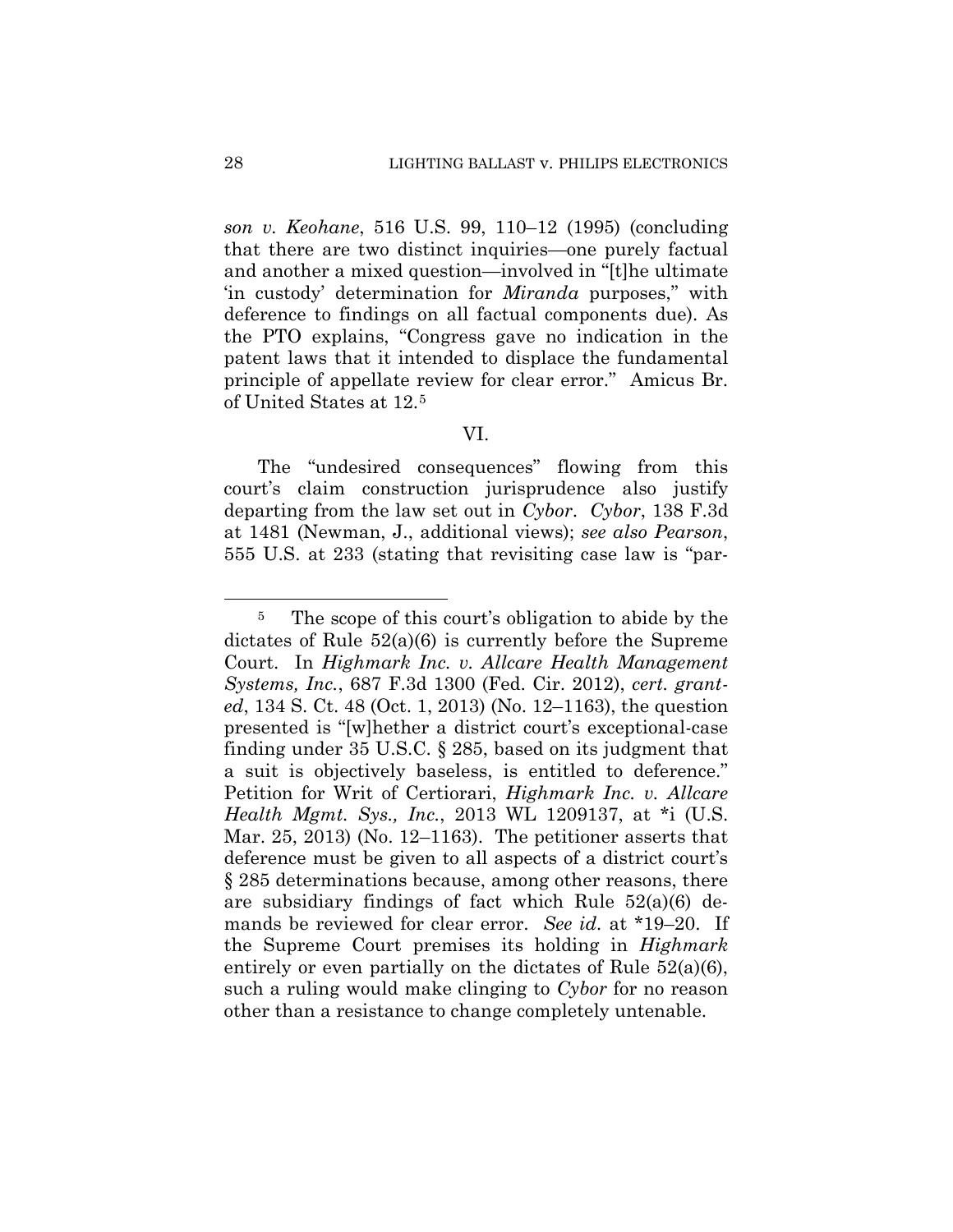ticularly appropriate" where experience has revealed its shortcomings). By refusing to acknowledge the factual component of claim construction, *Cybor* has made the claim construction process less transparent, accurate, predictable, and efficient, thereby imposing high "social costs." *See* Anderson & Menell, *supra*, at \*60–61; Whitmer, *supra*, at 16 (lamenting the "high reversal rate" with respect to claim construction that is the "consequence of the *Cybor* uncertainty principle"); Lane & Pepe, *supra*, at 71–73 (examining the uncertainty that results from de novo review).

## A.

The primary interests furthered by stare decisis—a doctrine rooted in policy—support departing from *Cybor*, not adhering to it. *See Helvering*, 309 U.S. at 119 (observing that stare decisis "is a principle of policy"). Preserving the stability of the law and protecting the public's ability to "rel[y] on judicial decisions" are the central interests furthered by stare decisis. *Payne*, 501 U.S. at 827. By withholding deference to district courts' findings of claim construction facts, however, the interests of stability and predictability are disserved. *See Highmark*, 701 F.3d at 1362 (Moore, J., dissenting from denial of reh'g en banc) ("When we convert factual issues, or mixed questions of law and fact, into legal ones for our *de novo* review, we undermine the uniformity and predictability goals this court was designed to advance."); *see also* Amicus Br. of Prof. Peter Menell at 15 (observing that "[t]he[] effects [of de novo review of claim construction determinations] continue to cast doubt on the predictability of patent litigation, discourage settlements following claim construction trial, delay resolution of patent disputes, and run up the overall costs of patent litigation"). Indeed, our resistance to changing *Cybor* is directly contrary to the purposes of Rule  $52(a)(6)$ : to promote stability in the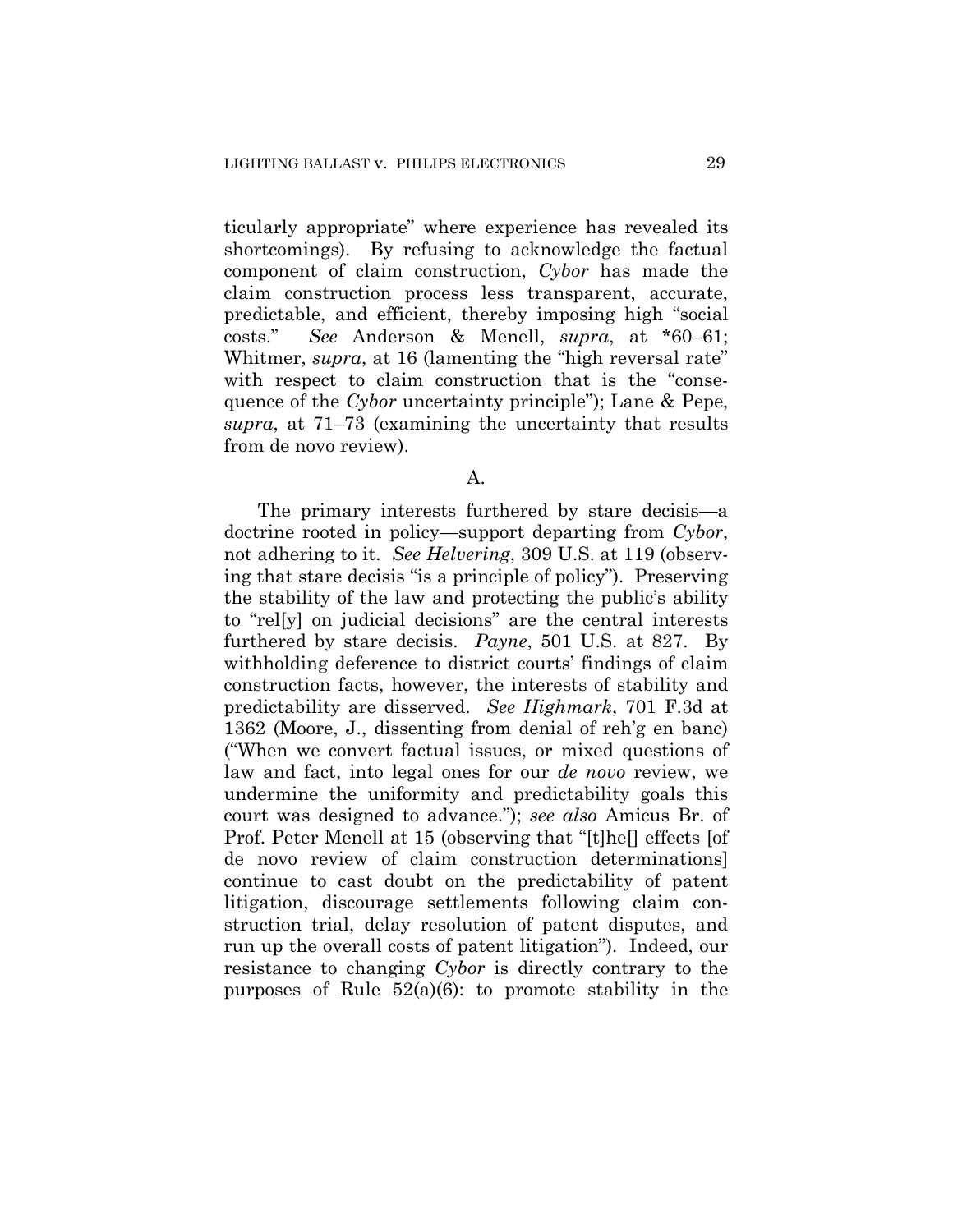judicial system by (1) avoiding undermining the legitimacy of district courts and (2) preventing unnecessary appeals by discouraging appellate retrial of factual issues. *See* Fed. R. Civ. P. 52 advisory committee's note (1985).

Under the *Cybor* regime, a district court can construe a claim term, and an entire trial can follow premised on that construction. When the district court's judgment is appealed, however, we review every aspect of its claim construction de novo, leaving us largely free to reinterpret claims—both upsetting parties' expectations and undoing a tremendous amount of parties' and district courts' work in the process. *See Cybor*, 138 F.3d at 1476 (Rader, J., dissenting from the pronouncements on claim interpretation in the en banc opinion) ("To get a certain claim interpretation, parties must go past the district court's *Markman I* proceeding, past the entirety of discovery, past the entire trial on the merits, past post-trial motions, past briefing and argument to the Federal Circuit indeed past every step in the entire course of federal litigation, except Supreme Court review."). Once here, moreover, as noted earlier, "[c]ommentators have observed that claim construction appeals are 'panel dependent' which leads to frustrating and unpredictable results for both the litigants and the trial court." *Retractable Techs.*, 659 F.3d at 1370 (Moore, J., dissenting from denial of reh'g en banc) (citations omitted). And, while the majority says that it is "no longer true" that there is a high reversal rate with respect to claim constructions by district courts, Majority Opinion at 34, that is not what trial judges, litigants, and academics contend. As Professor Peter Menell says in his amicus brief before this court: "Although we document a significant drop in the claim construction reversal rate since the *Phillips* decision, there still remains a high reversal rate compared to other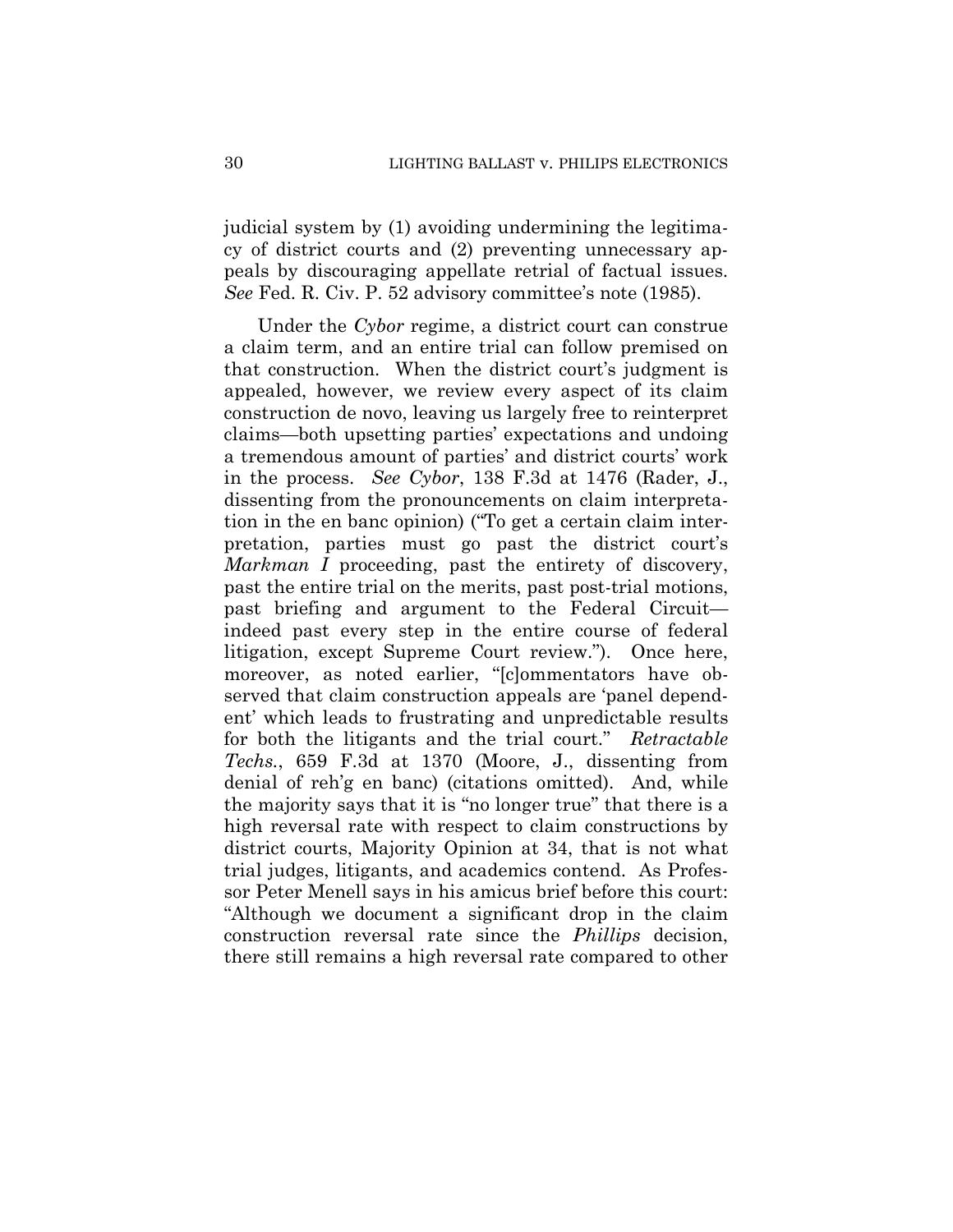areas of federal practice."6 Amicus Br. at 15; *see also*  Amicus Br. of Ass'n of Bar of N.Y. ("The high reversal rate of the district court claim construction, documented in numerous studies, is universally acknowledged. It is not an overstatement to conclude that the reversal rate has had a detrimental effect on the parties, the court, and the credibility of the patent system generally." (footnote omitted)). Departing from *Cybor* and reviewing claim construction findings for clear error would introduce *greater stability* and less expense, and would afford the appropriate respect for district courts' factual determinations—respect that Rule  $52(a)(6)$  demands. As a consequence, this case presents an instance where overturning this court's precedent will lead to *greater* stability and predictability, not *less*.

B.

Refusing to acknowledge that claim construction has a factual component effectively "deprives th[is] court, and the parties, of the accumulated progress and experience of the trial, including the findings of the trial judge, and leaves us on appeal with an expurgated record and generally inferior basis of decision." *Cybor*, 138 F.3d at 1481 (Newman, J., additional views). By affording zero deference to any aspect of a district court's claim construction,

<sup>6</sup> The majority is incorrect that "every amicus brief that complains about high reversal rates relies on data that are seven to ten or more years old." Maj. Op. at 34. Professor Menell's amicus brief to this court describes his recent research with Professor Jonas Anderson, which reveals that de novo review of claim construction continues to contribute to "alarming levels of appellate reversals." Amicus Br. at 13–14; *see also* Anderson & Menell, *supra*, at \*6 (examining this court's claim construction jurisprudence from 2000 through 2011).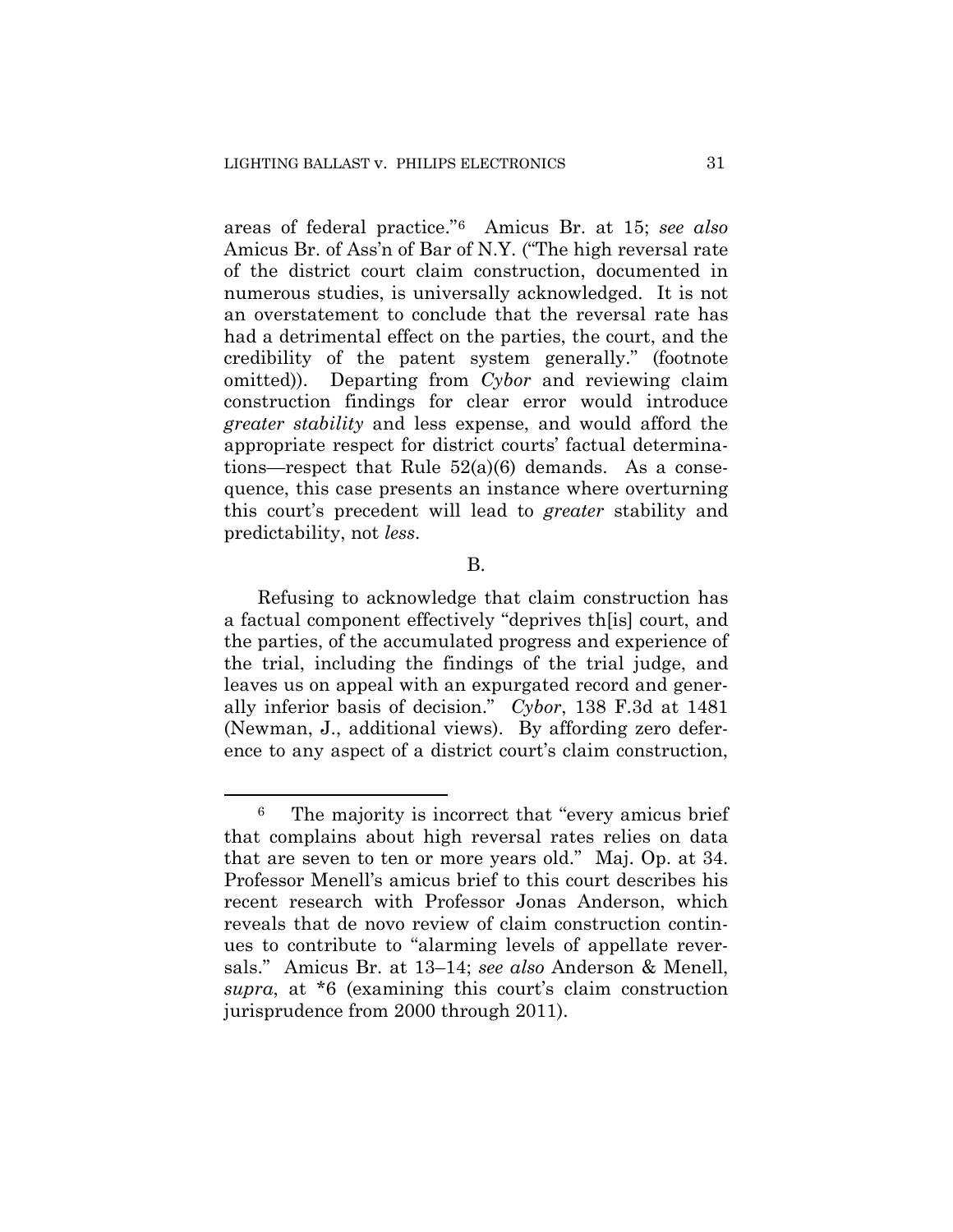we ignore the reality that we lack the tools that district courts have available to resolve factual disputes fairly and accurately. As Judge Rader observed in dissenting in part in *Cybor*,

the trial judge enjoys a potentially superior position to engage in claim interpretation. For the complex case where the claim language and specification do not summarily dispose of claim construction issues, the trial court has tools to acquire and evaluate evidence that this court lacks. Trial judges can spend hundreds of hours reading and rereading all kinds of source material, receiving tutorials on technology from leading scientists, formally questioning technical experts and testing their understanding against that of various experts, examining on site the operation of the principles of the claimed invention, and deliberating over the meaning of the claim language. If district judges are not satisfied with the proofs proffered by the parties, they are not bound to a prepared record but may compel additional presentations or even employ their own courtappointed expert.

138 F.3d at 1478.

The Supreme Court has explained that "[t]he trial judge's major role is the determination of fact, and with experience in fulfilling that role comes expertise." *Anderson v. Bessemer City*, 470 U.S. 564, 574 (1985).The Court also reminds us that "deferential review of mixed questions of law and fact is warranted when it appears that the district court is better positioned than the appellate court to decide the issue in question or that probing appellate scrutiny will not contribute to the clarity of legal doctrine." *Salve Regina Coll. v. Russell*, 499 U.S. 225, 233 (1991); *see also Cooter*, 496 U.S. at 403 (calling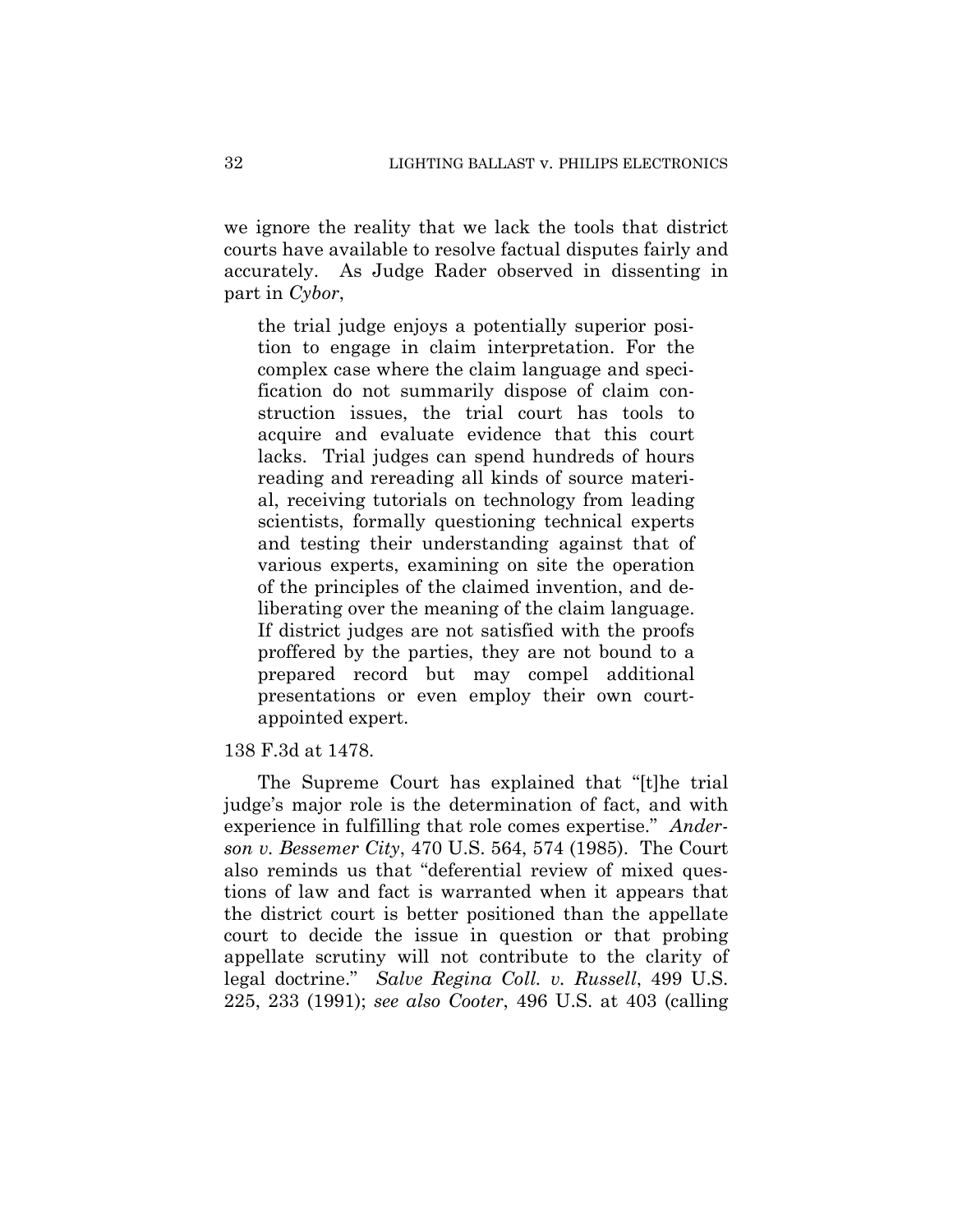for deference to the decisions of "the judicial actor... better positioned than another to decide the issue in question'" (alteration in original) (quoting *Miller*, 474 U.S. at 114)). District courts should be encouraged to resolve the factual questions bearing on claim construction and to develop a thorough record setting out their findings and the evidence supporting their conclusions. When they do, we overstep the bounds of our duty under Rule 52(a)(6) by duplicating, or ignoring, rather than deferring to that process. *Anderson*, 470 U.S. at 573; *cf. Highmark*, 701 F.3d at 1365 (Reyna, J., dissenting) (urging that we "respect[] the enduring balance between the trial judge and the appellate panel in carrying out their distinct responsibilities" by applying clear error review to trial court findings).

The concurrence downplays the extent to which we usurp the trial court's function by adherence to *Cybor* by arguing both that claim construction rarely involves credibility determinations and that we are "quite as able" as district courts—or "sometimes better" able—to review the relevant documents in the record, such as the patent's prosecution history. Concurrence at 3. And the majority echoes these themes, contending that claim construction does not present questions of fact because it does not turn on credibility determinations and that leaving these questions to de novo review by our court assures greater correctness of result. The Supreme Court has made clear, however, that this narrow view of the trial court's factfinding function is an inaccurate one. The district court's expertise is "not limited to the superiority of the trial judge's position to make determinations of credibility," but instead extends to all factual determinations. *Anderson*, 470 U.S. at 574. These determinations include findings "based on physical or documentary evidence or inference from other facts." *Id.* The Supreme Court has explained that Rule  $52(a)$  requires deference to these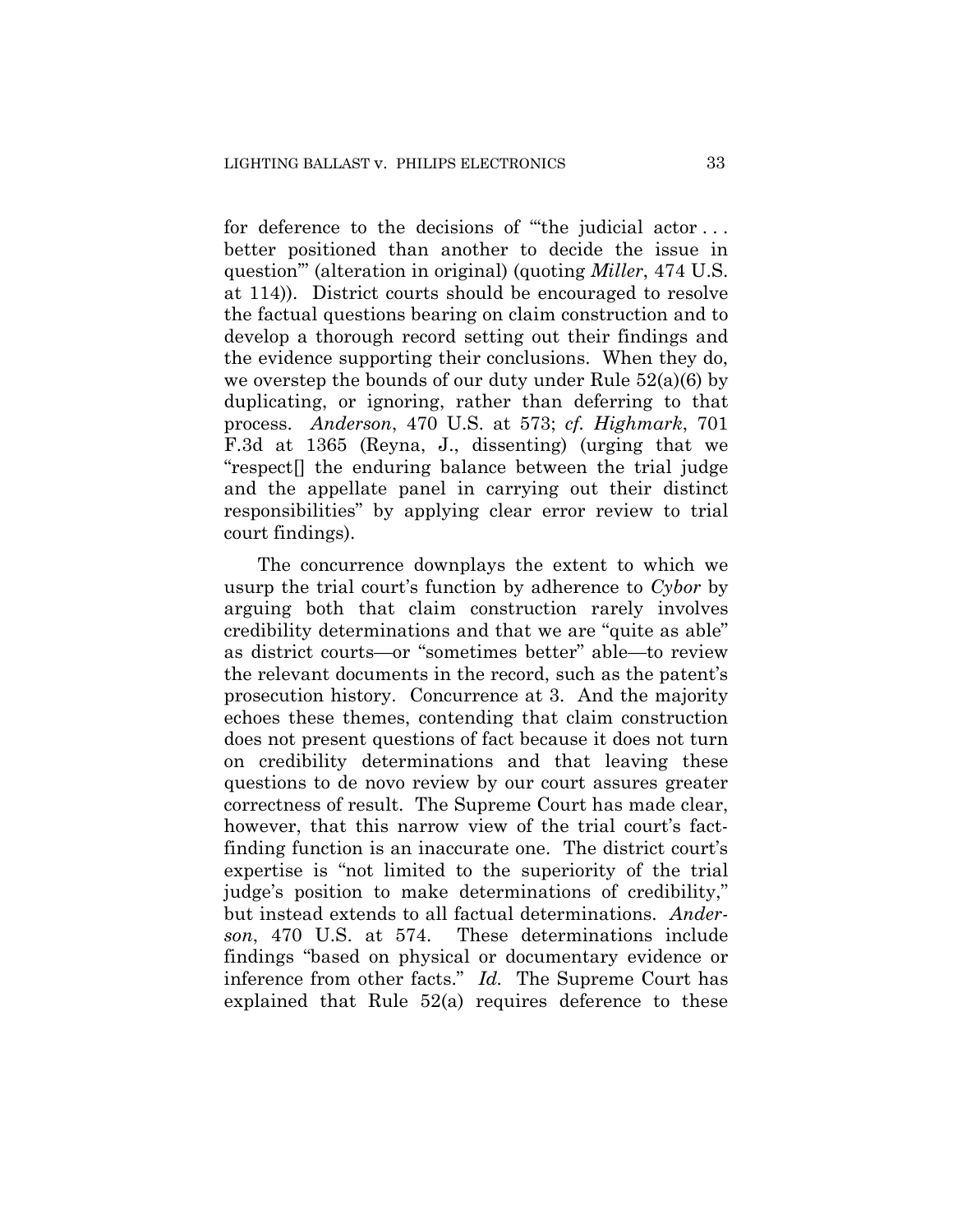findings, as well as those that turn on witness credibility. Id. Indeed, the Court has rejected the concurrence's reasoning with respect to Rule  $52(a)(6)$ , not only in its case law, but also through its rulemaking. In 1985, Rule 52(a) was amended, in part, because

[s]ome courts of appeal have stated that when a trial court's findings do not rest on demeanor evidence and evaluation of a witness'[s] credibility, there is no reason to defer to the trial court's findings and the appellate court more readily can find them to be clearly erroneous. *See, e.g.*, *Marcum v. United States*, 621 F.2d 142, 144–45 (5th Cir. 1980). Others go further, holding that appellate review may be had without application of the "clearly erroneous" test since the appellate court is in as good a position as the trial court to review a purely documentary record.

Fed. R. Civ. P. 52 advisory committee's note (1985) (collecting cases). The Advisory Committee continued:

The principal argument advanced in favor of a more searching appellate review of findings by the district court based solely on documentary evidence is that the rationale of Rule 52(a) does not apply when the findings do not rest on the trial court's assessment of credibility of the witnesses but on an evaluation of documentary proof and the drawing of inferences from it, thus eliminating the need for any special deference to the trial court's findings. These considerations are outweighed by the public interest in the stability and judicial economy that would be promoted by recognizing that the trial court, not the appellate tribunal, should be the finder of facts. To permit courts of appeals to share more actively in the fact-finding function would tend to undermine the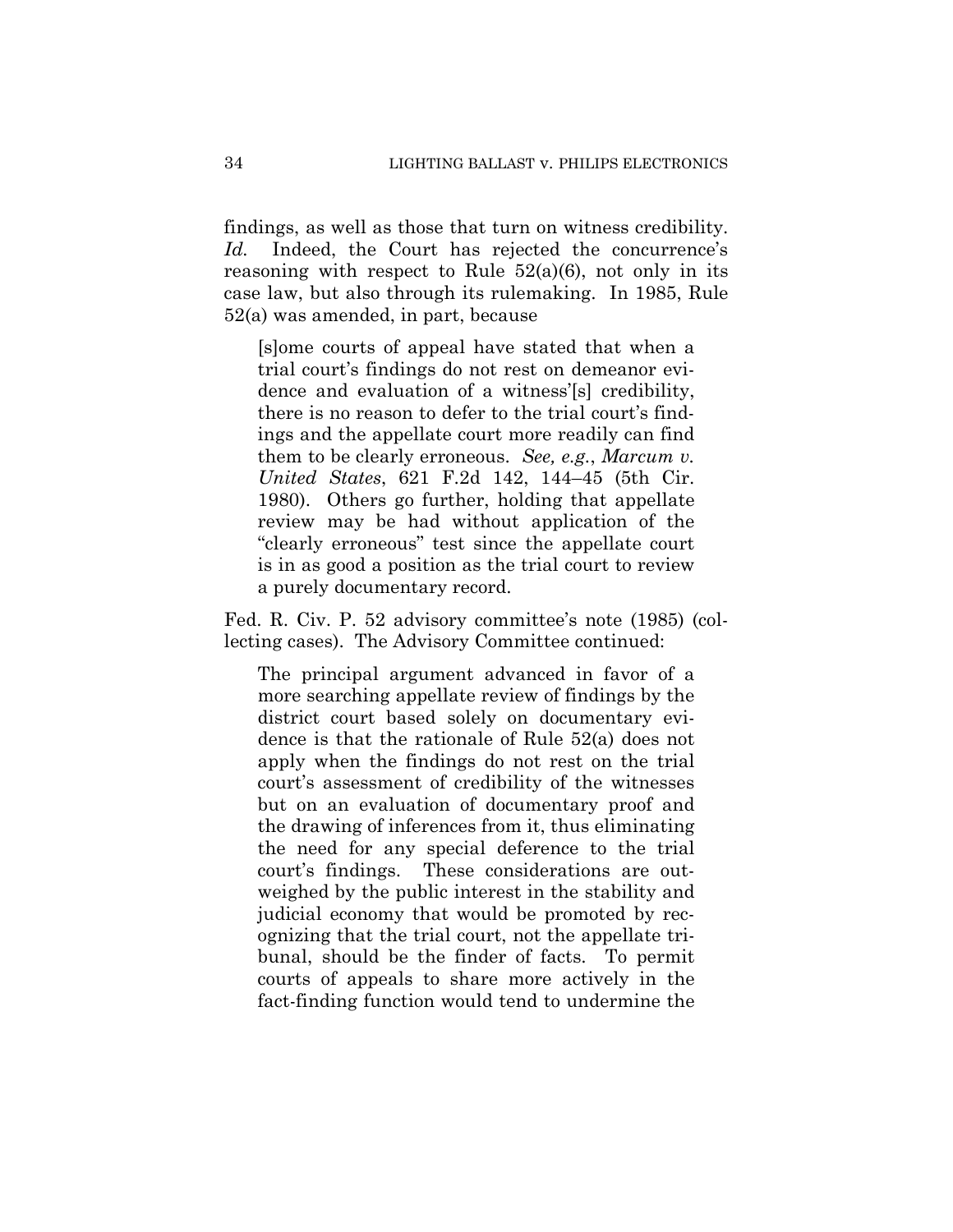legitimacy of the district courts in the eyes of litigants, multiply appeals by encouraging appellate retrial of some factual issues, and needlessly reallocate judicial authority.

### *Id.*

District court judges are provided training in all aspects of their duties, including claim construction in patent litigation under *Phillips*. They then employ that training repeatedly over the years, analyzing patents, their written descriptions, and prosecution histories, receiving testimony from inventors and experts, listening to tutorials on the relevant science, and probing counsel during hearings that sometimes last days. In this case, the trial court conducted a three-day evidentiary hearing. Because *Cybor* allows us to ignore these fact-intensive inquiries by its insistence on de novo review, it not only undermines the authority of district judges, it compromises the decision-making process on appeal. Our court is given free rein to interpret claim terms, but lacks the resources to do it right. *See* Dunner & Kwon, *supra*, at 497 (noting that "the Federal Circuit, by function and design, is ill-equipped to engage in the evidentiary evaluations relevant to claim construction that are the staple of district court judges").

# C.

*Cybor* also creates greater incentives for losing parties to appeal, thus discouraging settlements and increasing the length and cost of litigation. As Judge Rader observed in dissenting from the court's pronouncements on claim interpretation in *Cybor*, "unfettered review authority" undercuts certainty and discourages settlement. 138 F.3d at 1475. It is not until "the parties know the meaning of the claims [that] they can predict with some reliability the likelihood of a favorable judgment, factor in the economics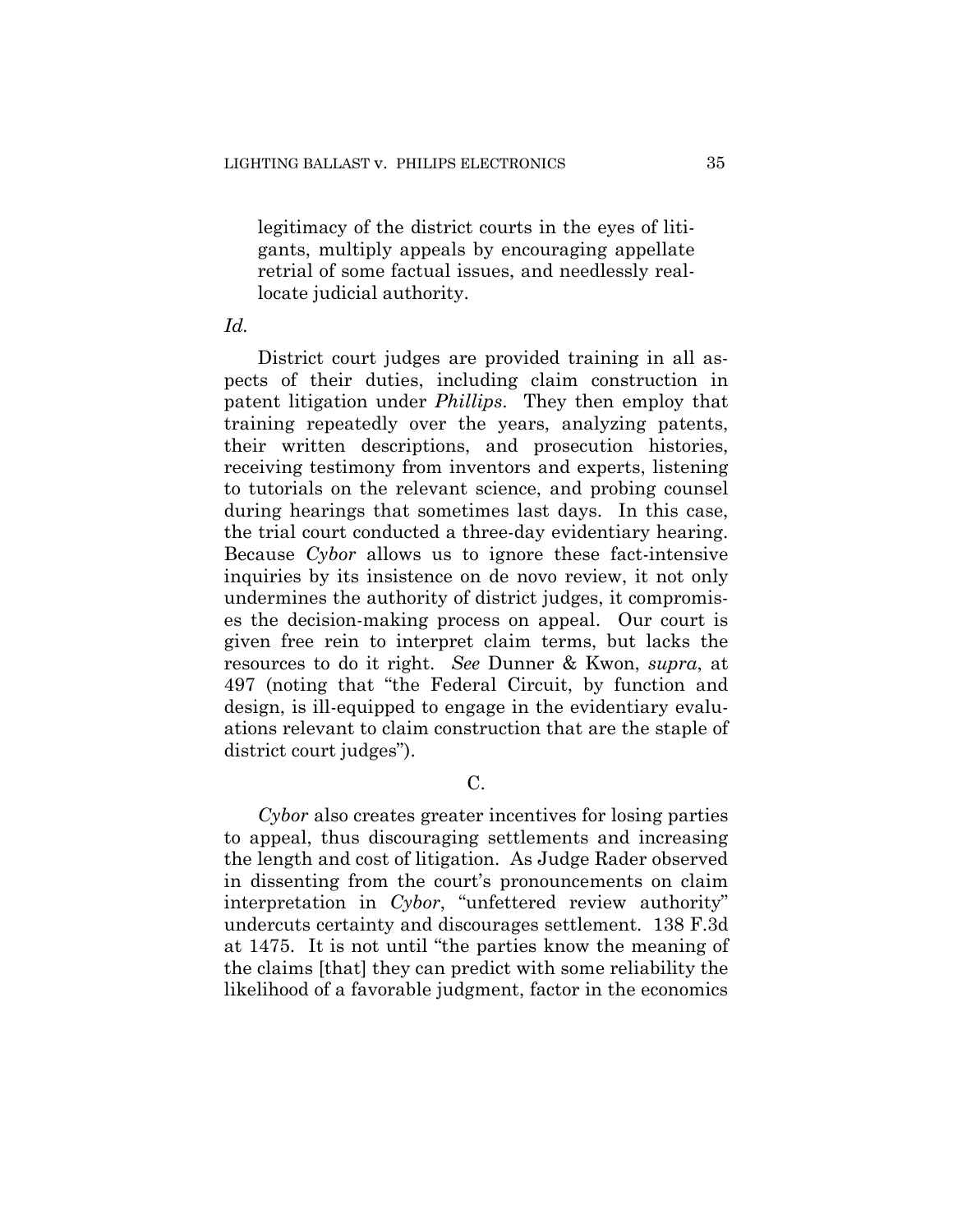of infringement, and arrive at a settlement to save the costs of litigation." *Id.* But under *Cybor*, "the trial court's early claim interpretation provides no early certainty at all, but only opens the bidding. The meaning of a claim term is not certain (and the parties are not prepared to settle) until nearly the last step of the process—decision by the Court of Appeals for the Federal Circuit." *Id.* at 1476; *see also* Amicus Br. of Prof. Peter Menell at 3 (lamenting that *Cybor* "discourage[s] settlements following claim construction and trial, delay[s] resolution of patent disputes, and run[s] up the overall costs of patent litigation"); Amicus Br. of Am. Intellectual Prop. Ass'n at 8 ("*Cybor* thus fosters wasteful, expensive litigation and discourages timely settlement. That result unnecessarily ties up courts and increases expense to litigants."); Amicus Br. of Am. Bar Ass'n at 10–11 (observing that *Cybor*  discourages settlement); Amicus Br. of Ass'n of Bar of N.Y. at 15–16 (same); Amicus Br. of Conn. Intellectual Prop. L. Ass'n at 13 ("Even when a case goes to trial, the losing party has very little incentive to settle disputes, since there is a significant chance that at least some material part of the trial court's decision will be reversed on appeal."); Amicus Br. of Fed'n Internationale Des Conseils en Propriete Intellectuelle at 11 (same); Amicus Br. of Paul R. Michel at 4 (same).<sup>7</sup>

<sup>7</sup> The majority cites data showing that a declining percentage of cases proceed to trial or are appealed. *See*  Maj. Op. at 35–36. According to the majority, these trends show that "the *Cybor* review procedure assists in resolving litigation before full trial or extensive discovery," thereby facilitating settlement and reducing litigation costs. *Id*. at 36. Nothing suggests that these declines can be attributed to this court's de novo review of claim construction, however. Declining trial and appeal rates can easily be attributable to other factors, including (1)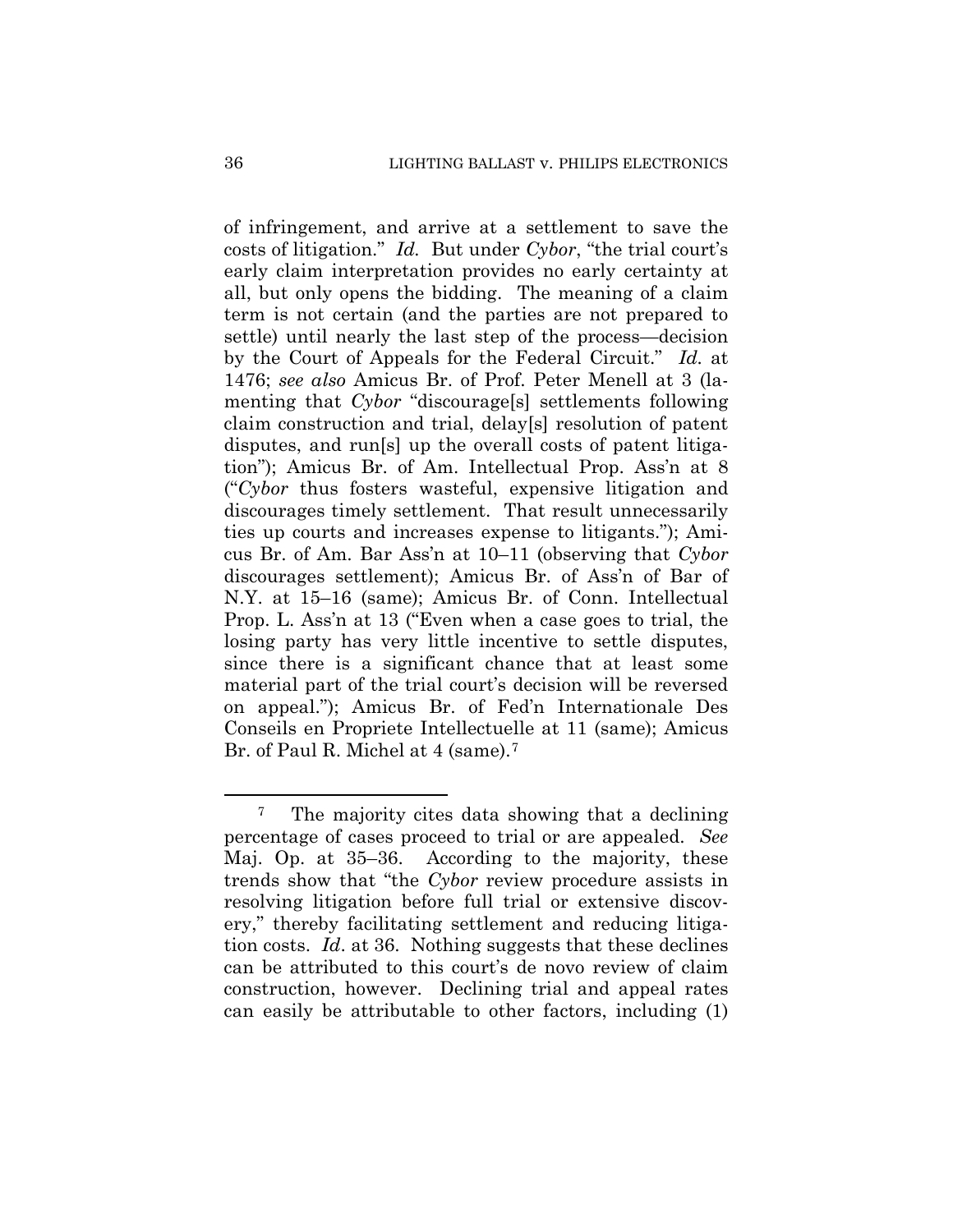$\overline{a}$ 

Contrary to the majority's claim, moreover, *Cybor*  does not unqualifiedly promote uniformity or predictability of outcome in the patent system. As noted previously, the claim construction issues presented in patent cases are mostly fact and case specific. A claim construction decision in a given case will provide little guidance on the words used in different patents. Their resolution will do no more than declare the boundaries of a patent as between the parties in suit. *See Blonder–Tongue Labs., Inc. v. Univ. of Ill. Found.*, 402 U.S. 313, 329–30 (1971) (observing that "[s]ome litigants—those who never appeared in a prior action—may not be collaterally estopped without litigating [an] issue"). And, there is no guarantee that panels of this court will construe like claims in a like manner, even when in the same patent. *Compare* 

the availability of parallel proceedings at the PTO and ITC where decisions in those tribunals might moot further activity before the district courts, or even prevent district court judgments from becoming final, (2) increased resort to and availability of sophisticated alternative dispute resolution mechanisms, including the increased involvement of retired district court judges with patent litigation experience in such procedures, (3) improved case management practices by trial judges who have become more practiced at handling patent litigation and who now often have the benefit of detailed local rules governing the same, (4) the fact that, once this court provided clear guidance regarding claim construction in *Phillips*, trial courts were given a better roadmap for undertaking the exercise of claim construction, and (5) the increased experience and expertise of trial courts that itself may be fostering settlements. The majority reads far too much regarding the wisdom of *Cybor* into these general statistics.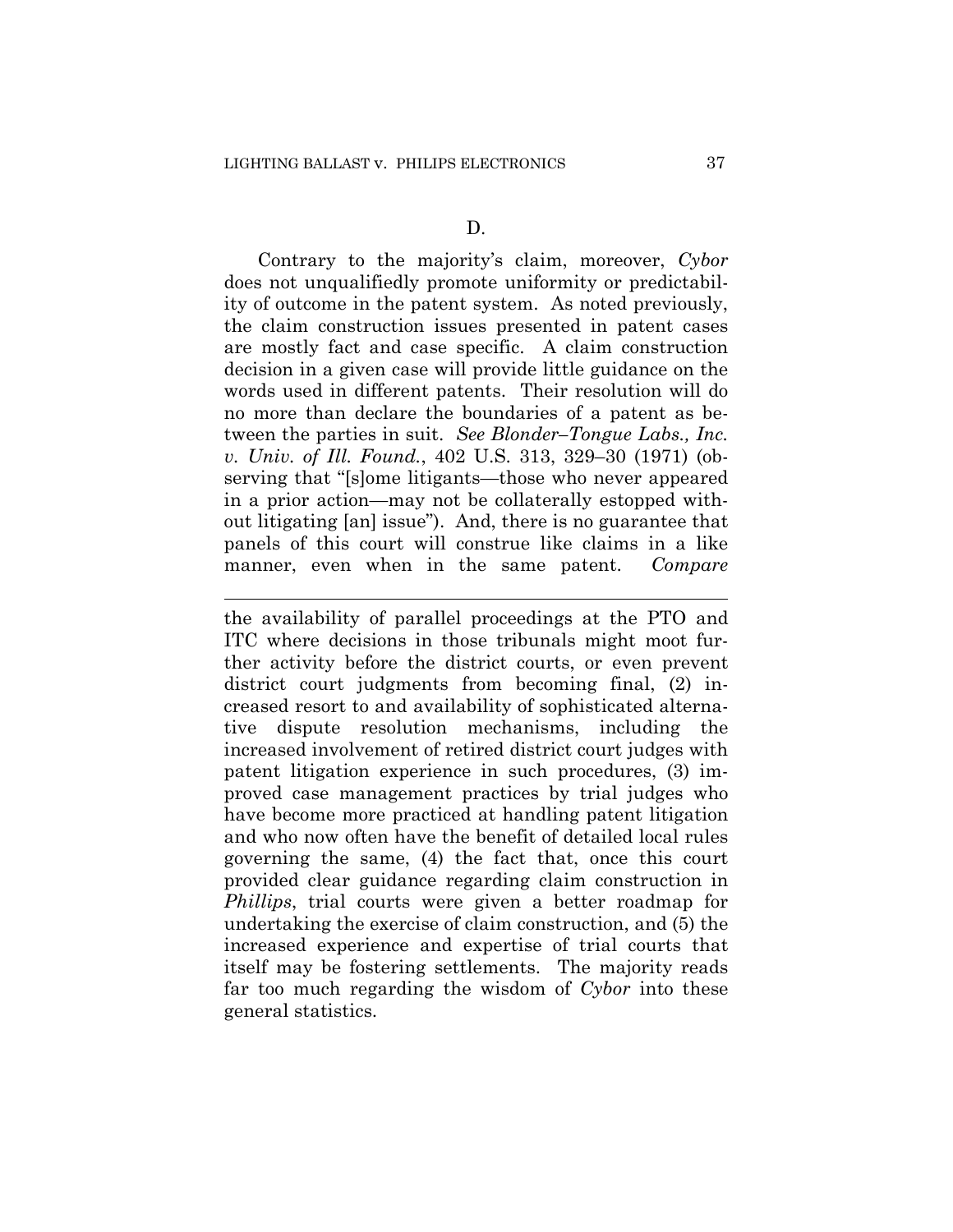*CVI/Beta Ventures, Inc. v. Custom Optical Frames, Inc.*, 92 F.3d 1203 (Fed. Cir. 1996) (affirming the determination that "greater than 3% elasticity" did not require "complete recovery after a strain of greater than 3%" within the meaning of claim 1 of U.S. Patent No. 4,896,955), *with CVI/Beta Ventures, Inc. v. Tura LP*, 112 F.3d 1146, 1158 (Fed. Cir. 1997) (construing "greater than 3% elasticity" in claim 1 of U.S. Patent No. 4,896,955 as requiring complete recovery after being subjected to stress); *see also* Kimberly A. Moore, *Are District Court Judges Equipped to Resolve Patent Cases?*, 15 Harv. J.L. & Tech. 1, 18–21 (2001) (observing that "[t]he *CVI/Beta* cases create doubt about whether the Federal Circuit serves as a test of 'accuracy' of district court construction").

In fact, our case law expressly holds that we are not bound by claim constructions we adopt on appeal from the grant or denial of a preliminary injunction when considering the *same* claims again upon the final judgment.8 *See* 

<sup>8</sup> It is curious that, when reserving the right to change our own claim constructions at later points in a single case, we justify that position on grounds that the greater fulsomeness of the record at the final judgment stage better informs our claim construction analysis. *Transonic Sys., Inc. v. Non-Invasive Med. Techs. Corp.*, 75 F. App'x 765, 774 (Fed. Cir. 2003) ("A district court therefore is at liberty to change the construction of a claim term as the record in a case evolves after a preliminary injunction appeal."); *Jack Guttman, Inc. v. Kopykake Enters., Inc.*, 302 F.3d 1352, 1361 (Fed. Cir. 2002) ("District courts may engage in a rolling claim construction, in which the court revisits and alters its interpretation of the terms as its understanding of the technology evolves. This is particularly true where the issues involved are complex, either due to the nature of the technology or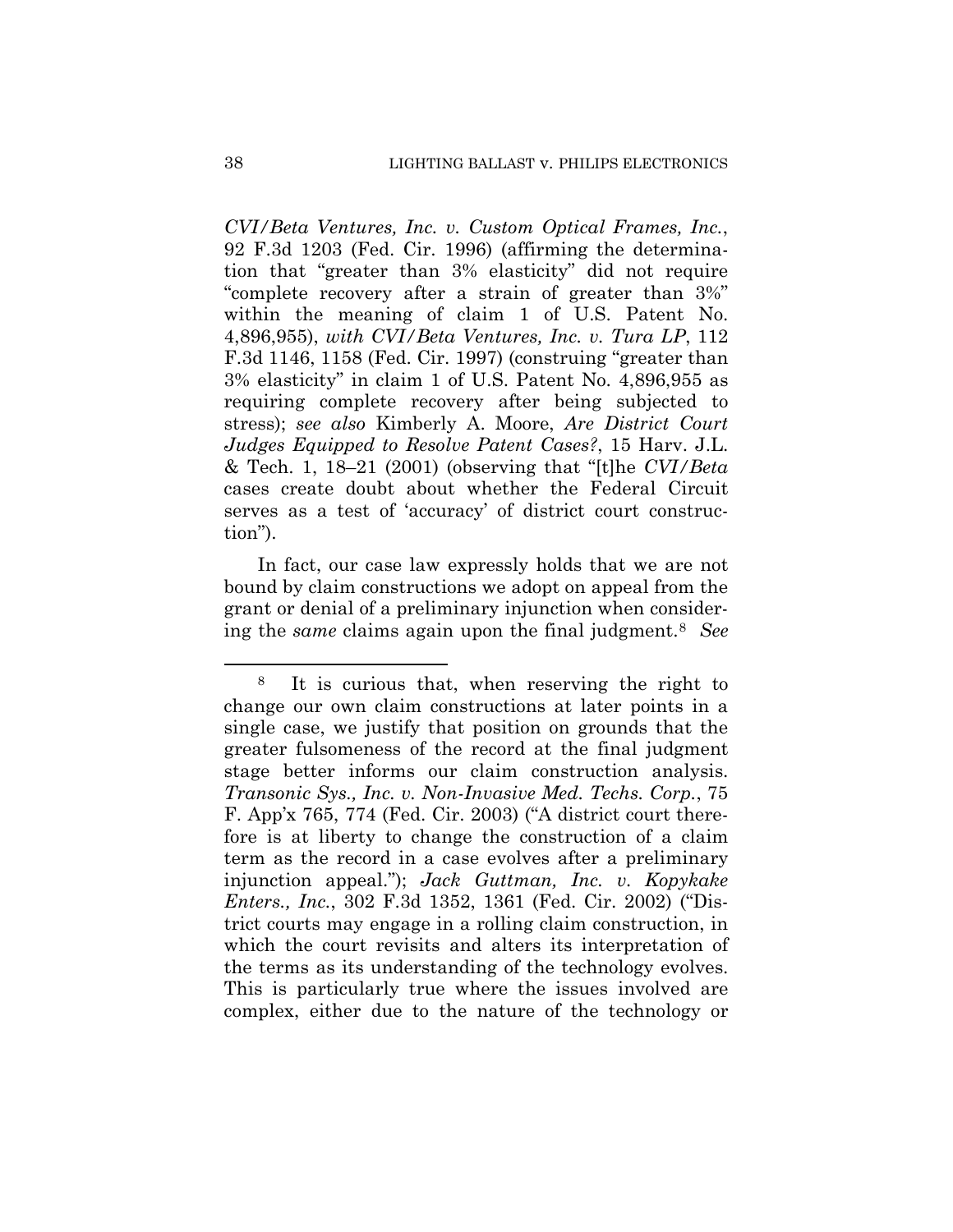*Glaxo Grp. Ltd. v. Apotex, Inc.*, 376 F.3d 1339, 1346 (Fed. Cir. 2004) ("An appellate court's preliminary injunction opinion has no conclusive bearing at the trial on the merits and is not binding on a subsequent panel." (citing *Univ. of Tex. v. Camenisch*, 451 U.S. 390, 395 (1981)); *Transonic Sys., Inc. v. Non-Invasive Med. Techs. Corp.*, 75 F. App'x 765, 774 (Fed. Cir. 2003) ("We have consistently followed the Supreme Court's precedent by holding that a claim construction reached during an appeal from a grant of a preliminary injunction is tentative and is not binding on the district court in subsequent proceedings."). We, thus, do not even have an internal structure that unerringly assures uniformity.

To the limited extent uniformity might be served by de novo review, moreover, any marginal benefit from that increased uniformity is more than offset by the decreased certainty caused by making district court decisions more vulnerable to reversal. *See* Kelly Casey Mullally, *Legal (Un)Certainty, Legal Process, and Patent Law*, 43 Loy. L.A. L. Rev. 1109, 1149–50 (2010) (examining how de novo review increases one kind of certainty at the cost of "mak[ing] district court judgments less certain" by "increas[ing] the probability that the lower court's decision will be reversed"). And, as the PTO points out, "even if some marginal decrease occurred in this Court's ability to ensure perfect uniformity in the interpretation of patent claims, that decrease would not provide a reason to ignore the clear mandate of Rule 52(a)." Amicus Br. of United States at 12.

because the meaning of the claims is unclear from the intrinsic evidence." (citation omitted)). If the trial record is effectively meaningless to the claim construction inquiry as we now hold, what more could we know about claim construction later in a case than we knew when we first visited it?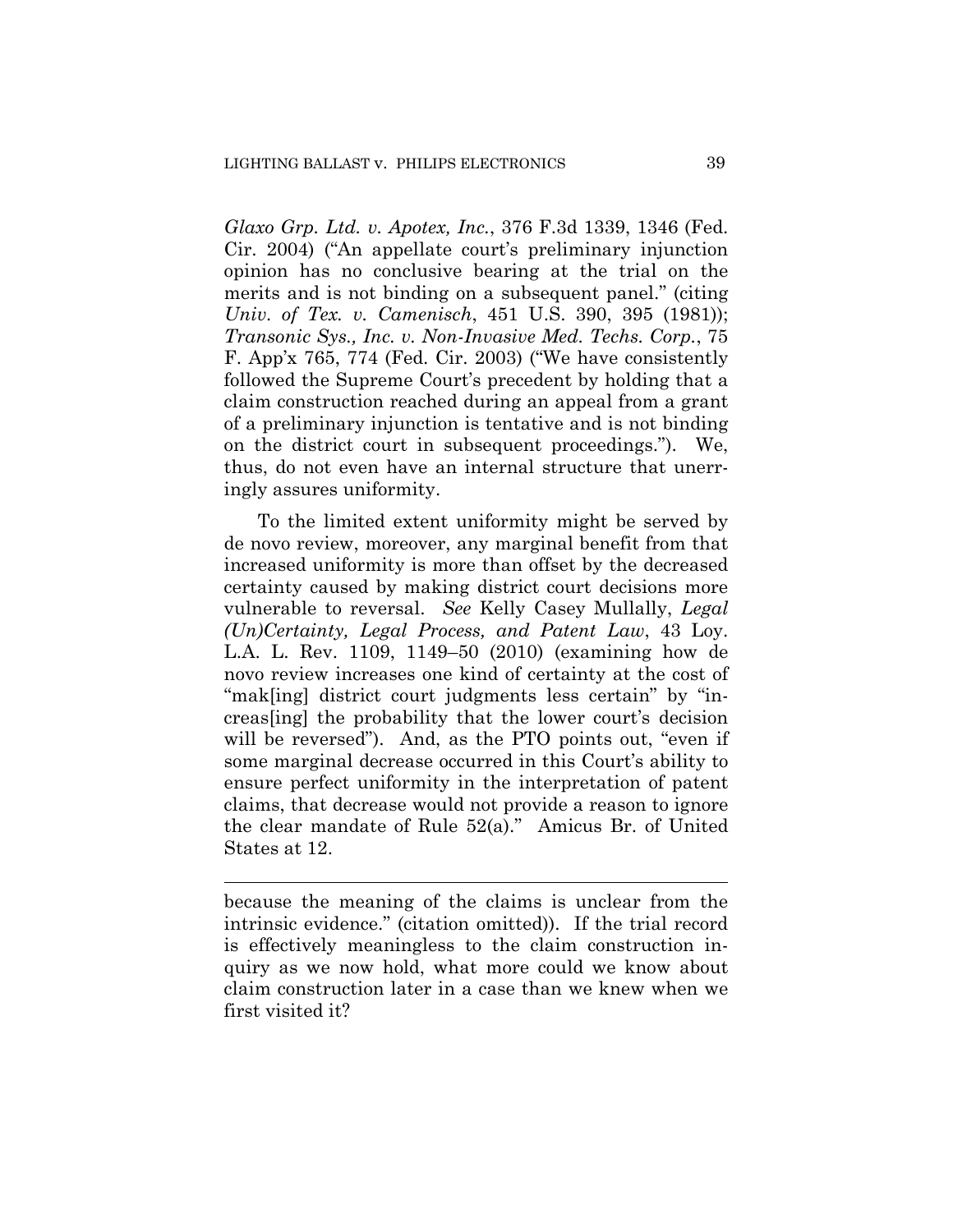We are not alone in the belief that *Cybor* does little to promote the uniformity with which the majority is now concerned. Indeed, "[i]n the government's view, recalibrating the standard of review to reflect the trial court's 'institutional advantage' in considering certain types of evidence in the claim-construction process, while preserving this Court's ability to give *de novo* review to the trial court's ultimate construction, would promote 'interjurisdictional uniformity.'" Amicus Br. of United States at 12– 13 (quoting *Markman*, 517 U.S. at 391). As several amici explain, there are numerous other ways to improve uniformity of claim construction scope and interpretation, including improvements to the patent prosecution process, use of post-grant review procedures, or even consolidation of cases addressing the same patents before a single trial judge through the already well-established multidistrict litigation practice. *See, e.g.*, Amicus Br. of Prof. Peter Menell at 22–24. And, as the American Bar Association notes, it is more likely that uniformity will be served by greater reliance on the claim construction decisions of the skilled fact finders—the district court judges—than by adhering to *Cybor*'s de novo standard of review. Amicus Br. at 13.

Our case law teaches that stare decisis is not an obstacle when our law causes such negative consequences. The recent decision by our en banc court in *Therasense, Inc. v. Becton, Dickinson & Co.*, 649 F.3d 1276 (Fed. Cir. 2011) (en banc), is a clear example of this court's willingness to change our law where, as here, experience proves our past decisions were unwise. In *Therasense*, this court made drastic changes to the law with the aim of making claims of inequitable conduct more difficult to prove. *See id.* at 1290–91. In explaining why we did so, we noted that, over the years, we had "embraced . . . reduced standards for intent and materiality to foster full disclosure to the PTO." *Id.* at 1288. But, "[t]his focus on en-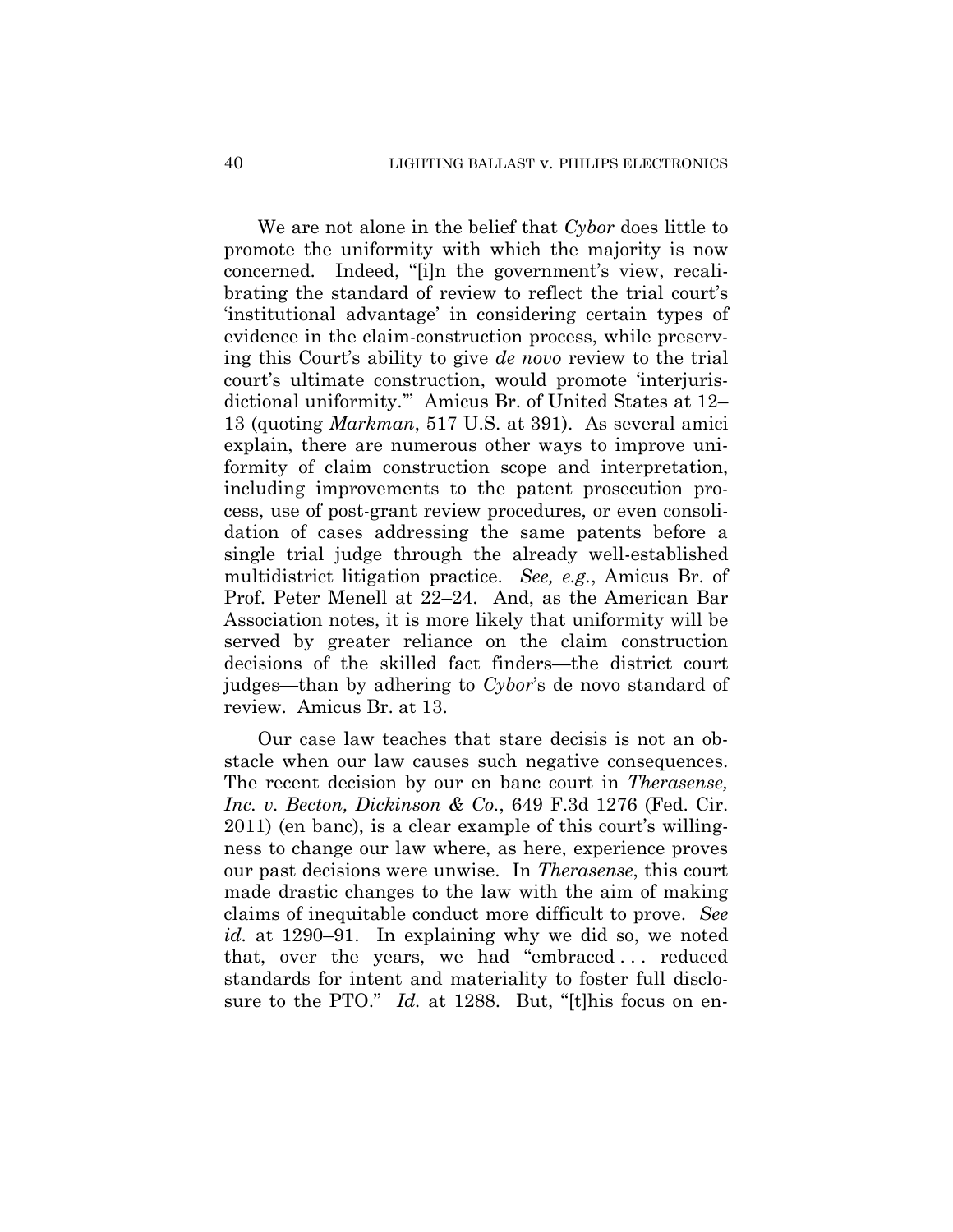couraging disclosure had numerous unforeseen and unintended consequences." *Id.* Given the negative effects of our precedent, we wholly abrogated our decisions in *Orthopedic Equipment Co. v. All Orthopedic Appliances, Inc*., 707 F.2d 1376 (Fed. Cir. 1983), *Driscoll v. Cebalo*, 731 F.2d 878 (Fed. Cir. 1984), and *American Hoist & Derrick Co. v. Sowa & Sons, Inc.*, 725 F.2d 1350 (Fed. Cir. 1984), and required a greater showing to demonstrate inequitable conduct. Even the dissent in *Therasense* had no problem with abrogating our body of case law on inequitable conduct, disputing only what new test should be adopted in its stead. *See Therasense*, 649 F.3d at 1302 (Bryson, J., dissenting) (urging adoption of a new standard, but one that differed from that proposed by the majority).

Likewise, in *Knorr–Bremse Systeme Fuer Nutzfahrzeuge GmbH v. Dana Corp.*, 383 F.3d 1337 (Fed. Cir. 2004) (en banc), we overturned case law because we felt it had problematic effects. There, we observed that "implementation of [our prior] precedent has resulted in inappropriate burdens on the attorney-client relationship." 383 F.3d at 1343. Looking at the full range of consequences flowing from our case law, we concluded that "the conceptual underpinnings of this precedent have significantly diminished in force." *Id.* at 1344 (citation and internal quotation marks omitted). So, we changed the law. *Id.* ("The adverse inference that an opinion was or would have been unfavorable, flowing from the infringer's failure to obtain or produce an exculpatory opinion of counsel, is no longer warranted. Precedent authorizing such inference is overruled.").

Thus, we have made clear that stare decisis does not prevent our court from changing our law where, as here, there are compelling reasons to do so.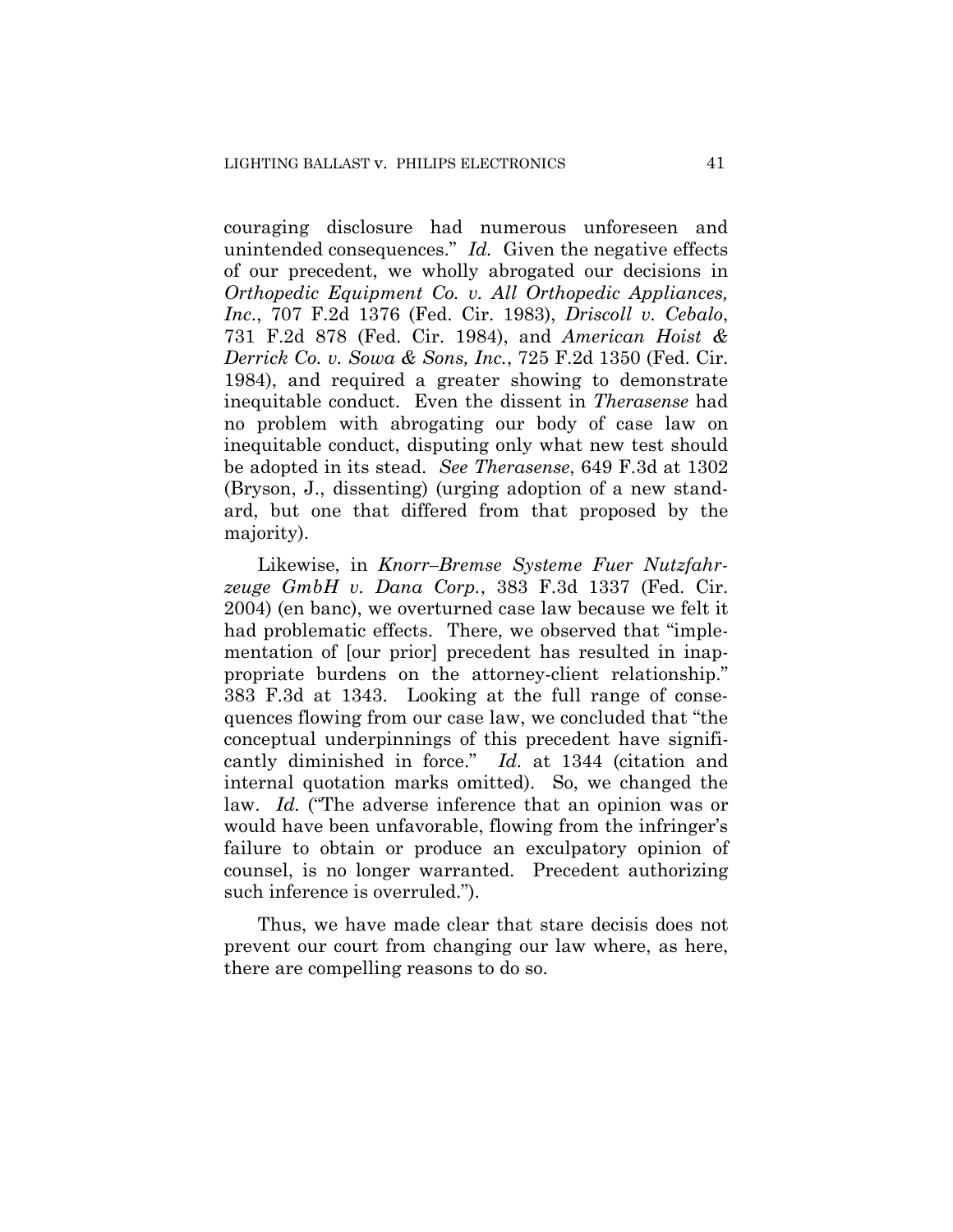#### VII.

In short, while *Markman* instructs us that claim construction presents a question for the court to resolve, it also instructs us that claim construction is a "mongrel practice," presenting a mixed question of law and fact. While we agree that the *ultimate question* of claim meaning should remain subject to de novo review, claim construction often requires district courts to resolve underlying issues of disputed fact. These include, among others: whether a claim term had a specialized meaning among those skilled in the art at the time; what texts, including treatises and dictionaries, demonstrate about how a person of skill in the art would interpret a claim term, and which contemporaneous tests are most relevant; whether to credit one expert's testimony over another's regarding issues bearing on claim construction; who qualifies as a person of ordinary skill in the art; what is the relevant field of invention; what prior art is relevant; what a person of skill in the art would glean from that prior art; and what inferences can be fairly drawn from the prosecution history, including whether a disclaimer of claim scope has occurred.9 When a district court makes fact-findings needed to resolve claim construction dis-

<sup>9</sup> Notably, a district court's factual determinations, even those about the historical meaning of a claim term, *will not* resolve the legal question of what construction is to be afforded a claim term. This court would be free to conclude that a claim term has a different meaning than its historically common one based on the four corners of the patent itself, or on application of legal doctrines applicable to claim construction such as claim differentiation, meanings we have subscribed to common terms (e.g., "comprising"), or the concept of an inventor being permitted to act as his own lexicographer.